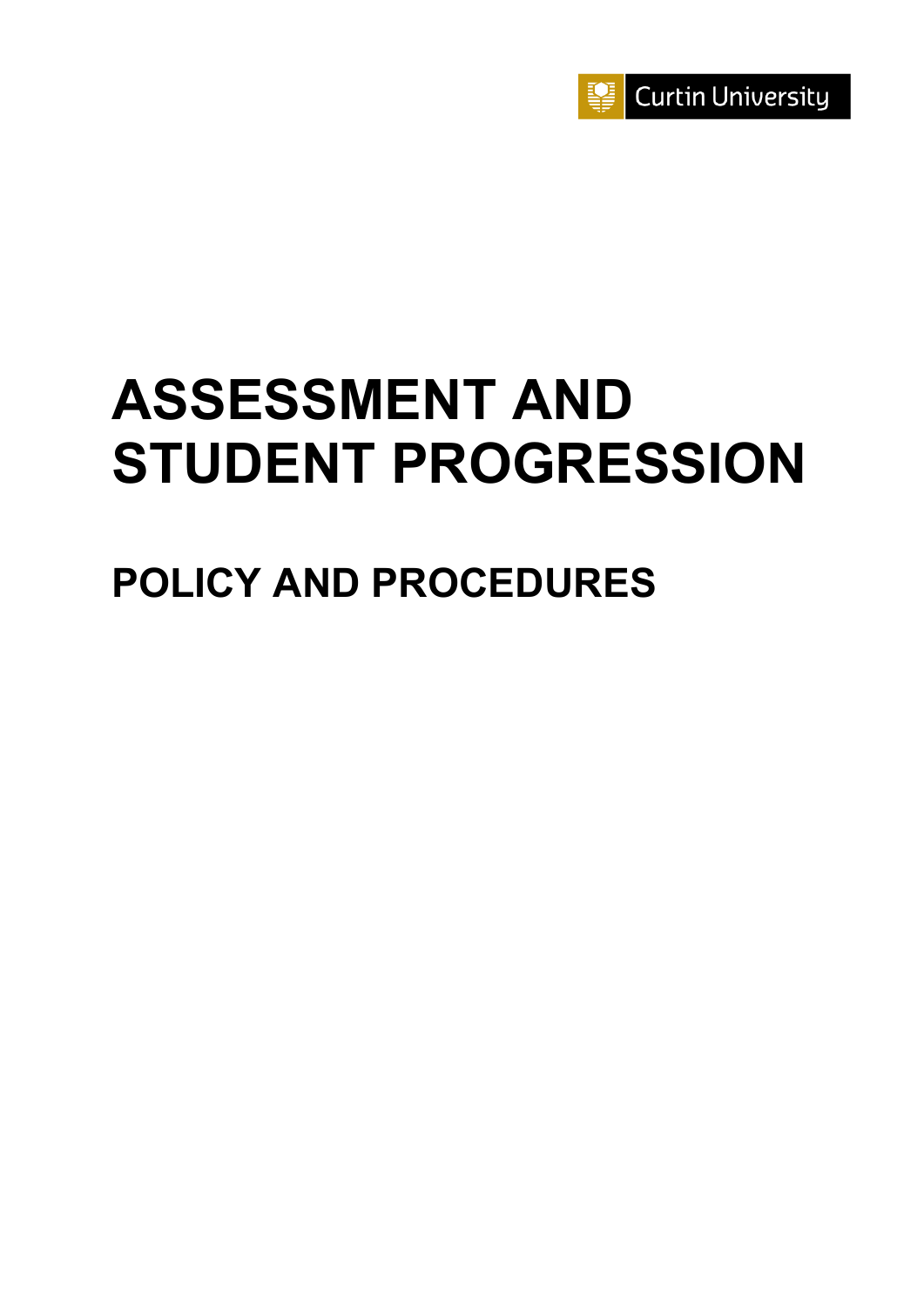### <span id="page-1-0"></span>**Contents**

| ASSESSMENT FOR HONOURS RESEARCH COMPONENTS 21                      |  |
|--------------------------------------------------------------------|--|
|                                                                    |  |
|                                                                    |  |
|                                                                    |  |
|                                                                    |  |
| <b>ONLINE INVIGILATION: EXAMINATIONS AND INVIGILATED ETESTS 37</b> |  |
|                                                                    |  |
| <b>REGULATIONS FOR THE CONDUCT OF EXAMINATIONS AND INVIGILATED</b> |  |
|                                                                    |  |
|                                                                    |  |
|                                                                    |  |
| STUDENT ACCESS TO EXAMINATION ANSWER BOOKLETS 47                   |  |
|                                                                    |  |
|                                                                    |  |
|                                                                    |  |
|                                                                    |  |
|                                                                    |  |
|                                                                    |  |
| FUTURE RE-ADMISSION TO THE SAME COURSE FOLLOWING TERMINATION       |  |
|                                                                    |  |
|                                                                    |  |
|                                                                    |  |
|                                                                    |  |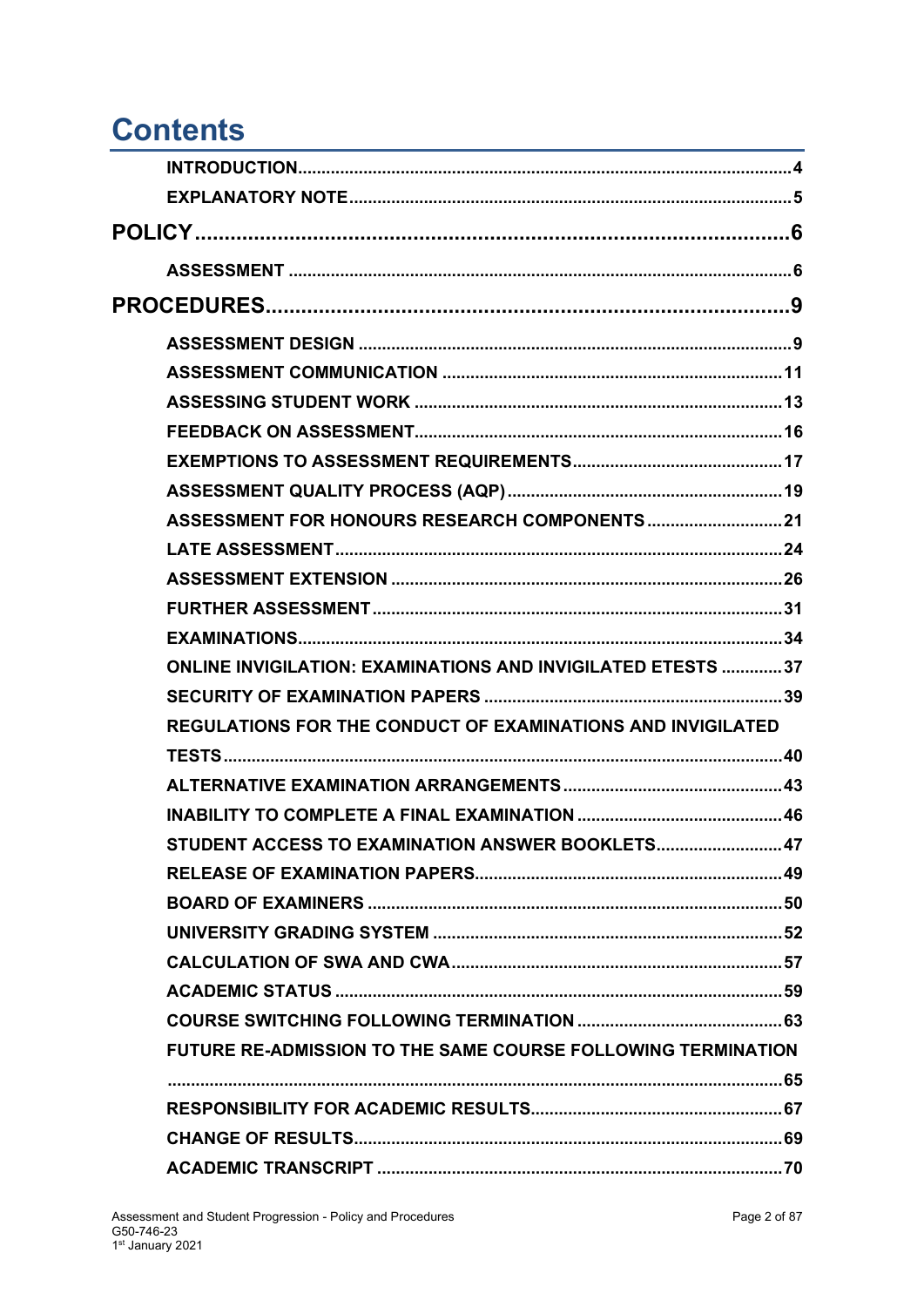| SCHEDULE 2: FORMULA FOR CALCULATING SWA AND CWA  86                    |  |
|------------------------------------------------------------------------|--|
| <b>SCHEDULE 3: EXAMPLES - TIME ZONE DIFFERENCES &amp; REQUIREMENTS</b> |  |
| FOR SUFFICIENTLY DIFFERENT EXAMINATION PAPERS  87                      |  |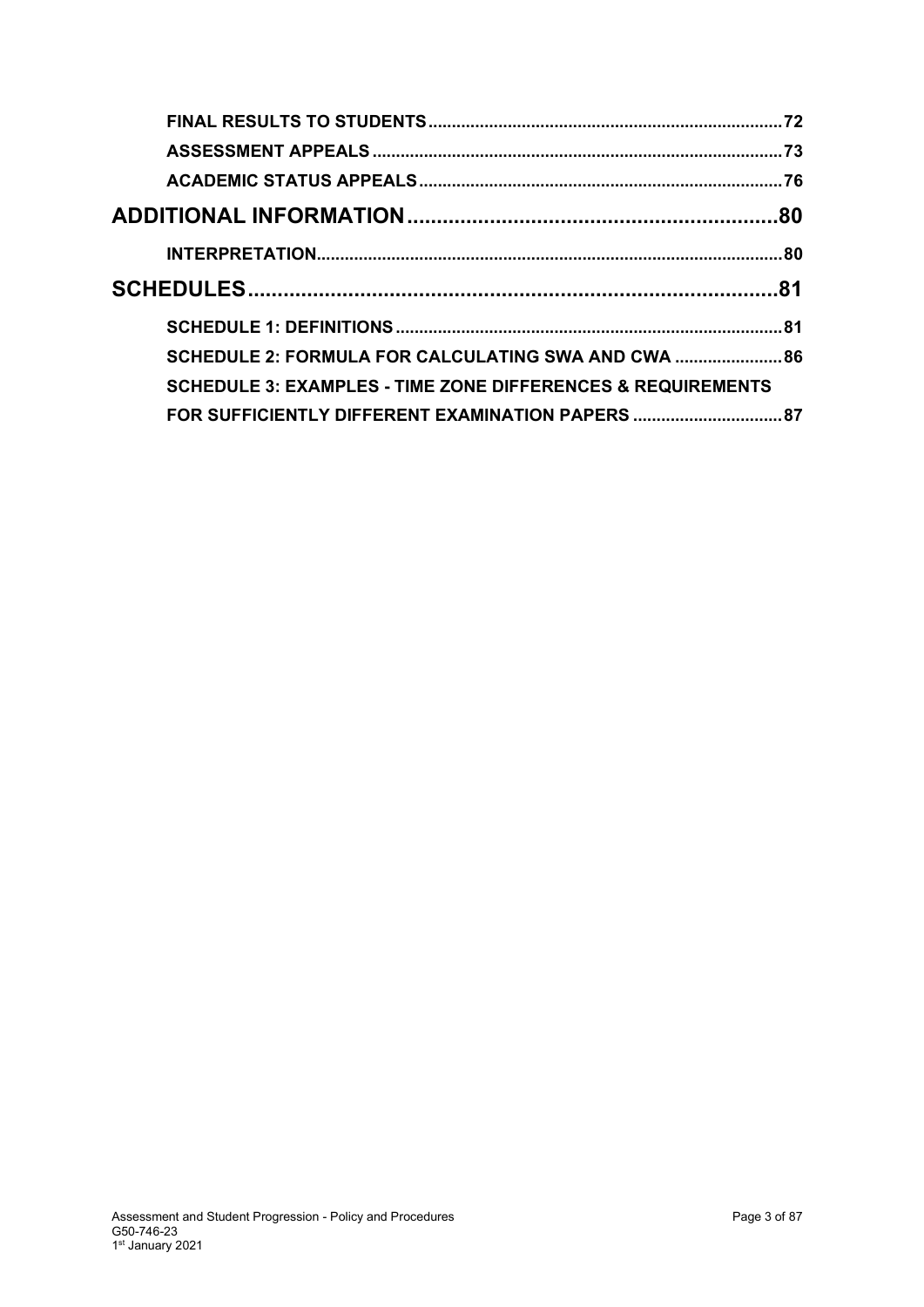### <span id="page-3-0"></span>**INTRODUCTION**

This manual is a compilation of policy and procedures relating to assessment and the academic progress of students at Curtin University.

The full title of the manual is *Assessment and Student Progression - Policy and Procedures*. It can be referred to and cited as the *Assessment and Student Progression Manual*.

Additional guidelines and advice on effective teaching, the development of appropriate assessment tasks and assessment techniques (including assessing group work, marking and grading assignments and ensuring fair assessment), are available via the [Curtin Learning and Teaching website.](https://clt.curtin.edu.au/)

Upon approval, the *Assessment and Student Progression – Policy and Procedures* rescinds and replaces the *Assessment and Student Progression Manual – Consolidated Policies and Procedures*.

The commencement date for the policy and procedures in the *Assessment and Student Progression – Policy and Procedures* will be 16 July 2018. Any future amendments or revisions by the appropriate approval authorities will be effective from the date of such approval.

### **APPROVAL DETAILS**

- Endorsed**:** University Learning and Teaching Committee
- Approved by**:** Academic Board (Policy)

Deputy Vice-Chancellor, Academic (Procedures)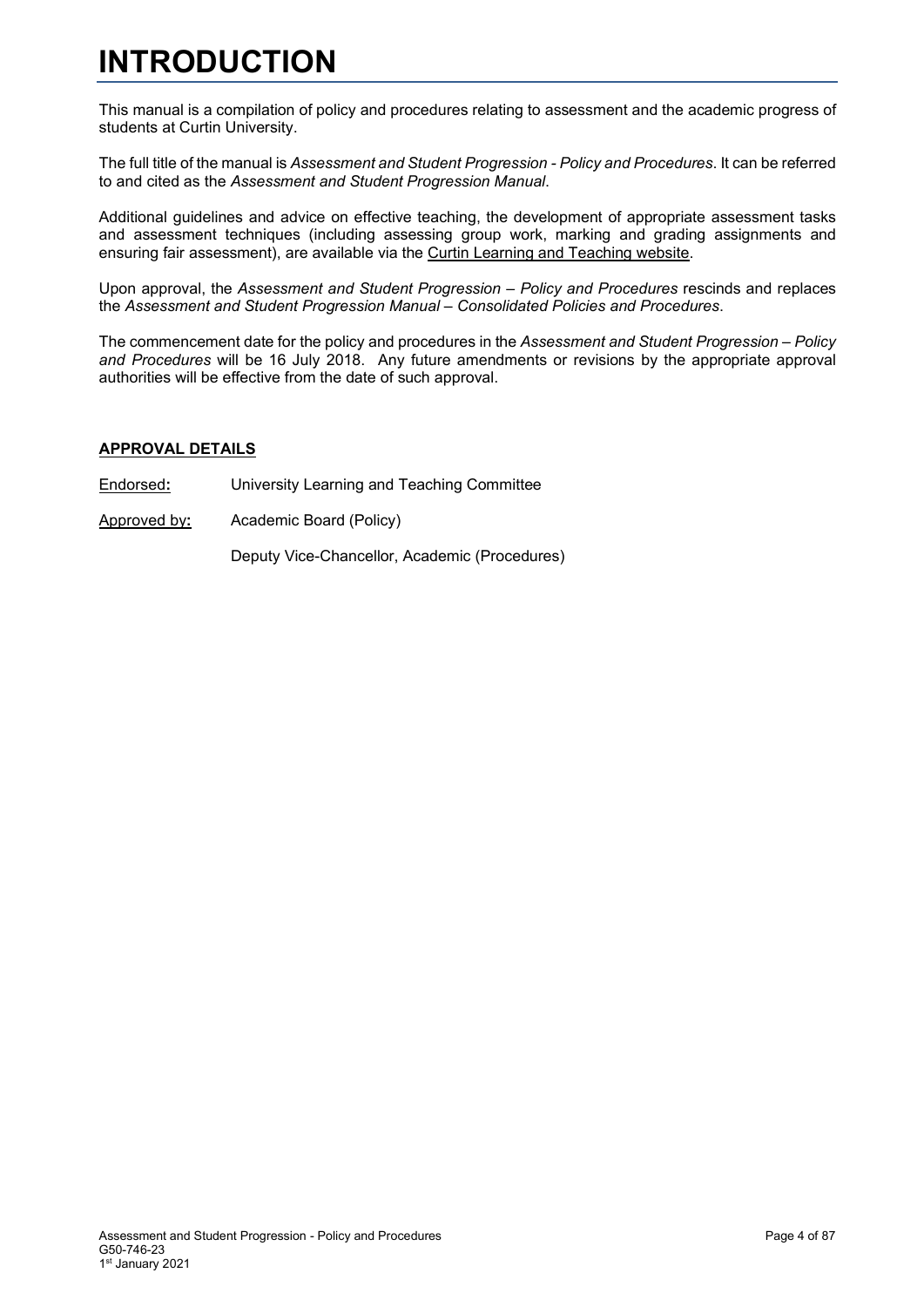### <span id="page-4-0"></span>**EXPLANATORY NOTE**

Refer to the individual policy and procedures for details regarding the scope.

When reading the policy and procedures for Enabling and Foundation students, for those programs not falling within a Faculty, the following equivalent positions and titles apply.

| <b>Position and Area Title in</b><br><b>Policy and Procedure</b> | <b>Enabling and Foundation Program Equivalent Position and Area</b><br><b>Title</b> |
|------------------------------------------------------------------|-------------------------------------------------------------------------------------|
| Head of School                                                   | Head of Area or equivalent Manager                                                  |
| Pro Vice-Chancellor                                              | Associate Deputy Vice-Chancellor, Learning and Teaching                             |
| Dean, Learning and Teaching                                      | Head of Area/Course Coordinator                                                     |
| Faculty                                                          | Vice-Chancellory                                                                    |
| School                                                           | Area                                                                                |

Where there is any doubt about the equivalent position or area for any of the policies and procedures contained within the *Assessment and Student Progression - Policy and Procedures*, the Academic Registrar is responsible for determining the correct or intended position or area.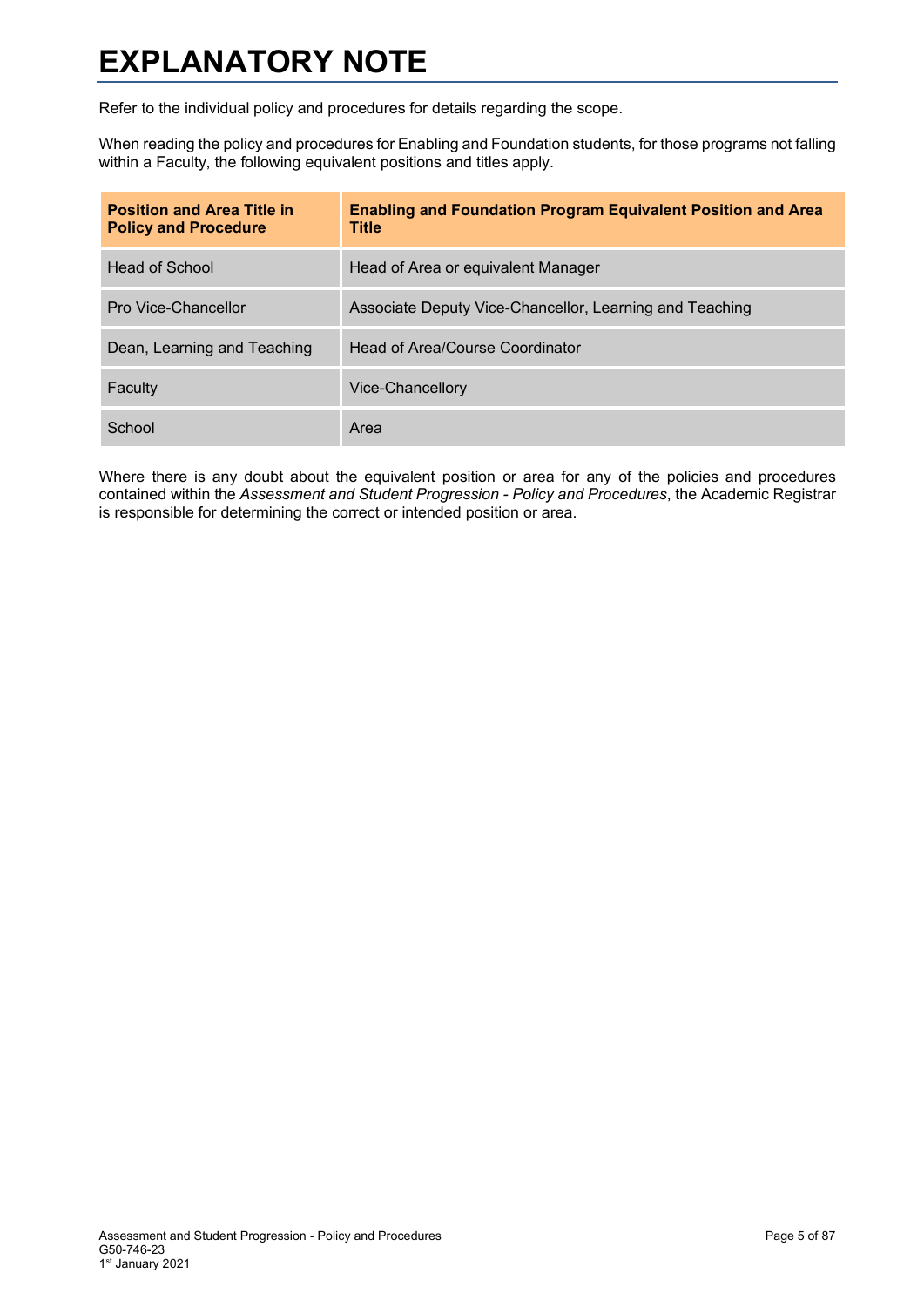<span id="page-5-1"></span><span id="page-5-0"></span>Strategic Plan Theme: [Learning and Student Experience](http://strategicplan.curtin.edu.au/themes/learning-student-experience/)

### **2. PURPOSE**

To provide a framework for the principles of assessment.

### **3. POLICY STATEMENTS**

- 3.1 Assessment practices will be subject to quality management processes to ensure that practices meet certain standards required by the University (see *[Assessment Quality](#page-1-0) Process* procedure).
- 3.2 Assessment practices will be manageable and sustainable for students and the institution.
- 3.3 Assessment design and methods will be fit for purpose and consistent with the intended learning outcomes and the norms of the discipline/profession.
- 3.4 Assessment methods will provide evidence of individual student achievement of the intended learning outcomes.
- 3.5 Assessment tasks will facilitate the student's ability to develop and demonstrate a wide range of graduate capabilities.
- 3.6 The assessment profile will provide high quality and timely feedback to support learning.
- 3.7 Assessment design will be inclusive and equitable, minimising potential differential advantage or disadvantage to students. Assessment requirements will be communicated to students via accessible means in a timely manner.
- 3.8 The evaluation of requests to complete an assessment task at a later date will be fair, transparent, equitable and auditable.
- 3.9 Submission of student work and decisions relating to assessment will be appropriately evidenced.
- 3.10 Appropriate complaint, grievance and appeal provisions will be available in respect of relevant assessment decisions.
- 3.11 Any student that is not satisfied with the result or conduct of any formal internal appeal process, may access an external right of complaint or appeal.

### **4. RESPONSIBILITY FOR IMPLEMENTATION, COMPLIANCE MONITORING, MEASURING AND CONTINUAL IMPROVEMENT**

These management positions are responsible for implementation and compliance monitoring of the policy in their work areas:

• Deputy Vice-Chancellor, Academic – Implementation and Compliance Monitoring, Measuring and Continual Improvement

### **5. SCOPE OF POLICY**

All students, with the exception of those students enrolled in Curtin English and Higher Degree by Research (thesis component), unless otherwise specified.

### **6. DEFINITIONS**

*(Note: Commonly defined terms are located in the [Curtin Common Definitions.](http://policies.curtin.edu.au/findapolicy/) Any defined terms below are specific to this document)*

### **7. SUPPORTING PROCEDURES**

- Assessment Design
- Assessment Communication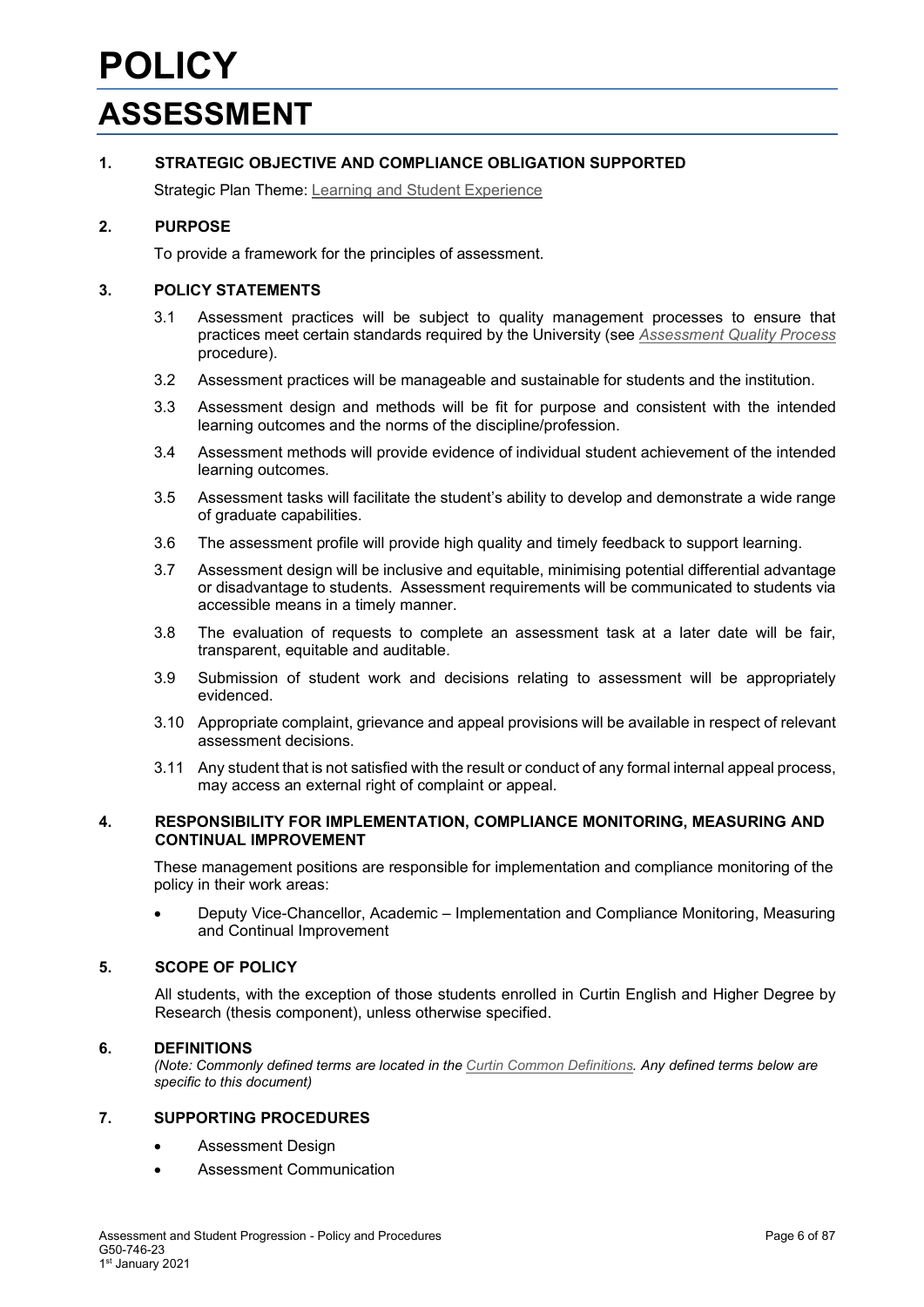- Assessing Student Work
- Feedback on Assessment
- **Exemptions to Assessment Requirements**
- Assessment Quality Process (AQP)
- Assessment for Honours Research Components
- Late Assessment
- Assessment Extension
- Further Assessment
- **Examinations**
- Online Invigilation: Examinations and Invigilated eTests
- Security of Examination Papers
- Regulations for the Conduct of Examinations and Invigilated Tests
- Alternative Examination Arrangements
- Inability to Complete a Final Examination
- Student Access to Examination Answer Booklets
- Release of Examination Papers
- Board of Examiners
- University Grading System
- Calculation of SWA and CWA
- Academic Status
- Course Switching Following Termination
- Future Re-Admission to the Same Course Following Termination
- Responsibility for Academic Results
- Change of Results
- Academic Transcript
- **Final Results to Students**
- Assessment Appeals
- Academic Status Appeals

### **8. RELATED DOCUMENTS/LINKS**

### *[Curtin University Act 1966](https://www.slp.wa.gov.au/legislation/statutes.nsf/main_mrtitle_235_homepage.html)*

*[Higher Education Support Act \(2003\)](https://www.legislation.gov.au/Details/C2017C00261) [Higher Education Standards Framework \(Threshold Standards\) 2015](https://www.legislation.gov.au/Details/F2015L01639) [Education Services for Overseas Students \(ESOS\) Act](https://www.legislation.gov.au/Details/C2016C00935) [Competition and Consumer Act](https://www.comlaw.gov.au/Series/C2004A00109) [Western Australian University Sector Disposal Authority \(WAUSDA\)](http://rim.curtin.edu.au/local/docs/WesternAustralianUniversitySectorDisposalAuthority.pdf) Statute No. 10 – [Student Disciplinary Statute](http://policies.curtin.edu.au/legislation/statutes_rules.cfm) [Academic Misconduct Rules](http://policies.curtin.edu.au/legislation/statutes_rules.cfm) [General Misconduct Rules](http://policies.curtin.edu.au/legislation/statutes_rules.cfm) [Academic Record Fraud Rules](http://policies.curtin.edu.au/legislation/statutes_rules.cfm) [Course Approval and Quality Manual](http://policies.curtin.edu.au/findapolicy/index.cfm) [Academic Calendar and Class Timetabling Manual](http://policies.curtin.edu.au/findapolicy/index.cfm) [Admission and Enrolment Manual](http://policies.curtin.edu.au/findapolicy/index.cfm) [Awards and Graduation Manual](http://policies.curtin.edu.au/findapolicy/index.cfm) [Credit for Recognised Learning Manual](http://policies.curtin.edu.au/findapolicy/index.cfm) [Disability Standards for Education 2005](http://education.gov.au/disability-standards-education-2005) Curtin's [Disability Access and Inclusion Plan](http://about.curtin.edu.au/policy-governance/disability-access-inclusion-plan/) [Complaints Procedures](http://policies.curtin.edu.au/findapolicy/index.cfm) [Curtin Learning and Teaching website](https://clt.curtin.edu.au/)*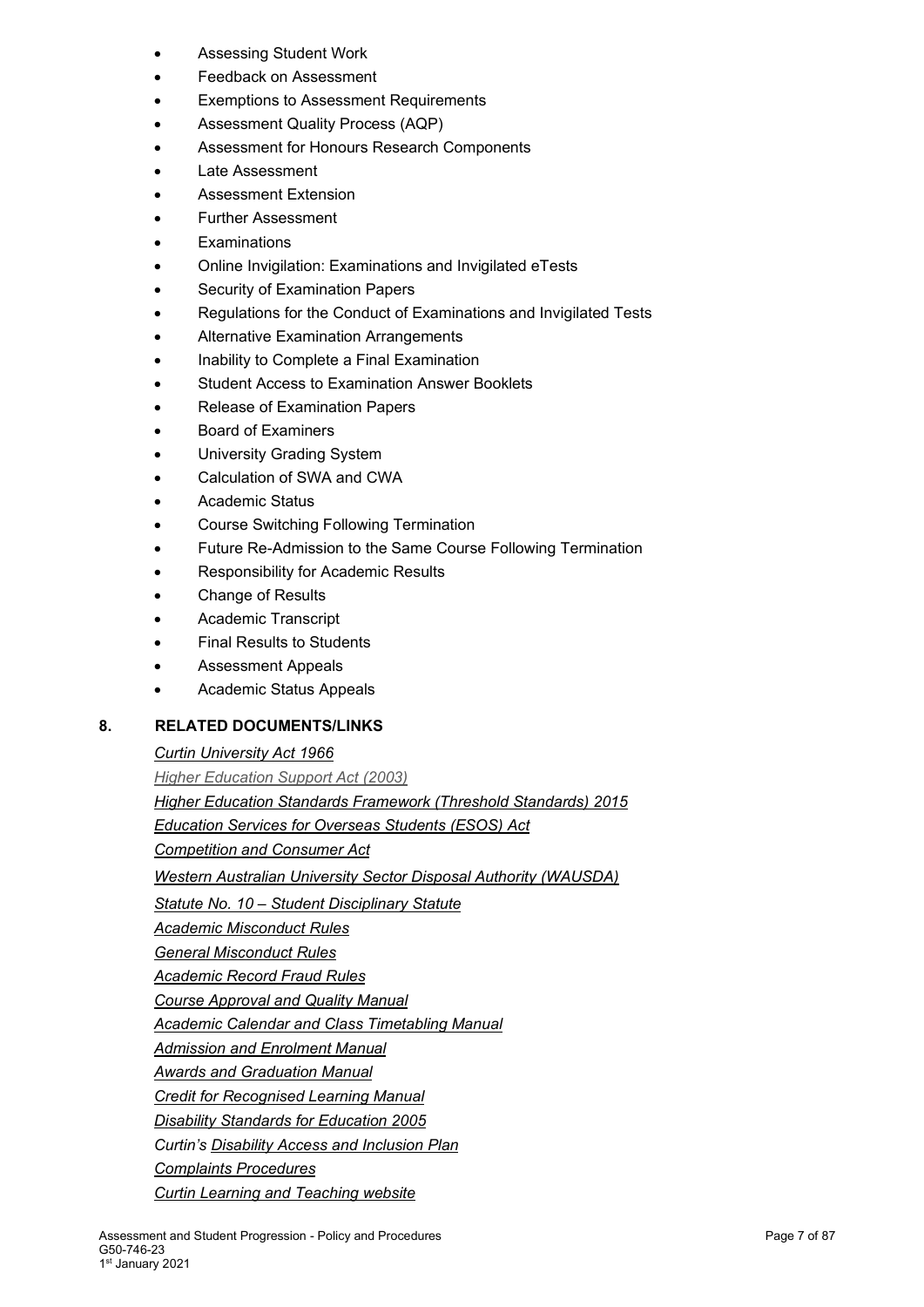*[Students with Disability Policy](http://policies.curtin.edu.au/findapolicy/index.cfm#s)*

*[Students with Disability Procedure](http://policies.curtin.edu.au/findapolicy/index.cfm#s)*

*[Records and Information Management](http://policies.curtin.edu.au/findapolicy/index.cfm#r) Policy*

*[Records and Information Management Procedures](http://policies.curtin.edu.au/findapolicy/index.cfm#r)*

| <b>Policy Compliance Officer</b> | Jon Yorke, Academic Registrar    |
|----------------------------------|----------------------------------|
| <b>Policy Manager</b>            | Deputy Vice-Chancellor, Academic |
| <b>Approval Authority</b>        | Academic Board                   |
| <b>Review Date</b>               | 1 <sup>st</sup> April 2023       |

| Version | Approved/<br>Amended/<br><b>Rescinded</b> | <b>Date</b> | Committee / Board /<br><b>Executive Manager</b> | <b>Approval / Resolution</b><br><b>Number</b> | <b>Key Changes and Notes</b> |
|---------|-------------------------------------------|-------------|-------------------------------------------------|-----------------------------------------------|------------------------------|
| New     | Approved                                  | 24/11/2017  | Academic Board                                  | AB 206/17                                     | Attachment A to Item 15.2    |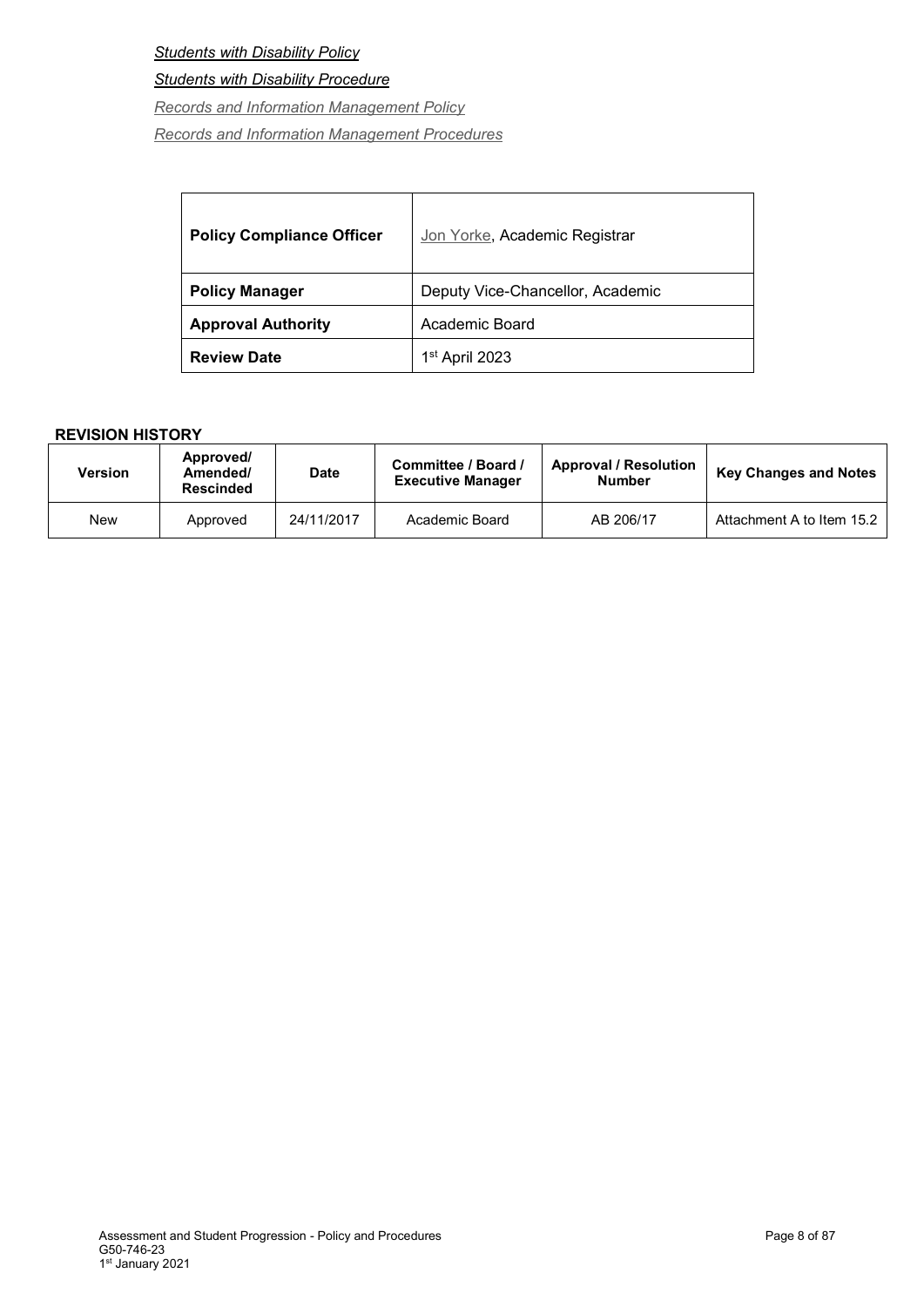### <span id="page-8-1"></span><span id="page-8-0"></span>**PROCEDURES ASSESSMENT DESIGN**

### **1. STRATEGIC OBJECTIVE AND COMPLIANCE OBLIGATION SUPPORTED**

### *[Assessment Policy](#page-1-0)*

Strategic Plan Theme: [Learning and Student Experience](http://strategicplan.curtin.edu.au/themes/learning-student-experience/)

### **2. PROCEDURAL DETAILS**

- 2.1 Assessment design within a unit and across a course of study will consider student and staff workload, assurance of student learning and mitigation of assessment related risk.
- 2.2 Assessment practices will aim to use the minimum number of assessment tasks necessary to reach an informed decision about student achievement.
- 2.3 From 16th July 2019 onwards and unless exempted in accordance with the *Exemption To Assessment Requirements Procedure*:
	- 2.3.1 To the maximum extent possible, assessment burden will be broadly comparable for units with the same credit point value. Unless otherwise required by accreditation authorities:
		- 2.3.1.1 25 credit point units will have no more than three summative assessments.
		- 2.3.1.2 12.5 credit point units will have no more than two summative assessments.
	- 2.3.2 For 12.5 and 25 credit point units, there will be a limit of one incremental assessment item within the unit assessment profile.
- 2.4 The assessment profile for each unit will ensure that there is reasonable confidence that it is the student's own work that has been assessed. For example, take home exams and noninvigilated eTests carry a greater degree of assessment related risk. Accordingly, no more than 50% of the assessment marks for a unit will be obtained from non-invigilated take home tests and eTests.
- 2.5 Where a Hurdle Requirement is specified for a unit, the nature of the requirement and the consequences of failing to meet it will be included in the published unit outline.
	- 2.5.1 Formative tasks are not permitted to be identified as a Hurdle Requirement.
	- 2.5.2 Students who do not satisfy the Hurdle Requirements in a unit will be given the grade F-IN, even if they have obtained more than 50% of the marks available by completing other assessment tasks.
- 2.6 A final examination will not be worth more than 50% of the unit final mark unless required by a relevant accreditation authority.
- 2.7 Assessment tasks which involve group work will demonstrate how the basis for marks for group processes and/or individual processes is fair, transparent and defensible.
- 2.8 Reasonable adjustment(s) (such as the modification of assessment tasks, processes or format) may be made for students with a verified disability, medical or other condition in accordance with the [Disability Standards for Education 2005](http://education.gov.au/disability-standards-education-2005) and Curtin's [Disability Access](http://about.curtin.edu.au/policy-governance/disability-access-inclusion-plan/)  [and Inclusion Plan.](http://about.curtin.edu.au/policy-governance/disability-access-inclusion-plan/)
- 2.9 Attendance will not count towards an assessment mark.
- 2.10 A student who is repeating a unit will be expected to complete all assessment requirements as described in the relevant Unit Outline. A student may only include previously submitted material with the written approval of the Unit Coordinator who will provide advice relating to self-plagiarism where appropriate. Such work will be clearly annotated to indicate that it contains material that has been previously submitted.

### **3. SCOPE OF PROCEDURES**

All students, with the exception of those students enrolled in Curtin English and Higher Degree by Research (thesis component), unless otherwise specified.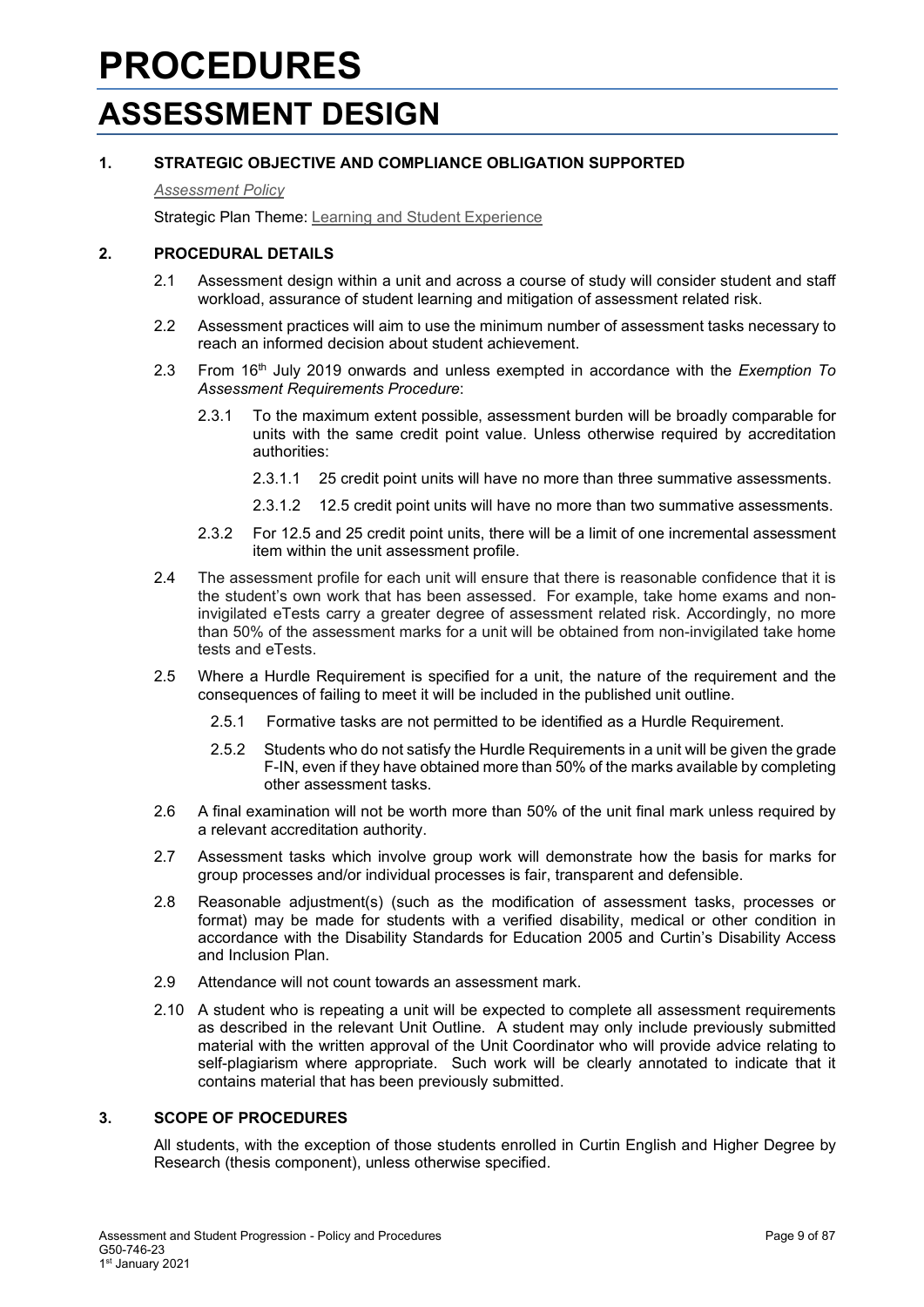### **4. DEFINITIONS**

Refer to Schedule 1 of this manual for relevant definitions.

### **5. RELATED DOCUMENTS/LINKS/FORMS**

[Disability Standards for Education 2005](http://education.gov.au/disability-standards-education-2005) Curtin's [Disability Access and Inclusion Plan](http://about.curtin.edu.au/policy-governance/disability-access-inclusion-plan/) *[Assessment Communication Procedure](#page-1-0)* [Curtin Learning and Teaching website](https://clt.curtin.edu.au/) Assessment Design Guidelines (in development)

| <b>Policy Compliance Officer</b> | Jon Yorke, Academic Registrar    |
|----------------------------------|----------------------------------|
| <b>Policy Manager</b>            | Deputy Vice-Chancellor, Academic |
| <b>Approval Authority</b>        | Deputy Vice-Chancellor, Academic |
| <b>Review Date</b>               | 1 <sup>st</sup> April 2021       |

| <b>Version</b> | Approved/<br>Amended/<br><b>Rescinded</b> | <b>Date</b> | Committee / Board /<br><b>Executive Manager</b> | Approval /<br><b>Resolution</b><br><b>Number</b> | <b>Key Changes and Notes</b> |
|----------------|-------------------------------------------|-------------|-------------------------------------------------|--------------------------------------------------|------------------------------|
|                | Approved                                  | 01/11/2018  | Deputy Vice-Chancellor,<br>Academic             | EM1825                                           | Effective 16th July 2019     |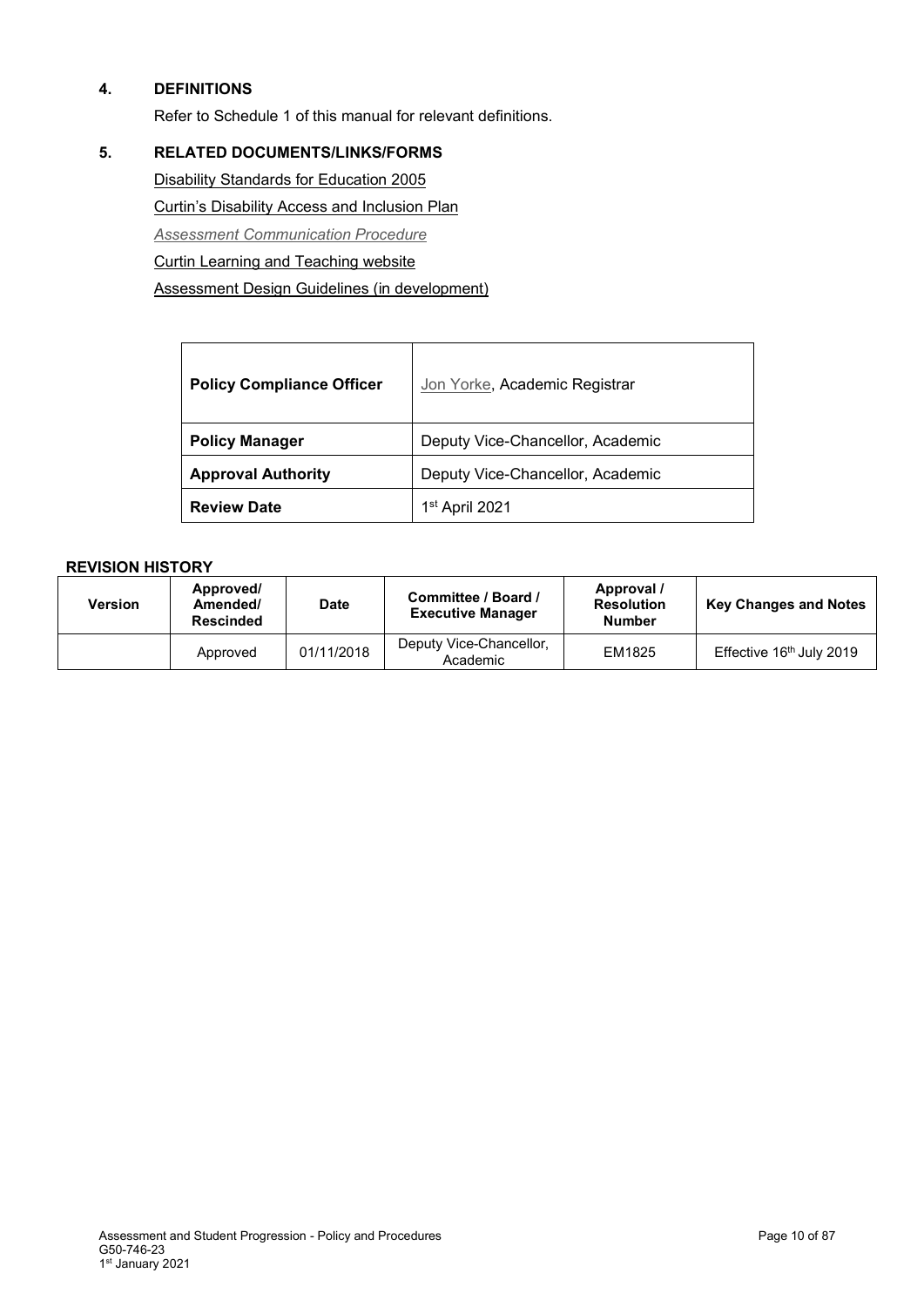### <span id="page-10-0"></span>**ASSESSMENT COMMUNICATION**

### **1. STRATEGIC OBJECTIVE AND COMPLIANCE OBLIGATION SUPPORTED**

#### *[Assessment Policy](#page-1-0)*

Strategic Plan Theme: [Learning and Student Experience](http://strategicplan.curtin.edu.au/themes/learning-student-experience/)

### **2. PROCEDURAL DETAILS**

### **Assessment Communication**

- 2.1 Requirements to pass the unit will be explicitly stated in the Unit Outline.
- 2.2 Details of assessment tasks will be specified and made available to students in the Unit Outline. All other details relevant to the completion of the assessment task will be provided to students in advance of the task.
- 2.3 Students will be informed as to when and how they will receive feedback on each assessment task.
- 2.4 Where appropriate, the assessment submission processes will include a student declaration of originality, and that it is the student's own work.
- 2.5 For electronically submitted assessments, a student declaration will be included that indicates that the student has accepted that it is their responsibility to check that the submitted file is readable and has not been corrupted.
- 2.6 Submitted files that are unable to be read cannot be marked. These should be treated as a non-submission.
- 2.7 Assessments may be changed after the publication of the unit outline, providing that such changes have majority consent from the students currently enrolled in the unit. In exceptional circumstances and on request of the Head of School, the Academic Registrar may approve changes to assessment without requiring majority consent. Any changes will be communicated to students by the Head of School (or authorised officer).

### **3. SCOPE OF PROCEDURES**

All students, with the exception of those students enrolled in Curtin English and Higher Degree by Research (thesis component), unless otherwise specified.

### **4. DEFINITIONS**

Refer to Schedule 1 of this manual for relevant definitions.

### **5. RELATED DOCUMENTS/LINKS/FORMS**

*[Course Approval and Quality Manual](http://policies.curtin.edu.au/findapolicy/index.cfm) [Assessment Design Procedure](#page-1-0) [Feedback on Assessment Procedure](#page-1-0)* [Curtin Learning and Teaching website](https://clt.curtin.edu.au/)

| <b>Policy Compliance Officer</b> | Jon Yorke, Academic Registrar    |
|----------------------------------|----------------------------------|
| <b>Policy Manager</b>            | Deputy Vice-Chancellor, Academic |
| <b>Approval Authority</b>        | Deputy Vice-Chancellor, Academic |
| <b>Review Date</b>               | 1 <sup>st</sup> April 2021       |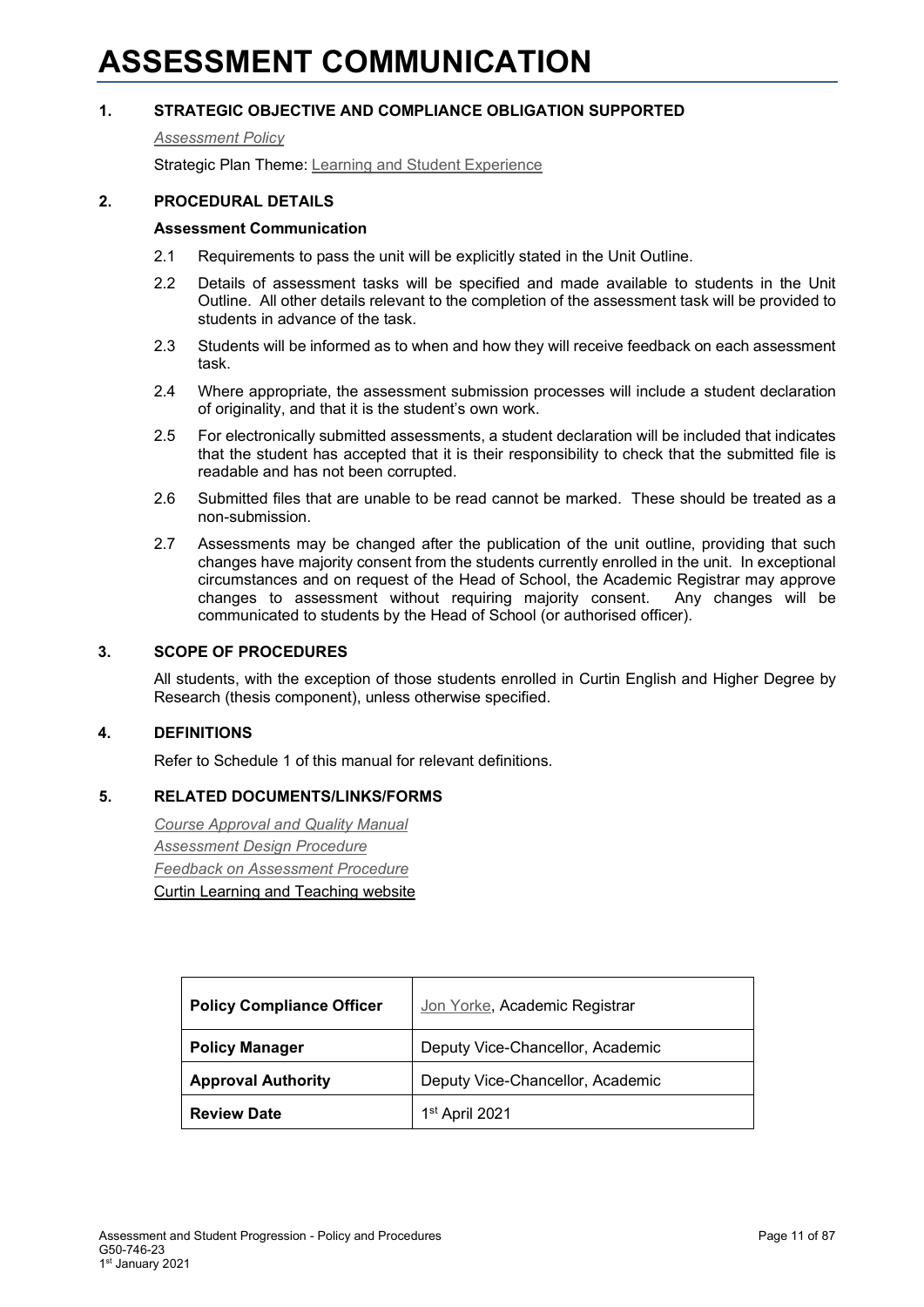| <b>Version</b> | Approved/<br>Amended/<br><b>Rescinded</b> | <b>Date</b> | Committee / Board /<br><b>Executive Manager</b> | Approval /<br><b>Resolution</b><br><b>Number</b> | <b>Key Changes and Notes</b> |
|----------------|-------------------------------------------|-------------|-------------------------------------------------|--------------------------------------------------|------------------------------|
| <b>New</b>     | Approved                                  | 18/01/2018  | Deputy Vice-Chancellor,<br>Academic             | EM1801                                           | Effective 16th July 2018     |
|                | Approved                                  | 21/01/2019  | Deputy Vice-Chancellor<br>Academic              | EM1901                                           | Unconditional                |
|                | Approved                                  | 16/04/2019  | Deputy Vice-Chancellor<br>Academic              | EM1906                                           | Unconditional                |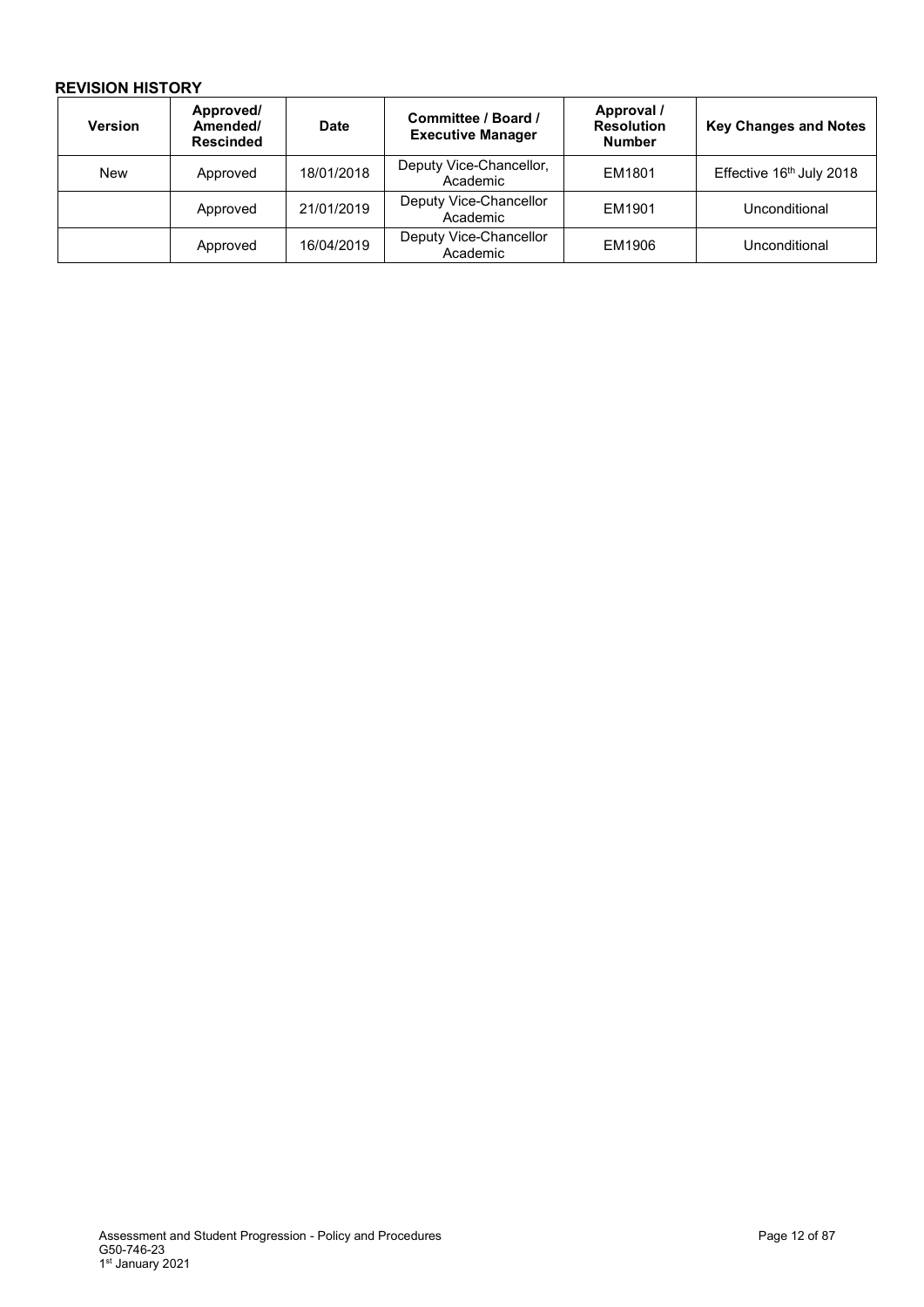### <span id="page-12-0"></span>*[Assessment Policy](#page-1-0)*

Strategic Plan Theme: [Learning and Student Experience](http://strategicplan.curtin.edu.au/themes/learning-student-experience/)

### **2. PROCEDURAL DETAILS**

- 2.1 The Head of the Owning Organisational Unit will ensure that assessment and moderation processes are adequately resourced for each unit with an assessor and co-assessor appointed.
- 2.2 The Unit Coordinator (assessor) will document the processes used to determine assessment task marks and record evidence of moderation activities employed.

### **Assessment and Submission**

- 2.3 Assessments will be completed in accordance with the requirements specified in the Unit Outline.
- 2.4 Where the assessment task specifies the submission of work an electronic copy of the work will be submitted to a University approved secure electronic repository. Where an electronic version of the work is not practicable the physical artefact will be submitted as per the instructions provided in the unit outline or by the Unit Coordinator (or delegate).
- 2.5 Staff will take reasonable steps to ensure the authenticity of students' work in accordance with expectations of the discipline. Text based assessment artefacts will be submitted to a University approved text matching service (e.g. Turnitin).

### **Pre-Marking Moderation and Marking**

- 2.6 The Unit Coordinator will ensure that staff responsible for assessing student work are able to engage in pre-marking moderation. This will include, as a minimum, the provision of an assessment rubric (or marking guide) to staff, supplied in advance of the marking task. Premarking moderation strategies (such as consensus building activities) may be implemented for units involving multiple markers and/or delivery at multiple locations. The target is to achieve good marker consensus (which is generally taken to be within 10% variation).
- 2.7 The Unit Coordinator will identify potential threats to assessment integrity and security, and will implement any mitigating strategies required.
- 2.8 Unit Coordinators (or authorised officer) will ensure that they are available to assessors to provide clarification and/or guidance if required during the assessment or marking process.
- 2.9 Where more than one member of staff is involved in the assessment of student work in a unit, it is recommended that the Unit Coordinator reviews the outputs of those markers early in the marking process.

### **Post-Marking Moderation**

- 2.10 The Unit Coordinator will conduct intra-marking and/or post-marking moderation of results appropriate to the type of assessment to ensure fairness and consistency in the marking process. For assessments involving the marking of submitted work as a minimum, postmarking moderation will include at least one of the following methods:
	- 2.10.1 An analysis of the variances between markers and locations (noting that the efficacy of this depends on the nature and size of the sample).
	- 2.10.2 Second marking or check second marking of a random sample of student work to check for consistent application of marking criteria and standards.
	- 2.10.3 Second marking or check second marking of a sample of student work deemed to be at significant thresholds (e.g. Pass/Fail, but could also include credit/distinction/high distinction, if appropriate).
	- 2.10.4 Second marking or check second marking student work deemed to be borderline (just above/below pass mark).
	- 2.10.5 Second marking or check second marking of a sample of outliers (high or low scoring assessments).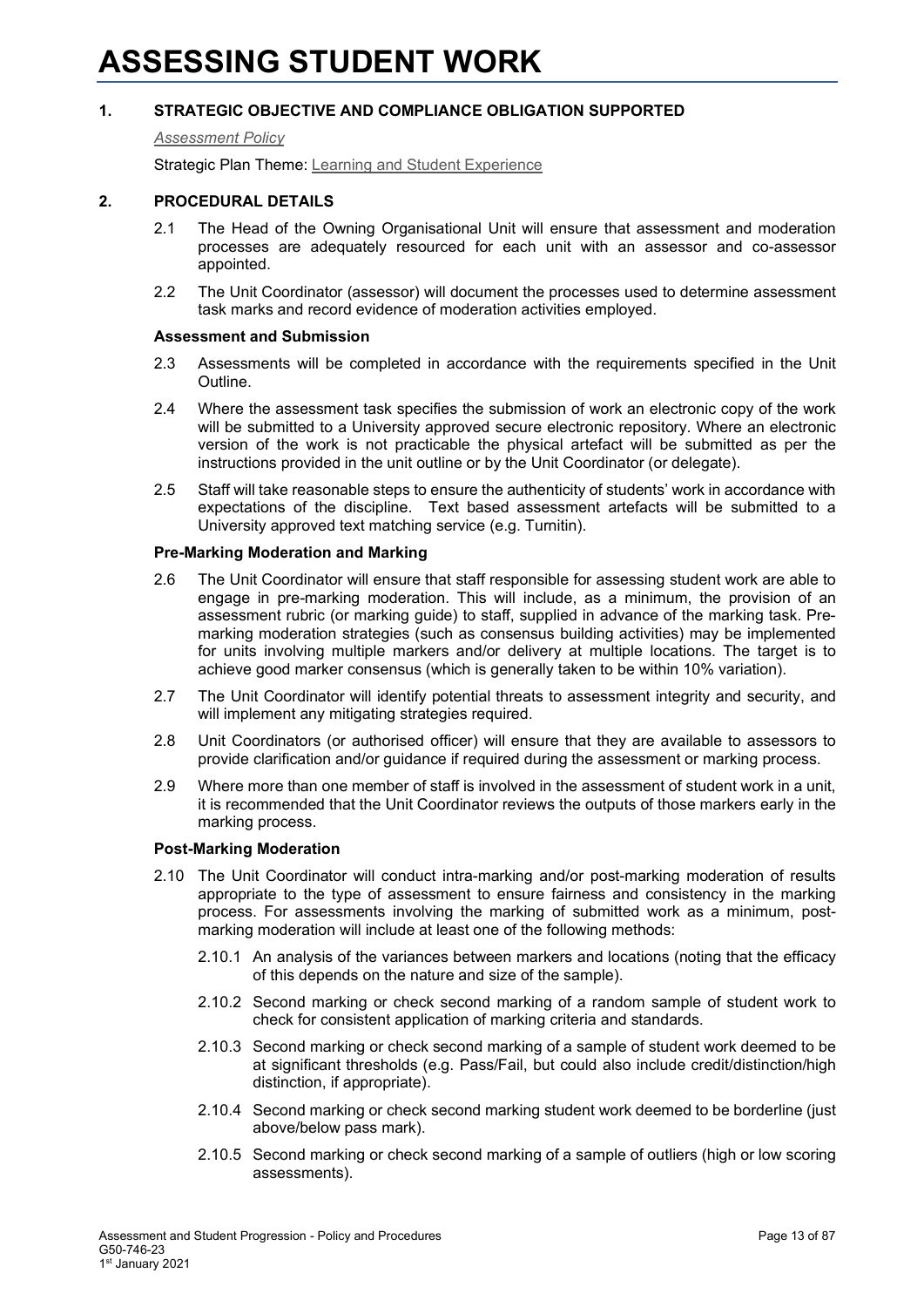- 2.10.6 Moderation of a sample of marked work by individuals outside of the teaching/marking team.
- 2.10.7 Review of item performance and other psychometric analyses of item banks and spot checking to ensure that automated systems are functioning correctly.
- 2.11 Scaling of student marks is not permitted. Any requirement to scale as part of a moderation process will be approved by the Head of School (or authorised officer).
- 2.12 If anomalies are detected, student work will be re-assessed and marks adjusted accordingly before work and marks are released to students.
- 2.13 Contracts in place with offshore campuses and partners may identify additional requirements for moderation.

### **Recording Marks**

- 2.14 Marks for each summative assessment task will be entered into a University approved secure electronic repository for assessment task results as soon as is reasonably practicable.
- 2.15 Changes to student marks after the initial entry of the mark for an assessment task will be confirmed by the relevant Unit Coordinator. A reason for the change will be recorded in a University approved secure electronic repository.
- 2.16 The co-assessor will confirm the integrity of results entered into the University approved secure electronic repository (e.g. through sampling or other approaches appropriate to the task).
- 2.17 The co-assessor will confirm that any change to an initial mark is defensible and that reasons for the change were recorded.

### **Storage of Assessment Artefacts**

- 2.18 Arrangements will be made to ensure that:
	- 2.18.1 Assessment items submitted to the University approved secure electronic repository will be retained; and
	- 2.18.2 Assessment items unable to be submitted to a University approved secure electronic repository (e.g. physical artefact), will be retained, or a representation of the artefact will be retained for a period in accordance with the requirements of The Western Australian University Sector Disposal Authority (WAUSDA).

### **3. SCOPE OF PROCEDURES**

All students, with the exception of those students enrolled in Curtin English and Higher Degree by Research (thesis component), unless otherwise specified.

### **4. DEFINITIONS**

Refer to Schedule 1 of this manual for relevant definitions.

### **5. RELATED DOCUMENTS/LINKS/FORMS**

[Western Australian University Sector Disposal Authority \(WAUSDA\)](http://rim.curtin.edu.au/local/docs/WesternAustralianUniversitySectorDisposalAuthority.pdf)

[Curtinlife](http://life.curtin.edu.au/health-and-wellbeing/disability_services.htm) *(Guidelines to assist with marking assessments in alternative formats)*

### [Curtin Learning and Teaching website](https://clt.curtin.edu.au/)

Assessing Student Work Guidelines (in development)

| <b>Policy Compliance Officer</b> | Jon Yorke, Academic Registrar    |
|----------------------------------|----------------------------------|
| <b>Policy Manager</b>            | Deputy Vice-Chancellor, Academic |
| <b>Approval Authority</b>        | Deputy Vice-Chancellor, Academic |
| <b>Review Date</b>               | 1 <sup>st</sup> April 2021       |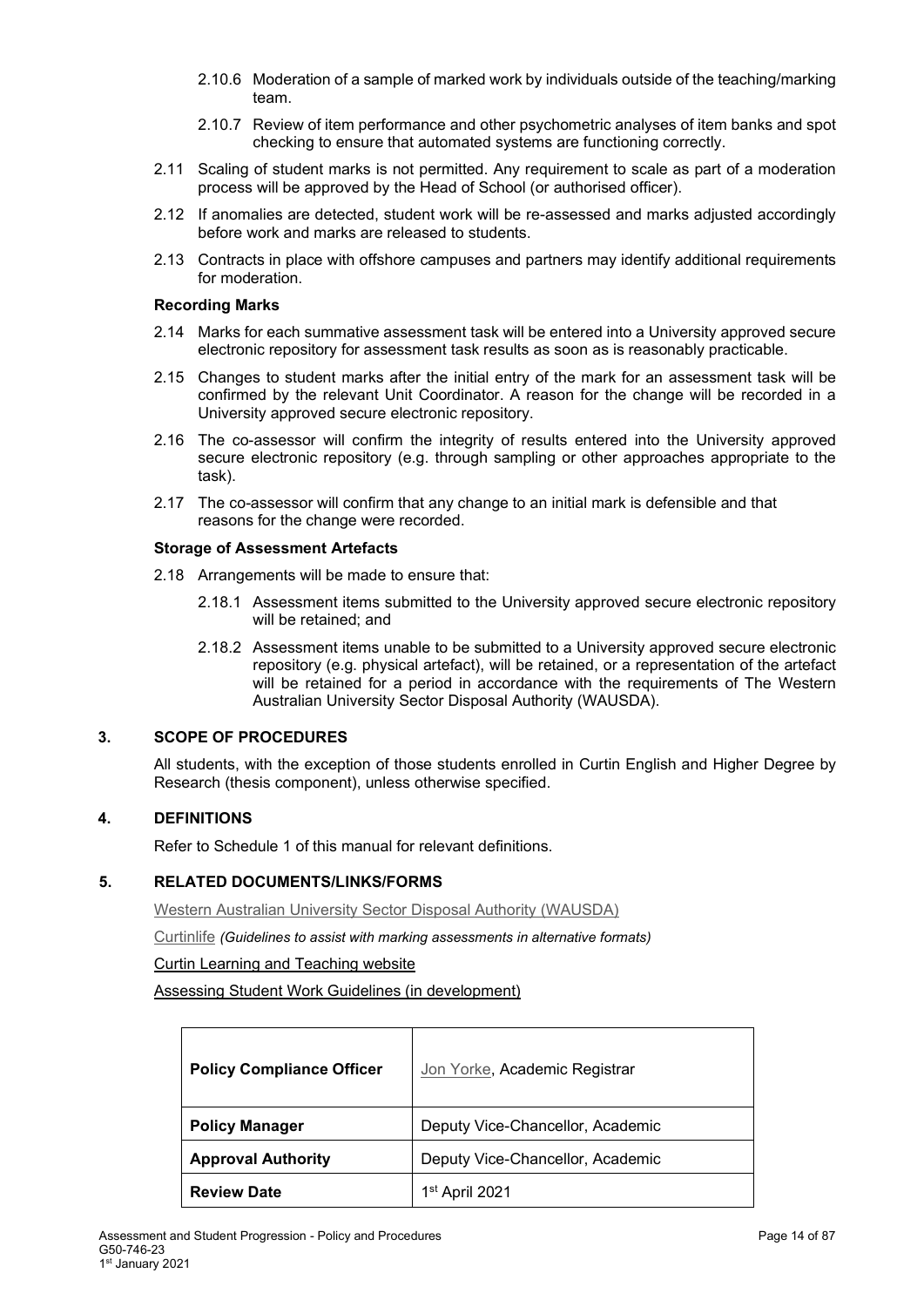| <b>Version</b> | Approved/<br>Amended/<br><b>Rescinded</b> | <b>Date</b> | Committee / Board /<br><b>Executive Manager</b> | Approval /<br><b>Resolution</b><br><b>Number</b> | <b>Key Changes and Notes</b>         |
|----------------|-------------------------------------------|-------------|-------------------------------------------------|--------------------------------------------------|--------------------------------------|
| New            | Approved                                  | 18/01/2018  | Deputy Vice-Chancellor,<br>Academic             | EM1801                                           | Effective 16 <sup>th</sup> July 2018 |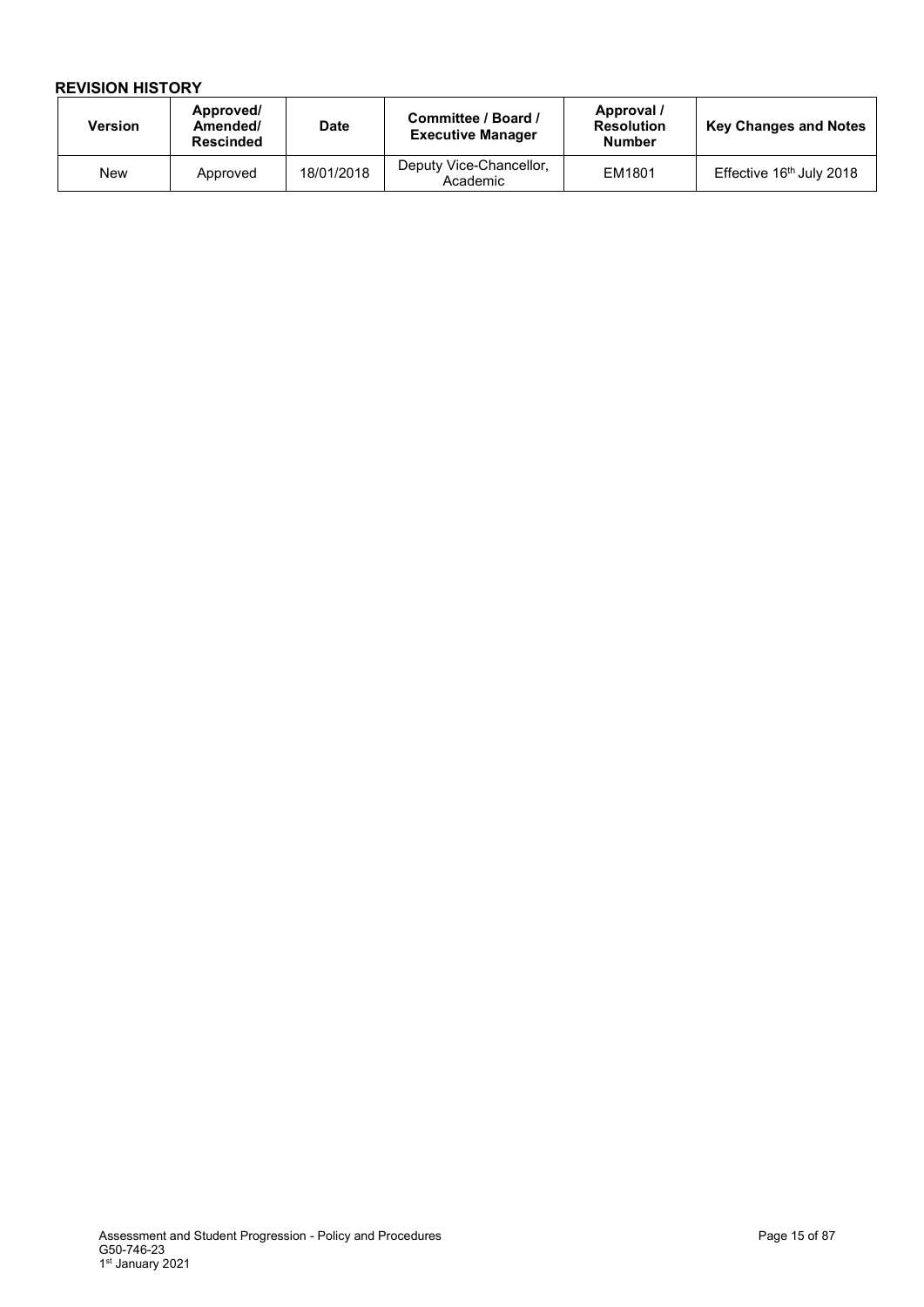#### <span id="page-15-0"></span>*[Assessment Policy](#page-1-0)*

Strategic Plan Theme: [Learning and Student Experience](http://strategicplan.curtin.edu.au/themes/learning-student-experience/)

### **2. PROCEDURAL DETAILS**

### **Assessment Feedback**

- 2.1 Feedback will be analytical, constructive and support student learning. It may be provided through various methods and from a variety of sources.
- 2.2 Students will receive marks and feedback as soon as practicable, to maximise the opportunity to improve their performance.
	- 2.2.1 Feedback to students will be provided under normal circumstances within 15 working days and no later than 20 working days of the due date or submission date (whichever is the later).
	- 2.2.2 Feedback that is used to directly support a scaffolded future assessment task will be provided in sufficient time for it to be effective.

### **Feedback Review**

2.3 Where multiple assessors are used, assessors will be provided with feedback on the effectiveness and efficiency of the marking and moderation process.

#### **Feedback Security**

2.4 The feedback (and if relevant, the submitted artefact) will not be left unattended and will be returned directly to the student(s) unless a proxy authorisation is provided by the student.

### **3. SCOPE OF PROCEDURES**

All students, with the exception of those students enrolled in Curtin English and Higher Degree by Research (thesis component), unless otherwise specified.

### **4. DEFINITIONS**

Refer to Schedule 1 of this manual for relevant definitions.

### **5. RELATED DOCUMENTS/LINKS/FORMS**

[Curtin Learning and Teaching website](https://clt.curtin.edu.au/)

| <b>Policy Compliance Officer</b> | Jon Yorke, Academic Registrar    |
|----------------------------------|----------------------------------|
| <b>Policy Manager</b>            | Deputy Vice-Chancellor, Academic |
| <b>Approval Authority</b>        | Deputy Vice-Chancellor, Academic |
| <b>Review Date</b>               | 1 <sup>st</sup> April 2021       |

| Version | Approved/<br>Amended/<br><b>Rescinded</b> | <b>Date</b> | Committee / Board /<br><b>Executive Manager</b> | Approval /<br><b>Resolution</b><br><b>Number</b> | <b>Key Changes and Notes</b>         |
|---------|-------------------------------------------|-------------|-------------------------------------------------|--------------------------------------------------|--------------------------------------|
| New     | Approved                                  | 18/01/2018  | Deputy Vice-Chancellor,<br>Academic             | EM1801                                           | Effective 16 <sup>th</sup> July 2018 |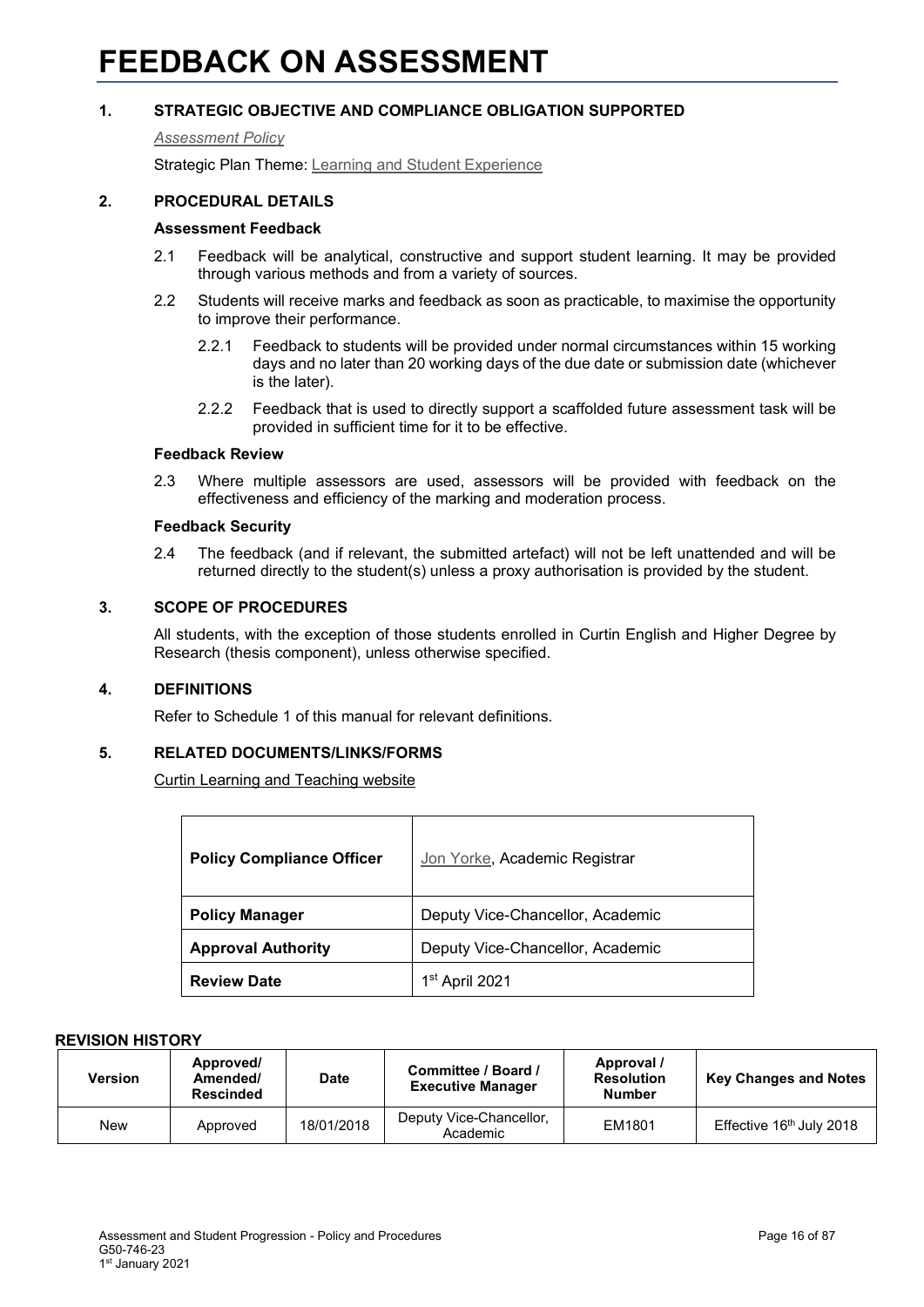### <span id="page-16-0"></span>**EXEMPTIONS TO ASSESSMENT REQUIREMENTS**

### **1. STRATEGIC OBJECTIVE AND COMPLIANCE OBLIGATION SUPPORTED**

#### *[Assessment Policy](#page-1-0)*

Strategic Plan Theme: [Learning and Student Experience](http://strategicplan.curtin.edu.au/themes/learning-student-experience/)

### **2. PROCEDURAL DETAILS**

- 2.1 An exemption to assessment requirements for assessment tasks may be requested for:
	- 2.1.1 A new unit developed and offered for the first time;
	- 2.1.2 An existing unit undergoing changes as part of a formal course review; or
	- 2.1.3 An existing unit where changes are made separate to any course approval process, where a high quality assessment item does not fully comply with University Assessment procedures.

### **Requirements**

- 2.2 Requests will include a justification explaining how the proposed exemption is manageable, sustainable and educationally sound for the assessment task in question. The justification will demonstrate how the proposed variation is consistent with the *Assessment Policy*.
- 2.3 Requests that are supported by the Head of School will be submitted to the Academic Registrar (or authorised officer) for consideration, together with the supporting justification.
- 2.4 The Academic Registrar (or authorised officer) is responsible for determining all exemptions to assessment requirements.

### **Consideration for Exemption**

2.5 In order to approve the request, the Academic Registrar (or authorised officer) will seek advice from other parties (including confirmation of support from the Head of School) as required.

### **Approved Exemptions**

- 2.6 Where exemptions are approved, the Unit Outline and assessment instructions will indicate that the assessment in question has special approval.
- 2.7 The Academic Registrar (or authorised officer) will monitor exemptions to ensure they are fit for purpose and work as intended using existing processes such as course review.

### **Recording**

- 2.8 Curtin Learning and Teaching will centrally record all exemption requests approved by the Academic Registrar (or authorised officer) in the curriculum management system (e.g. AKARI).
- 2.9 Curtin Learning and Teaching will monitor exemptions to ensure they are fit for purpose and work as intended using existing processes such as course review.

### **3. SCOPE OF PROCEDURES**

All students, with the exception of those students enrolled in Curtin English and Higher Degree by Research (thesis component), unless otherwise specified.

### **4. DEFINITIONS**

Refer to Schedule 1 of this manual for relevant definitions.

### **5. RELATED DOCUMENTS/LINKS/FORMS**

[Curtin Learning and Teaching website](https://clt.curtin.edu.au/)

*[Assessment Design Procedure](#page-1-0)*

Exemptions to Assessment Requirements Guidelines (in development)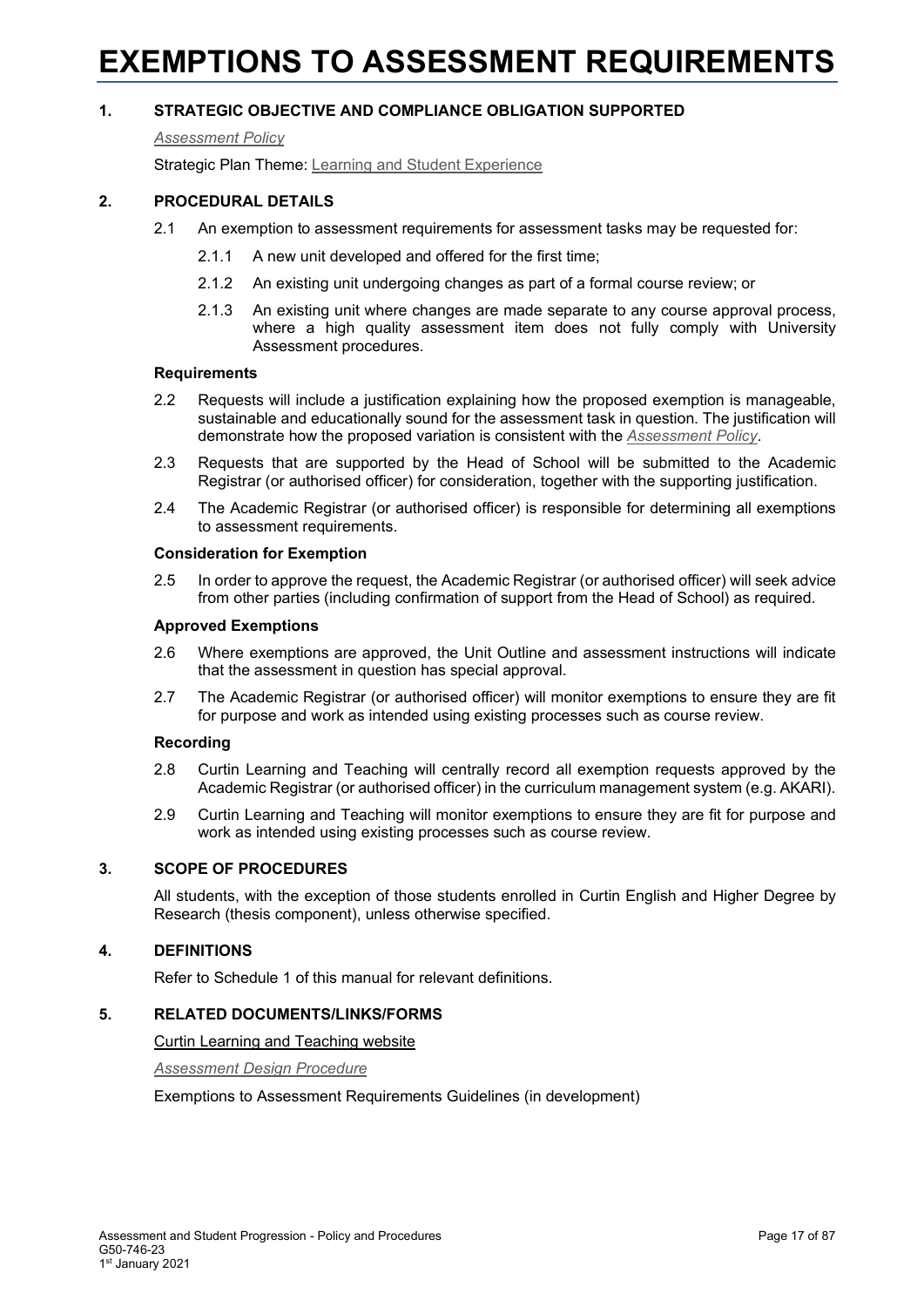| <b>Policy Compliance Officer</b> | Jon Yorke, Academic Registrar    |
|----------------------------------|----------------------------------|
| <b>Policy Manager</b>            | Deputy Vice-Chancellor, Academic |
| <b>Approval Authority</b>        | Deputy Vice-Chancellor, Academic |
| <b>Review Date</b>               | 1 <sup>st</sup> April 2021       |

| <b>Version</b> | Approved/<br>Amended/<br><b>Rescinded</b> | <b>Date</b> | Committee / Board /<br><b>Executive Manager</b> | Approval /<br><b>Resolution</b><br><b>Number</b> | <b>Key Changes and Notes</b>                                                       |
|----------------|-------------------------------------------|-------------|-------------------------------------------------|--------------------------------------------------|------------------------------------------------------------------------------------|
| <b>New</b>     | Approved                                  | 18/01/2018  | Deputy Vice-Chancellor,<br>Academic             | EM1801                                           | Effective 16th July 2018                                                           |
| Partial        | Amended                                   | 21/02/2020  | Deputy Vice-Chancellor,<br>Academic             | EM2002                                           | <b>Changed Director of Course</b><br>and Teaching Quality to<br>Academic Registrar |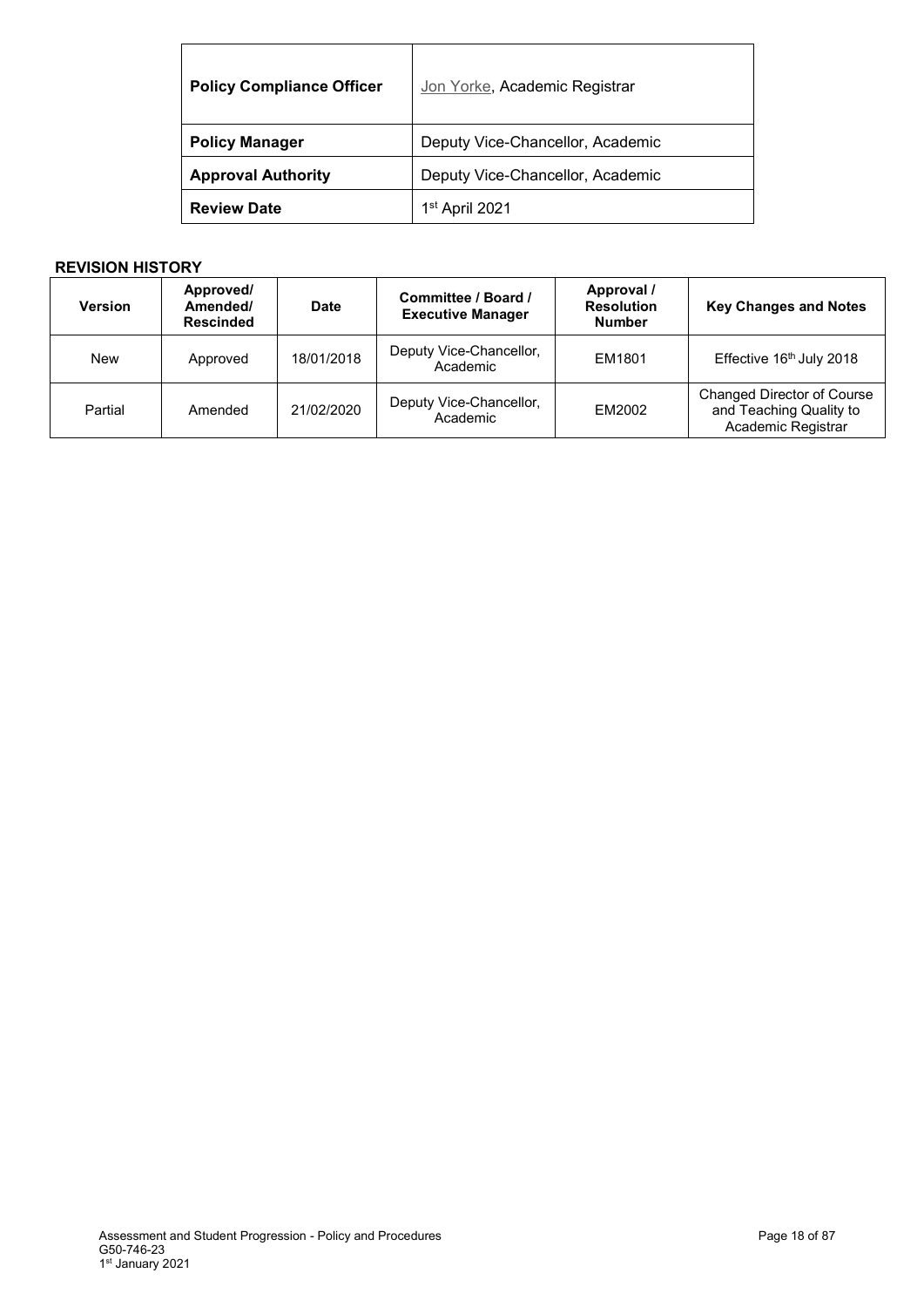### <span id="page-18-0"></span>**ASSESSMENT QUALITY PROCESS (AQP)**

### **1. STRATEGIC OBJECTIVE AND COMPLIANCE OBLIGATION SUPPORTED**

*[Assessment Policy](#page-1-0)*

Strategic Plan Theme: [Learning and Student Experience](http://strategicplan.curtin.edu.au/themes/learning-student-experience/)

### **2. PROCEDURAL DETAILS**

### **Assessment Quality Standards**

- 2.1 An Assessment Quality Panel, established at the School level, will be responsible for quality assurance and enhancement processes.
- 2.2 The Head of School (or authorised officer), will be the chair and the panel will consist of Course Coordinators relevant to the specific course(s) or major(s).
- 2.3 The Unit Coordinator (assessor) will report (e.g. via the AQP Unit Survey or similar instrument) on how each of the below assessment quality standards are being met within the unit. The identification of exemplary practice is encouraged for quality enhancement purposes.
- 2.4 Assessment Quality Panels will, at a minimum, monitor compliance with the assessment quality standards outlined below.
- 2.5 Aggregated reports from Faculties with commentary from Curtin Learning and Teaching will be considered by Academic Board (via the University Learning and Teaching Committee) twice each year.

| <b>Assessment</b><br><b>Quality</b><br><b>Standard</b> | <b>Description</b>                                                                                                                                                     |
|--------------------------------------------------------|------------------------------------------------------------------------------------------------------------------------------------------------------------------------|
| 1                                                      | Utilisation of University approved text matching software (e.g. Turnitin)                                                                                              |
| $\mathbf{2}$                                           | Authentication of students' work                                                                                                                                       |
| 3                                                      | Appointment of a co-assessor with duties that support fair and<br>consistent assessment practices                                                                      |
| $\boldsymbol{4}$                                       | Undertaking pre-marking moderation activities                                                                                                                          |
| 5                                                      | Undertaking post-marking moderation activities                                                                                                                         |
| 6                                                      | Provision for assessment tasks to be submitted electronically where<br>there is a text-based or electronic artefact                                                    |
| $\overline{7}$                                         | Recording marks for summative assessment into a University approved<br>secure repository                                                                               |
| 8                                                      | Ensuring any change of student mark has the relevant approval and<br>that reasons for the change are recorded in a University approved<br>secure electronic repository |

### **3. SCOPE OF PROCEDURES**

All students, with the exception of those students enrolled in Curtin English and Higher Degree by Research (thesis component), unless otherwise specified.

### **4. DEFINITIONS**

Refer to Schedule 1 of this manual for relevant definitions.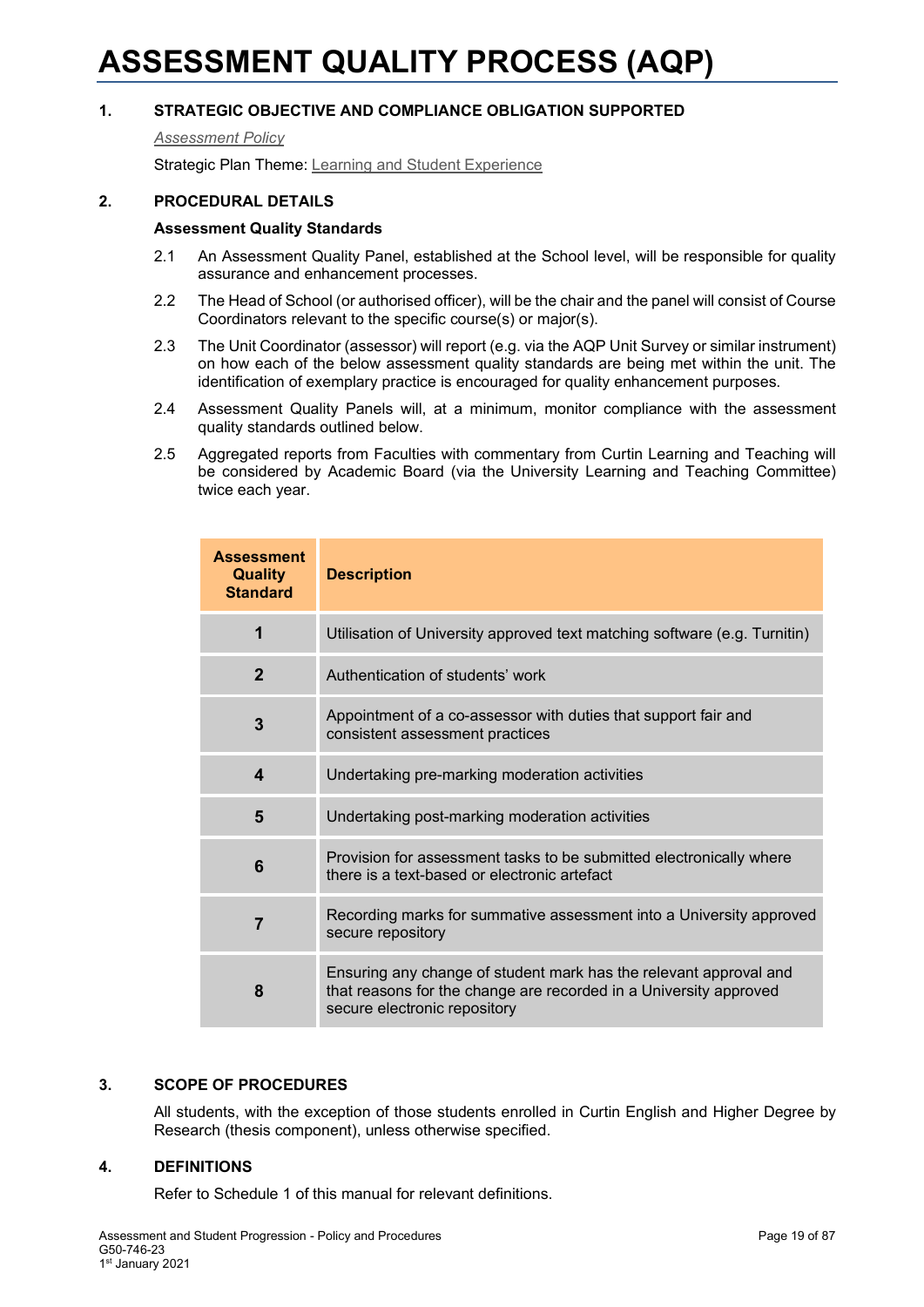### **5. RELATED DOCUMENTS/LINKS/FORMS**

**[Assessment Quality Process](http://clt.curtin.edu.au/teaching_learning_practice/assessment/AQP.cfm)** 

### [Curtin Learning and Teaching website](https://clt.curtin.edu.au/)

[Western Australian University Sector Disposal Authority \(WAUSDA\)](http://rim.curtin.edu.au/local/docs/WesternAustralianUniversitySectorDisposalAuthority.pdf)

| <b>Policy Compliance Officer</b> | Jon Yorke, Academic Registrar    |
|----------------------------------|----------------------------------|
| <b>Policy Manager</b>            | Deputy Vice-Chancellor, Academic |
| <b>Approval Authority</b>        | Deputy Vice-Chancellor, Academic |
| <b>Review Date</b>               | 1 <sup>st</sup> April 2021       |

| <b>Version</b> | Approved/<br>Amended/<br>Rescinded | <b>Date</b> | Committee / Board /<br><b>Executive Manager</b> | Approval /<br><b>Resolution</b><br><b>Number</b> | <b>Key Changes and Notes</b> |
|----------------|------------------------------------|-------------|-------------------------------------------------|--------------------------------------------------|------------------------------|
| New            | Approved                           | 18/01/2018  | Deputy Vice-Chancellor,<br>Academic             | EM1801                                           | Effective 16th July 2018     |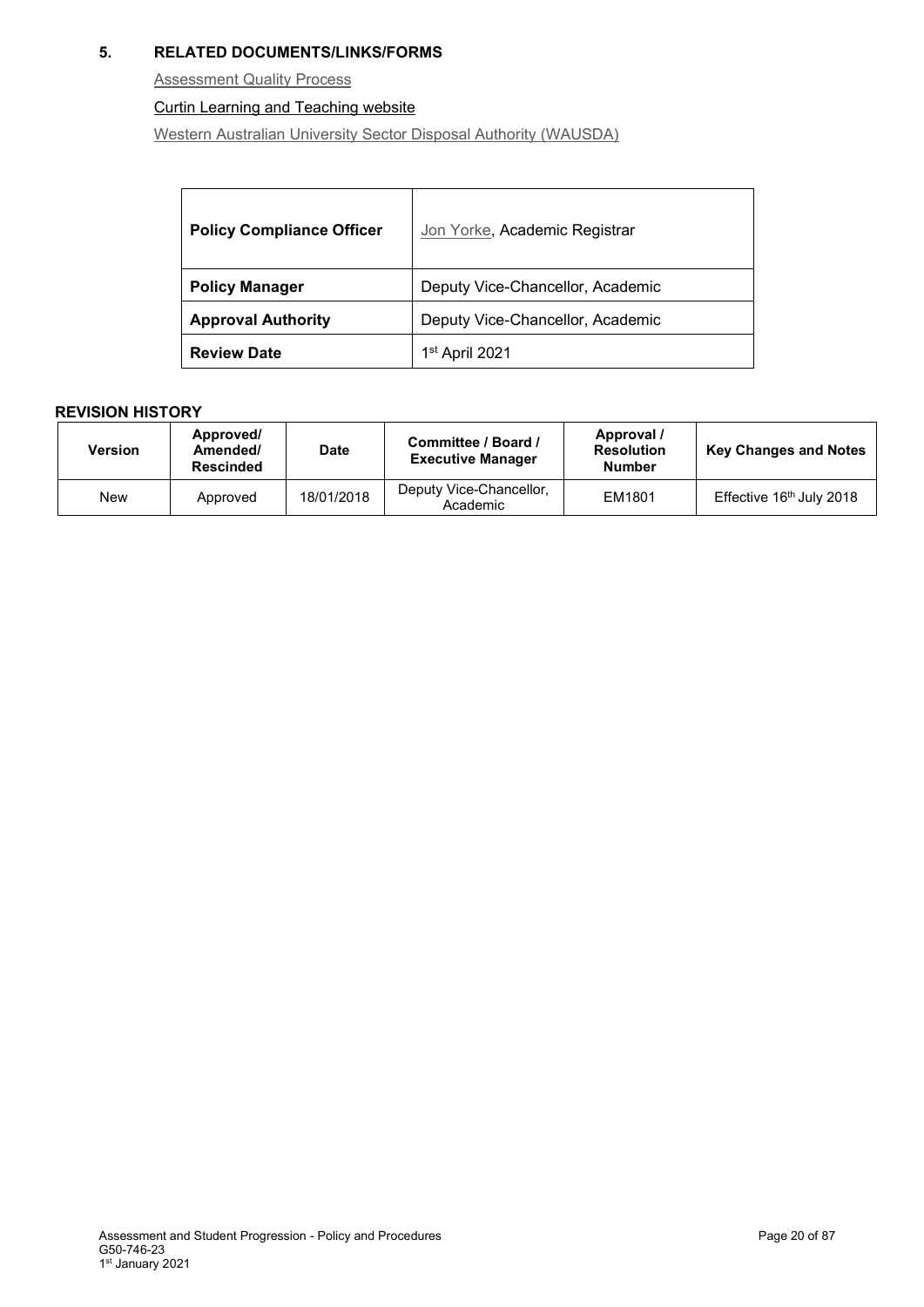### <span id="page-20-0"></span>**ASSESSMENT FOR HONOURS RESEARCH COMPONENTS**

### **1. STRATEGIC OBJECTIVE AND COMPLIANCE OBLIGATION SUPPORTED**

*[Assessment Policy](#page-1-0)*

Strategic Plan Theme: [Learning and Student Experience](http://strategicplan.curtin.edu.au/themes/learning-student-experience/)

### **2. PROCEDURAL DETAILS**

- 2.1 A supervisor will be designated for each Honours student by the Head of School (or nominee) and will:
	- 2.1.1 assist in the planning of the research component;
	- 2.1.2 monitor and provide feedback on the progress of the research component;
	- 2.1.3 advise the student if the research component is or is not suitable for submission; and
	- 2.1.4 provide appropriate academic counselling.
- 2.2 A supervisor will be an academic staff member of the University. A co-supervisor, appointed to jointly supervise, may be another member of academic staff, Adjunct staff member, a [suitably](http://policies.curtin.edu.au/local/docs/policy/Equivalence_of_Qualifications_Procedures.pdf)  [qualified](http://policies.curtin.edu.au/local/docs/policy/Equivalence_of_Qualifications_Procedures.pdf) industry expert, or an Emeritus Professor of the University.
- 2.3 An alternative supervisor will be appointed if the supervisor is to be unavailable for more than four consecutive weeks during the period of supervision of the research component.
- 2.4 The Head of School (or nominee) will appoint no less than two assessors for the research component. At least one of the appointed assessors will be internal and other appointed assessors may be either internal or external to the University.
	- 2.4.1 All assessors will meet the requirements of clause 2.5 of this procedure.
	- 2.4.2 All assessors will have relevant expertise in the area of the research component.
	- 2.4.3 A supervisor who has acted in any capacity in relation to the Honours research component for that student will not be appointed as an assessor.
- 2.5 Supervisors and assessors will:
	- 2.5.1 possess a minimum qualification of an AQF Level 9 or higher; or
	- 2.5.2 be approved as per the *Equivalence of Qualifications Procedures*.
- 2.6 Each responsible Academic Area will provide appointed assessors with guidelines for the examination of Honours research components including assessment criteria.
- 2.7 Each assessor will independently prepare an assessor's report addressing the assessment criteria provided in the guidelines referenced at 2.6 and will indicate the recommended mark for the Honours research component based on those criteria.
- 2.8 Honours components that are used to determine the Final Honours Score will be allocated a mark.
- 2.9 In the event of discrepancy between the assessor's reports:
	- 2.9.1 if the mark awarded by the assessors differs by less than 10%, the mark is determined by averaging the marks; or
	- 2.9.2 where the mark of the research component differs by 10% or more, and a consensus cannot be reached, an additional assessor will be appointed. The mark for the Honours research component will be the average of the two closest marks from the assessors.
	- 2.9.3 Where the marking of the Honours research component is conducted by a group and consensus cannot be reached, a single assessor will be used to remark the work. The assessor's score will be used to substitute the mark from the group that is furthest from the median and the final mark will be the average of these marks.
- 2.10 Where permitted in the unit outline, the *Further Assessment Procedure* may apply.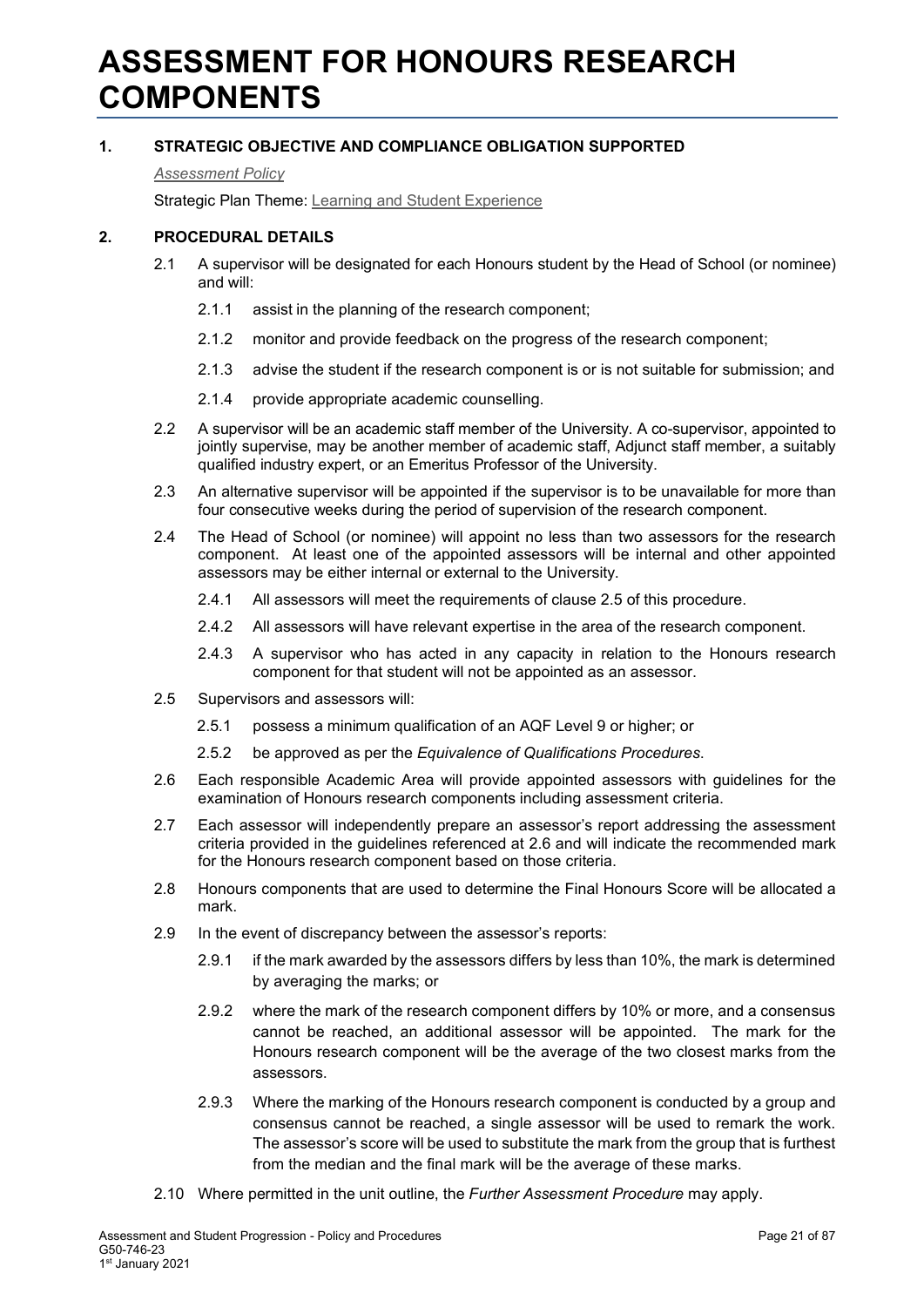### **Classification of Honours Level**

- 2.11 The Final Honours Score is determined by summing together the Honours components (identified Honours coursework units and Honours research component) of the course.
- 2.12 The Honours research component:
	- 2.12.1 will have a minimum weighting of 50%; and
	- 2.12.2 will be passed by the student if Honours is to be awarded.
- 2.13 The class of Honours is determined using the table below:

| <b>Final Honours Score*</b> | <b>Class of Honours</b>   |
|-----------------------------|---------------------------|
| 8 or more                   | <b>First Class</b>        |
|                             | <b>Upper Second Class</b> |
| 6                           | <b>Lower Second Class</b> |
| 5                           | <b>Third Class</b>        |

*\*Rounding of the Final Honours Score is permitted. The threshold is x.5 (e.g. 79.50 will be rounded to a Final Honours Score of 8 and 79.49 will be rounded to a Final Honours Score of 7).*

### **3. SCOPE OF PROCEDURES**

All Honours students, staff and University associates.

### **4. DEFINITIONS**

Refer to Schedule 1 of this manual for relevant definitions.

### **Research Component**

A dissertation, thesis, manuscript and associated documentation, project, or creative work which constitutes part of the assessable work towards a degree.

### **5. RELATED DOCUMENTS/LINKS/FORMS**

[Assessment Quality Process](https://clt.curtin.edu.au/teaching_learning_practice/assessment/AQP.cfm)

*[Collaborative Education Services \(International\)](http://policies.curtin.edu.au/local/docs/policy/Collaborative_Education_Services_(International)_Policy.pdf)*

*[Responsible Conduct of Research Policy](http://policies.curtin.edu.au/local/docs/policy/Responsible_Conduct_of_Research_Policy.pdf)*

*[Equivalence of Qualifications Procedures](http://policies.curtin.edu.au/local/docs/policy/Equivalence_of_Qualifications_Procedures.pdf)*

*[Posthumous Awards Procedures –](https://policies.curtin.edu.au/findapolicy/index.cfm) Awards and Graduation Manual*

*Assessment Appeals Procedures – [Assessment and Student Progression Manual](https://policies.curtin.edu.au/findapolicy/index.cfm)*

*Assessment Quality Process Procedures – [Assessment and Student Progression Manual](https://policies.curtin.edu.au/findapolicy/index.cfm)*

*Further Assessment Procedures – [Assessment and Student Progression Manual](https://policies.curtin.edu.au/findapolicy/index.cfm)*

*[Admission and Enrolment Policy and Procedures](https://policies.curtin.edu.au/findapolicy/index.cfm)*

*Statute No. 10 – [Student Discipline](https://policies.curtin.edu.au/legislation/statutes_rules.cfm)*

*[Academic Misconduct Rules](https://policies.curtin.edu.au/legislation/statutes_rules.cfm)*

| <b>Policy Compliance Officer</b> | Jon Yorke, Academic Registrar    |
|----------------------------------|----------------------------------|
| <b>Policy Manager</b>            | Deputy Vice-Chancellor, Academic |
| <b>Approval Authority</b>        | Deputy Vice-Chancellor, Academic |
| <b>Review Date</b>               | 1 <sup>st</sup> April 2023       |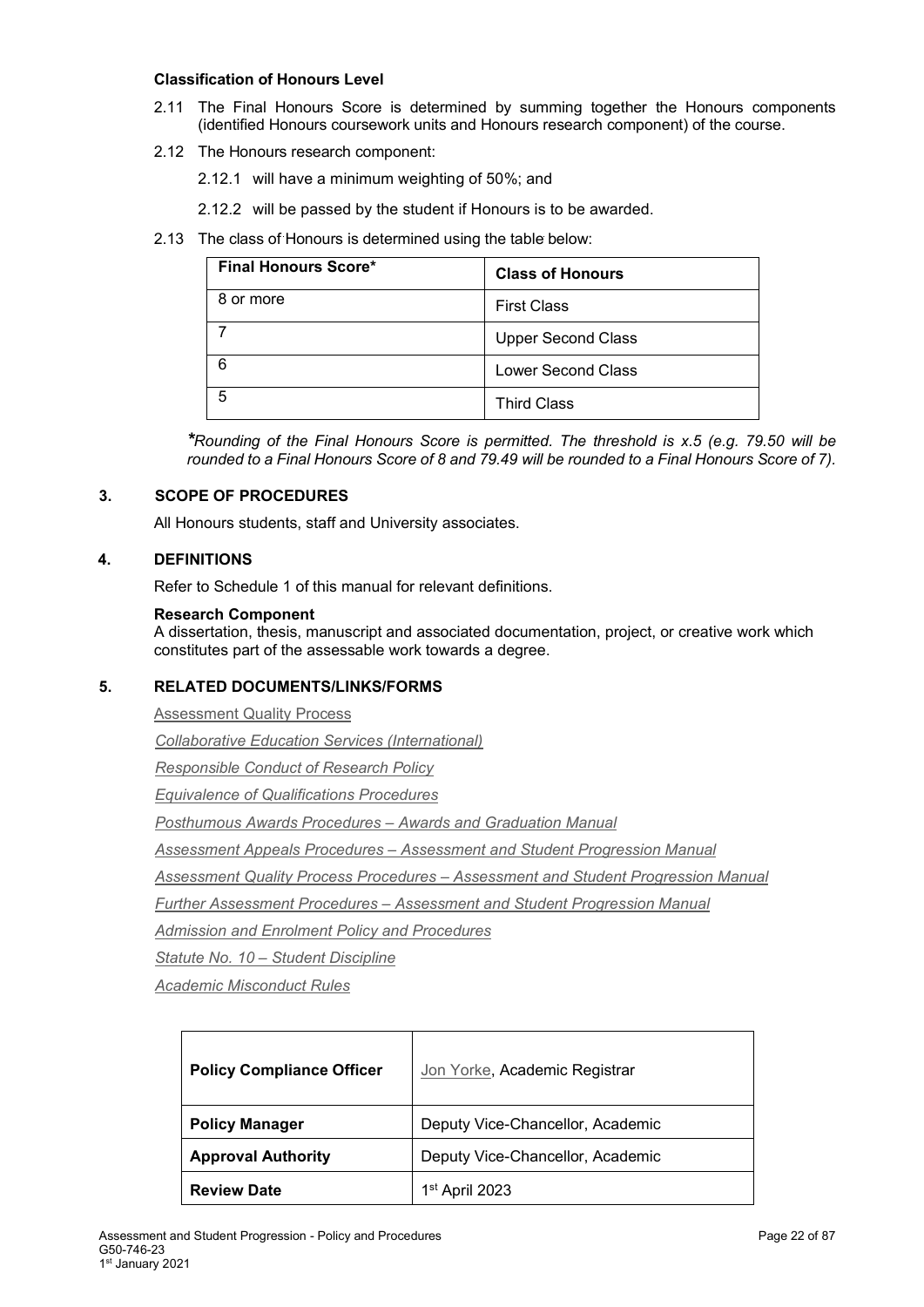| <b>Version</b> | Approved/<br>Amended/<br><b>Rescinded</b> | <b>Date</b> | Committee / Board /<br><b>Executive Manager</b> | Approval /<br><b>Resolution</b><br><b>Number</b> | <b>Key Changes and Notes</b>             |
|----------------|-------------------------------------------|-------------|-------------------------------------------------|--------------------------------------------------|------------------------------------------|
| New            | Approved                                  | 18/01/2018  | Deputy Vice-Chancellor,<br>Academic             | EM1801                                           | Effective 16th July 2018                 |
|                | Approved                                  | 17/10/2019  | Deputy Vice-Chancellor,<br>Academic             | EM1956                                           | Effective 10 <sup>th</sup> February 2020 |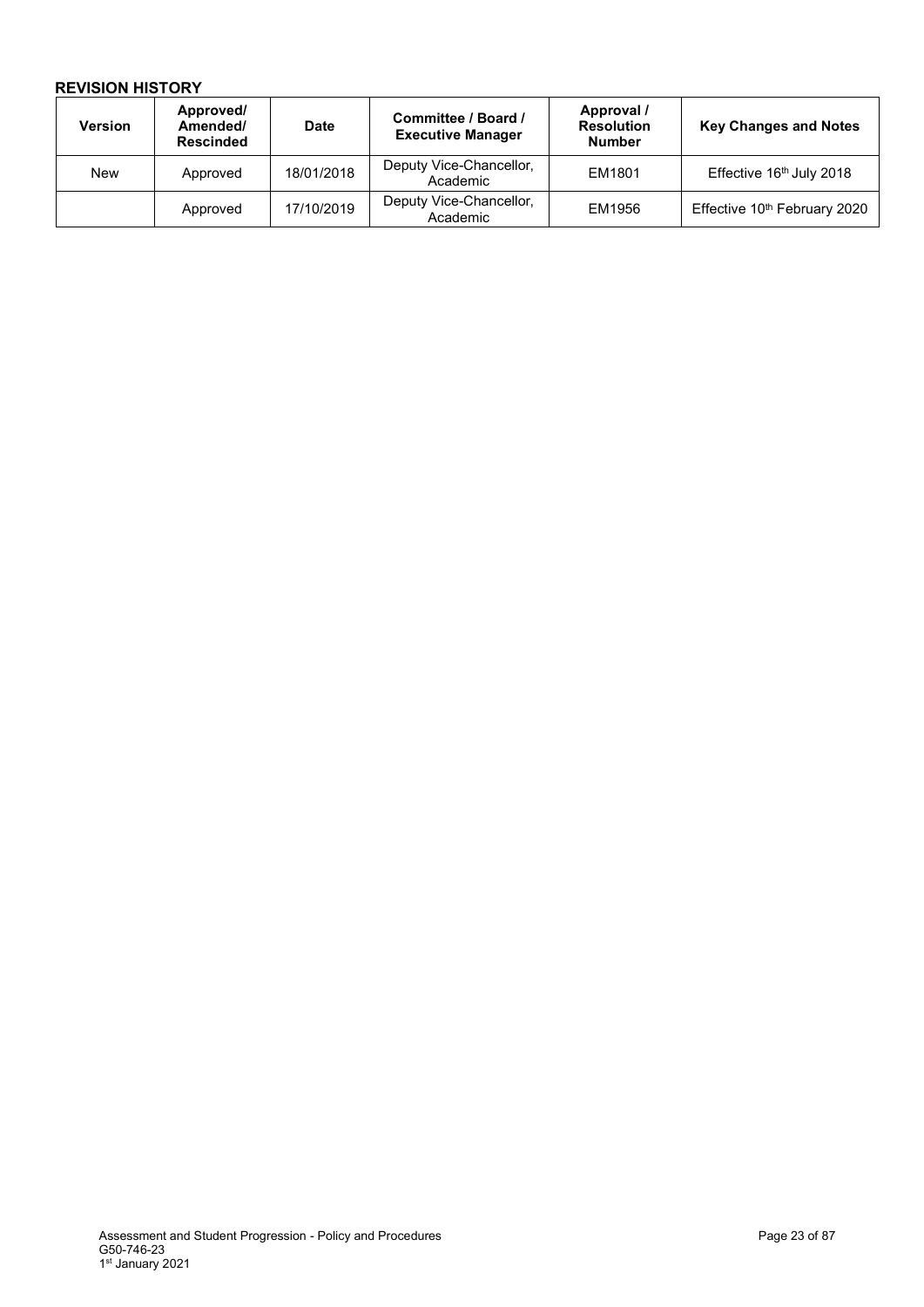### <span id="page-23-0"></span>*[Assessment Policy](#page-1-0)*

Strategic Plan Theme: [Learning and Student Experience](http://strategicplan.curtin.edu.au/themes/learning-student-experience/)

### **2. PROCEDURAL DETAILS**

- 2.1 Penalties for late assessment will be consistently applied across the University.
- 2.2 The Unit Coordinator or Head of School (or authorised officer) may determine that late assessment is excluded in part or all of a unit. This will be specified in the Unit Outline, and it will apply to all students enrolled in that unit, monitored by the Directors, Student Engagement.
- 2.3 All assessment tasks for which students are required to submit a physical or electronic piece of work will have a due date and time specified in the Unit Outline. Work submitted after this time will be considered late.
	- 2.3.1 All dates and times for submission will be as per the local time for the unit availability in which the student is enrolled. Work submitted after this time will be considered late and penalties will be applied as outlined in clause 2.4 or 2.5.
- 2.4 If late submission of work is excluded, any work submitted after the specified due dates and times will be considered late and will receive a penalty of 100% (i.e. a zero mark for the assessment component that was late for a grade/mark unit or an F for a Pass/Fail unit).
- 2.5 If late submission of work is accepted, and the student does not have an approved assessment extension, a penalty will be applied as follows:

| <b>Submission</b>          | <b>Reduction</b>                                                                                                                                                     |
|----------------------------|----------------------------------------------------------------------------------------------------------------------------------------------------------------------|
| Up to 24 hours late        | The mark is reduced by 5% of the total marks<br>allocated for the assessment item.                                                                                   |
|                            | The assessment mark is reduced by 5% of the<br>total marks allocated for the assessment item for<br>the first 24 hours it is late.                                   |
| Beyond 24 hours late, up   | PLUS                                                                                                                                                                 |
| to 168 hours late (7 days) | The assessment mark is reduced by a further<br>10% of the total marks allocated for the<br>assessment item for each additional 24 hours<br>period that is commenced. |
| Beyond 168 hours late      | A mark of zero is recorded.                                                                                                                                          |

- 2.5.1 All penalty timeframes are inclusive of weekends and public holidays.
- 2.6 All assessment tasks involving an assessment event (e.g. examinations and performances) will identify in the unit outline the week(s) of the study period when the event will be scheduled to occur. Once scheduled, students will be given at least 10 working days' notice of the date/time of the event. Students who miss the event, without an approved assessment extension, will be given a mark of zero (0) for the assessment for a grade/mark unit or an F for a Pass/Fail unit.
	- 2.6.1 A student who is late to an assessment event may be permitted to complete the assessment within the original timeframe for the event but will not be permitted extra time

### **Notification and Advice to Students**

2.7 It is the responsibility of the Unit Coordinator (or authorised officer) to notify the student that a late assessment penalty has been applied. The notification will indicate the original mark awarded, the penalty applied and the final mark after penalty.

Final mark after Penalty = Mark awarded – Penalty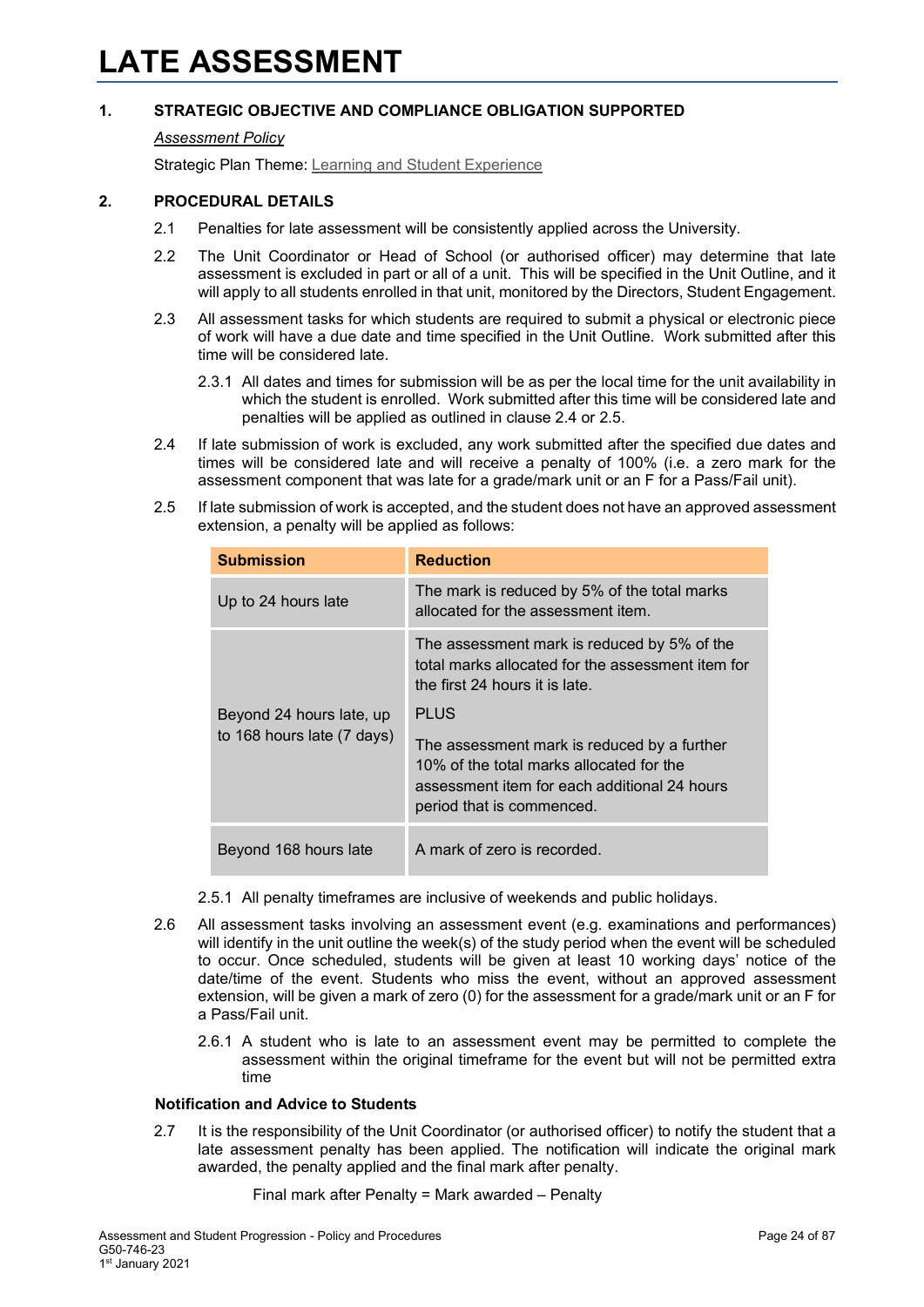### **Example:**

Student has submitted an assessment item achieving a mark of 16/20

| <b>Assessment</b>                     | <b>Reduction</b>            | <b>Mark</b> |
|---------------------------------------|-----------------------------|-------------|
| Submitted on time                     | N/A                         | 16/20       |
| 23 hours late                         | 5% of 20 marks              | 15/20       |
| 26 hours late                         | 15% of 20 marks             | 13/20       |
| 62 hours late                         | 25% of 20 marks             | 11/20       |
| 168 hours late (7<br>days) and beyond | A mark of zero is recorded. | 0/20        |

### **3. SCOPE OF PROCEDURES**

All students, with the exception of those students enrolled in Curtin English and Higher Degree by Research (thesis component), unless otherwise specified.

### **4. DEFINITIONS**

Refer to Schedule 1 of this manual for relevant definitions.

### **5. RELATED DOCUMENTS/LINKS/FORMS**

*[Assessment Extension Procedure](#page-1-0)*

*[Further Assessment Procedure](#page-1-0)*

| <b>Policy Compliance Officer</b> | Jon Yorke, Academic Registrar    |
|----------------------------------|----------------------------------|
| <b>Policy Manager</b>            | Deputy Vice-Chancellor, Academic |
| <b>Approval Authority</b>        | Deputy Vice-Chancellor, Academic |
| <b>Review Date</b>               | TBA                              |

| <b>Version</b> | Approved/<br>Amended/<br><b>Rescinded</b> | <b>Date</b> | Committee / Board /<br><b>Executive Manager</b> | Approval /<br><b>Resolution</b><br><b>Number</b> | <b>Key Changes and Notes</b> |
|----------------|-------------------------------------------|-------------|-------------------------------------------------|--------------------------------------------------|------------------------------|
| <b>New</b>     | Approved                                  | 18/01/2018  | Deputy Vice-Chancellor,<br>Academic             | EM1801                                           | Effective 16th July 2018     |
|                | Approved                                  | 24/05/2018  | Deputy Vice-Chancellor,<br>Academic             | EM1805                                           | Effective 16th July 2018     |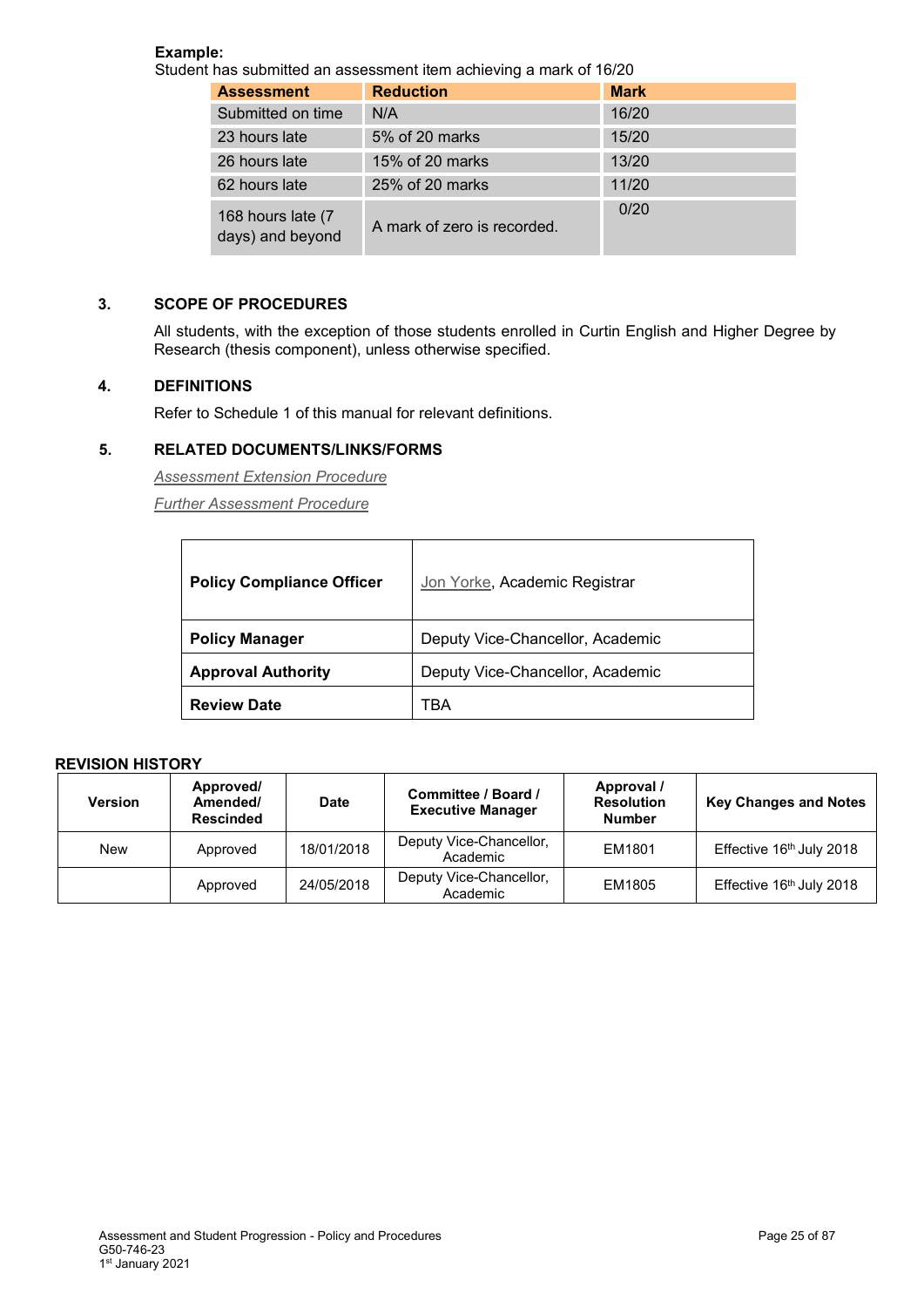### <span id="page-25-0"></span>*[Assessment Policy](#page-1-0)*

Strategic Plan Theme: [Learning and Student Experience](http://strategicplan.curtin.edu.au/themes/learning-student-experience/)

### **2. PROCEDURAL DETAILS**

### **Responsibility**

- 2.1 The Unit Coordinator is responsible for determining whether applications for assessment extension will be accepted in a unit and for clearly notifying students in the Unit Outline.
- 2.2 Whether assessment extension is or is not accepted in a unit, the following provisions will apply:
	- 2.2.1 Where special circumstances exist, the Academic Registrar may, in consultation with the Unit Coordinator, approve an assessment extension with or without application; or
	- 2.2.2 Where there is a legislative requirement for assessment extension applications to be accepted (e.g. Defence).
- 2.3 The Unit Coordinator is responsible for determining the outcome of an application for assessment extension. The Unit Coordinator may authorise another staff member (authorised officer) to undertake this function but the Unit Coordinator remains responsible for the proper exercise of this function and final determination.

### **Application for Assessment Extension**

- 2.4 An application for an Assessment Extension will be submitted on the form prescribed by the Academic Registrar prior to the assessment due date/time. An application may be accepted up to five working days after this at the discretion of the decision-maker, where the student is able to provide a verifiable explanation as to why they were not able to submit their application prior to the assessment due date/time.
- 2.5 If an application for Assessment Extension relates to multiple assessment items across different units, the School will take steps to ensure that decision-maker(s) are able to provide consistency.
- 2.6 Approval for an Assessment Extension will only be given where the decision-maker is satisfied that the reason a student was not able to complete an assessment task was due to exceptional circumstances beyond the student's control. The existence of exceptional circumstances does not in itself mean that an application for Assessment Extension will be approved.
- 2.7 A Unit Coordinator, in consultation with the Head of School, may offer an Assessment Extension to a student or group of students, without application, in recognition of circumstances where the resources required to complete the assessment are not available. This might arise, for example, if essential equipment is damaged or unavailable for such a period of time that students would be unfairly disadvantaged in the assessment process.
- 2.8 Assessment Extension request reasons and expectations for supporting documentation are provided in the table below. Additional documentation may be accepted at the discretion of the decision-maker. All supporting documentation will be submitted in English.

| <b>Reason</b>                                   | <b>Supporting Documentation</b>                                                                                                                                                                                                                      |  |  |  |  |
|-------------------------------------------------|------------------------------------------------------------------------------------------------------------------------------------------------------------------------------------------------------------------------------------------------------|--|--|--|--|
|                                                 | Signed statement on relevant official letterhead from a<br>Medical Practitioner or other approved health professional<br>registered by the relevant National Medical Board<br>(www.medicalboard.gov.au).                                             |  |  |  |  |
| Student injury, illness or<br>medical condition | Medical statements from online services will not be accepted<br>unless face to face consultation occurs or a previous<br>practitioner-patient relationship exists in accordance with the<br>2016 revision of the AMA Medical Certificate Guidelines. |  |  |  |  |
|                                                 | Medical statements from pharmacists are not acceptable.                                                                                                                                                                                              |  |  |  |  |
|                                                 | Signed statement on relevant official letterhead from Curtin<br>University's Psychological and Counselling Services,                                                                                                                                 |  |  |  |  |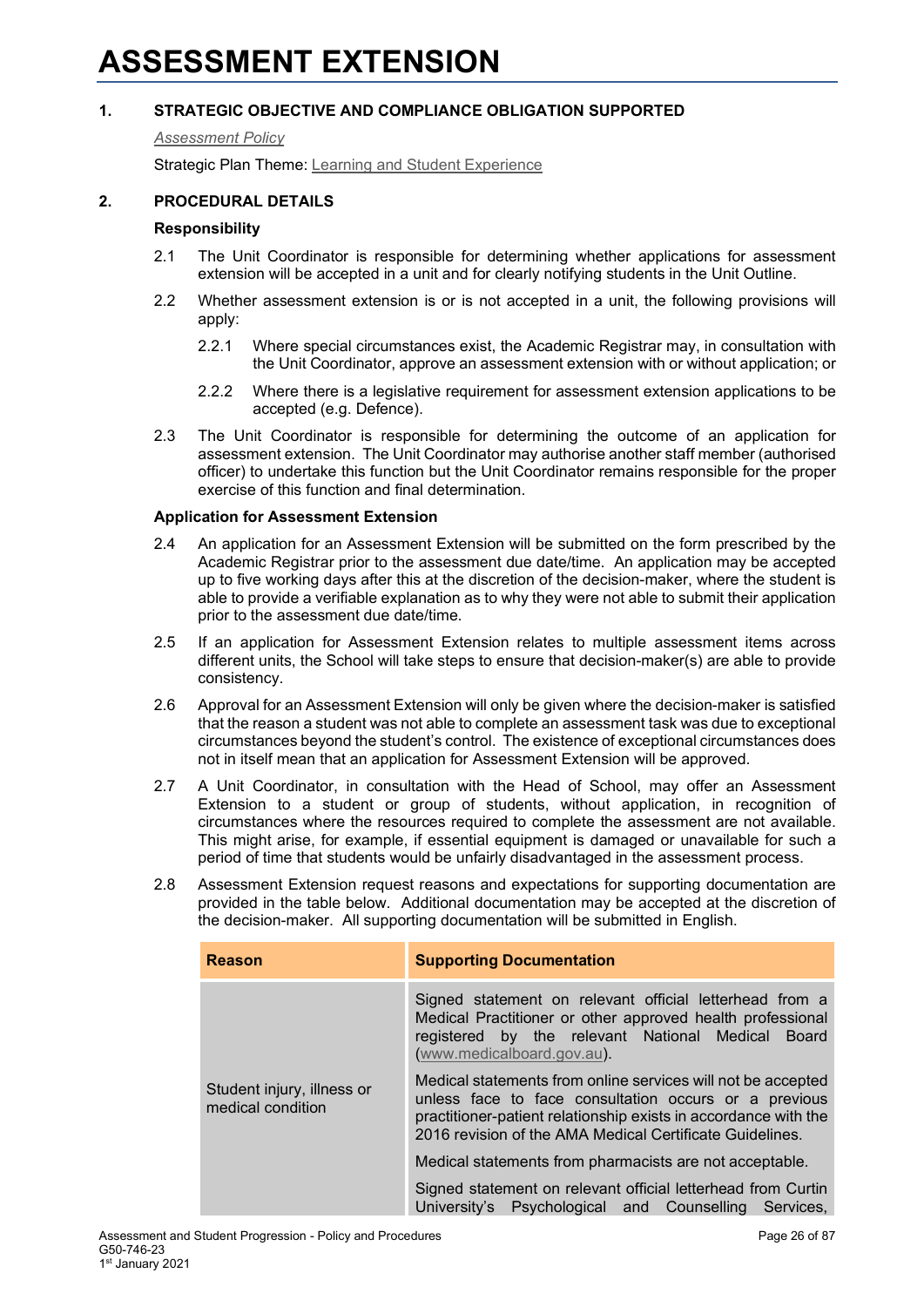|                                                                                          | AccessAbility Services outlining how circumstances have<br>impacting the student's ability to submit the assessment item<br>on the due date.                                                                                                                                                                                                             |
|------------------------------------------------------------------------------------------|----------------------------------------------------------------------------------------------------------------------------------------------------------------------------------------------------------------------------------------------------------------------------------------------------------------------------------------------------------|
| Family issues (e.g. family<br>injury, illness or<br>bereavement)                         | Death Certificate or funeral notice.<br>Police report or statement.<br>Any form of supporting documentation accepted under the<br>Student injury, illness or medical condition category listed<br>above.<br>Statutory declaration outlining the relationship to the<br>impacted family member if this is not evident without<br>clarification.           |
| Participation in Defence<br>Force or Emergency<br><b>Services</b>                        | Emergency Services: Signed statement of support on<br>relevant official letterhead detailing the mandatory service<br>requirements or participation in a recognised Emergency<br>Services callout.<br>Defence Force: Signed statement on relevant official<br>letterhead detailing the student is rendering Defence<br>Service.                          |
| Unavoidable and<br>unexpected work<br>commitments not opted into<br>on a voluntary basis | Signed statement on company letterhead from the employer<br>supporting claims of unavoidable and unexpected work<br>commitments, confirming that these were not opted into on a<br>voluntary basis. For self-employed students, sufficient detail<br>to adequately explain why work commitments are both<br>unavoidable and unexpected will be provided. |
| Elite Athlete sporting<br>activity participation                                         | Signed statement of support from the University's Elite<br>Athlete Co-ordinator outlining how circumstances have<br>impacting the student's ability to submit the assessment item<br>on the due date.                                                                                                                                                    |
| <b>Obligatory Religious</b><br>Requirements                                              | Signed statement of support from the student's religious<br>leader or University's Student Wellbeing Advisor outlining<br>how obligatory religious requirements will or have impacted<br>the student's ability to submit their assessment item on the<br>due date.                                                                                       |
| Further reasons including<br>social and welfare                                          | Signed statement of support from the University's Student<br>Wellbeing Advisor outlining how circumstances have<br>impacted the student's ability to submit the assessment item<br>on the due date.                                                                                                                                                      |

- 2.9 Documentation provided to support an Assessment Extension request will:
	- 2.9.1 be directly applicable to the reasons provided;
	- 2.9.2 include the dates the student was affected by the relevant circumstances; and
	- 2.9.3 specifically support the extension time period requested by the student.
- 2.10 If required, the decision-maker may request the student provide further documentation appropriate to the circumstances.
- 2.11 Any dispute regarding the required level of documentation (including any requirement to provide medical certificates from a specific medical practitioner or range of medical practitioners) will be determined by the Academic Registrar (or authorised officer).
- 2.12 In determining an Assessment Extension, consideration will be given to any impact the approval of a request may have on the student requesting the extension.
- 2.13 If a student repeatedly submits applications for Assessment Extensions for the same assessment task using similar reasons without a CAP in place, the decision-maker may require the student to take further action to ensure appropriate support mechanisms are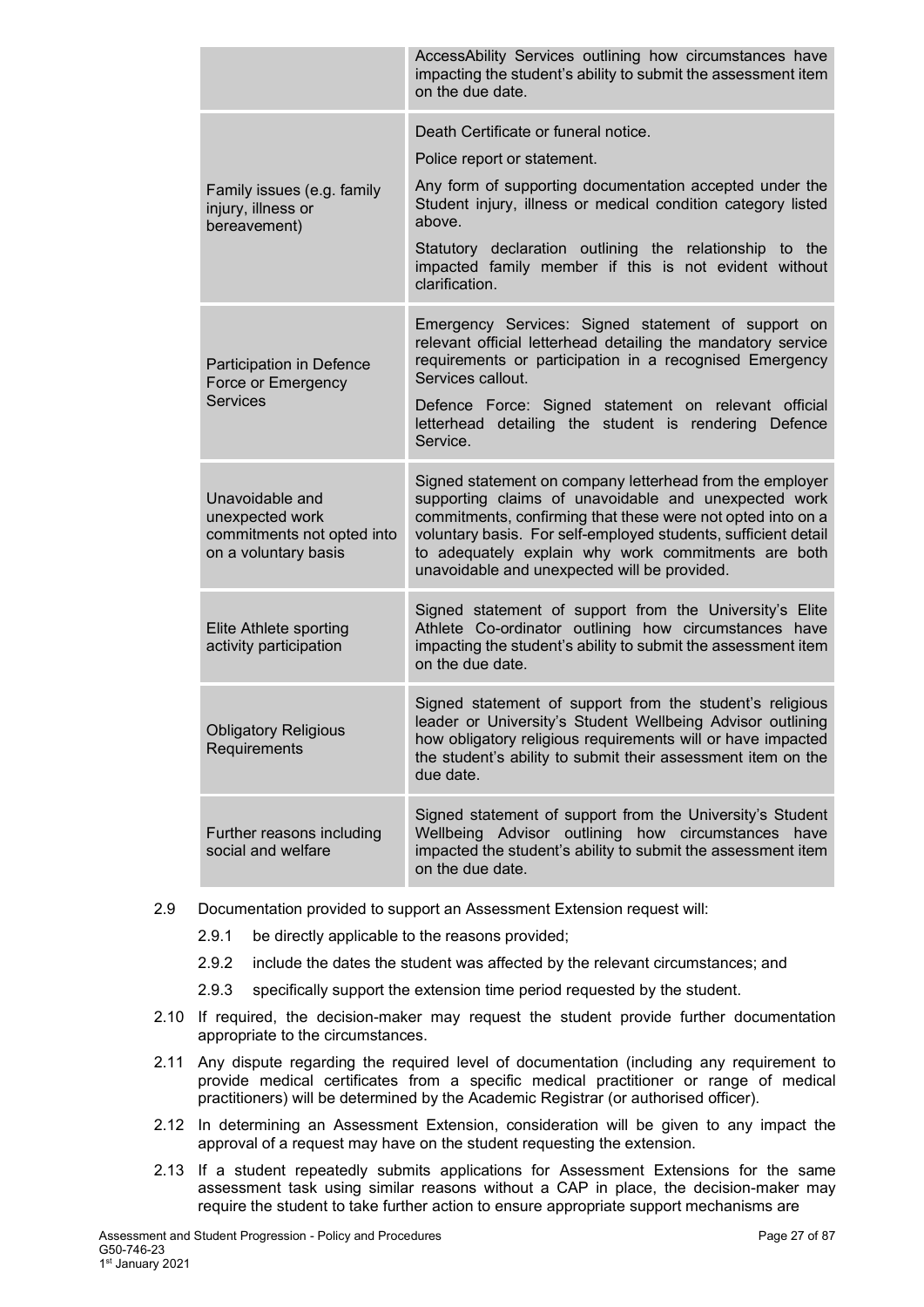investigated and provide evidence of action undertaken (e.g. investigate a CAP, meet with relevant Support Services staff). The decision-maker retains the right to reject the application should this evidence not be forthcoming.

### **Outcome of Assessment Extension application**

- 2.14 Assessment Extension applications will be determined and the student notified of the outcome via the Official Communication Channel under normal circumstances within seven working days. If it is not possible to determine the outcome of the application within this normal timeframe, the student will be notified of reasons for the delay and the expected date they will be advised of the outcome.
- 2.15 If an application for Assessment Extension is rejected, the decision-maker will provide reasons for their decision. In this situation, the student will be advised of their further right of appeal to the Head of School (or authorised officer).
- 2.16 Students will be advised not to commit to any other arrangements that will prevent them from completing the assessment task(s) for which the Assessment Extension has been granted.
- 2.17 A student who fails to complete the assessment for which they received the extension at or by the new specified due date/time will forfeit the right to any further extension. A further extension will only be considered if a student can demonstrate that ongoing or additional exceptional circumstances outside of their control impacted their ability to complete the assessment task.
- 2.18 If the reason the assessment task was not able to be completed by the new specified due date/time was due to circumstances other than those described in the original application, the student will complete and submit a new application form.
- 2.19 Assessment Extension will not be used to allow a student to repeat a unit in a future study period.

### **Time Frame for Assessment Extension**

- 2.20 If an Assessment Extension is granted, an appropriate new due date/time will be specified:
	- For assignments or other submitted work an extension may be up to seven working days after the initial due date/time unless the exceptional circumstances warrant a longer delay; and
	- If the assessment extension is for an assessment item with a scheduled date/time for the task (e.g. examination, performance type assessment), the student will be provided with at least three working days' notice of the new examination date/time.
- 2.21 Where practical, the assessment task for which an Assessment Extension has been granted will be completed before the date of the Board of Examiners meeting, and no later than the commencement of the next study period.
- 2.22 To accommodate Assessment Extensions for examinations or similar events that occur during an examination period (where a centrally established period for these is not identified), Schools will determine a specific period (generally one week) for these to occur and publish this information in the Unit Outline.

### **Right of Appeal to the Head of School (or authorised officer)**

- 2.23 A student who is denied an Assessment Extension may appeal to the relevant Head of School (or authorised officer). If the Head of School was involved in the original decision, the appeal will be to the Pro Vice-Chancellor. The decision-maker will not have been involved in the original decision.
- 2.24 The decision-maker may consider additional documentation to that which was provided with the original application.
- 2.25 The appeal will be lodged in writing within five working days of being advised that an Assessment Extension has not been approved.
- 2.26 The decision-maker will assess the appeal and determine if a change in decision is warranted. Once a decision has been made on the appeal, the student and Unit Coordinator will be advised of the outcome immediately and in any case, no later than three working days from the date of the decision.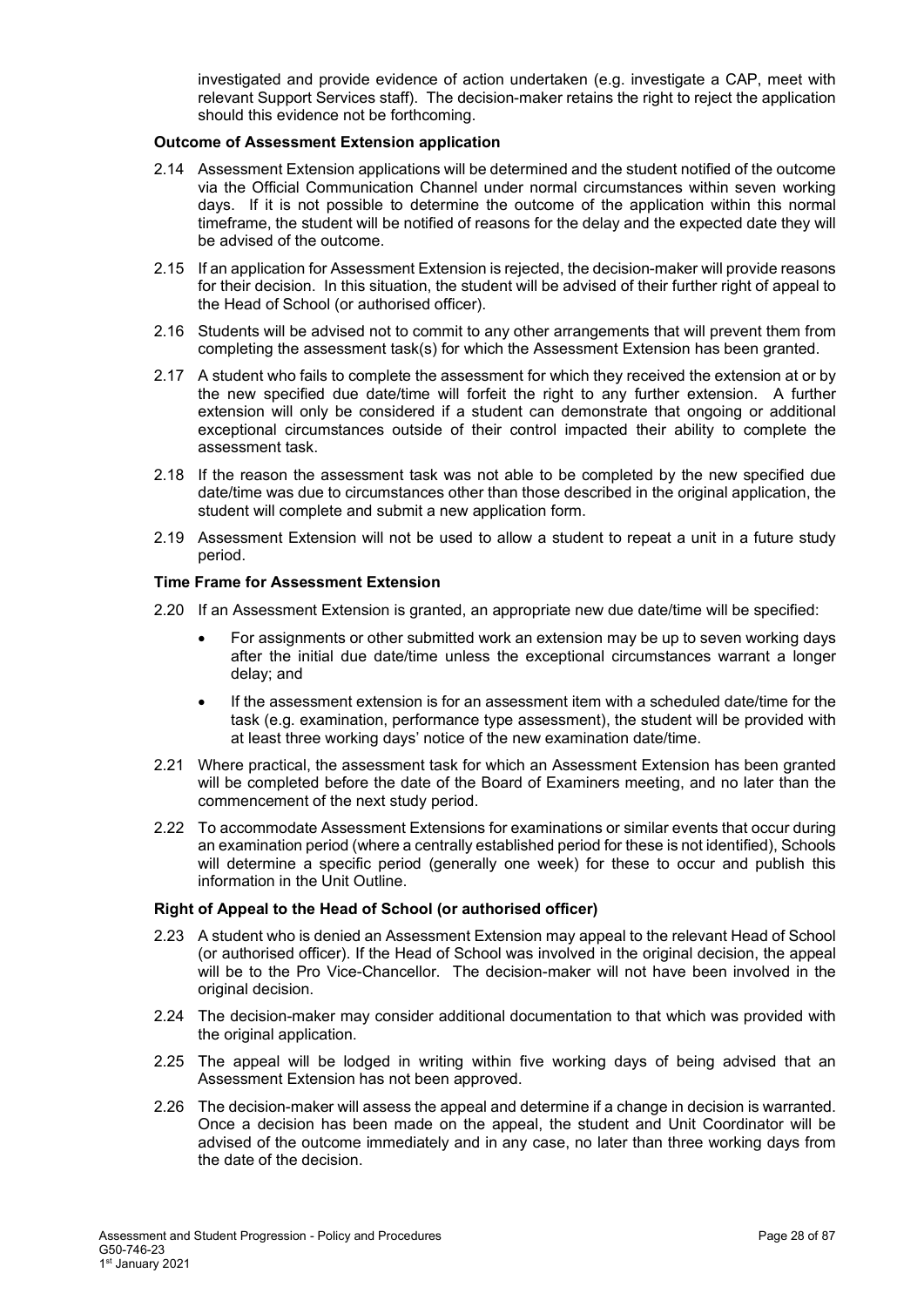- 2.27 If an appeal is rejected, the decision-maker will provide reasons for the decision.
- 2.28 The decision of the decision-maker is final.

### **At or beyond the Board of Examiners meeting**

- 2.29 The Unit Coordinator (or authorised officer) will:
	- 2.29.1 advise the Board of Examiners (BoE) of any completed Assessment Extensions requiring the conversion of an interim grade of Grade not Submitted (GNS) to a grade and mark;
	- 2.29.2 ask the Board of Examiners to approve an interim grade of Deferred Assessment (DA) where there is an outstanding Assessment Extension and advise the Board of Examiners of the date the extension will be finalised;
	- 2.29.3 inform the Board of Examiners of any outstanding applications for an Assessment Extension (e.g. there was insufficient time available to review the application; the application was rejected and is now under appeal).
- 2.30 If the assessment task for which an Assessment Extension has been granted cannot be finalised before the commencement of the next study period, the Board of Examiners may approve a further delay to a date no later than the end of the next study period in which the student would normally enrol. Consideration will be given to reducing the student's study load in that study period.
- 2.31 Any further delay will be approved by the Academic Registrar (or authorised officer). The Head of School (or authorised officer) will support the further delay and submit a written request for approval to the Academic Registrar.
- 2.32 Typically, a student with an interim grade of DA will not be permitted to take a Leave of Absence. Where the circumstances warrant a Leave of Absence, this will be approved by the Academic Registrar (or authorised officer).

### **Design of the Assessment Extension Task**

2.33 The design for an assessment task for which an extension has been granted will be equivalent to the original assessment and ensure the student does not gain an unfair advantage.

### **Recording an Assessment Extension**

- 2.34 If the assessment is received and can be marked prior to the deadline for submission of unit marks, then the mark will be recorded and the final grade and mark submitted. If the assessment is not received or cannot be marked by the deadline a grade of GNS will be submitted.
- 2.35 If the Assessment Extension extends beyond the Board of Examiners meeting an interim grade of DA is recorded. Once the assessment is received and marked a final grade and mark will be submitted for ratification by the Board of Examiners.

### **Responsibilities of Schools/Regular Review of Outstanding DA Grades**

- 2.36 The Head of School is responsible for the regular review of DA interim grades to ensure that they are converted to a final result within six months of being granted unless otherwise approved by the Academic Registrar (or authorised officer).
- 2.37 If an extension of the DA interim grade beyond six months is required by the School, a written request for extension, providing reasons why the DA is not able to be converted to a final grade within the initial six month period, will be submitted by the Head of School to the Academic Registrar (or authorised officer).
- 2.38 If the circumstances warrant the requested extension, the DA may be maintained for the period approved by the Academic Registrar (or authorised officer).

### **Late Withdrawal**

- 2.39 Where the personal circumstances of the student are such that an interim grade of DA would have been warranted but the student is unable to complete a unit and needs to re-commence it at a later time, consideration may be given to allow a late withdrawal from the unit with remission of debt or a fee refund.
- 2.40 If the withdrawal occurs after the relevant census date, the withdrawal may be recorded on the Academic Transcript as a "WD" however remission of debt or a fee refund (full or partial\*) can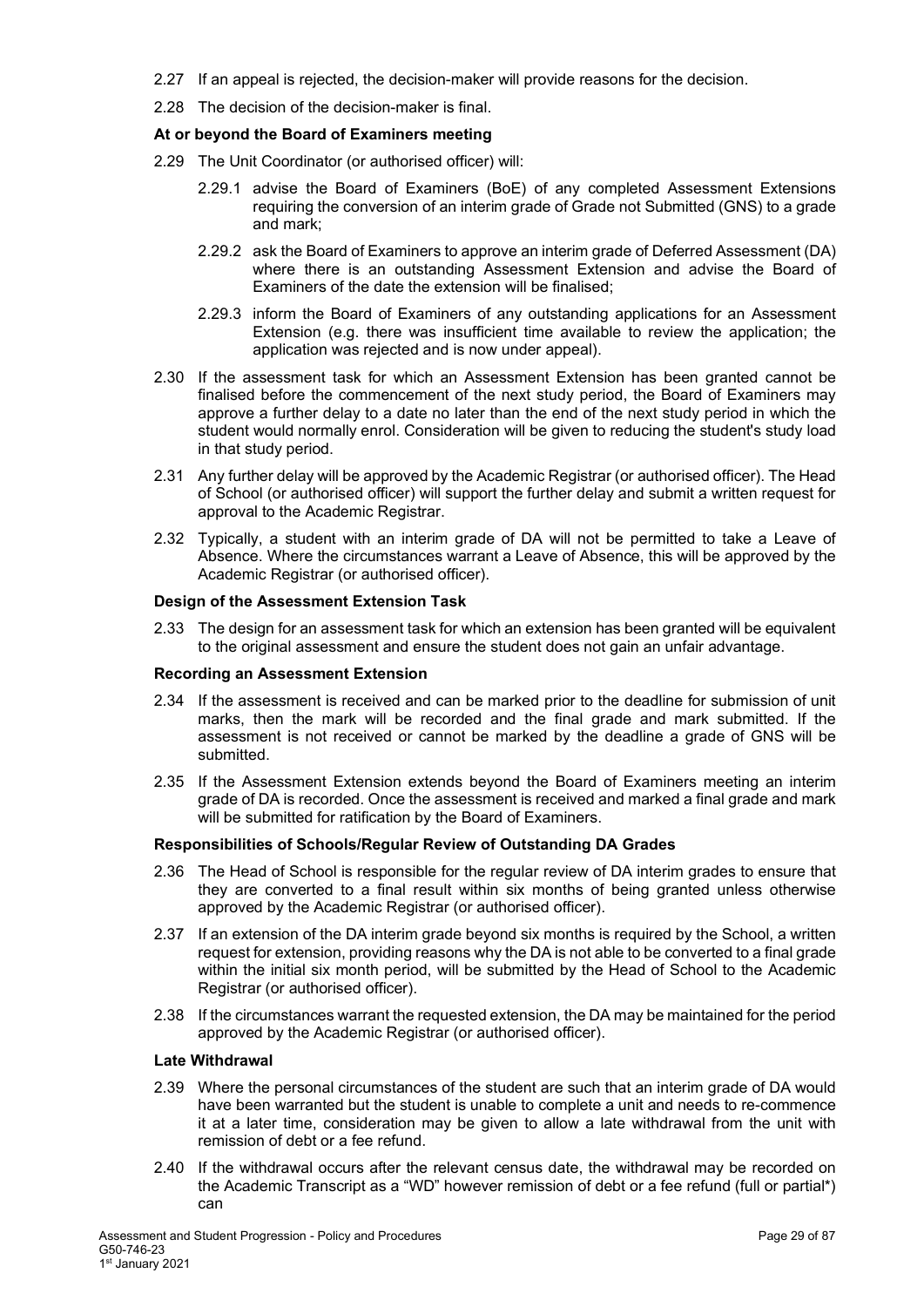be assessed so the student is not financially disadvantaged and can re-enrol in the unit and repeat it at a later date.

*\* Fee paying students may be required to forfeit a proportion of the fee as per the University Student Fee Refund Agreement.*

### **Open Universities Australia Students**

- 2.41 Open Universities Australia (OUA) students who are granted an Assessment Extension for an examination are to sit the examination in the next relevant study period/session.
- 2.42 Administration of these arrangements will be in accordance with policy and procedures approved between OUA and Curtin.

### **3. SCOPE OF PROCEDURES**

All students, with the exception of those students enrolled in Curtin English and Higher Degree by Research (thesis component), unless otherwise specified.

### **4. DEFINITIONS**

Refer to Schedule 1 of this manual for relevant definitions.

### **5. RELATED DOCUMENTS/LINKS/FORMS**

[Disability Standards for Education 2005](http://education.gov.au/disability-standards-education-2005) Curtin's [Disability Access and Inclusion Plan](http://about.curtin.edu.au/policy-governance/disability-access-inclusion-plan/) *Further [Assessment Procedure](#page-1-0) [Late Assessment Procedure](#page-1-0)* [Defence Reserve Service \(Protection\) Act 2001](https://www.legislation.gov.au/Details/C2016C01013) *[Examinations](#page-1-0) Procedure [University Grading System](#page-1-0) Procedure* AMA Medical Certificate [Guidelines, revised 2016](https://ama.com.au/system/tdf/documents/AMA%20Guidelines%20on%20Medical%20Certificates%202011.%20Revised%202016.pdf?file=1&type=node&id=44819) [Refund and Remission of Fees](http://fees.curtin.edu.au/refunds.cfm) *[Students with Disability](http://policies.curtin.edu.au/findapolicy/index.cfm#s) Policy [Students with Disability](http://policies.curtin.edu.au/findapolicy/index.cfm#s) Procedure*

| <b>Policy Compliance Officer</b> | Jon Yorke, Academic Registrar    |  |
|----------------------------------|----------------------------------|--|
| <b>Policy Manager</b>            | Deputy Vice-Chancellor, Academic |  |
| <b>Approval Authority</b>        | Deputy Vice-Chancellor, Academic |  |
| <b>Review Date</b>               | 1 <sup>st</sup> April 2023       |  |

| <b>Version</b> | Approved/<br>Amended/<br><b>Rescinded</b> | <b>Date</b> | Committee / Board /<br><b>Executive Manager</b> | Approval /<br><b>Resolution</b><br><b>Number</b> | <b>Key Changes and Notes</b>                          |
|----------------|-------------------------------------------|-------------|-------------------------------------------------|--------------------------------------------------|-------------------------------------------------------|
| <b>New</b>     | Approved                                  | 18/01/2018  | Deputy Vice-Chancellor,<br>Academic             | EM1801                                           | Effective 16th July 2018                              |
|                | Approved                                  | 21/11/2018  | Deputy Vice-Chancellor,<br>Academic             | EM1828                                           | Unconditional                                         |
|                | Approved                                  | 04/11/2019  | Deputy Vice-Chancellor,<br>Academic             | EM1952                                           | -                                                     |
|                | Approved                                  | 01/10/2020  | Deputy Vice-Chancellor,<br>Academic             | EM2084                                           | Clause 2.40<br>Effective 1 <sup>st</sup> January 2021 |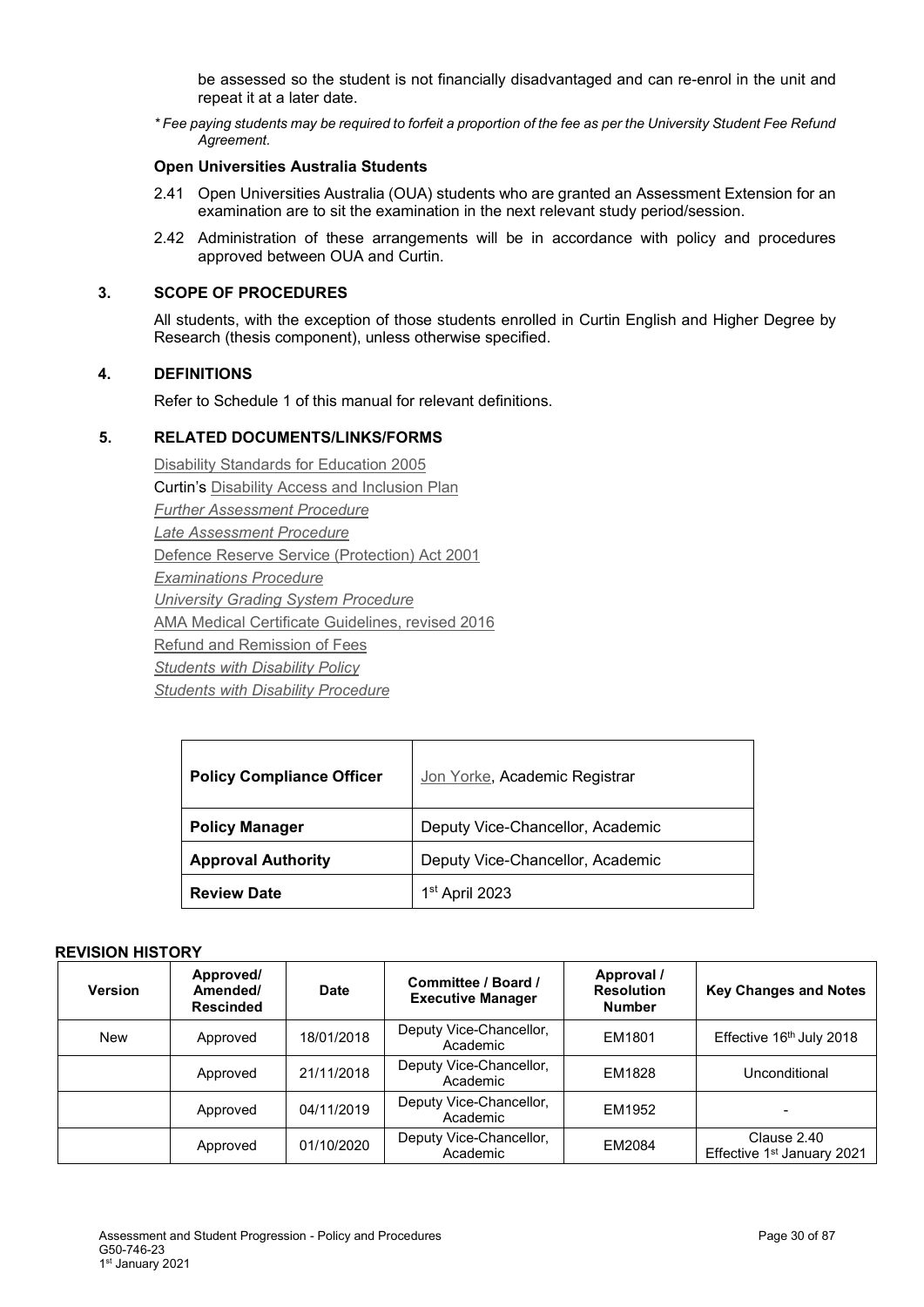### <span id="page-30-0"></span>*[Assessment Policy](#page-1-0)*

Strategic Plan Theme: [Learning and Student Experience](http://strategicplan.curtin.edu.au/themes/learning-student-experience/)

### **2. PROCEDURAL DETAILS**

### **Responsibilities**

- 2.1 The Head of School may determine that Further Assessment is excluded in a unit. This will be specified on the Unit Outline, and it will apply to all students enrolled in that unit.
- 2.2 The Board of Examiners is responsible for determining Further Assessment for a student in accordance with 2.3 and 2.4.

### **Student Eligibility**

- 2.3 A student is eligible for consideration for Further Assessment if they:
	- 2.3.1 are enrolled in a unit within their first 200cp of study in their course or in a unit in their final study period of a course; and
	- 2.3.2 have attempted all required assessment tasks for the unit and have marginally failed the unit; and
	- 2.3.3 have not been found guilty of Academic Misconduct in that unit.
- 2.4 An eligible student may only be offered:
	- 2.4.1 two opportunities for Further Assessment in a Bachelor level course; and
	- 2.4.2 one opportunity for Further Assessment in all other courses.
- 2.5 Any exceptions to 2.3 or 2.4 will be considered on a case by case basis and approved by the relevant Faculty Pro Vice-Chancellor. Where an exception is awarded, this will be notified in writing to the Academic Registrar within seven working days, providing reasons for why the exception was requested and approved.

### **Timeframe for Further Assessment**

- 2.6 Where a centrally established period for Further Assessment is not identified, Schools will determine a specific period (generally one week) for Further Assessment for each study period and publish this information in the Unit Outline.
- 2.7 Where the specific period has not been published, the date and time for the Further Assessment Task will be negotiated between the unit coordinator and the student.
- 2.8 Where the Further Assessment is an examination or similar event it will be held within the period specified in the Unit Outline and in accordance with the requirements of the *Examinations Procedure*.
- 2.9 It is desirable to finalise Further Assessment as soon as practicable. However, if this cannot be achieved before the commencement of the next study period, the Board of Examiners may permit a student to complete a Further Assessment Task after the commencement of the next study period but no later than its conclusion. Consideration may be given to reducing the student's study load in that study period.
- 2.10 Any further delay will be approved by the Academic Registrar (or authorised officer).
- 2.11 A student with an interim grade of "X" will not be permitted to take a Leave of Absence unless approved by the Academic Registrar (or authorised officer).

### **Advice to Students**

- 2.12 The Chair of the Board of Examiners (or authorised officer) will notify students of arrangements for a Further Assessment Task no later than the results publication date, and provide at least three working days' notice.
- 2.13 Notification details will include a new due date, time and where appropriate, the location.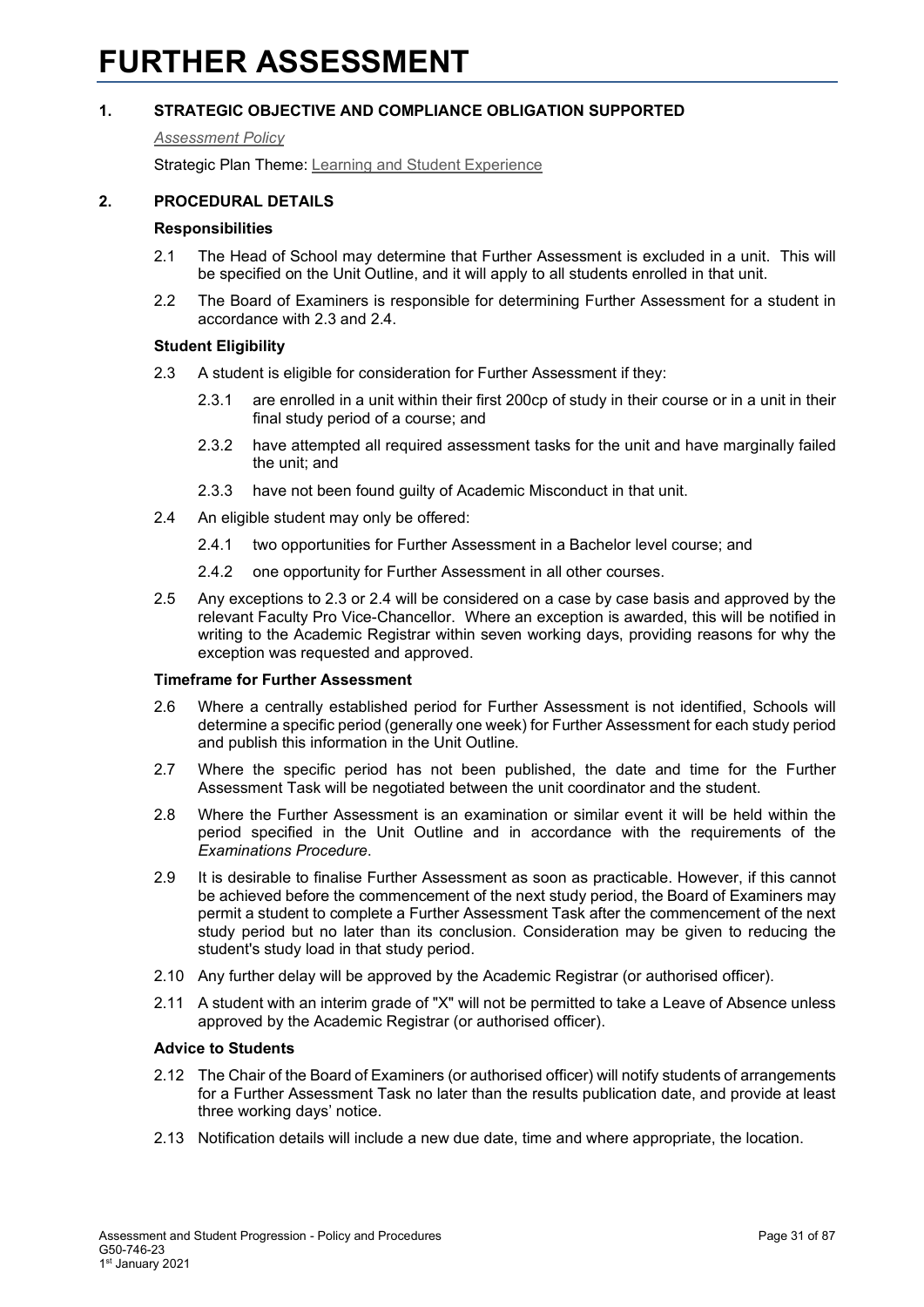### **Responsibility of Students to be Available for Further Assessment**

- 2.14 It is the responsibility of students to be available to attend or complete the Further Assessment Task at the notified time. A student who commits to other arrangements that prevent them from completing a Further Assessment Task will not be entitled to another opportunity.
- 2.15 The provisions of the *Assessment Extension* procedure will apply to Further Assessment.

### **Design of the Further Assessment Task**

2.16 The design of the Further Assessment Task will provide the opportunity for the student to demonstrate that they have met the unit learning outcomes. The task may be different to that which was originally completed.

### **Requirement to Pass the Further Assessment Task to Pass the Unit**

- 2.17 A student undertaking Further Assessment is required to pass the Further Assessment Task in order to pass the unit.
- 2.18 A student who wishes to decline the offer of a Further Assessment will complete the form prescribed by the Academic Registrar and submit it within five working days of receiving their notification of an approved Further Assessment via the Official Communications Channel.

### **Recording Further Assessment**

- 2.19 Once Further Assessment is offered by the Board of Examiners an interim grade of X is recorded and the original mark remains. For example an F-47 will become X-47.
- 2.20 If the student passes the Further Assessment Task, the original mark will remain the same however the grade will be changed to PX (pass after Further Assessment). For example: X-47 to PX-47.
- 2.21 If the student does not pass or attempt the Further Assessment Task, the original mark will remain the same however the grade will be changed to FX (fail after Further Assessment). For example: X-47 to FX-47.
- 2.22 If a student declines an offer of the Further Assessment Task, the interim grade will revert to the original grade and mark. For example an X-47 will revert to F-47.
- 2.23 A Further Assessment interim result will be converted to a final result by no later than the end of the subsequent study period in which the student is enrolled.
- 2.24 All results of Further Assessment tasks will be recorded in the University approved secure electronic repository.

### **3. SCOPE OF PROCEDURES**

All students, with the exception of those students enrolled in Curtin English and Higher Degree by Research (thesis component), unless otherwise specified.

### **4. DEFINITIONS**

- 4.1 *Further Assessment* describes a process whereby, at the discretion of the Board of Examiners, an eligible student is offered an opportunity to undertake a Further Assessment Task in order to confirm that they have met the required learning outcomes for the unit.
- 4.2 Refer to Schedule 1 of this manual for relevant definitions.

### **5. RELATED DOCUMENTS/LINKS/FORMS**

*[Assessment Extension Procedure](#page-1-0)*

*[Examinations Procedure](#page-1-0)*

*[University Grading System Procedure](#page-1-0)*

Further Assessment Guidelines (in development)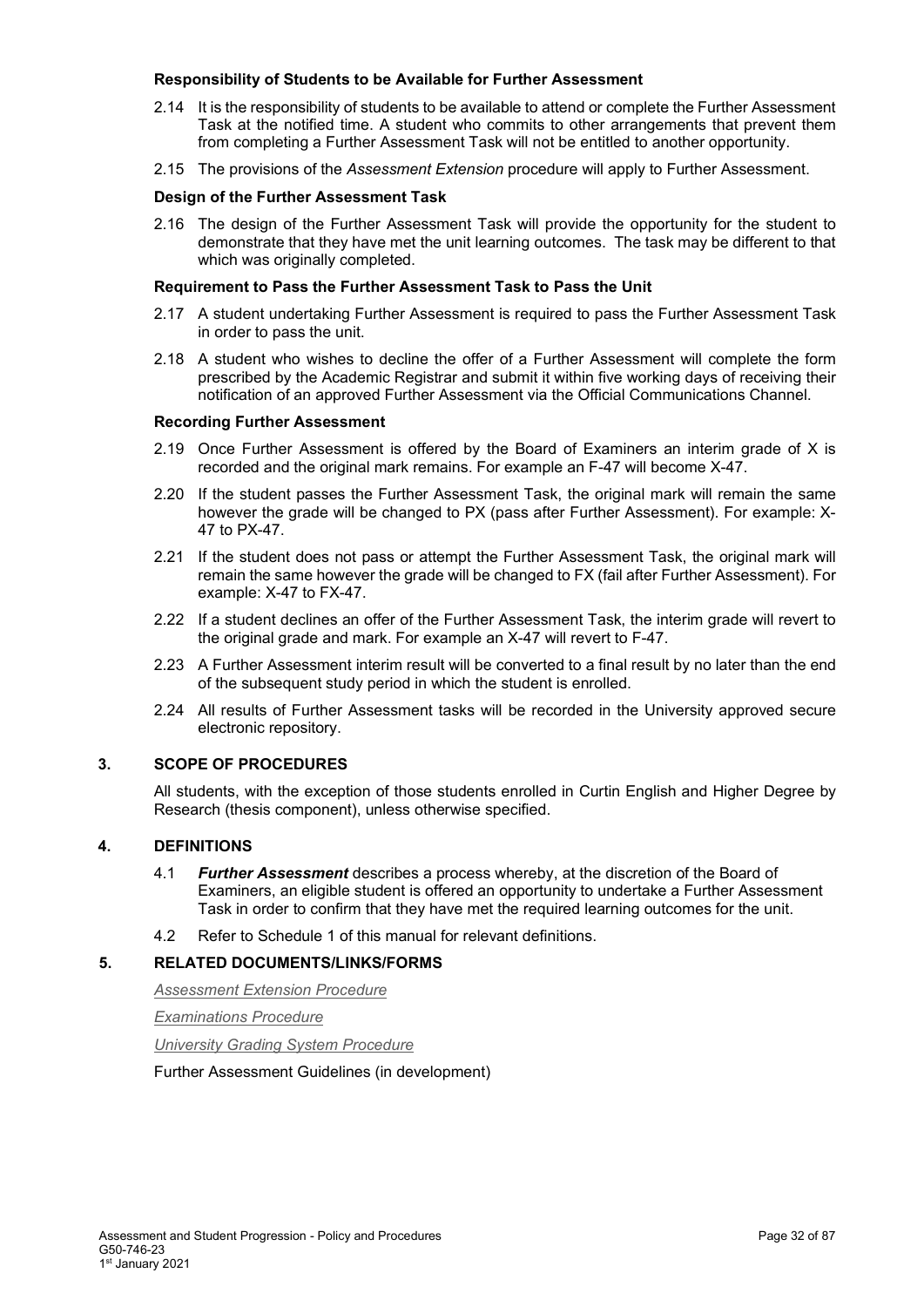| <b>Policy Compliance Officer</b> | Jon Yorke, Academic Registrar    |
|----------------------------------|----------------------------------|
| <b>Policy Manager</b>            | Deputy Vice-Chancellor, Academic |
| <b>Approval Authority</b>        | Deputy Vice-Chancellor, Academic |
| <b>Review Date</b>               | 1 <sup>st</sup> April 2021       |

| <b>Version</b> | Approved/<br>Amended/<br><b>Rescinded</b> | <b>Date</b> | Committee / Board /<br><b>Executive Manager</b> | Approval /<br><b>Resolution</b><br><b>Number</b> | <b>Key Changes and Notes</b> |
|----------------|-------------------------------------------|-------------|-------------------------------------------------|--------------------------------------------------|------------------------------|
| <b>New</b>     | Approved                                  | 18/01/2018  | Deputy Vice-Chancellor,<br>Academic             | EM1801                                           | Effective 16th July 2018     |
|                | Approved                                  | 21/11/2018  | Deputy Vice-Chancellor,<br>Academic             | EM1829                                           | Unconditional                |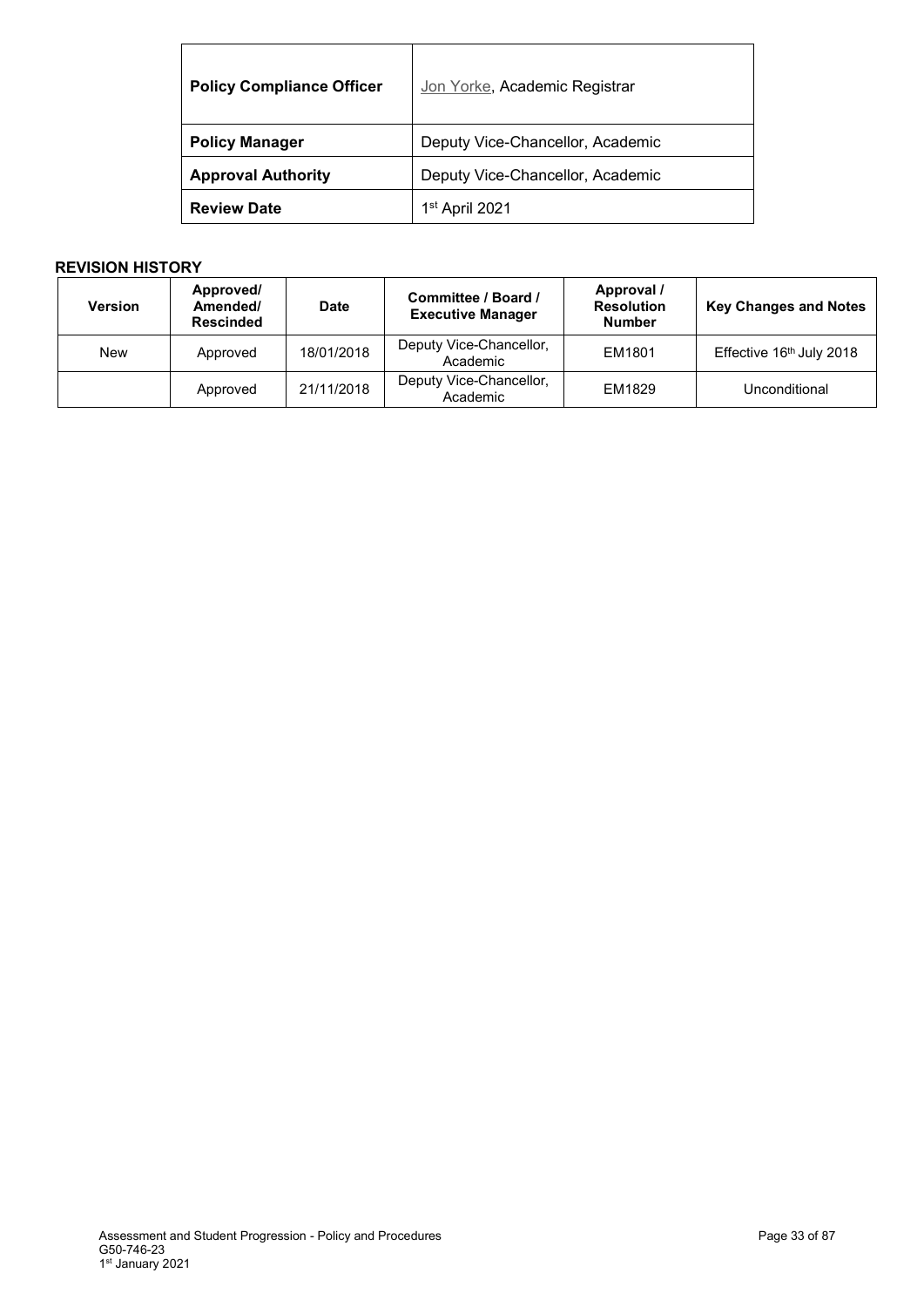#### <span id="page-33-0"></span>*[Assessment Policy](#page-1-0)*

Strategic Plan Theme: [Learning and Student Experience](http://strategicplan.curtin.edu.au/themes/learning-student-experience/)

### **2. PROCEDURAL DETAILS**

- 2.1 Centrally scheduled examinations are held during the Examination Period. These will be managed by Examinations and Progression Management and each paper will use the approved Examination Paper Cover Sheet as specified by the Academic Registrar.
- 2.2 All other examinations are school scheduled examinations (with the exception of Open Universities Australia (OUA) examinations), and will be managed by the relevant School.
- 2.3 OUA Examination Services in Melbourne are responsible for OUA Examinations and scheduling and administrative support for OUA examinations will be undertaken by Curtin.
- 2.4 Students will make themselves available for scheduled examinations.
- 2.5 Centrally scheduled examinations may take place on any day or evening during the examination period, with the exception of Sundays. Assessors (examiners) will be in attendance for the commencement of the examination and contactable for the duration of the examination.

### **Duration of Examinations**

2.6 Examination durations will be stated in the Unit Outline and normally limited to a maximum of two hours duration. No examination will be more than three hours duration.

#### **Limitation on Examinations**

- 2.7 Units will, wherever possible, have only one centrally scheduled examination.
- 2.8 If a unit requires more than one centrally scheduled examination, this will be approved by the Faculty Learning and Teaching Committee or equivalent.

#### **Examination Timetable**

- 2.9 For centrally scheduled examinations, a draft examination timetable will be published six weeks prior to the examination period. Students have one week to provide feedback to their Schools if necessary. A final timetable will be published four weeks prior to the examination period.
- 2.10 For school scheduled examinations, students will be advised of the details of the examination (date, time, location) by the School at least three weeks in advance of the examination.
- 2.11 Students who fail to attend an examination because they misread the examination schedule details or accepted incorrect information on examination schedule details from another person, are not entitled to sit the examination at any other time or receive any other concession.
- 2.12 The area managing the examination is responsible for approving any changes to the final examination timetable. Approved changes will be communicated to the student by the School.

### **Examination Clashes or More than two Examinations in a 23 hour period**

- 2.13 Students may be required to sit multiple examinations but will not be made to take more than two examinations or other assessment activity whether centrally administered or not, in a 23 hour period (based on the commencement time of the assessment).
- 2.14 After publication of the final examination timetable, students are responsible for reporting any examination clash to the organising area.
- 2.15 In the event that a student has three or more examinations scheduled in a 23 hour period, they may elect to sit one of the examinations on a different day. The time will normally be prior to the official scheduled time.
- 2.16 For centrally scheduled examinations, Examinations and Progression Management will facilitate the alternate examination, notify the student of their amended timetable and inform the relevant School that an alternate examination has been scheduled.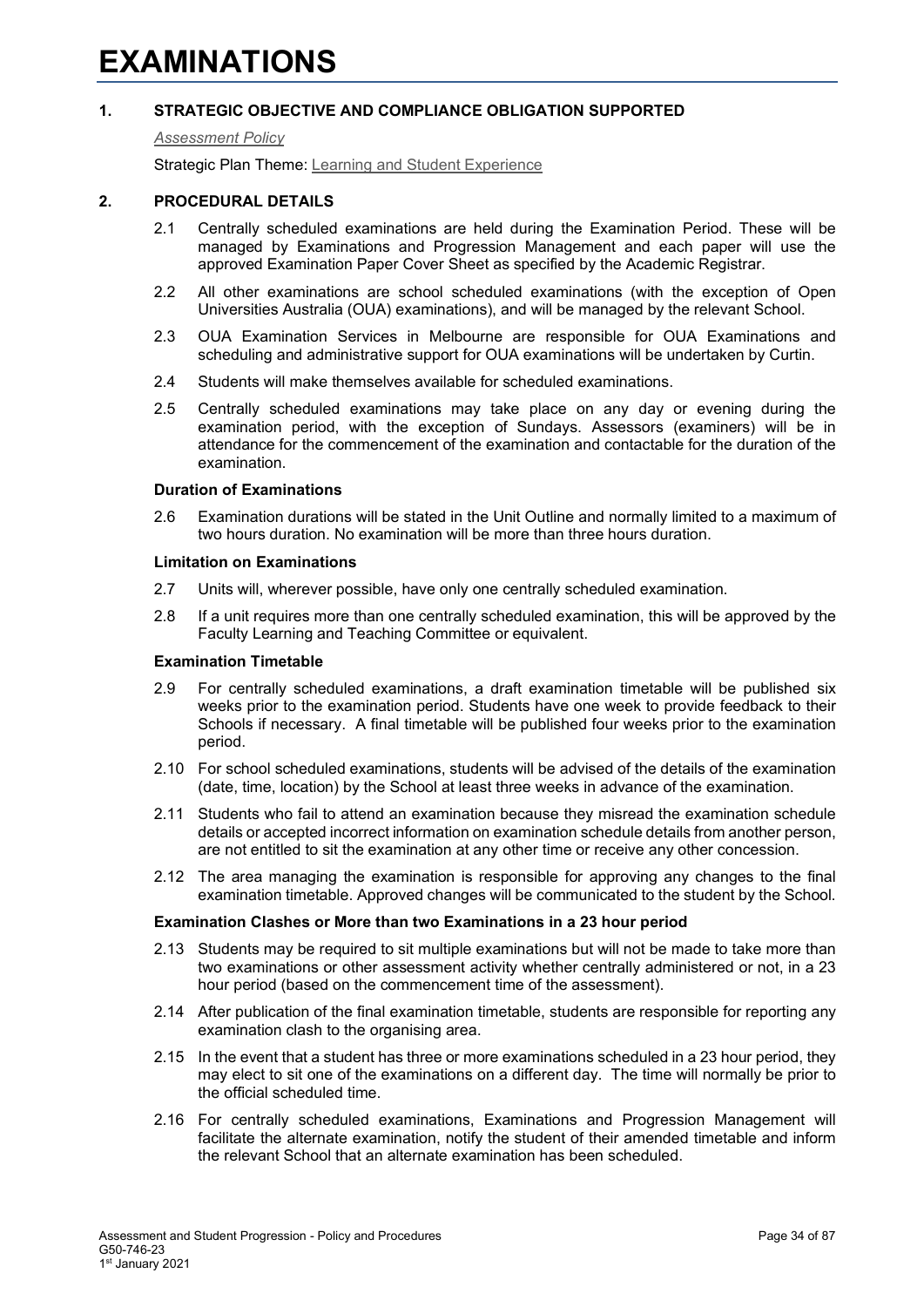- 2.17 For school scheduled examinations, the School will assess and determine requests, reschedule one examination to a different day or time and will notify the student of their amended timetable.
- 2.18 Students sitting an examination at an alternate time will sign an agreement to ensure the confidentiality of the examination paper.

### **Responsibilities**

- 2.19 The relevant Head of School is responsible for ensuring that examination papers are in accordance with the syllabus for the unit, are clear in meaning and are of reasonable length and proper standard.
- 2.20 The Unit Coordinator will normally be the assessor (examiner) for any centrally scheduled examinations for the unit and be assisted by a co-assessor (co-examiner), appointed by the Head of School.
- 2.21 The assessor (examiner) is responsible for all of the following:
	- 2.21.1 the format and content of examination papers;
	- 2.21.2 ensuring the examination paper information sheet is signed by the assessor (examiner), co-assessor (co-examiner) and the Head of School; and
	- 2.21.3 provision of the examination paper, including any additional materials (if required) and examination paper information sheet to the area managing the examination by the specified deadline.

### **Catering for Curtin and Partner Campus Time Zones**

- 2.22 Offshore Curtin and Partner Campuses may request to hold their examination at a different time to the Bentley timetable. Schools will liaise with these stakeholders prior to submitting examination requests and papers to Examinations and Progression Management.
- 2.23 An alternate examination paper will be written when the difference between the commencement times of the two examinations exceeds the duration of the examination itself. The alternate paper must be sufficiently different to ensure that students who obtain knowledge of the contents of the earlier examination are not unfairly advantaged. Time zone differences (if any) will be taken into account when determining the commencement times of the examinations. Please refer to Schedule 3 for examples.

### **Examinations for External Students**

- 2.24 **Students residing within the metropolitan area:** External students residing within 100 kilometres of the Bentley Campus will sit their examinations at the Bentley Campus, unless exceptional circumstances apply due to a disability, or a medical condition that would prevent them travelling to the campus.
- 2.25 **Students residing outside the metropolitan area:** Students outside 100 kilometres of the Bentley Campus will be advised to sit their examinations at a Recognised Examination Centre (REC).
- 2.26 Students residing outside 100 kilometres of a REC have the option of:
	- 2.26.1 Sitting their examination at Bentley Campus;
	- 2.26.2 Nominating a recognised examination centre; or
	- 2.26.3 Nominating an appropriate invigilator where no conflict of interest exists and the individual invigilator is not a partner, relative, close friend or another student.
- 2.27 With the exception of Open Universities Australia (OUA) students, the University will incur the cost of examination supervision for external students. Invigilation costs for OUA undergraduate examinations held within the normal OUA examination period are covered by OUA Examination Services in Melbourne. Any costs for examinations held outside these examination periods are covered by the School. All invigilation costs for OUA postgraduate examinations are covered by the School.
- 2.28 The area managing the examination reserves the right to reject any nominated examination venue or nominated invigilator.
- 2.29 The area managing the examination will inform the invigilator in the nominated venue of any alternative examination conditions which have been determined by Counselling, AccessAbility and Wellbeing Services in consultation with the student concerned.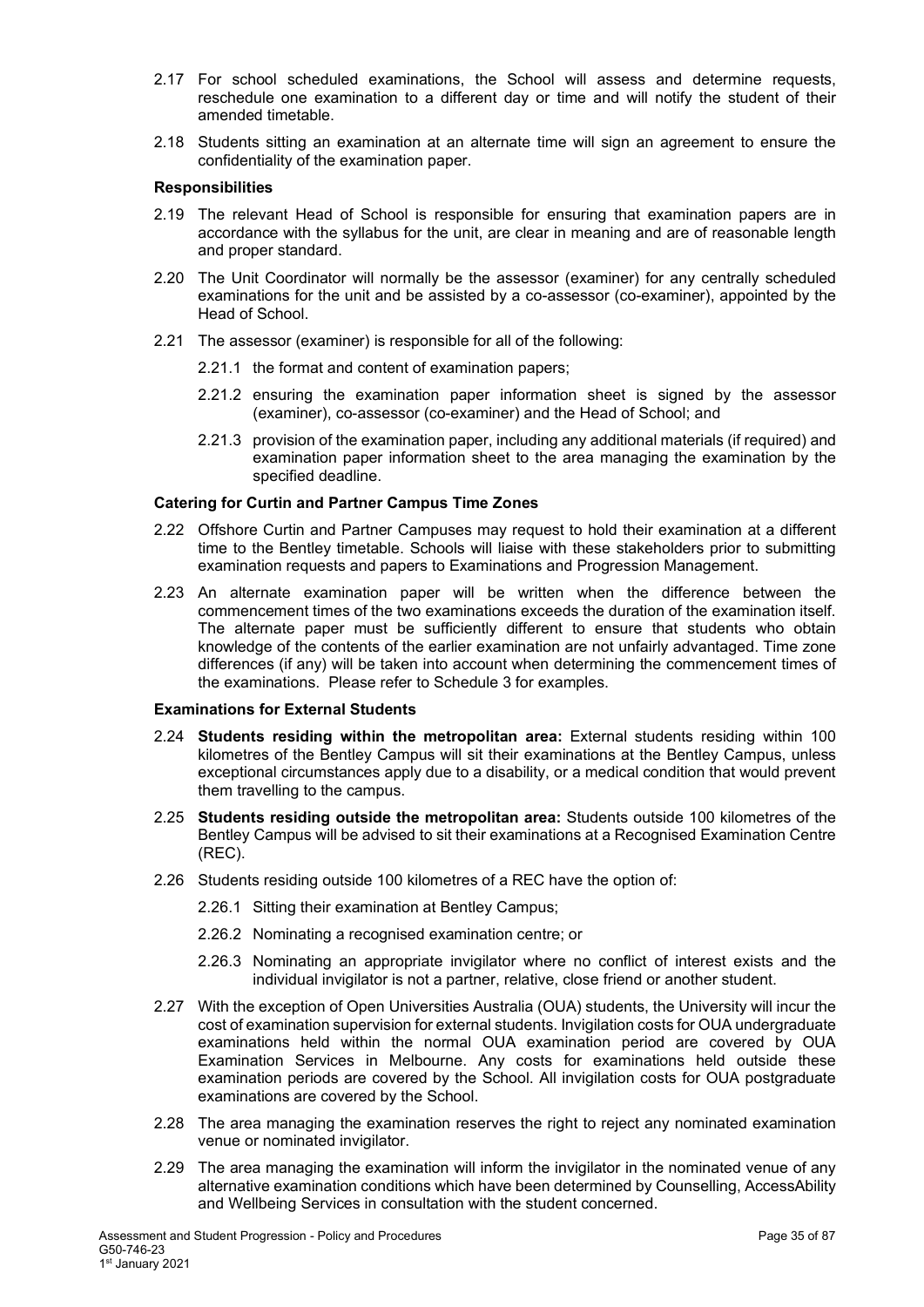### **3. SCOPE OF PROCEDURES**

All students, with the exception of those students enrolled in Curtin English and Higher Degree by Research (thesis component), unless otherwise specified.

### **4. DEFINITIONS**

Refer to Schedule 1 of this manual for relevant definitions.

### **5. RELATED DOCUMENTS/LINKS/FORMS**

*[Alternative Examination Arrangement Procedure](#page-1-0) [Responsibility for Academic Results Procedure](#page-1-0) [University Grading System Procedure](#page-1-0) [Regulations for the Conduct of Examinations and Invigilated Tests](#page-1-0) Procedure [Conflict of Interest Procedures](http://policies.curtin.edu.au/findapolicy/index.cfm) [Assessment Extension Procedure](#page-1-0) [Academic Calendar and Class Timetabling Manual](http://policies.curtin.edu.au/findapolicy/index.cfm)*

| <b>Policy Compliance Officer</b> | Jon Yorke, Academic Registrar    |
|----------------------------------|----------------------------------|
| <b>Policy Manager</b>            | Deputy Vice-Chancellor, Academic |
| <b>Approval Authority</b>        | Deputy Vice-Chancellor, Academic |
| <b>Review Date</b>               | 1st April 2021                   |

| <b>Version</b> | Approved/<br>Amended/<br><b>Rescinded</b> | <b>Date</b> | Committee / Board /<br><b>Executive Manager</b> | Approval /<br><b>Resolution</b><br><b>Number</b> | <b>Key Changes and Notes</b> |
|----------------|-------------------------------------------|-------------|-------------------------------------------------|--------------------------------------------------|------------------------------|
| <b>New</b>     | Approved                                  | 18/01/2018  | Deputy Vice-Chancellor,<br>Academic             | EM1801                                           | Effective 16th July 2018     |
|                | Approved                                  | 21/11/2018  | Deputy Vice-Chancellor,<br>Academic             | EM1830                                           | Unconditional                |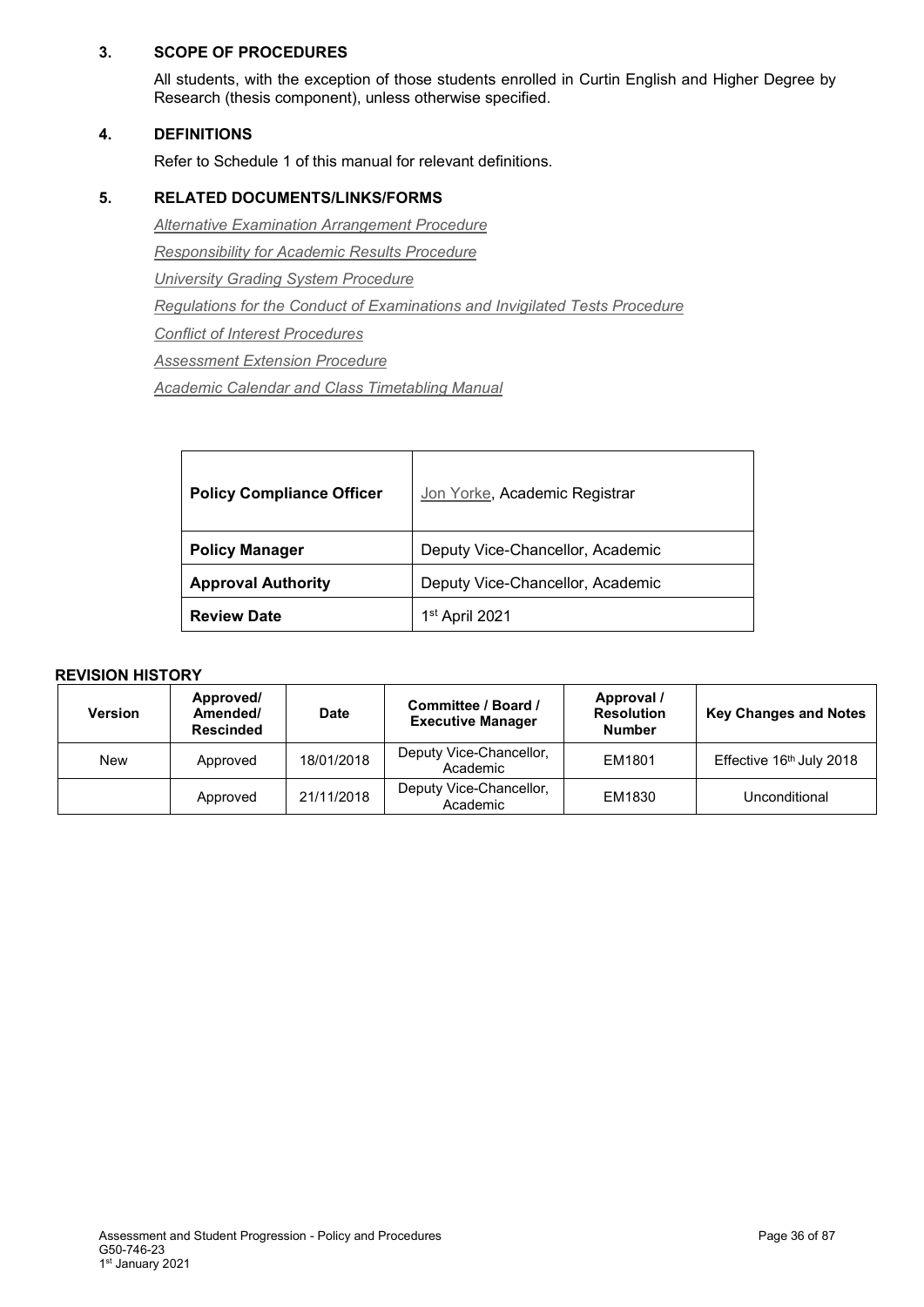## **ONLINE INVIGILATION: EXAMINATIONS AND INVIGILATED eTESTS**

## **1. STRATEGIC OBJECTIVE AND COMPLIANCE OBLIGATION SUPPORTED**

*[Assessment Policy](#page-1-0)*

Strategic Plan Theme: [Learning and Student Experience](http://strategicplan.curtin.edu.au/themes/learning-student-experience/)

## **2. PROCEDURAL DETAILS**

- 2.1 Online invigilated examinations (including invigilated eTests) will utilise a University approved system (e.g. Intelligent Remote Invigilation System, IRIS) as determined by the Deputy Vice-Chancellor Academic (DVC-A).
- 2.2 Where online invigilation is to be used, the Unit Coordinator is responsible for advising students of the technical requirements including any hardware and software required and will direct student attention to the relevant instructions for use of the system.
- 2.3 Online invigilated examinations (including invigilated eTests) introduced prior to the commencement of the unit will be approved in accordance with the requirements of the *Course Quality Manual*.
	- 2.3.1 Any assessment changes to introduce an online invigilated examination (including an invigilated eTest) after the unit has commenced will be approved by the relevant Faculty Dean Learning and Teaching (or equivalent) and the Associate Deputy Vice Chancellor Teaching and Learning.
- 2.4 Within each unit, students will conduct a system check prior to the scheduled online invigilated examination/eTest, using a practice test established by the Unit Coordinator for that purpose.
- 2.5 Unless specified by accreditation requirements or approved by the DVC-A, online invigilated examination/eTest durations will not exceed two hours and 15 minutes, of which 15 minutes will be allocated for student identity verification and test initialisation purposes.
- 2.6 Online invigilated examinations (including invigilated eTests) will be scheduled consistent with capacity limitations and prioritised according to accreditation requirements and the assessment level, weighting and type (e.g. closed, restricted book or open book).
- 2.7 Student identity will be verified for all recordings. This does not apply to practice tests undertaken for system check purposes.
- 2.8 Recordings will be reviewed with regard to the assessment level, weighting and type.
- 2.9 Recordings produced by the system (e.g. IRIS) will be deleted as soon as practicable after review or within 12 months of the recording date unless further retention is required (e.g. due to a suspected academic integrity breach).
- 2.10 Students who request an alternative arrangement on the basis of a Curtin Access Plan (CAP) will be managed in accordance with approved reasonable adjustments.
- 2.11 Approved alternative examinations will be managed as per the *Alternative Examination Arrangements Procedure*.
- 2.12 Student requests for alternative arrangements based on privacy grounds will only be considered in exceptional circumstances.
	- 2.12.1 The Academic Registrar will determine such requests on an individual case basis in consultation with the relevant school.

## **3. RESPONSIBILITIES**

In addition to any responsibilities set out in section 2.

## **3.1 Academic Registrar**

Is responsible for:

- a) Determining the correct or intended interpretation and scope of this procedure; and
- b) Deciding cases where an issue is not clearly dealt with in these procedures.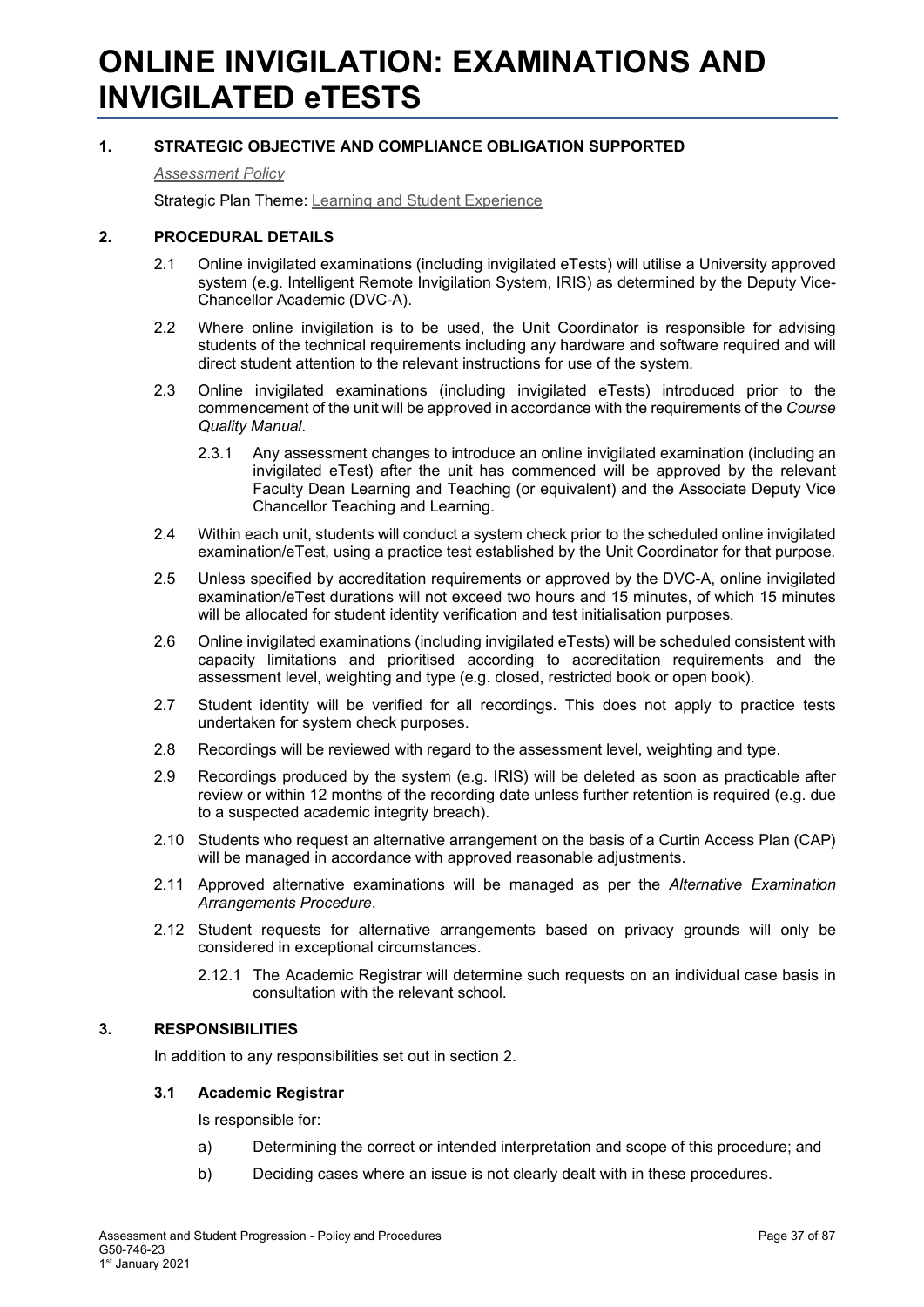## **4. SCOPE OF PROCEDURES**

This procedure applies to all staff, university associates, global campuses, partner institutions and students, with the exception of those students enrolled in Curtin English and Higher Degree by Research (thesis component), unless otherwise specified.

## **5. DEFINITIONS**

Refer to Schedule 1 of this manual for relevant definitions.

## **6. RELATED DOCUMENTS/LINKS/FORMS**

*Assessment and Student Progression Manual*

*Course Quality Manual*

[IRIS@Curtin help](https://students.curtin.edu.au/essentials/it/guides/iris/)

| <b>Policy Compliance Officer</b> | Jon Yorke, Academic Registrar    |  |
|----------------------------------|----------------------------------|--|
| <b>Policy Manager</b>            | Deputy Vice-Chancellor, Academic |  |
| <b>Approval Authority</b>        | Deputy Vice-Chancellor, Academic |  |
| <b>Review Date</b>               | 1 <sup>st</sup> April 2024       |  |

| Version | Approved/<br>Amended/<br><b>Rescinded</b> | <b>Date</b> | Committee / Board /<br><b>Executive Manager</b> | Approval /<br><b>Resolution</b><br><b>Number</b> | <b>Key Changes and Notes</b>           |
|---------|-------------------------------------------|-------------|-------------------------------------------------|--------------------------------------------------|----------------------------------------|
|         | Approved                                  | 23/11/2020  | Deputy Vice-<br>Chancellor, Academic            | EM2083                                           | Effective 1 <sup>st</sup> January 2021 |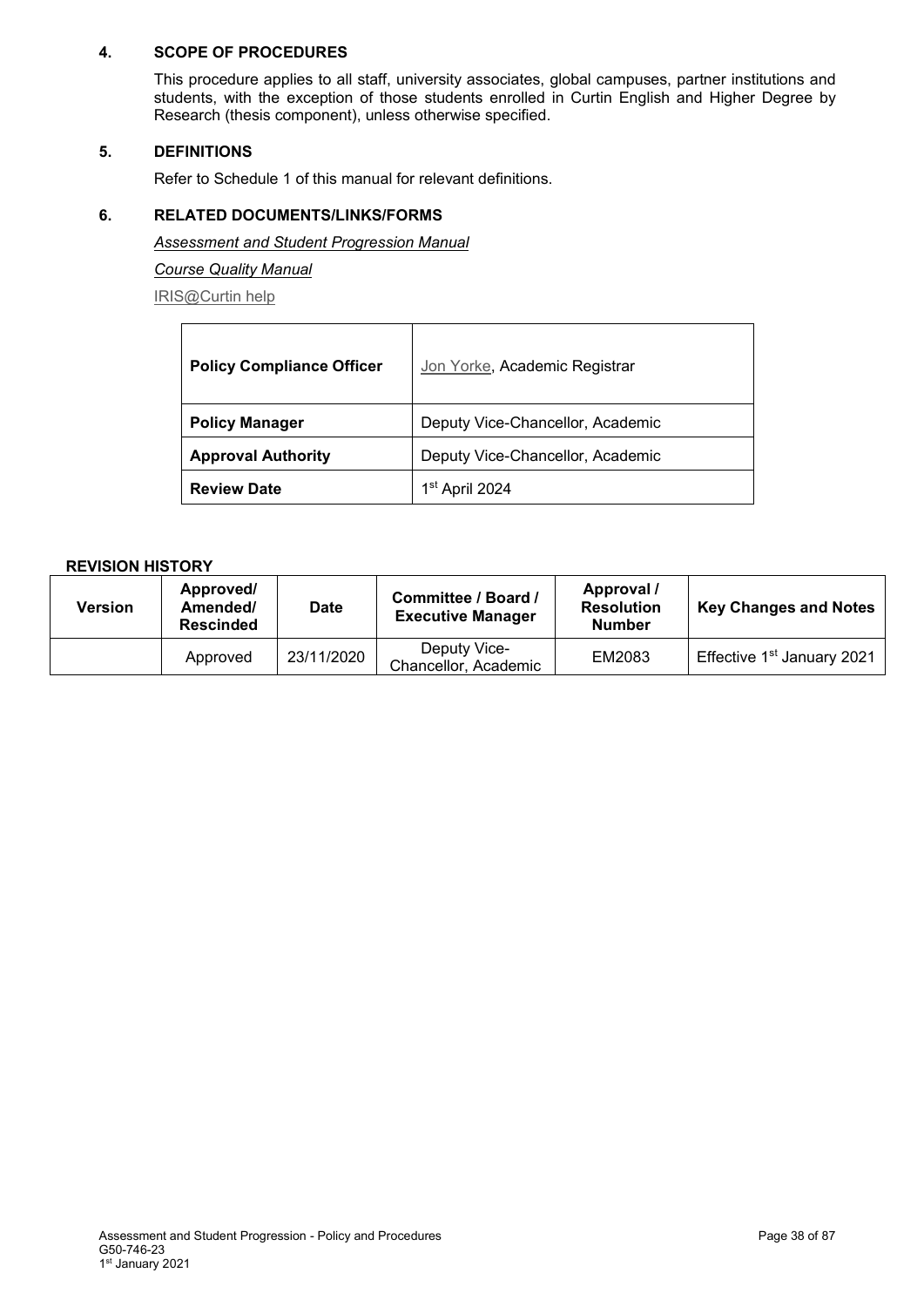# **SECURITY OF EXAMINATION PAPERS**

## **1. STRATEGIC OBJECTIVE AND COMPLIANCE OBLIGATION SUPPORTED**

#### *[Assessment Policy](#page-1-0)*

Strategic Plan Theme: [Learning and Student Experience](http://strategicplan.curtin.edu.au/themes/learning-student-experience/)

## **2. PROCEDURAL DETAILS**

- 2.1 Security and confidentiality of examination papers will be maintained at all times.
- 2.2 It is the responsibility of the relevant Head of School to ensure that appropriate processes and mechanisms are in place to ensure proper handling and storage of examination papers so that unauthorised access to either electronic or hard copies does not occur. This includes:
	- 2.2.1 Computers with examination paper data files will be locked, including the area (if possible) in which the computer is located;
	- 2.2.2 Examination papers will not be stored on shared drives accessible to unauthorised persons;
	- 2.2.3 Examination papers will be printed and photocopied in a secure room. Papers initially held in a School will be kept in a safe, strongroom, or locked metal cabinet or locked cupboard. Only authorised staff will have access to the storage unit;
	- 2.2.4 After hours security of data and hard copy examination papers will be implemented;
	- 2.2.5 Copies of examination papers will not be emailed other than where encrypted and the process has been approved by the Manager, Examinations and Progression Management; and
	- 2.2.6 Copies of examination papers will not be sent through the University internal mail system under any circumstances.
- 2.3 Where examination papers are required to be sent offshore to partners (or to any other location away from the Bentley Campus), the area managing the examination will ensure that access to the papers is properly controlled. Staff access to examination papers prior to the date and time of the examination will be approved by the Head of School.

## **3. SCOPE OF PROCEDURES**

All students, with the exception of those students enrolled in Curtin English and Higher Degree by Research (thesis component), unless otherwise specified.

## **4. DEFINITIONS**

Refer to Schedule 1 of this manual for relevant definitions.

## **5. RELATED DOCUMENTS/LINKS/FORMS**

Examination [Paper and Script Management Document](https://examinations.curtin.edu.au/staff/management.cfm)

[Arranging an External Examination](https://examinations.curtin.edu.au/students/external_exam.cfm)

| <b>Policy Compliance Officer</b> | Jon Yorke, Academic Registrar    |  |
|----------------------------------|----------------------------------|--|
| <b>Policy Manager</b>            | Deputy Vice-Chancellor, Academic |  |
| <b>Approval Authority</b>        | Deputy Vice-Chancellor, Academic |  |
| <b>Review Date</b>               | 1st April 2021                   |  |

| <b>Version</b> | Approved/<br>Amended/<br><b>Rescinded</b> | <b>Date</b> | Committee / Board /<br><b>Executive Manager</b> | Approval /<br><b>Resolution</b><br><b>Number</b> | <b>Key Changes and Notes</b>         |
|----------------|-------------------------------------------|-------------|-------------------------------------------------|--------------------------------------------------|--------------------------------------|
| <b>New</b>     | Approved                                  | 18/01/2018  | Deputy Vice-Chancellor,<br>Academic             | EM1801                                           | Effective 16 <sup>th</sup> July 2018 |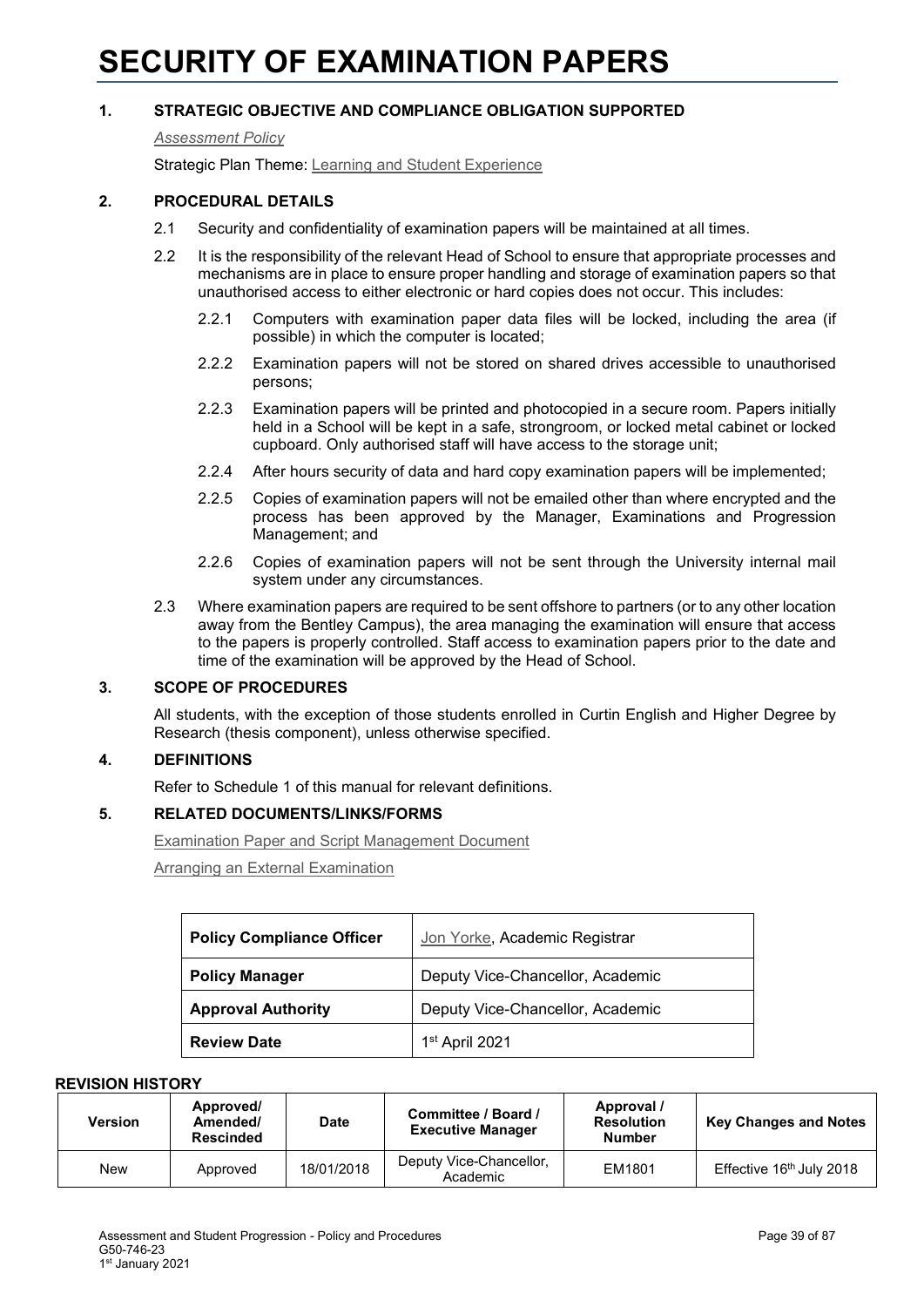# **REGULATIONS FOR THE CONDUCT OF EXAMINATIONS AND INVIGILATED TESTS**

## **1. STRATEGIC OBJECTIVE AND COMPLIANCE OBLIGATION SUPPORTED**

*[Assessment Policy](#page-1-0)*

Strategic Plan Theme: [Learning and Student Experience](http://strategicplan.curtin.edu.au/themes/learning-student-experience/)

#### **2. PROCEDURAL DETAILS**

2.1 These regulations apply to the conduct of all examinations or invigilated tests.

#### **Requirement to have a Valid Curtin Student Identification Card (Student ID Card)**

- 2.2 Students will not be permitted to sit an examination without a valid Student ID Card. The exception being, a student at a location where it is not possible to obtain a replacement Student ID Card, will provide an alternative photographic ID such as a driver's licence or passport as identification until a Student ID Card can be obtained.
- 2.3 Students will not be provided with additional time to complete an examination as a consequence of obtaining a replacement Student ID Card.

#### **Examination Venues**

- 2.4 Examinations will be conducted in venues that are conducive to the examination process.
- 2.5 Students are responsible for attending the correct venue for their examination as advised in the final timetable.
- 2.6 Students will be reminded to check that they are in the correct room at the commencement of every examination. If they do not identify themselves at that time to the invigilator, they may be in breach of the examination regulations.

#### **Commencement of the Examination**

- 2.7 Invigilators will permit students entry to the venue with sufficient time to be seated prior to commencement.
- 2.8 Students may complete the cover page of the answer book and the attendance card but will not make notes or write in the examination answer book until advised by the invigilator.
- 2.9 In all examinations, the Student ID Card will be placed on the desk where it will be visible to invigilators.
- 2.10 If, for any reason an examination commences late the students will not be disadvantaged. The full reading time and duration will not be reduced.
- 2.11 If, for any reason, an examination is delayed or interrupted for more than 30 minutes, the examination may be re-scheduled at the discretion of the Manager, Examinations and Progression Management (centrally scheduled examination) or Head of School (school scheduled examination).

#### **Food and Drink in Examinations Venues**

2.12 Food or drink, other than water, will not be brought into the venue or consumed without the permission of the invigilator.

#### **Approved Examination Materials**

- 2.13 The use of any materials (e.g. calculators) will be noted on the examination paper. Only authorised materials that are specified will be brought into the venue.
- 2.14 It is the responsibility of the assessor (examiner), not the invigilator-in-charge to validate the appropriateness of authorised examination materials (e.g. model of calculator, type of notations in books).
- 2.15 If unauthorised material is found in the possession of a student during an examination, they may face disciplinary action.
- 2.16 Dictionaries are not permitted in any examination.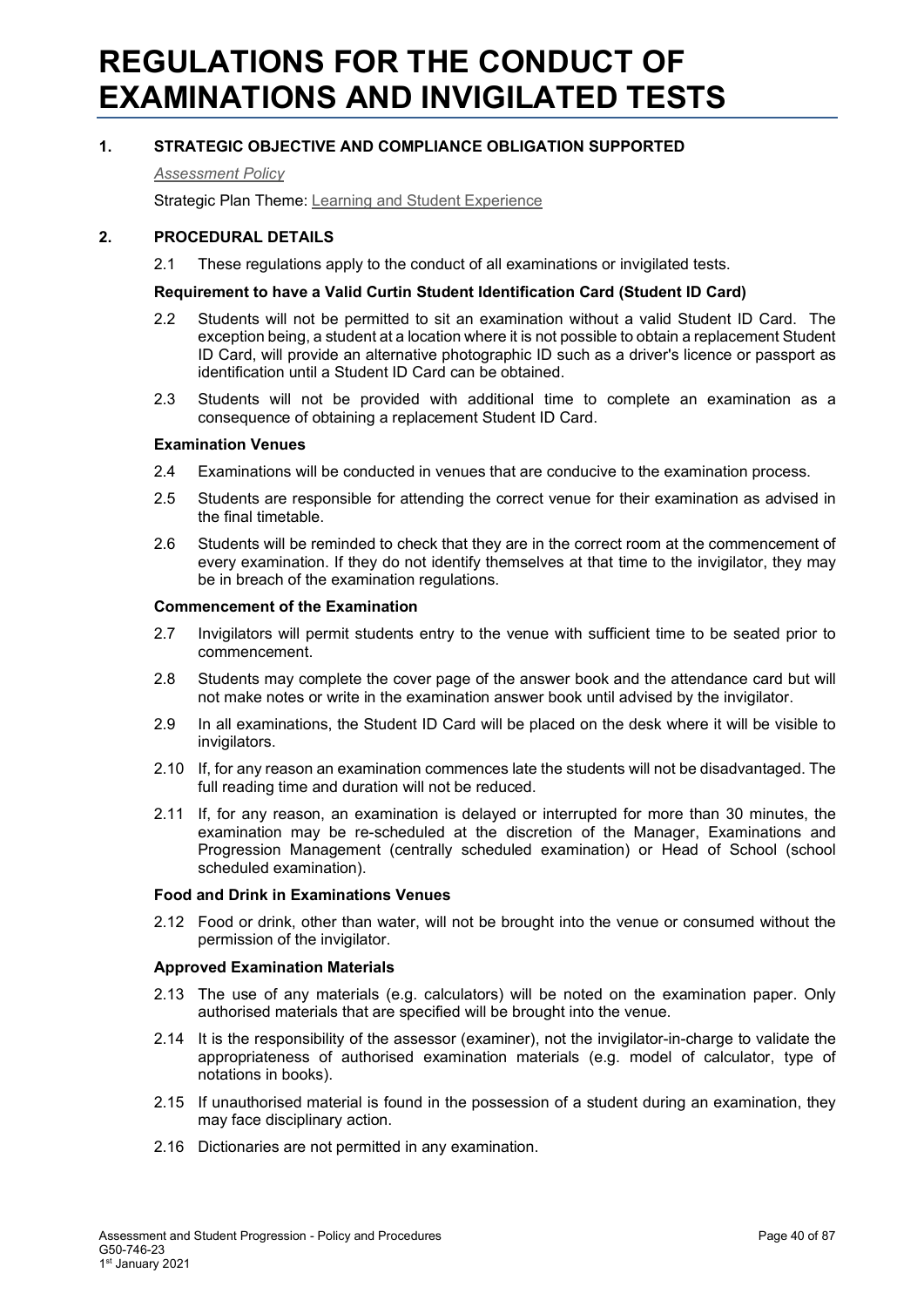#### **Other Items**

2.17 All hats and caps are to be removed and placed in bags or as instructed by the Examination Invigilator, unless relating to an obligatory religious requirement.

#### **Reading Time**

- 2.18 All examinations will have sufficient reading time. Written examinations will have a mandatory 10 minutes reading time in addition to the duration of the examination.
- 2.19 During reading time a student may make notes or highlight text, as directed on the front cover of the examination paper.

#### **Reporting of Errors in Examination Papers**

2.20 If a student thinks there is an error or omission in the examination paper, they may bring this to the attention of the invigilator, who will contact Examinations and Progression Management for clarification. No ruling regarding the question will be given by the invigilator. All reasonable efforts will be made to contact the assessor (examiner).

#### **Availability of Assessor (Examiner) and Co-Assessor (Co-Examiner)**

- 2.21 The assessor (examiner) and/or co-assessor (co-examiner) will be readily contactable for the duration of the examination.
- 2.22 Assessors (examiners) will provide their staff identification card to identify themselves to the examination invigilators at the venue and when collecting completed examination papers.
- 2.23 The Assessor (examiner) is responsible for arranging the collection of the examination answer books/papers from Examinations and Progression Management or the venue as soon as practicable after the completion of the examination. If papers are not collected, Examinations and Progression Management will deliver to the School, usually within 24 hours of the completion of the examination.

#### **Late Arrival/Early Departure from an Examination**

- 2.24 No student will:
	- 2.24.1 Be admitted to the venue after the first hour (including reading time) has expired;
	- 2.24.2 Leave the venue until one hour of the examination has expired;
	- 2.24.3 Leave the venue during the last 15 minutes of the examination; and
	- 2.24.4 Be re-admitted to the venue after they have left unless, during the full period of their absence, they have been under approved supervision.
- 2.25 Students arriving late to the venue will not be granted additional time to complete the examination.
- 2.26 In the event a student is unable to complete a final examination due to illness or some other valid reason, the student may apply for an Assessment Extension (refer to *Inability to Complete a Final Examination* procedure).

#### **Conduct in the Examination**

- 2.27 Students will adhere the invigilator's instructions throughout the examination.
- 2.28 During an examination a candidate will not:
	- Communicate with any other student (unless required to do so);
	- By any improper means obtain, or endeavour to obtain, assistance in their work;
	- Give, or endeavour to give, assistance to any other students; and
	- Behave in such a manner inconsistent with Student Charter or the proper conduct of the examination.

#### **Mobile phones, electronic devices and other aides**

- 2.29 During an examination (unless otherwise explicitly authorised), students are prohibited from:
	- Accessing, being in possession of, or using any mobile phone or unauthorised electronic device;
	- Accessing, being in possession of, or using any device capable of storing information or connecting with another device, including but not limited to electronic devices;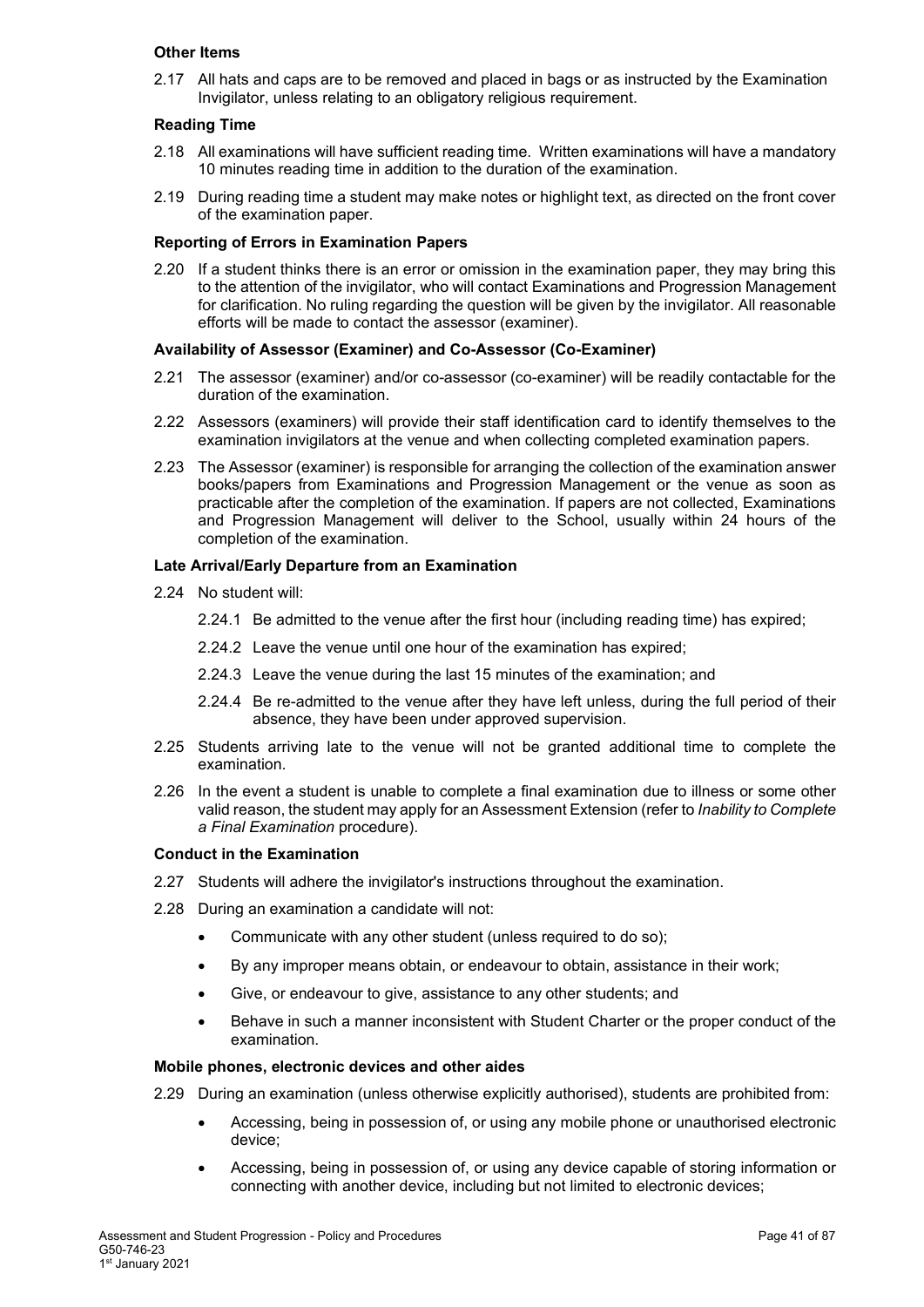- Accessing, being in possession of, or using any notes or unauthorised materials;
- Accessing, being in possession of, using any device capable of communicating with another person inside or outside of the venue; and
- Interacting or colluding with any other person inside or outside the venue.
- 2.30 Prior to an examination commencing, instructions will be provided to students as to where mobile phones, electronic devices and notes/materials will be stored.

#### **Potential Misconduct during an Examination**

- 2.31 If a student undertakes any action that may be considered potential misconduct it may result in one or more of the following immediate actions:
	- 2.31.1 Unauthorised materials being confiscated for the duration of the examination;
	- 2.31.2 Being allowed to continue the examination but required to remain for discussion after the examination; or
	- 2.31.3 Being removed from the examination venue.
- 2.32 The matter may be dealt with as misconduct in accordance with Statute 10 and the relevant Rules. A formal warning may be provided in lieu of misconduct for the first offence.
- 2.33 The student will be reminded of the availability of the Student Assist.

#### **Conclusion of the Examination**

- 2.34 Students will ensure their name is written on their examination answer booklet and at the conclusion of the examination, hand in this booklet and any additional answer booklets.
- 2.35 Students remain under examination conditions until instructed to leave the venue by the invigilator.

#### **3. SCOPE OF PROCEDURES**

All students, with the exception of those students enrolled in Curtin English and Higher Degree by Research (thesis component), unless otherwise specified.

#### **4. DEFINITIONS**

Refer to Schedule 1 of this manual for relevant definitions.

## **5. RELATED DOCUMENTS/LINKS/FORMS**

Statute No. 10 – [Student Disciplinary Statute](http://policies.curtin.edu.au/legislation/statutes_rules.cfm)

[Curtin's Fines, Debts and Sanctions](http://fees.curtin.edu.au/fines.cfm)

*[Examinations](#page-1-0) Procedure*

| <b>Policy Compliance Officer</b> | Jon Yorke, Academic Registrar    |  |
|----------------------------------|----------------------------------|--|
| <b>Policy Manager</b>            | Deputy Vice-Chancellor, Academic |  |
| <b>Approval Authority</b>        | Deputy Vice-Chancellor, Academic |  |
| <b>Review Date</b>               | 1 <sup>st</sup> April 2021       |  |

| <b>Version</b> | Approved/<br>Amended/<br><b>Rescinded</b> | Date       | Committee / Board /<br><b>Executive Manager</b> | Approval /<br><b>Resolution</b><br><b>Number</b> | <b>Key Changes and Notes</b> |
|----------------|-------------------------------------------|------------|-------------------------------------------------|--------------------------------------------------|------------------------------|
| New            | Approved                                  | 18/01/2018 | Deputy Vice-Chancellor,<br>Academic             | EM1801                                           | Effective 16th July 2018     |
|                | Approved                                  | 12/09/2019 | Deputy Vice-Chancellor,<br>Academic             | EM1950                                           | $\overline{\phantom{a}}$     |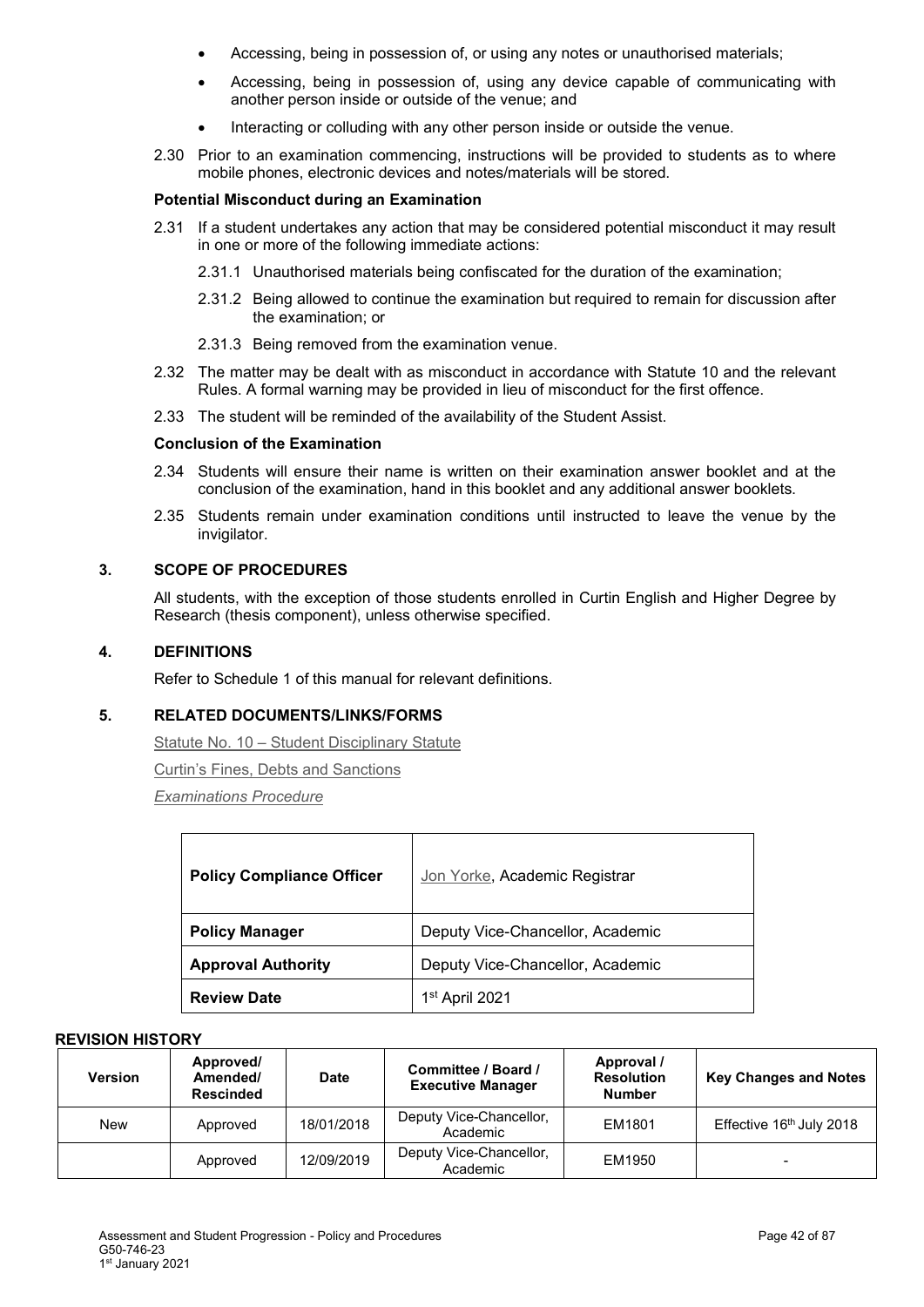# **ALTERNATIVE EXAMINATION ARRANGEMENTS**

## **1. STRATEGIC OBJECTIVE AND COMPLIANCE OBLIGATION SUPPORTED**

*[Assessment Policy](#page-1-0)*

Strategic Plan Theme: [Learning and Student Experience](http://strategicplan.curtin.edu.au/themes/learning-student-experience/)

## **2. PROCEDURAL DETAILS**

- 2.1 Alternative Examination Arrangements (AEA's), may be facilitated for students where circumstances mean the student will be disadvantaged if they sit the examination in standard conditions. AEA's may fall into the following categories:
	- 2.1.1 Disability
	- 2.1.2 Medical
	- 2.1.3 Religious
	- 2.1.4 Social Inclusion
	- 2.1.5 Elite Athlete
- 2.2 AEA's for centrally scheduled examinations will, unless due to extenuating circumstances or if a student's approved conditions prevents this, be completed three weeks prior to the commencement of the Examination Period.
- 2.3 AEA's or other assessment arrangements for school scheduled assessments will, unless due to extenuating circumstances or if a student's approved conditions prevents this, be completed two weeks prior to the assessment.
- 2.4 It is the responsibility of the student to ensure that an application for an AEA is made prior to the deadline.
- 2.5 Students with examination clashes or more than two examinations in a 23 hour period should refer to the *Examinations* procedure.
- 2.6 The area managing the examination will determine how many AEA sessions are co-ordinated per day.
- 2.7 If a student sits an AEA that is not aligned with the scheduled examination timetable, the student will sign a Statutory Declaration to ensure confidentiality of the examination paper.
- 2.8 The area managing the AEA will send the amended final examination timetable to the relevant students.
- 2.9 The area managing the AEA will inform the appropriate Unit Coordinator and approving staff that the student is sitting their examination under alternative examination arrangements.
- 2.10 The Unit Coordinator will determine whether a separate examination paper is to be supplied.

#### **Disability/Medical**

- 2.11 Students will contact Counselling, AccessAbility and Wellbeing Services to seek approval and determination of appropriate reasonable adjustments. Students are required to provide relevant documentation to substantiate their condition.
- 2.12 When a request for an AEA is supported, Counselling, AccessAbility and Wellbeing Services will:
	- 2.12.1 Submit a request to Examinations and Progression Management; or
	- 2.12.2 Provide the student with a Curtin Access Plan (CAP) detailing approved alternative examination arrangements for the student to present to the Unit Coordinator.
- 2.13 If the examination is school scheduled, the School will be responsible for providing the venue, appropriate conditions and supervision.
- 2.14 A student with no existing CAP will apply and be assessed each study period if alternative examinations are requested.

#### **Obligatory Religious Requirements**

2.15 Students will contact the Student Wellbeing Advisory Service to seek approval and determination of appropriate reasonable adjustments.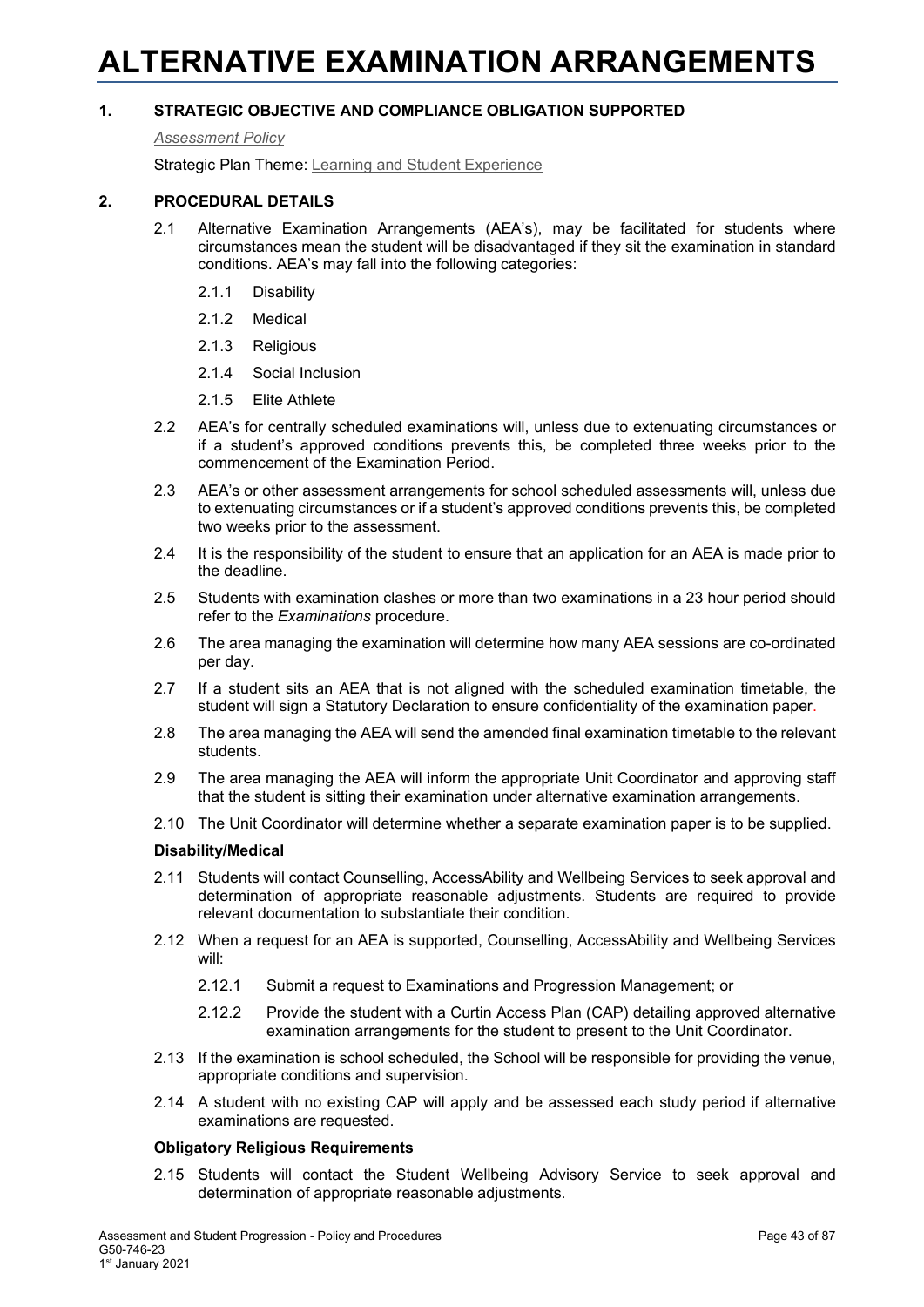- 2.16 Students will provide documentary evidence to substantiate their religious obligations.
- 2.17 A student with Obligatory Religious requirements will apply and be assessed each study period if alternative examinations or other assessment arrangements are required.
- 2.18 When a request is supported, the Student Wellbeing Advisory Service will:
	- 2.18.1 Submit a request to Examinations and Progression Management (for centrally scheduled examinations), or
	- 2.18.2 Provide the student with a supporting letter for the student to take to the Unit Coordinator (if the examination is school scheduled). The School will be responsible for providing the venue, appropriate conditions and supervision for school scheduled examinations.

#### **Social Inclusion**

- 2.19 AEA's that fall under Social Inclusion are based on reasons other than disability and/or medical, such as pregnancy and family responsibility.
- 2.20 Students will contact a Student Wellbeing Officer to seek approval and determination of appropriate reasonable adjustments.
- 2.21 Students with Social Inclusion reasons will apply and be assessed each study period if alternative examinations or other assessment arrangements are required.

#### **Elite Athletes**

- 2.22 Students will contact Curtin's Elite Athlete Coordinator to seek approval and determination of appropriate reasonable adjustments.
- 2.23 The Elite Athlete Coordinator will act as an authorised body on behalf of Elite Athletes to request alternative examination arrangements.
- 2.24 In assessing an application for an AEA, the Elite Athlete Coordinator (or authorised officer) will interview the student and consider the following:
	- 2.24.1 Formal recognition of the student as an "Elite Athlete"; and
	- 2.24.2 Official documentation produced by the student in relation to their sporting commitments and why alternative arrangements are required.
- 2.25 Where the date of the alternative examination falls within the Examination Period, Examinations and Progression Management will organise and coordinate the administrative process for the examination.
- 2.26 Where the date of the alternative examination falls outside of the Examination Period, the School will organise and coordinate the administrative process for the examination.
- 2.27 In cases where the student may also require equity arrangements, they will be referred to Counselling, AccessAbility and Wellbeing Services by the Elite Athlete Coordinator (or authorised officer). Examinations and Progression Management or the School will then organise and coordinate the administrative process for the examination as recommended by Counselling, AccessAbility and Wellbeing Services.
- 2.28 Elite Athletes will apply and be assessed each study period if alternative examinations or other assessment arrangements are required.

## **3. SCOPE OF PROCEDURES**

All students, with the exception of those students enrolled in Curtin English and Higher Degree by Research (thesis component), unless otherwise specified.

## **4. DEFINITIONS**

Refer to Schedule 1 of this manual for relevant definitions.

#### **5. RELATED DOCUMENTS/LINKS/FORMS**

[Disability Standards for Education 2005](http://education.gov.au/disability-standards-education-2005) Curtin's [Disability Access and Inclusion Plan](http://about.curtin.edu.au/policy-governance/disability-access-inclusion-plan/) **[Curtinlife](http://life.curtin.edu.au/health-and-wellbeing.htm)** *[Examinations](#page-1-0) Procedure*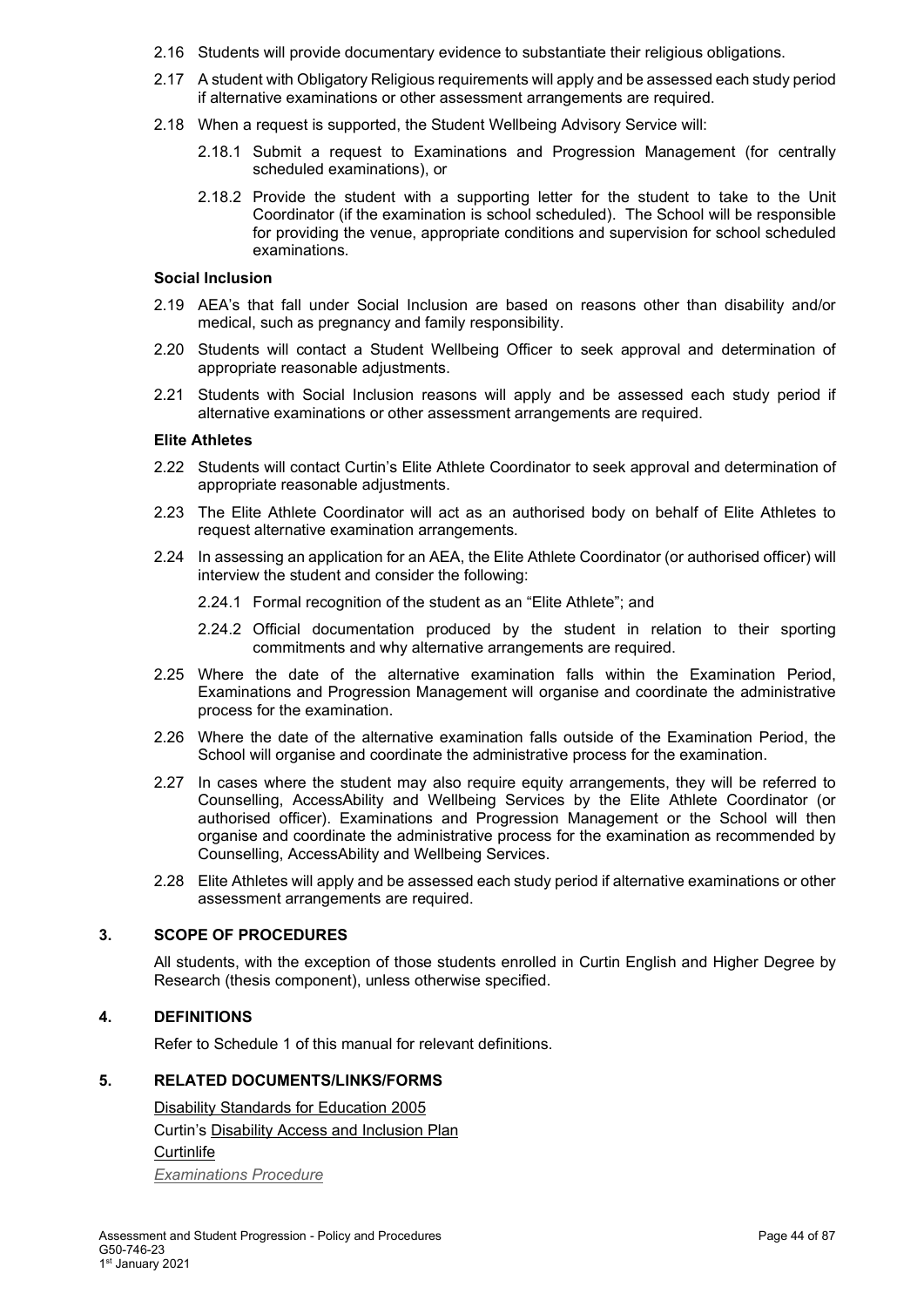| <b>Policy Compliance Officer</b> | Jon Yorke, Academic Registrar    |
|----------------------------------|----------------------------------|
| <b>Policy Manager</b>            | Deputy Vice-Chancellor, Academic |
| <b>Approval Authority</b>        | Deputy Vice-Chancellor, Academic |
| <b>Review Date</b>               | 1 <sup>st</sup> April 2021       |

| <b>Version</b> | Approved/<br>Amended/<br><b>Rescinded</b> | <b>Date</b> | Committee / Board /<br><b>Executive Manager</b> | Approval /<br><b>Resolution</b><br><b>Number</b> | <b>Key Changes and Notes</b> |
|----------------|-------------------------------------------|-------------|-------------------------------------------------|--------------------------------------------------|------------------------------|
| New            | Approved                                  | 18/01/2018  | Deputy Vice-Chancellor,<br>Academic             | EM1801                                           | Effective 16th July 2018     |
|                | Approved                                  | 21/11/2018  | Deputy Vice-Chancellor,<br>Academic             | EM1831                                           | Unconditional                |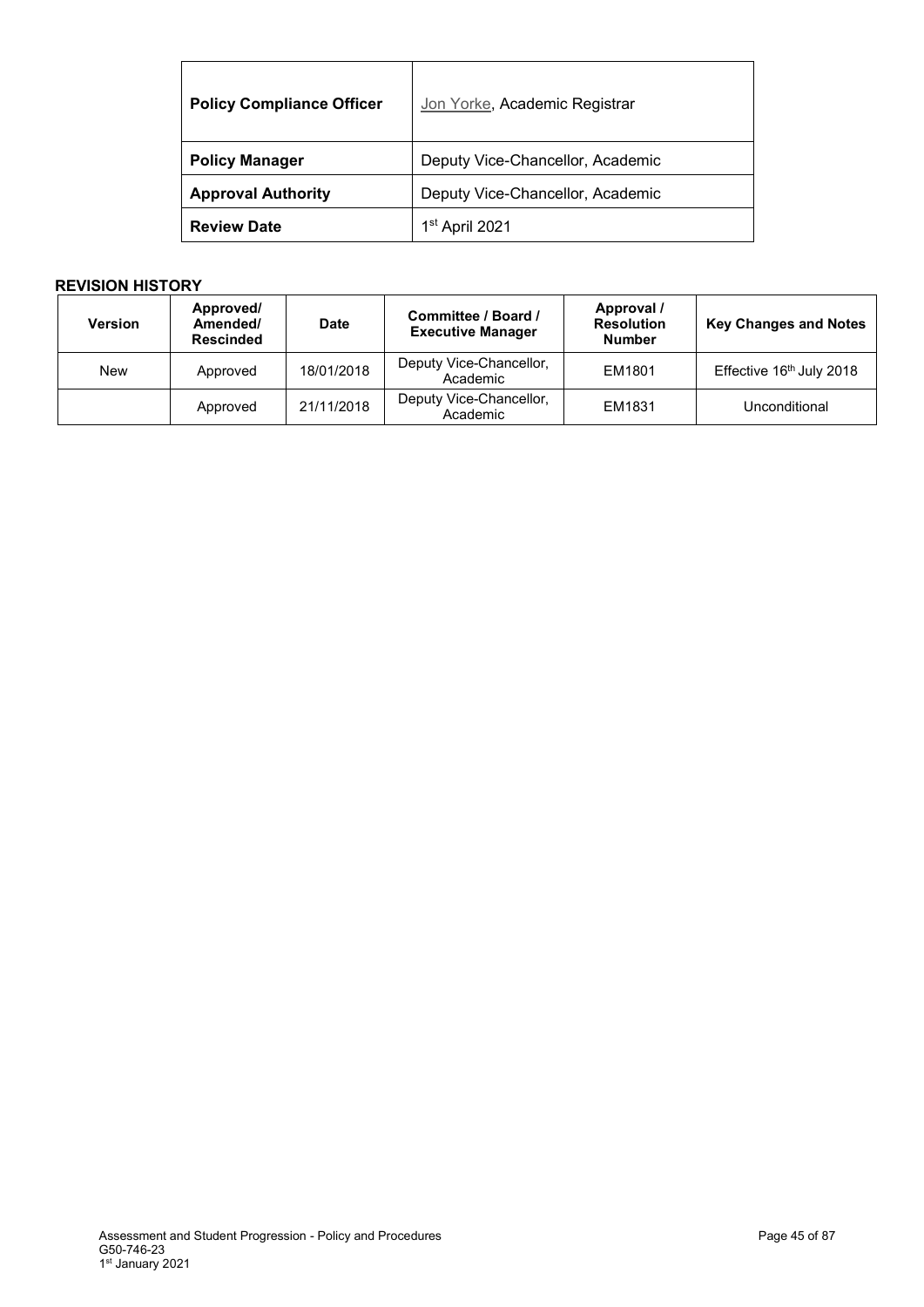## **1. STRATEGIC OBJECTIVE AND COMPLIANCE OBLIGATION SUPPORTED**

*[Assessment Policy](#page-1-0)*

Strategic Plan Theme: [Learning and Student Experience](http://strategicplan.curtin.edu.au/themes/learning-student-experience/)

## **2. PROCEDURAL DETAILS**

- 2.1 Where a student has attempted to sit a final examination in a unit but has not been able to complete the examination due to illness or some other valid reason, the student may apply for an Assessment Extension.
- 2.2 In considering whether to approve an Assessment Extension in these circumstances, consideration will generally only be given to students who report to the examination invigilator and have their departure from the venue noted, including time of departure and reason for inability to continue.
- 2.3 Factors to be taken into account are:
	- 2.3.1 The student's academic record up to this point;
	- 2.3.2 The examination invigilator's report; and
	- 2.3.3 Any previous instances of applying for an Assessment Extension in similar circumstances.
- 2.4 In all cases, care should be taken to prevent any student from obtaining an unfair advantage over other students by virtue of the availability of having a second examination.
- 2.5 Students with a record of repeated applications for Assessment Extensions, due to inability to complete a final examination may receive appropriate academic counselling and be refused further approvals.

## **3. SCOPE OF PROCEDURES**

All students, with the exception of those students enrolled in Curtin English and Higher Degree by Research (thesis component), unless otherwise specified.

## **4. DEFINITIONS**

Refer to Schedule 1 of this manual for relevant definitions.

## **5. RELATED DOCUMENTS/LINKS/FORMS**

*[Assessment Extension Procedure](#page-1-0)*

| <b>Policy Compliance Officer</b> | Jon Yorke, Academic Registrar    |  |
|----------------------------------|----------------------------------|--|
| <b>Policy Manager</b>            | Deputy Vice-Chancellor, Academic |  |
| <b>Approval Authority</b>        | Deputy Vice-Chancellor, Academic |  |
| <b>Review Date</b>               | 1 <sup>st</sup> April 2021       |  |

| Version | Approved/<br>Amended/<br><b>Rescinded</b> | <b>Date</b> | Committee / Board /<br><b>Executive Manager</b> | Approval /<br><b>Resolution</b><br><b>Number</b> | <b>Key Changes and Notes</b>         |
|---------|-------------------------------------------|-------------|-------------------------------------------------|--------------------------------------------------|--------------------------------------|
| New     | Approved                                  | 18/01/2018  | Deputy Vice-Chancellor,<br>Academic             | EM1801                                           | Effective 16 <sup>th</sup> July 2018 |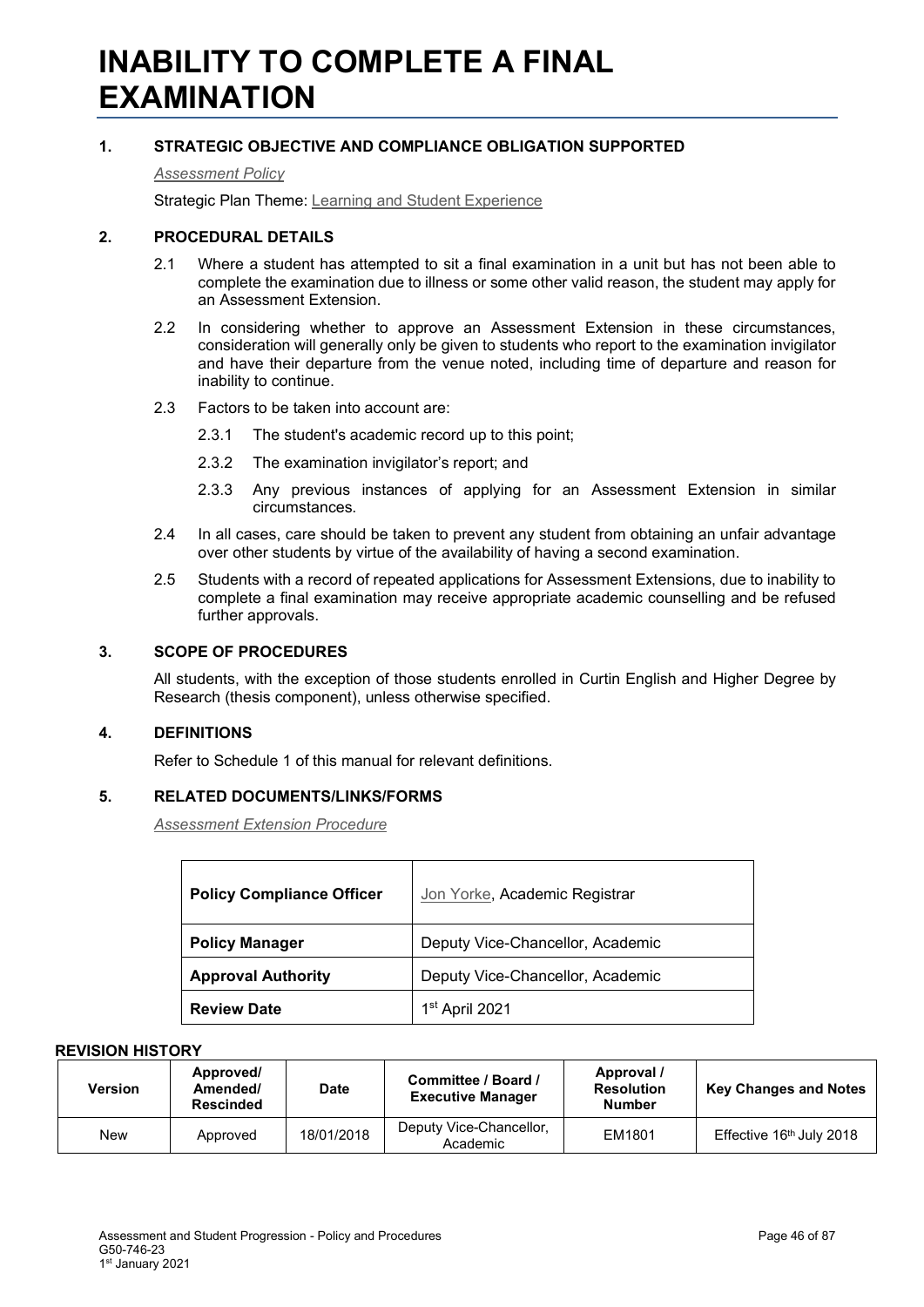## **STUDENT ACCESS TO EXAMINATION ANSWER BOOKLETS**

## **1. STRATEGIC OBJECTIVE AND COMPLIANCE OBLIGATION SUPPORTED**

*[Assessment Policy](#page-1-0)*

Strategic Plan Theme: [Learning and Student Experience](http://strategicplan.curtin.edu.au/themes/learning-student-experience/)

### **2. PROCEDURAL DETAILS**

- 2.1 During the retention period, if requested, Unit Coordinators (or authorised officer) will provide students access to their examination answer booklet(s).
- 2.2 A staff member will be present in all cases when a student is provided with access to their examination answer booklet(s).
- 2.3 Students will not be permitted to copy or remove examination answer booklet(s) from the location at which supervised access is provided. The examination answer booklet(s) will remain in the possession of a staff member (or authorised officer) at all times.
- 2.4 For students who reside remotely from the campus (e.g. external students), the relevant Recognised Examination Centre (REC) or Nominated Invigilator (NI), is to be contacted and requested to allow the student to view the examination answer booklet(s) under supervision.
- 2.5 Subsequent to the REC or NI approval, the examination answer booklet(s) is photocopied and the copy faxed or scanned and emailed to the REC or NI. The REC or NI is required to delete the email and destroy the printed examination booklet copy after it has been reviewed by the student.
- 2.6 The REC will be considered as the first option when nominating a place for the external student to access their examination booklet(s).

#### **Retention and Disposal of Examination Answer Booklets**

- 2.7 Examination answer books will be retained within the School for a minimum of at least 12 months after the conclusion of any examination appeals deadline (WAUSDA17.8.7).
- 2.8 Curtin Singapore examination booklets will be retained for a period of five years under EduTrust regulations (The EduTrust certification scheme is a voluntary certification scheme administered by the Council for Private Education for private education institutions in Singapore).

#### **Retention and Disposal of Examination Attendance Cards**

2.9 Examination attendance cards will be kept for at least 12 months after the conclusion of any examination appeals deadline (WAUSDA17.8.4).

## **3. SCOPE OF PROCEDURES**

All students, with the exception of those students enrolled in Curtin English and Higher Degree by Research (thesis component), unless otherwise specified.

## **4. DEFINITIONS**

Refer to Schedule 1 of this manual for relevant definitions.

#### **5. RELATED DOCUMENTS/LINKS/FORMS**

[Records and Information Management Policy](http://policies.curtin.edu.au/findapolicy/index.cfm#r)

[Records and Information Management Procedures](http://policies.curtin.edu.au/findapolicy/index.cfm#r)

[Western Australian University Sector Disposal Authority \(WAUSDA\)](http://rim.curtin.edu.au/local/docs/WesternAustralianUniversitySectorDisposalAuthority.pdf)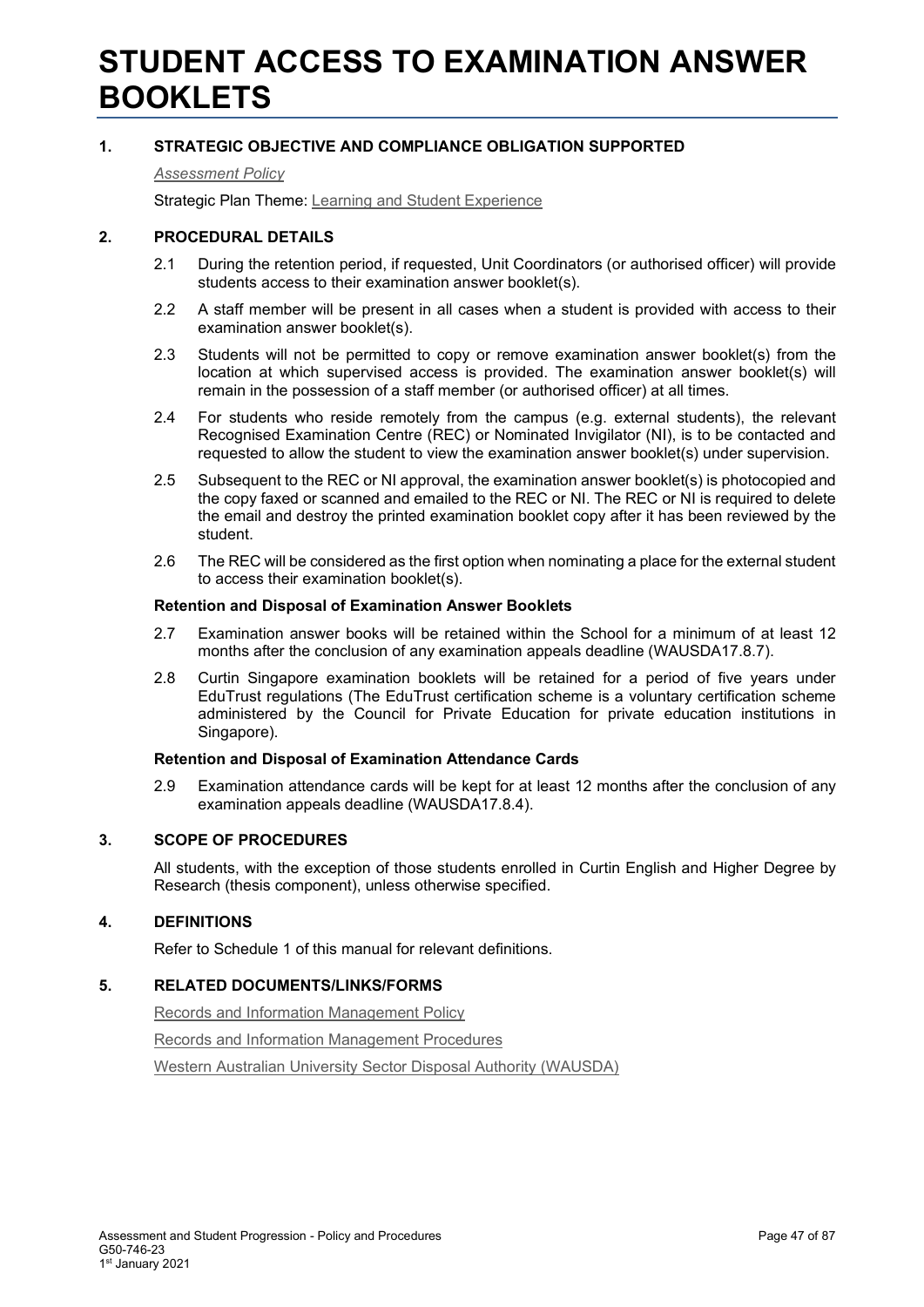| <b>Policy Compliance Officer</b> | Jon Yorke, Academic Registrar    |  |
|----------------------------------|----------------------------------|--|
| <b>Policy Manager</b>            | Deputy Vice-Chancellor, Academic |  |
| <b>Approval Authority</b>        | Deputy Vice-Chancellor, Academic |  |
| <b>Review Date</b>               | 1 <sup>st</sup> April 2021       |  |

| <b>Version</b> | Approved/<br>Amended/<br><b>Rescinded</b> | <b>Date</b> | Committee / Board /<br><b>Executive Manager</b> | Approval /<br><b>Resolution</b><br><b>Number</b> | <b>Key Changes and Notes</b>         |
|----------------|-------------------------------------------|-------------|-------------------------------------------------|--------------------------------------------------|--------------------------------------|
| New            | Approved                                  | 18/01/2018  | Deputy Vice-Chancellor,<br>Academic             | EM1801                                           | Effective 16 <sup>th</sup> July 2018 |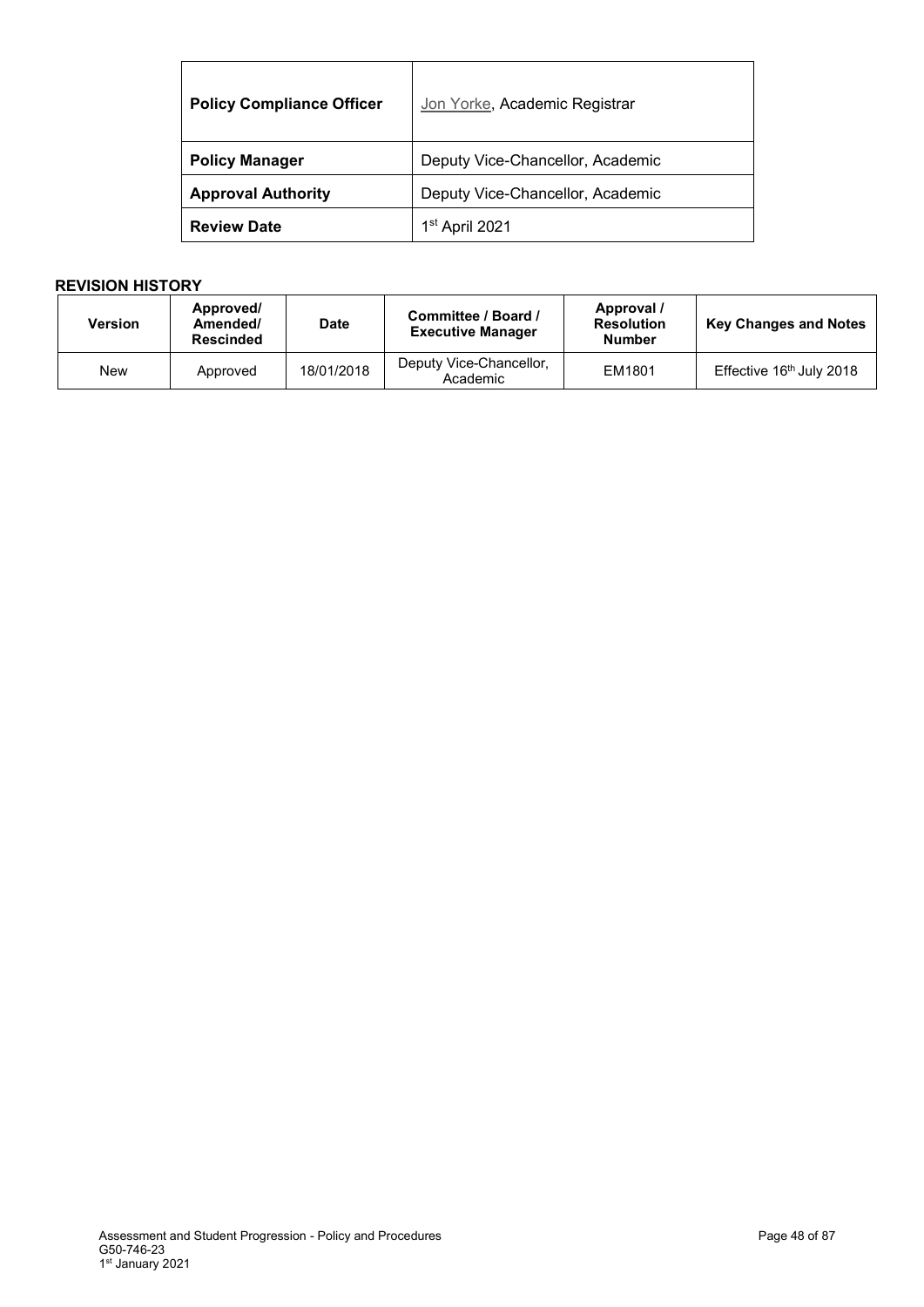# **RELEASE OF EXAMINATION PAPERS**

## **1. STRATEGIC OBJECTIVE AND COMPLIANCE OBLIGATION SUPPORTED**

#### *[Assessment Policy](#page-1-0)*

Strategic Plan Theme: [Learning and Student Experience](http://strategicplan.curtin.edu.au/themes/learning-student-experience/)

#### **2. PROCEDURAL DETAILS**

- 2.1 Past examination papers may be released to the University Library by the area managing the examination.
- 2.2 The area managing the examination may forward the examination paper(s) to the University Library unless advised that a sample paper is to be provided.
- 2.3 Where it is determined by an assessor (examiner) that a past examination paper will not be released to the University Library, they will notify the area managing the examination.
- 2.4 Examination papers may be deemed inappropriate to release if:
	- 2.4.1 There is limited scope for developing questions in the content area;
	- 2.4.2 The optimal assessment method to meet the learning outcomes limits the scope for questions; or
	- 2.4.3 The questions are developed over an extended time period.
- 2.5 Access to past examination papers will be available to current students and staff via the University Library website.
- 2.6 The University Library will maintain a Past Examination Papers database and will retain papers for a period of five years.
- 2.7 If a student notifies their Unit Coordinator that a past examination paper is misleading or confusing, the Unit Coordinator may submit a request to the University Librarian that the paper be removed from the database.
- 2.8 The University Library is not responsible for obtaining examination or sample papers.
- 2.9 Additional assessment examples and access to the University Library's past examination papers may be provided through the University's learning management system.

## **3. SCOPE OF PROCEDURES**

All students, with the exception of those students enrolled in Curtin English and Higher Degree by Research (thesis component), unless otherwise specified.

## **4. DEFINITIONS**

Refer to Schedule 1 of this manual for relevant definitions.

## **5. RELATED DOCUMENTS/LINKS/FORMS**

[Curtin University Library Catalogue](http://catalogue.curtin.edu.au/primo_library/libweb/action/search.do?tab=exam_papers&vid=CUR_ALMA)

| <b>Policy Compliance Officer</b> | Jon Yorke, Academic Registrar    |
|----------------------------------|----------------------------------|
| <b>Policy Manager</b>            | Deputy Vice-Chancellor, Academic |
| <b>Approval Authority</b>        | Deputy Vice-Chancellor, Academic |
| <b>Review Date</b>               | 1 <sup>st</sup> April 2021       |

| <b>Version</b> | Approved/<br>Amended/<br><b>Rescinded</b> | <b>Date</b> | Committee / Board /<br><b>Executive Manager</b> | Approval /<br><b>Resolution</b><br><b>Number</b> | <b>Key Changes and Notes</b>         |
|----------------|-------------------------------------------|-------------|-------------------------------------------------|--------------------------------------------------|--------------------------------------|
| New            | Approved                                  | 18/01/2018  | Deputy Vice-Chancellor,<br>Academic             | EM1801                                           | Effective 16 <sup>th</sup> July 2018 |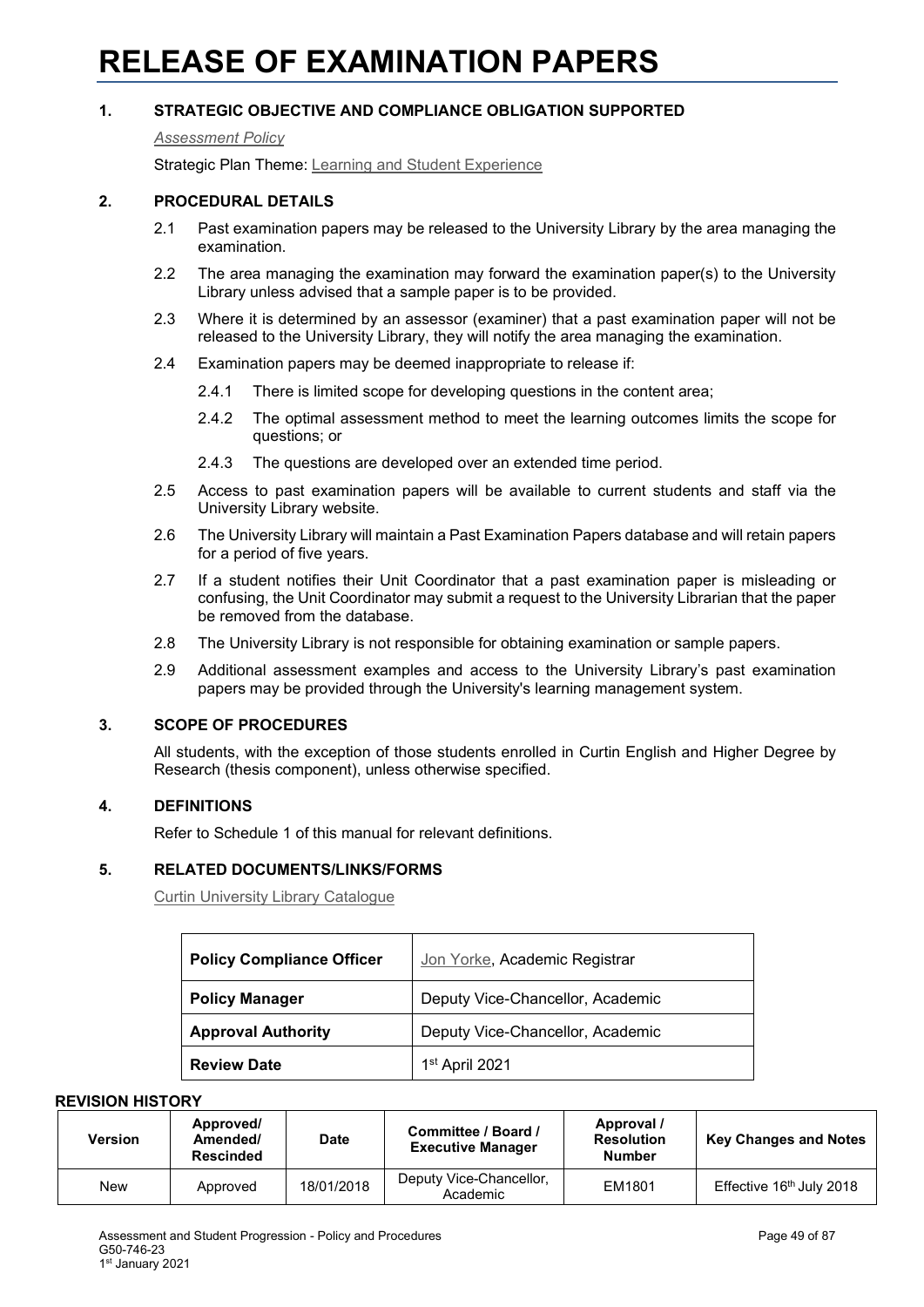# **BOARD OF EXAMINERS**

## **1. STRATEGIC OBJECTIVE AND COMPLIANCE OBLIGATION SUPPORTED**

#### *[Assessment Policy](#page-1-0)*

Strategic Plan Theme: [Learning and Student Experience](http://strategicplan.curtin.edu.au/themes/learning-student-experience/)

## **2. PROCEDURAL DETAILS**

- 2.1 The Board of Examiners will be constituted for each award course and will meet, at a minimum, at the end of each study period.
- 2.2 The Board of Examiners is responsible for:
	- 2.2.1 Ratification of final results;
	- 2.2.2 Determination of each student's academic status;
	- 2.2.3 Approval of;
		- a. Conversion of Deferred assessment interim grades;
		- b. Further assessment (see *Further [Assessment Procedure](#page-1-0)*); and
	- 2.2.4 Determination of;
		- a. Awards with distinction (see *Award with Distinction Procedure, [Awards and](http://policies.curtin.edu.au/findapolicy/index.cfm)  [Graduation Manual](http://policies.curtin.edu.au/findapolicy/index.cfm)*); and
		- b. Awards with honours and the level of honours.
	- 2.2.5 Review of the ratification of results and identification of trends where statistics suggest areas of concern and/or scope for development.

#### **Composition of the Board of Examiners**

- 2.3 The Chair of a Board of Examiners will be the Head of School (or authorised officer), or may be the Manager, Examinations and Progression Management for a non-award Board of Examiners in accordance with clause 2.16 of this procedure.
- 2.4 For double degree courses, the Owning Organisational Unit/School of the course is responsible for convening the Board of Examiners and will consider the academic results and make decisions on academic status for all students enrolled in the Double Degree course.
- 2.5 Members will be as determined by the Chair of the Board of Examiners. Appropriate members may include Course Coordinators, Unit Coordinators and/or teaching staff of units that comprise of part of the course (including where applicable, Unit Coordinators and/or teaching staff from other Schools for service taught units and double degree courses).
- 2.6 Nominated Unit and Course Coordinators are expected to attend the Board of Examiners to provide an analysis of results and academic advice on the student progress as required by the Chair. In the event the nominated party is unable to attend, they may authorise a staff member to attend on their behalf.

#### **Powers of Chair after Meetings**

- 2.7 After a Board of Examiners has met, the Chair is responsible for reconvening the Board at such time(s) as considered necessary to finalise outstanding matters that are the responsibility of the Board.
- 2.8 Where outstanding matters are not considered sufficient to warrant re-convening the Board of Examiners, the Chair may carry out all functions and make all decisions of a Board of Examiners without re-convening the Board.
- 2.9 In determining the Academic Status of students who have been granted approval for a deferred or Further Assessment, this decision will be made as soon as practicable after the assessment is complete and a recommended final result for the student in the unit is known.

#### **Record of Decisions**

2.10 The collation sheets, duly authorised by the Chair of the Board of Examiners, will represent the official record of the decisions taken in respect of the student at the meeting of the Board of Examiners.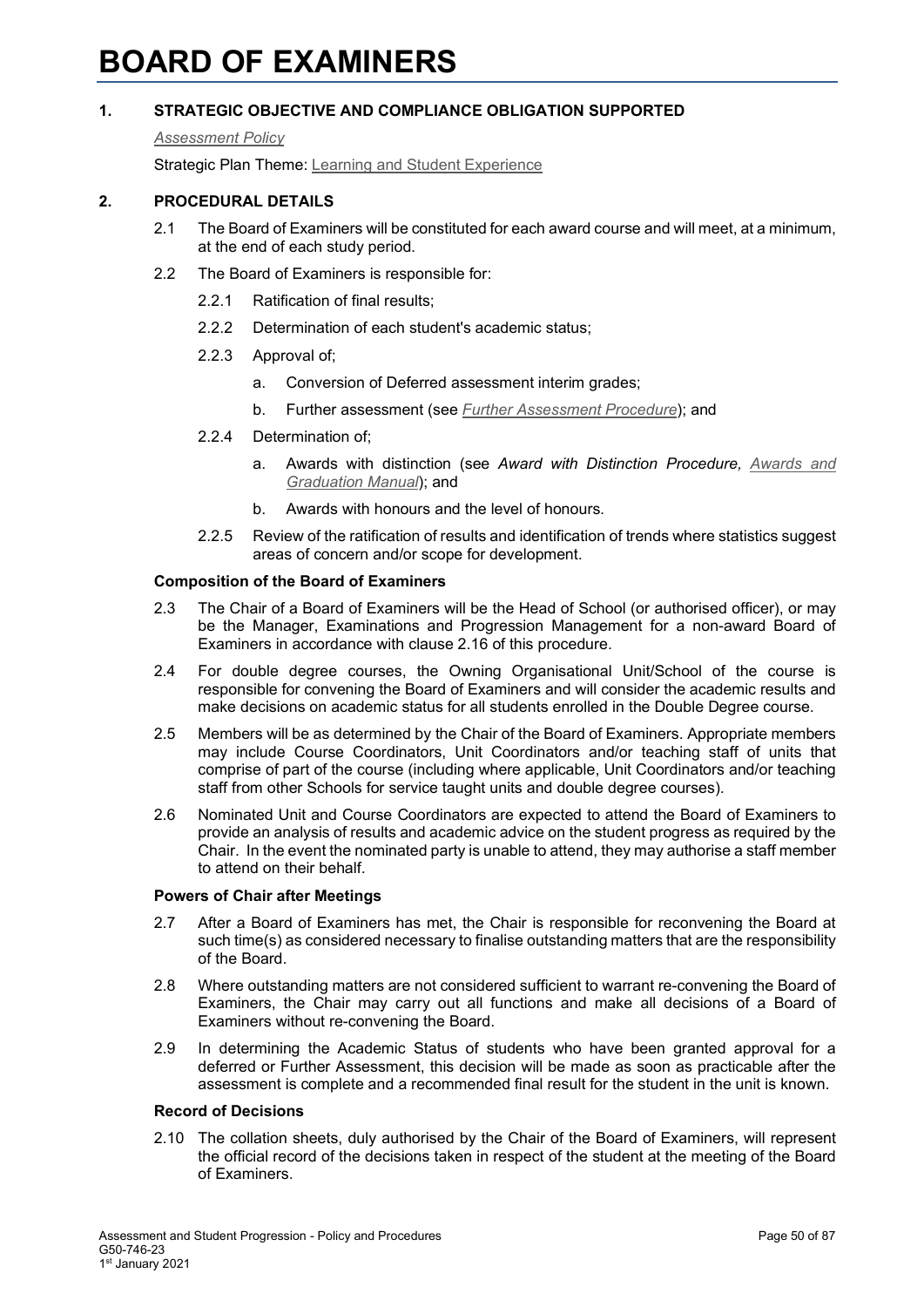- 2.11 The rationale for the decision taken by the Board of Examiners will be recorded on, or form part of, the collation sheets.
- 2.12 The written authorisation for change of academic status or change of results will constitute the official record of decisions taken by the Chair.

## **Post Publication Variation of Results**

- 2.13 Where a student's result is varied after official results publication, the student will be informed of the decision by the Owning Organisational Unit/School.
- 2.14 Where the variation is a reduction in marks, the student will be notified in writing and provided with an explanation of the reason for the change.

## **Composition of the Board of Examiners - Non Award Enrolment**

- 2.15 Where a student is enrolled in a unit on a non-award basis but has been assessed and can be given a result, the results for that student will be ratified by the Board of Examiners in the Owning Organisational Unit/School in which the student is enrolled. The circumstances under which students may be enrolled in units on a non-award basis include:
	- 2.15.1 Not-for-Degree enrolment;
	- 2.15.2 Inbound cross institutional enrolment;
	- 2.15.3 Inbound international study exchange or study abroad enrolment; or
	- 2.15.4 Enrolment in units being service taught by Curtin for another institution.
- 2.16 Where it is not practical to have results for non-award students determined and ratified by a School-based Board of Examiners, a Non-Award Board of Examiners may be convened by the Manager, Examinations and Progression Management. The Manager, Examinations and Progression Management will be the Chair and members will comprise Unit Coordinators and/or teaching staff of units in which the students are enrolled.

## **3. SCOPE OF PROCEDURES**

All students, with the exception of those students enrolled in Curtin English and Higher Degree by Research (thesis component), unless otherwise specified.

## **4. DEFINITIONS**

Refer to Schedule 1 of this manual for relevant definitions.

## **5. RELATED DOCUMENTS/LINKS/FORMS**

*Further [Assessment Procedure](#page-1-0)*

*Awards with Distinction Procedure [\(Awards and Graduation Manual\)](http://policies.curtin.edu.au/findapolicy/index.cfm)*

*[Academic Status Procedure](#page-1-0)*

| <b>Policy Compliance Officer</b> | Jon Yorke, Academic Registrar    |
|----------------------------------|----------------------------------|
| <b>Policy Manager</b>            | Deputy Vice-Chancellor, Academic |
| <b>Approval Authority</b>        | Deputy Vice-Chancellor, Academic |
| <b>Review Date</b>               | 1 <sup>st</sup> April 2021       |

| Version | Approved/<br>Amended/<br><b>Rescinded</b> | <b>Date</b> | Committee / Board /<br><b>Executive Manager</b> | Approval /<br><b>Resolution</b><br><b>Number</b> | <b>Key Changes and Notes</b>         |
|---------|-------------------------------------------|-------------|-------------------------------------------------|--------------------------------------------------|--------------------------------------|
| New     | Approved                                  | 18/01/2018  | Deputy Vice-Chancellor,<br>Academic             | EM1801                                           | Effective 16 <sup>th</sup> July 2018 |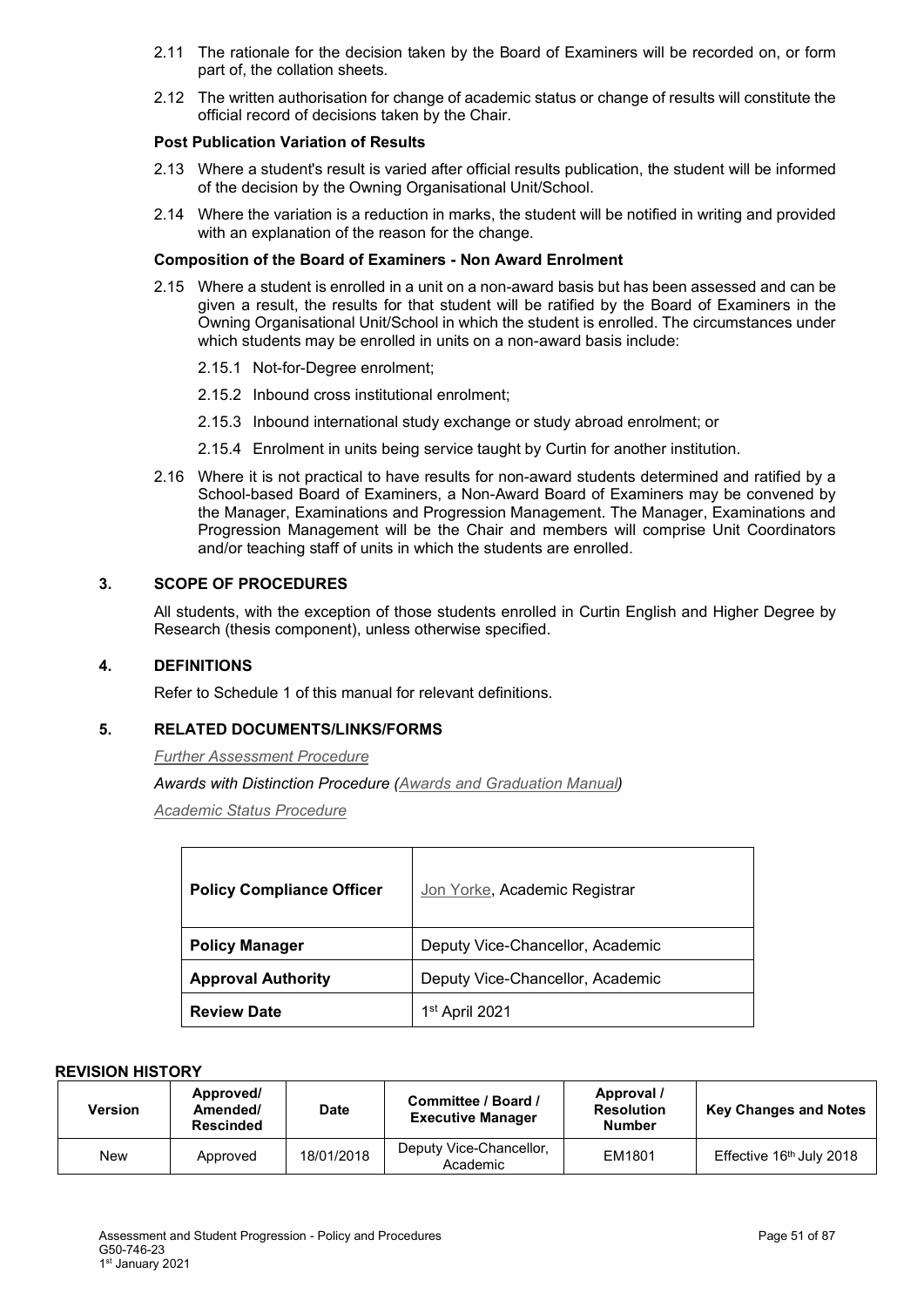# **UNIVERSITY GRADING SYSTEM**

## **1. STRATEGIC OBJECTIVE AND COMPLIANCE OBLIGATION SUPPORTED**

#### *[Assessment Policy](#page-1-0)*

Strategic Plan Theme: [Learning and Student Experience](http://strategicplan.curtin.edu.au/themes/learning-student-experience/)

## **2. PROCEDURAL DETAILS**

- 2.1 Under the Curtin University Grading System, units are classified as either pass/fail or grade/mark.
- 2.2 For pass/fail units there is no mark recorded.
- 2.3 For grade/mark units, the mark is from the scale 0-100.
- 2.4 The result type (either pass/fail or grade/mark) will be specified at the time the unit is initially approved.
- 2.5 The result type may only be changed in accordance with the University Course Approval Process.
- 2.6 For study periods determined by Curtin to be affected by the COVID-19 pandemic, following the release of marks, students may apply to receive a pass designation in place of a passing Grade/Mark. This will be available within units except where a Grade/Mark is required (e.g. Honours units, accreditation requirements). The grade (P) will be recorded on the transcript in place of the original Grade/Mark and the unit will not contribute to the calculation of semester or course weighted averages.

| Grade       | <b>Description</b>                            | <b>Application</b>                                                                                                                                                                   |
|-------------|-----------------------------------------------|--------------------------------------------------------------------------------------------------------------------------------------------------------------------------------------|
| <b>PASS</b> | Pass                                          | Student has passed a unit classified as a<br>Pass/Fail unit.                                                                                                                         |
| FAIL        | Fail                                          | Student has failed a unit classified as a<br>Pass/Fail unit.                                                                                                                         |
| PX.         | Pass After Further<br>Assessment              | Student has passed the unit following a<br><b>Further Assessment</b><br>PX will replace the previously recorded X.                                                                   |
| <b>FX</b>   | <b>Fail After Further</b><br>Assessment       | Student has failed the unit following a Further<br>Assessment<br>FX will replace the previously recorded X.                                                                          |
| $F-IN$      | Fail - Incomplete/ Insufficient<br>Assessment | May be used as an alternative to FAIL at the<br>discretion of the Board of Examiners where a<br>student has not completed or submitted all<br>required assessable work for the unit. |
| <b>ANN</b>  | Result Annulled Due to<br>Academic Misconduct | Student has been found guilty of academic<br>misconduct and a penalty of an ANN grade<br>has been imposed.                                                                           |

#### **Pass/Fail Units – Final Grades**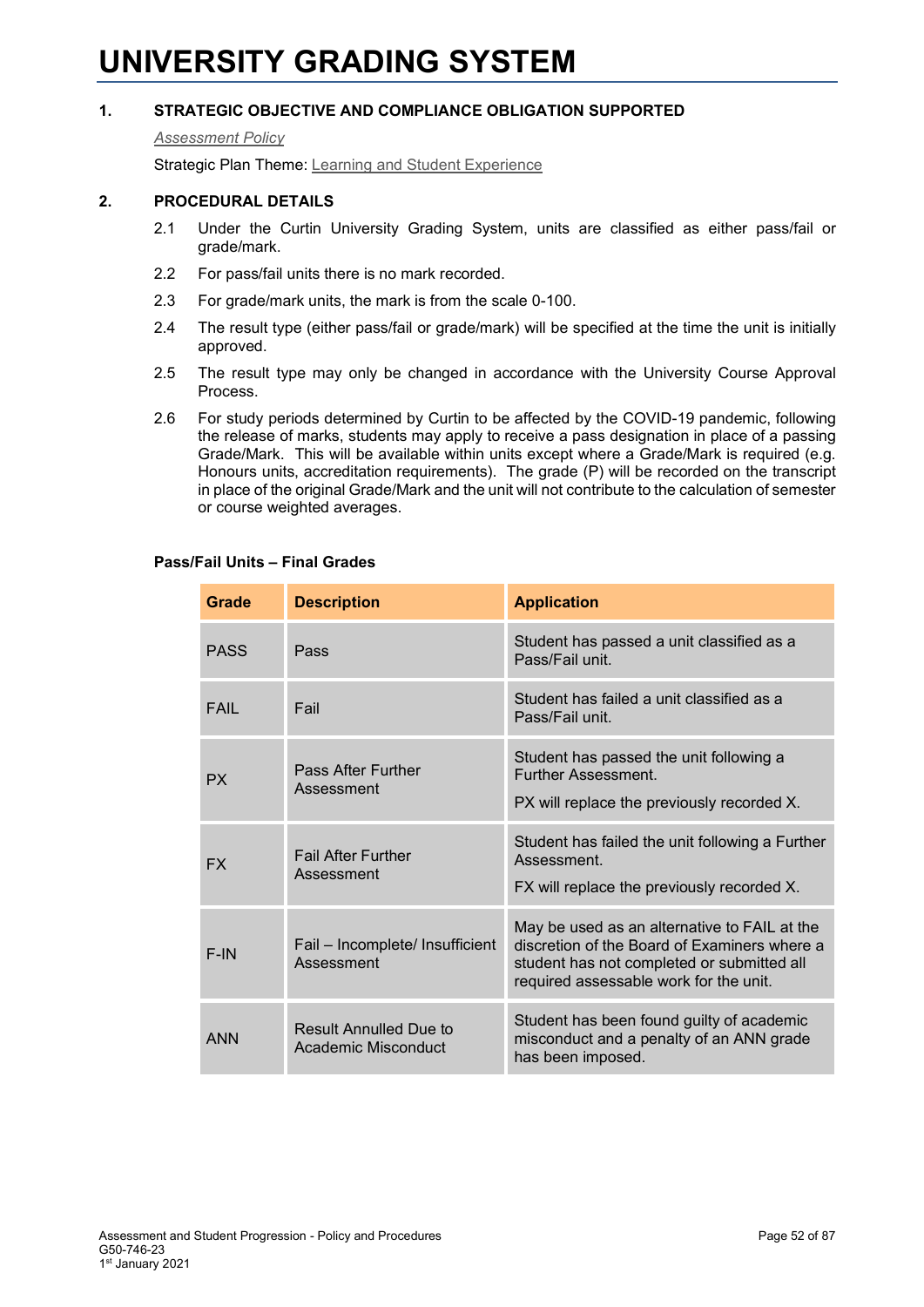## **Grade/Mark Units – Final Grades**

| Grade          | <b>Mark</b><br>(Range)  | <b>Description</b>                                                | <b>Application</b>                                                                                                                                                                        |
|----------------|-------------------------|-------------------------------------------------------------------|-------------------------------------------------------------------------------------------------------------------------------------------------------------------------------------------|
| 10             | 100                     |                                                                   | Student has passed a unit classified as a<br>grade/mark unit and achieved a percentage<br>mark in the range specified without Further<br>Assessment.                                      |
| $9\,$          | 90-99                   |                                                                   | As above                                                                                                                                                                                  |
| 8              | $80 - 89$               |                                                                   | As above                                                                                                                                                                                  |
| $\overline{7}$ | $70 - 79$               |                                                                   | As above                                                                                                                                                                                  |
| 6              | $60 - 69$               |                                                                   | As above                                                                                                                                                                                  |
| 5              | $50 - 59$               |                                                                   | As above                                                                                                                                                                                  |
| F              | $0 - 99$                |                                                                   | Student has failed a unit classified as a<br>grade/mark unit                                                                                                                              |
| P              | Any<br>passing<br>grade |                                                                   | Student has passed a unit classified as a<br>grade/mark unit. This grade can be used<br>where 2.6 applies.                                                                                |
| <b>PX</b>      | $0 - 99$                | Pass After<br>Further<br>Assessment                               | Student has passed the unit following a<br>Further Assessment.<br>PX will replace the previously recorded X and<br>the mark will remain the same as that<br>originally recorded.          |
| <b>FX</b>      | $0 - 99$                | <b>Fail After</b><br>Further<br>Assessment                        | Student has failed the unit following Further<br>Assessment.<br>FX will replace the previously recorded X and<br>the percentage mark will remain the same as<br>that originally recorded. |
| F-IN           | $0 - 99$                | $Fail -$<br>Incomplete/<br>Insufficient<br>Assessment             | May be used as an alternative to Fail at the<br>discretion of the Board of Examiners where a<br>student has not completed or submitted all<br>required assessable work for the unit.      |
| <b>ANN</b>     | $\mathbf 0$             | <b>Result Annulled</b><br>Due to<br>Academic<br><b>Misconduct</b> | Student has been found guilty of academic<br>misconduct and a penalty of an ANN grade<br>has been imposed.                                                                                |

## **Interim Grades (used for both Pass/Fail and Grade/Mark units)**

| Grade                                | <b>Description</b> | <b>Application</b>                                                                                                 |
|--------------------------------------|--------------------|--------------------------------------------------------------------------------------------------------------------|
| Grade Not<br><b>GNS</b><br>Submitted |                    | A result in a unit is not available to the Board of Examiners<br>because marking is not complete.                  |
|                                      |                    | A GNS is an interim grade and will be converted to a final<br>grade within one month after the Board of Examiners. |
|                                      |                    | Any extension will be approved by the Academic Registrar<br>(or authorised officer).                               |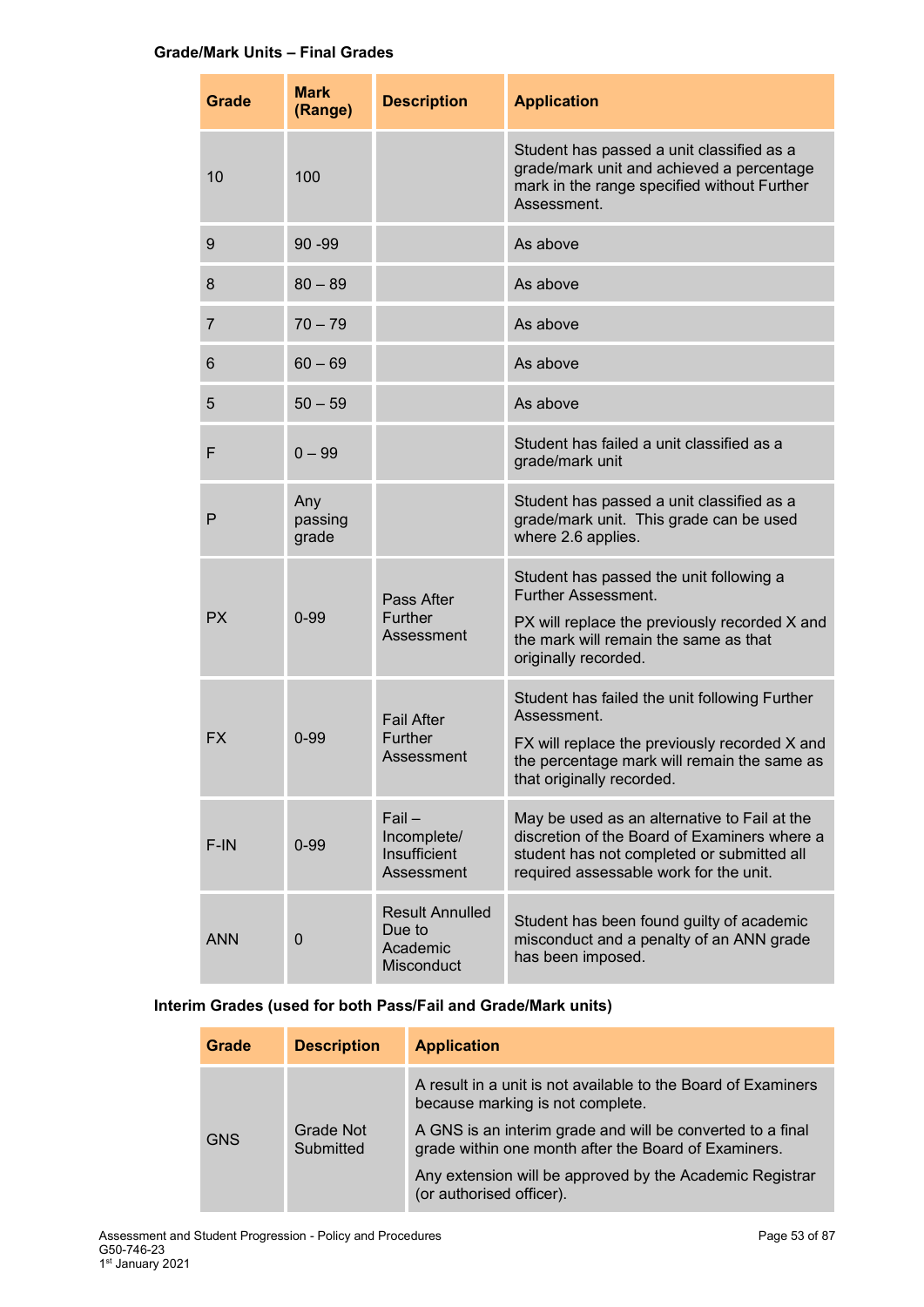|    | Outstanding                  | Student, who otherwise would be awarded a grade of F or<br>FAIL, is granted Further Assessment by a Board of<br>Examiners.                                                                              |
|----|------------------------------|---------------------------------------------------------------------------------------------------------------------------------------------------------------------------------------------------------|
| X  |                              | Once the Further Assessment is completed, the student will<br>be awarded a grade of either PX (Pass After Further<br>Assessment) or FX (Fail After Further Assessment).                                 |
|    | <b>Further</b><br>Assessment | In both cases, for grade/mark units the original mark will be<br>retained.                                                                                                                              |
|    |                              | An X grade will be converted to a final result by no later<br>than the end of the next study period that the student would<br>normally enrol in.                                                        |
|    |                              | Any extension will be approved by the Academic Registrar<br>(or authorised officer).                                                                                                                    |
| DA | Deferred<br>Assessment       | Where an assessment task within a unit of study is<br>approved to be done at a later date, but not later than the<br>end of the next study period that the student would normally<br>enrol in.          |
|    |                              | A DA grade will be converted to a final result by no later<br>than the end of the next study period that the student would<br>normally enrol in.                                                        |
|    |                              | Any extension will be approved by the Academic Registrar<br>(or authorised officer).                                                                                                                    |
| OA | Ongoing<br>Assessment        | This interim grade may be used where assessment tasks<br>and assessment for a unit cover more than one study<br>period (the study period of enrolment and the subsequent<br>study period of enrolment). |
|    |                              | The OA grade may be used as an interim (holding) grade<br>until the assessment tasks and assessment are completed<br>for both study periods.                                                            |
|    |                              | An OA grade will be converted to a final result by no later<br>than the end of the next study period that the student would<br>normally enrol in.                                                       |
|    |                              | Any extension will be approved by the Academic Registrar<br>(or authorised officer).                                                                                                                    |

## **Discontinued Grades (effective from 16 July 2018)**

## **Pass/Fail Units – Final Grades**

| <b>Grade</b> | <b>Description</b>   | <b>Application</b>                                                                                                                                                                                                                      |
|--------------|----------------------|-----------------------------------------------------------------------------------------------------------------------------------------------------------------------------------------------------------------------------------------|
| <b>PC</b>    | <b>Conceded Pass</b> | The Board of Examiners has conceded a pass for the<br>unit even though the student's percentage mark is less<br>than the deemed pass mark for the unit indicating that<br>the student has not achieved all of the learning<br>outcomes. |

## **Grade/Mark Units – Final Grades**

|           | <b>Grade</b> | <b>Mark</b><br>(Range) | <b>Description</b> | <b>Application</b>                                                                                                                                                                        |
|-----------|--------------|------------------------|--------------------|-------------------------------------------------------------------------------------------------------------------------------------------------------------------------------------------|
| <b>PC</b> |              | $0 - 100$              | Conceded<br>Pass   | The Board of Examiners has conceded a pass for<br>the unit even though the student has not achieved<br>all of the learning outcomes. The originally<br>assigned mark will not be changed. |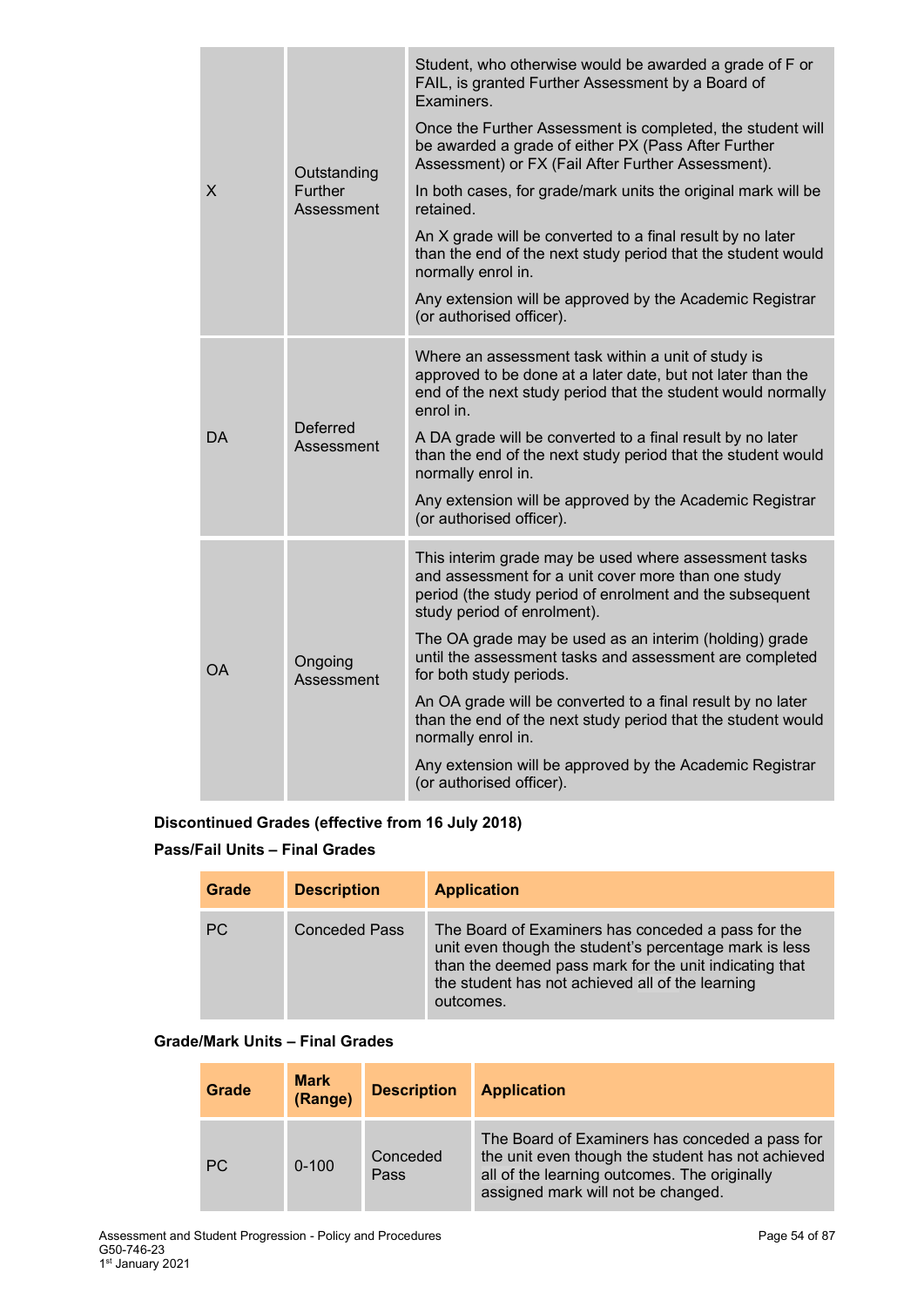#### **Discontinued Grades (effective 1 January 2007)**

| Grade      | <b>Description</b>            |
|------------|-------------------------------|
| D          | Deferred Assessment           |
| <b>DNA</b> | <b>Did Not Attend</b>         |
| <b>DNC</b> | Did Not Complete              |
| <b>OR</b>  | <b>Ongoing Research</b>       |
| <b>PA</b>  | Pass Grade for Pass/Fail Unit |

#### **Unit Withdrawal**

2.7 A withdrawal from a unit after a census date may be recorded on the Academic Transcript as a "WD".

| <b>Indicator</b> | <b>Description</b> |
|------------------|--------------------|
| <b>WD</b>        | Withdrawal         |

- 2.8 The WD will remain on the Academic Transcript irrespective of whether a fee refund or remission of debt is approved.
- 2.9 Up until 1 January 2007, a withdrawal from a unit after a census date was recorded on the Academic Transcript as either a "W" or a "WD".

#### **F-IN Fail – Incomplete/Insufficient Assessment**

- 2.10 The F-IN grade (Fail as a consequence of incomplete or insufficient assessment) is a Fail grade but may be used in lieu of a normal FAIL or F:00 grade to show that the reason the student has failed is due to non-completion of a significant or compulsory assessment task.
- 2.11 Examples of where an F-IN **may** be appropriate are:
	- 2.11.1 Failure by a student to complete all compulsory assessment tasks. For example if a student must complete certain assessment tasks (or all assessment tasks) in order to pass a unit (irrespective of their mark they obtain on the assessment tasks they complete), and the only reason for the unit fail is that they did not complete that assessment task or tasks, then awarding an F-IN in lieu of a FAIL or F:00 may be appropriate.
	- 2.11.2 Failure by a student to sit a final examination where that examination is worth a significant proportion of the final mark **and the failure to sit the examination is considered the reason for the unit fail**.
- 2.12 If however, it is considered that the student would not have passed the unit even if he or she had sat the examination, it would not be appropriate to award an F-IN. Rather, a FAIL or F:00 may be awarded instead. An example would be where the student would have to obtain a mark in the examination significantly higher than their past results would indicate was likely.
- 2.13 The intent of the F-IN grade is to indicate that the student has failed **as a consequence of not completing all assessment tasks** rather than as a consequence of actual marks obtained.
- 2.14 It is therefore important not to use the F-IN grade in circumstances where a student has attempted sufficient assessment tasks to enable successful completion of the unit.

#### **ANN Grades (Result Annulled Due to Academic Misconduct)**

2.15 An ANN grade will remain on the student's academic record for a minimum period of 12 months after the student ceases study at Curtin University. After this period, a student may apply to the Academic Registrar (or authorised officer) to have the ANN grade converted to a FAIL (Pass/Fail units) or an F:00 (grade/mark units).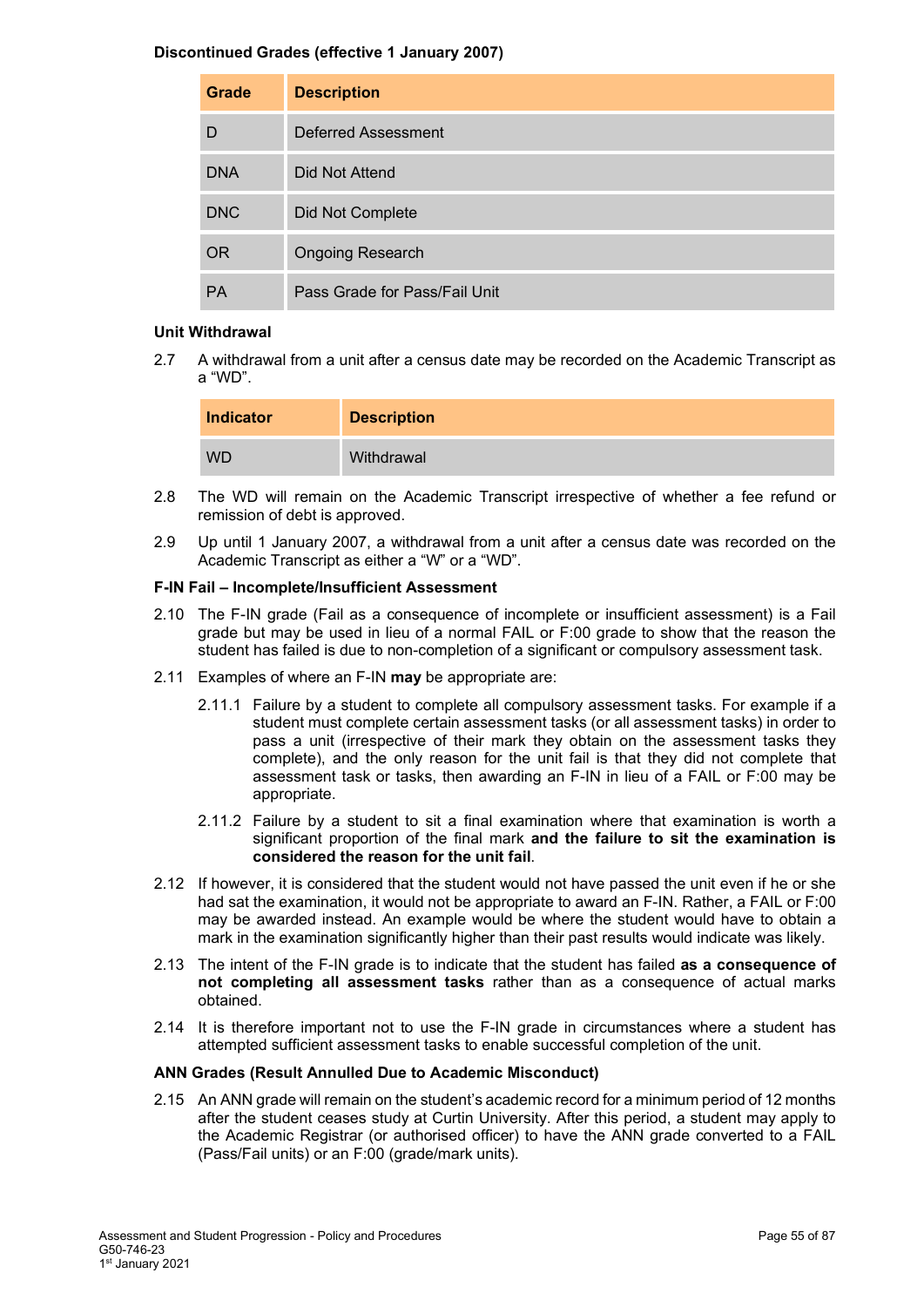- 2.16 The application to have the ANN grade converted to a FAIL or F:00 will be in writing and provide an explanation of the circumstances of the original offence and justification for converting the ANN grade.
- 2.17 The Academic Registrar (or authorised officer) will take into account the views of the relevant Head of School in making a decision whether to convert the ANN to a FAIL or F:00. In deciding whether to approve the conversion of an ANN grade to a FAIL or F:00, the Academic Registrar (or authorised officer) may take into account any relevant factors including:
	- 2.17.1 The circumstances of the original offence and the level of seriousness of the academic misconduct that led to the imposition of the ANN grade or grades;
	- 2.17.2 Whether the student was found guilty of more than one instance of academic misconduct; or
	- 2.17.3 The period of time that has elapsed since the ANN grade or grades were imposed.
- 2.18 The Academic Registrar (or authorised officer) may refuse to convert an ANN grade to a FAIL or F:00 where a student has been found guilty of more than one instance of academic misconduct or where the offence was of such magnitude that conversion to a FAIL or F:00 is considered inappropriate.

## **3. SCOPE OF PROCEDURES**

All students, with the exception of those students enrolled in Curtin English and Higher Degree by Research (thesis component), unless otherwise specified.

#### **4. DEFINITIONS**

Refer to Schedule 1 of this manual for relevant definitions.

## **5. RELATED DOCUMENTS/LINKS/FORMS**

Examinations [and Progression Management](https://examinations.curtin.edu.au/students/grading.cfm) website

*[Course Approval and Quality Manual](http://policies.curtin.edu.au/findapolicy/index.cfm)*

| <b>Policy Compliance Officer</b> | Jon Yorke, Academic Registrar    |
|----------------------------------|----------------------------------|
| <b>Policy Manager</b>            | Deputy Vice-Chancellor, Academic |
| <b>Approval Authority</b>        | Deputy Vice-Chancellor, Academic |
| <b>Review Date</b>               | 1 <sup>st</sup> April 2021       |

| <b>Version</b> | Approved/<br>Amended/<br><b>Rescinded</b> | Date       | Committee / Board /<br><b>Executive Manager</b> | Approval /<br><b>Resolution</b><br><b>Number</b> | <b>Key Changes and Notes</b>             |
|----------------|-------------------------------------------|------------|-------------------------------------------------|--------------------------------------------------|------------------------------------------|
| <b>New</b>     | Approved                                  | 18/01/2018 | Deputy Vice-Chancellor,<br>Academic             | EM1801                                           | Effective 16th July 2018                 |
|                | Approved                                  | 07/04/2020 | Deputy Vice-Chancellor,<br>Academic             | EM2004                                           |                                          |
|                | Approved                                  | 01/10/2020 | Deputy Vice-Chancellor,<br>Academic             | EM2085                                           | Clause 2.7<br>Effective 1st January 2021 |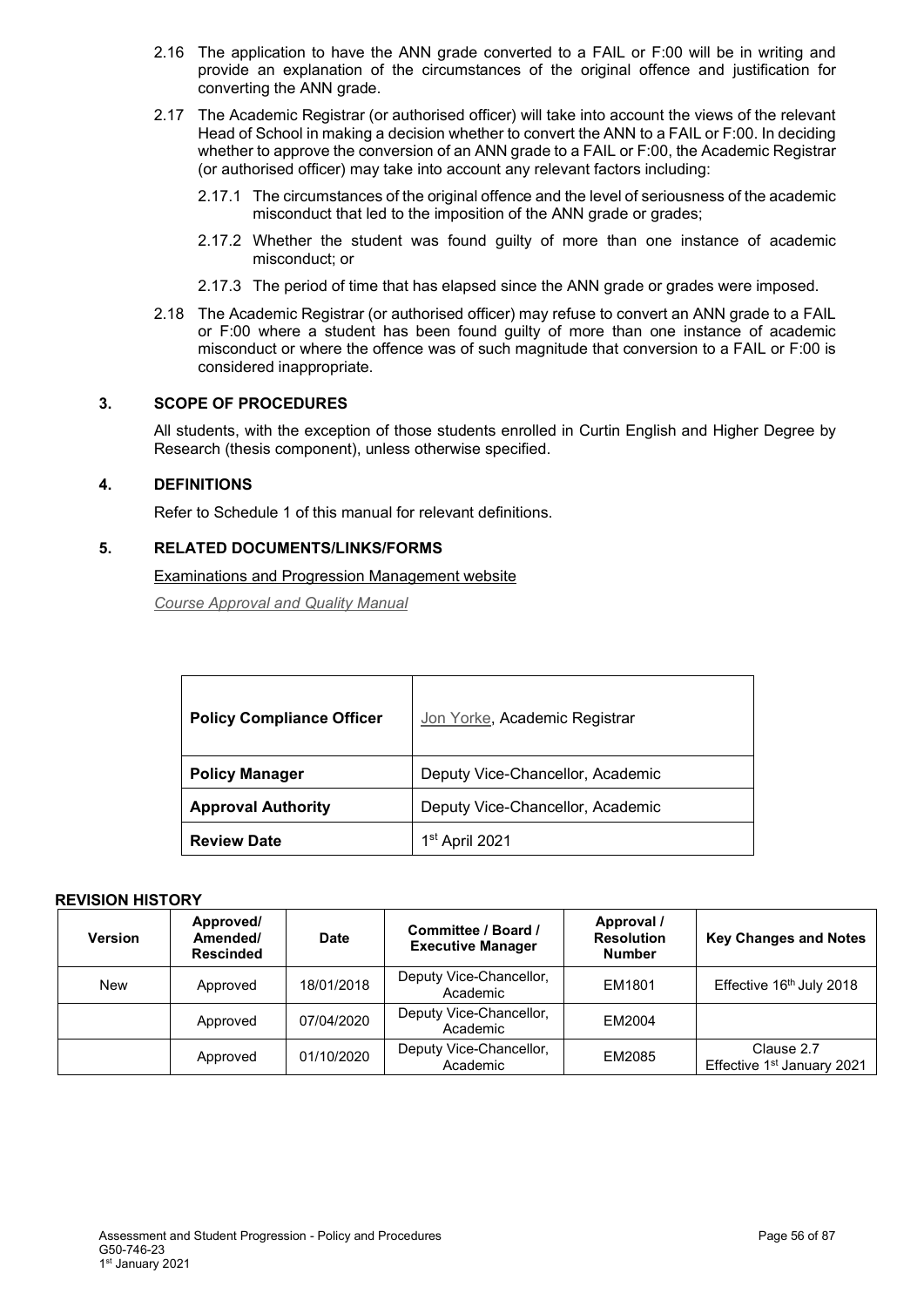# **CALCULATION OF SWA AND CWA**

## **1. STRATEGIC OBJECTIVE AND COMPLIANCE OBLIGATION SUPPORTED**

#### *[Assessment Policy](#page-1-0)*

Strategic Plan Theme: [Learning and Student Experience](http://strategicplan.curtin.edu.au/themes/learning-student-experience/)

## **2. PROCEDURAL DETAILS**

- 2.1 Calculation of the Semester Weighted Average (SWA) includes:
	- 2.1.1 Marks for any grade/mark unit (including units that are Failed);
	- 2.1.2 Marks (if any) for any unit with a result of F-IN (Fail Incomplete/Insufficient Assessment); and
	- 2.1.3 Zero marks (0) for any grade/mark unit with a result of ANN (Result Annulled due to Academic Misconduct).
- 2.2 Calculation of the Course Weighted Average (CWA) includes:
	- 2.2.1 Marks for any grade/mark unit credited towards the course as Automatic Credit or Designated Credit:
	- 2.2.2 Marks for any grade/mark unit (including units that are Failed);
	- 2.2.3 Marks (if any) for any unit with a result of F-IN (Fail Incomplete/Insufficient Assessment);
	- 2.2.4 Zero marks (0) for any grade/mark unit with a result of ANN (Result Annulled due to Academic Misconduct).
- 2.3 Exclusions from the calculation of SWA and CWA include:
	- 2.3.1 Pass/Fail Units;
	- 2.3.2 Units recorded as a Withdrawal (WD);
	- 2.3.3 Units with a Deferred Assessment interim result (DA);
	- 2.3.4 Units with an Ongoing Assessment (OA) interim result.
- 2.4 The formula for calculating SWA and CWA is at Schedule 2.

#### **Grade Point Average (GPA)**

2.5 Curtin University does not use or calculate a Grade Point Average (GPA). However, under the Curtin University Grading system, a CWA of 0.00 is the minimum, a CWA of 50.00 is the midpoint and a CWA of 100.00 is the maximum, and this scale may be used to calculate an equivalent GPA.

## **3. SCOPE OF PROCEDURES**

All students, with the exception of those students enrolled in Curtin English and Higher Degree by Research (thesis component), unless otherwise specified.

## **4. DEFINITIONS**

Refer to Schedule 1 of this manual for relevant definitions.

#### **5. RELATED DOCUMENTS/LINKS/FORMS**

*[University Grading System Procedure](#page-1-0)*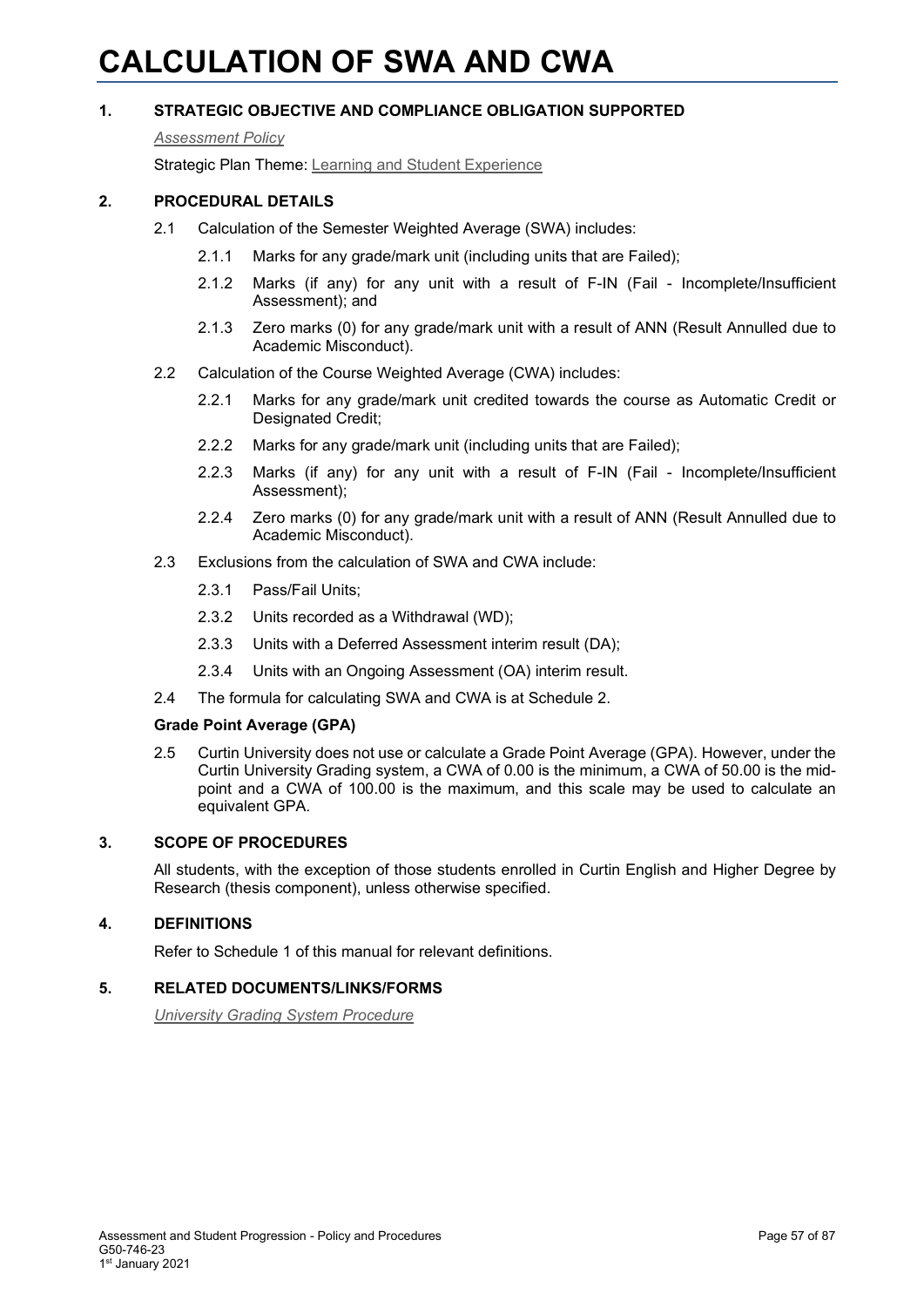| <b>Policy Compliance Officer</b> | Jon Yorke, Academic Registrar    |
|----------------------------------|----------------------------------|
| <b>Policy Manager</b>            | Deputy Vice-Chancellor, Academic |
| <b>Approval Authority</b>        | Deputy Vice-Chancellor, Academic |
| <b>Review Date</b>               | 1 <sup>st</sup> April 2021       |

| <b>Version</b> | Approved/<br>Amended/<br><b>Rescinded</b> | <b>Date</b> | Committee / Board /<br><b>Executive Manager</b> | Approval /<br><b>Resolution</b><br><b>Number</b> | <b>Key Changes and Notes</b> |
|----------------|-------------------------------------------|-------------|-------------------------------------------------|--------------------------------------------------|------------------------------|
| New            | Approved                                  | 18/01/2018  | Deputy Vice-Chancellor,<br>Academic             | EM1801                                           | Effective 16th July 2018     |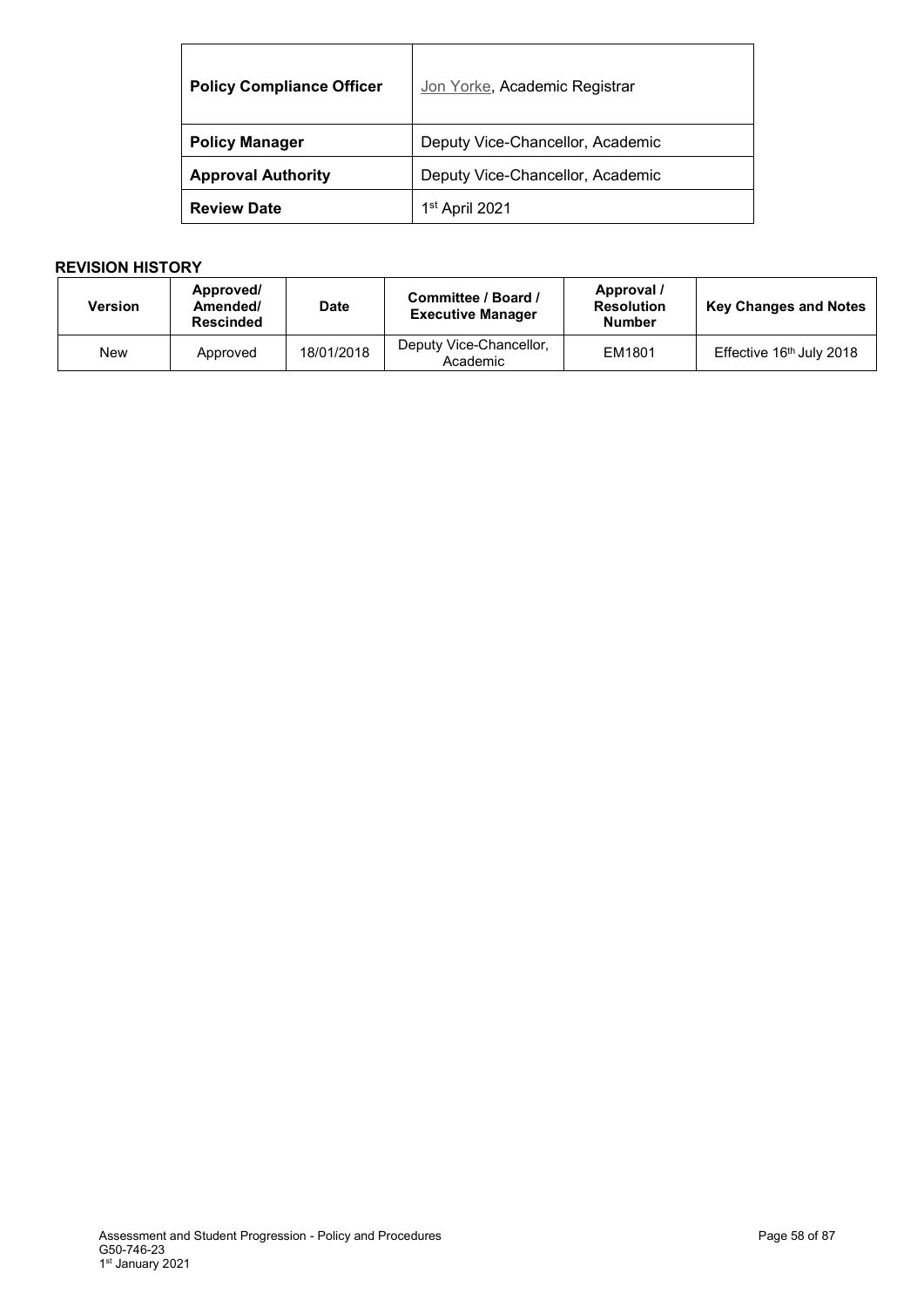## **1. STRATEGIC OBJECTIVE AND COMPLIANCE OBLIGATION SUPPORTED**

*[Assessment Policy](#page-1-0)*

Strategic Plan Theme: [Learning and Student Experience](http://strategicplan.curtin.edu.au/themes/learning-student-experience/)

## **2. PROCEDURAL DETAILS**

- 2.1 Academic status for enrolled students will be determined by the Board of Examiners at the end of each study period and records of reasons for their decision will be maintained.
- 2.2 Academic status will be one of the following three categories:

| <b>Academic Status</b> | <b>Description</b>                                                                                                                                                                                                                                 |
|------------------------|----------------------------------------------------------------------------------------------------------------------------------------------------------------------------------------------------------------------------------------------------|
| Good Standing          | The student is achieving satisfactory course progress and is<br>permitted to continue in the course and to re-enrol.                                                                                                                               |
| Conditional            | The student is at risk of not achieving satisfactory course<br>progress but is permitted to continue in the course and to re-<br>enrol, under such conditions as may be determined by the<br>Head of School or Student Progress Appeals Committee. |
| Terminated             | The student has not achieved satisfactory course progress<br>and is terminated from the course. The student is not<br>permitted to continue in the course or to re-enrol in the course<br>without appropriate approval.                            |

- 2.3 The entitlement to continue in a course and to re-enrol is, in all cases, subject to any other restrictions or prohibitions imposed on the student (for example, a prohibition on enrolment due to outstanding fees or misconduct, requirement to sign and adhere to a student agreement regarding conditions).
- 2.4 Where a course has additional requirements for progression, the School will document these requirements and provide them to all students prior to enrolment. Within this documentation, the School will outline how the additional requirements will be assessed over the duration of the course and will explain the impact these requirements may have upon student progression. The School will ensure compliance with the progression criteria outlined in the *Academic Status* procedure.
	- 2.4.1 If there are reasonable grounds to believe that a student is (or will be) unable to complete the inherent (specific) requirements of a course, the student will be advised of the potential issue and given the opportunity to make an informed decision with respect to course/unit selection and onward progression. Whilst it is recognised that reasonable adjustments to assessment tasks (set out in the Assessment Design Procedure) will be sought wherever possible, there are some situations where such adjustments are not possible (e.g. as a consequence of accreditation requirements). In this case, the School will identify potential alternative course pathways and/or exit awards and will confirm these in writing with the student.

#### **Academic Status: Good Standing**

- 2.5 All students enrolled in a course are expected to achieve satisfactory course progress.
- 2.6 A student is considered to be achieving satisfactory course progress if they, (as a minimum), obtain a SWA of at least 50.00 and pass more than 50% of enrolled units each study period.

#### **Academic Status: Conditional**

2.7 The criteria for determining Conditional status for all courses are as set out below: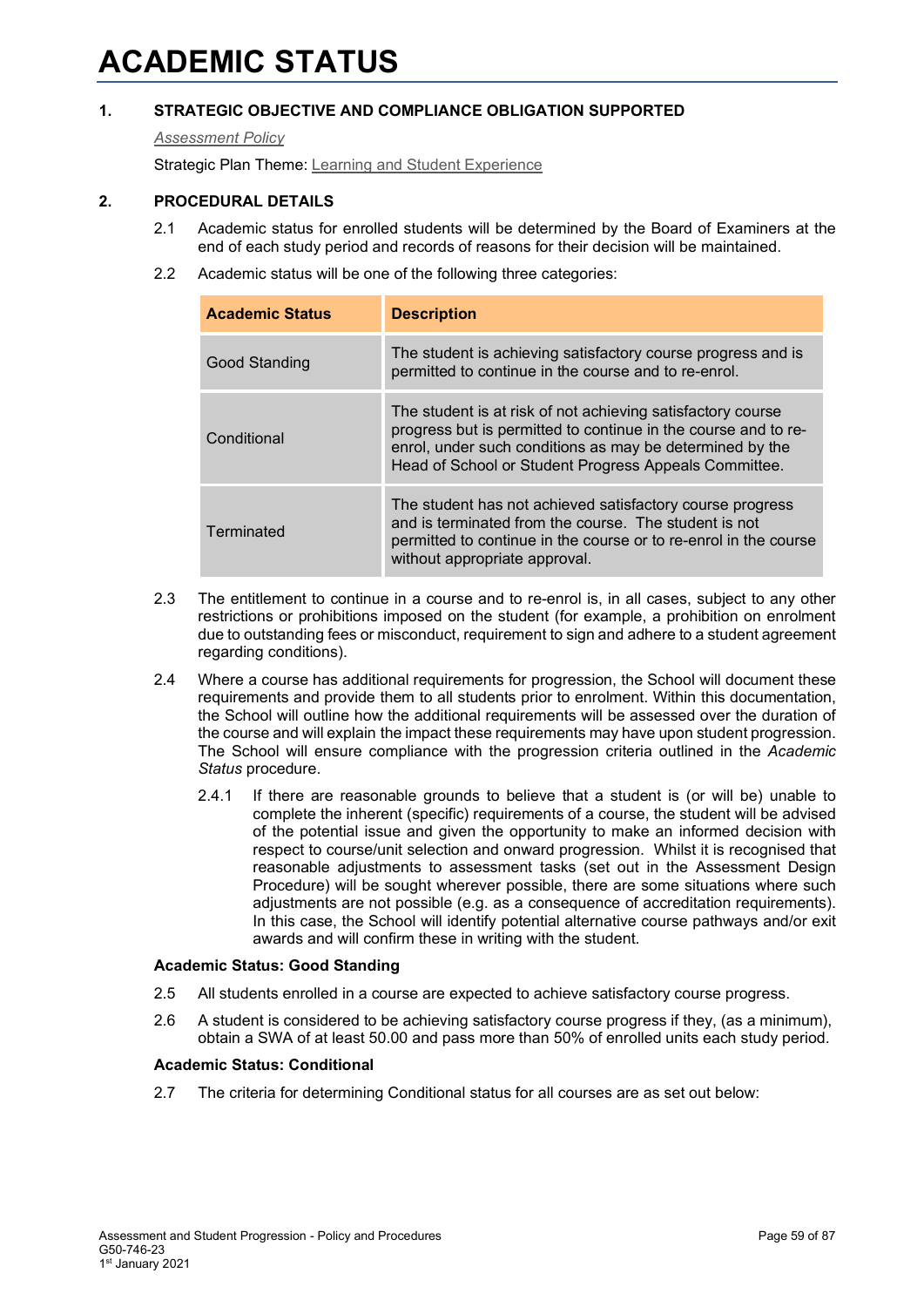| <b>Criteria</b>                                                          | <b>Decision</b>                 |
|--------------------------------------------------------------------------|---------------------------------|
| In the study period just ended, one or more of the following<br>applies: | Student WILL be                 |
| the student fails 50% or more of enrolled units or<br>$\bullet$          | placed on Conditional<br>status |
| the student attains SWA of less than 50                                  |                                 |

- 2.8 A student may be placed on Conditional status at the discretion of the Board of Examiners if they fail a core unit in the study period just ended. Their status of Conditional may be continued in subsequent study periods until the failed core unit is passed.
- 2.9 If prior to the completion of the first study period of enrolment, a student is identified as "At Risk" of not achieving satisfactory course progress the Head of School (or authorised officer) is responsible for contacting the student in writing regarding their progress as part of an early intervention strategy. Students are responsible for seeking advice and support to engage in the intervention strategy.
- 2.10 Where a student meets the criteria for Conditional status for a second consecutive study period and is at risk of being terminated from the course, it is essential that the student be provided with appropriate academic counselling. It is the responsibility of the Head of School to ensure that this occurs.
- 2.11 A documented intervention strategy will be in place for all students who are at risk of not achieving satisfactory course progress requirements.
- 2.12 A documented intervention strategy may be implemented during the first study period of a student's enrolment prior to the student being given an academic status of Conditional or when a student is placed on Conditional status.
- 2.13 Individual Faculties and Schools may implement their own intervention strategies to assist "Conditional" students to achieve satisfactory course progress, provided these comply with the Minimum Requirements provided at 2.14 below.
- 2.14 The Head of School (or authorised officer) will ensure that students placed on Conditional status will be communicated to in writing and be:
	- 2.14.1 notified of their status;
	- 2.14.2 provided with appropriate guidance in relation to support and academic advice. This will, as a minimum address the following elements:
		- specific conditions to maintain enrolment (e.g. counselling, remedial courses, meeting with Unit Coordinator or Course Coordinator, requirement to pass specific core units, enrolment advice);
		- follow up responsibilities of the student throughout the study period; and
		- additional support strategies the student may choose to utilise.

#### **Return to Good Standing**

- 2.15 A student with an academic status of Conditional will be returned to Good Standing in the subsequent study period if they meet all of the following criteria:
	- 2.15.1 Pass any previously failed core units that resulted in their status remaining Conditional (see 2.8 above);
	- 2.15.2 Meet all conditions that may have been set down in relation to Conditional status;
	- 2.15.3 No longer meet the criteria for Conditional or Terminated.

#### **Academic Status: Terminated**

- 2.16 The act of terminating a student from a course on academic performance grounds constitutes the decision that the student has not achieved satisfactory course progress.
- 2.17 The criteria for Terminated academic status (failure to achieve satisfactory course progress) for all courses are as set out below. Normally a student will not be terminated unless they have an academic status of Conditional in the study period just ended. The only exception is if a student is terminated after one study period (see below).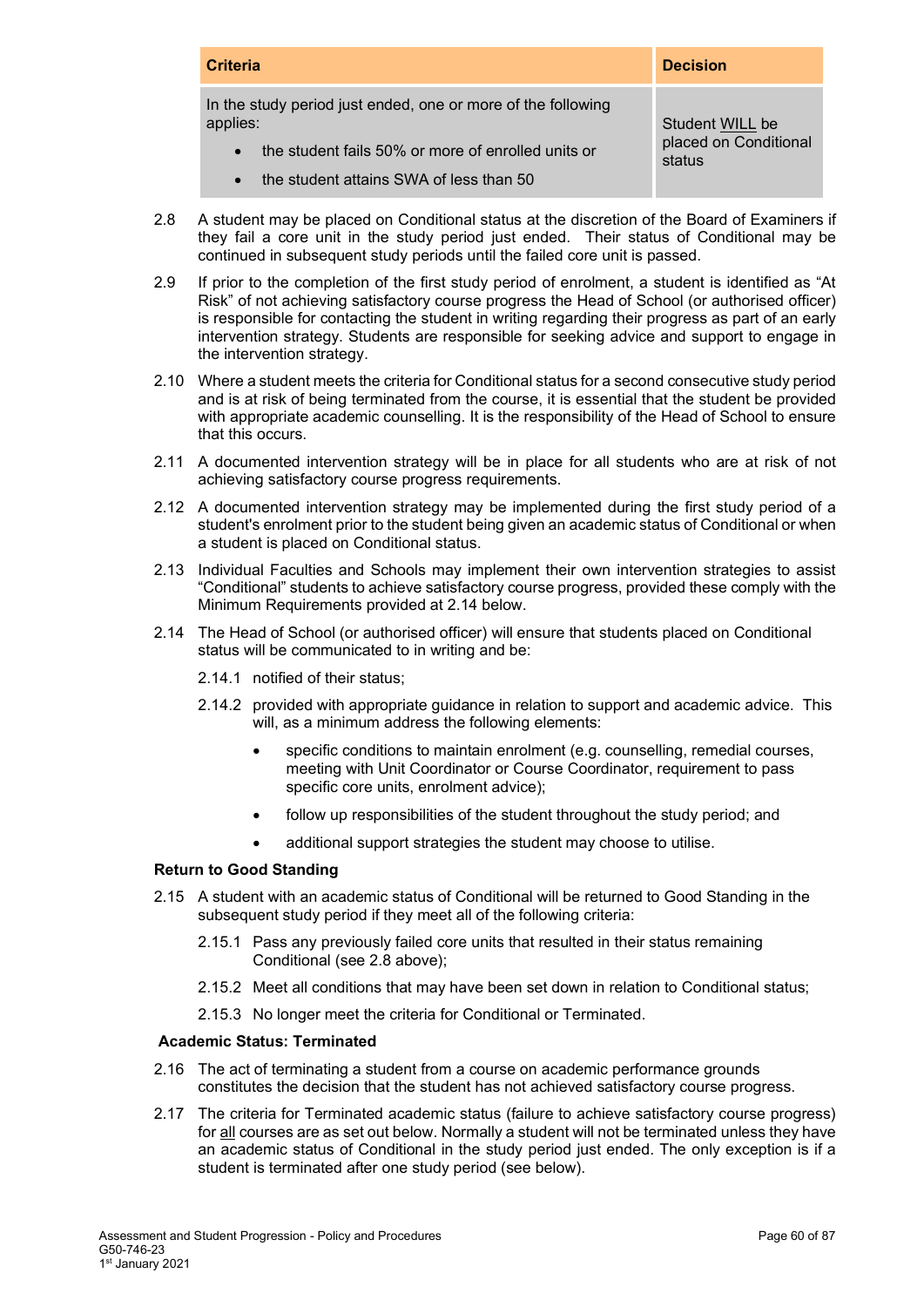#### **Terminated after One Study Period**

- 2.18 A student will not be terminated from a course after being enrolled in only one study period unless the student has failed all enrolled units and there is documented evidence that an appropriate early intervention strategy was implemented during the study period in sufficient time for the student to undertake the necessary action to avoid failing all units.
- 2.19 The Head of School (or authorised officer) is responsible for activating an appropriate early intervention strategy prior to a student completing their first study period of enrolment.

#### **Terminated after Two or More Study Periods\***

2.20 A student may be given an academic status of Terminated if they have a current academic status of Conditional **and** one or more of the following Terminated Status criteria are met:

#### **Criteria**

Fail 50% or more of enrolled units SWA of less than 50 Fail any unit a second time

2.21 Where a student has met the criteria outlined above on more than one occasion, it would normally be expected that the student will be terminated.

*\*Note: The study period requirement is simply "enrolment" – it does not need to be in the course in which the student is currently enrolled (for example, it could be in another course or on a Not-For-Degree basis), it does not need to be full time, and it does not need to be in continuous study periods.*

#### **Advice of Terminated Status**

2.22 Any student terminated from a course will receive formal notification of this decision via an Official Communication Channel message. The Official Communication will be sent by Examinations and Progression Management.

#### **Student Agreement Regarding Conditions**

- 2.23 The University may place conditions associated with course progression upon a student and specify these conditions in a student agreement.
- 2.24 When required, students will sign and adhere to a student agreement outlining conditions for continued enrolment.
- 2.25 Any student who has been terminated from their course, then allowed to re-enrol as a result of a review or appeal, will be terminated again immediately if they fail to sign and adhere to any of the conditions outlined in the student agreement.

#### **Consideration of Personal Circumstances**

- 2.26 Where students have identified to staff personal circumstances that may have impacted their academic progression, these may be taken into account when determining an academic status of terminated.
- 2.27 Any exceptional circumstances, such as illness or bereavement, which may have impacted on a student's ability to achieve satisfactory course progress, will be given due consideration.

#### **Application of Academic Status for Students who Switch Course**

- 2.28 In all cases, where a student has a status of Conditional in their previous course, if accepted into a new course, they will enter with an academic status of Conditional.
- 2.29 It is the responsibility of the Head of School (or authorised officer) of the new course to ensure the appropriate academic status is applied in the first study period of enrolment for all students who switch courses. An academic support plan for the student may be implemented.

## **3. SCOPE OF PROCEDURES**

All students, with the exception of those students enrolled in Curtin English and Higher Degree by Research (thesis component), unless otherwise specified.

## **4. DEFINITIONS**

Refer to Schedule 1 of this manual for relevant definitions.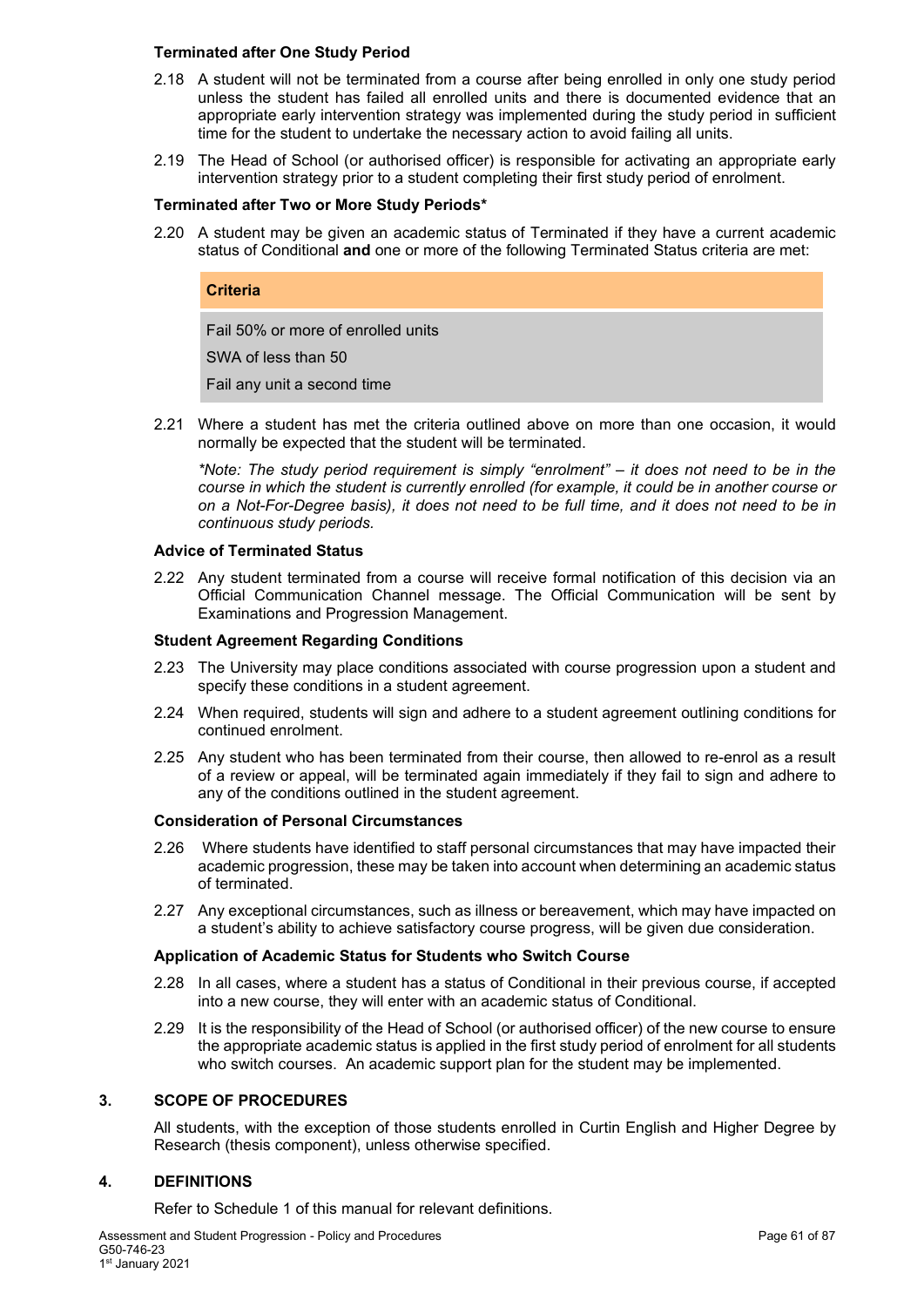## **5. RELATED DOCUMENTS/LINKS/FORMS**

*[Board of Examiners Procedure](#page-1-0)*

*[Academic Status Appeals Procedure](#page-1-0)*

[Education Services for Overseas Students \(ESOS\) Act](https://www.legislation.gov.au/Details/C2016C00935)

| <b>Policy Compliance Officer</b> | Jon Yorke, Academic Registrar    |
|----------------------------------|----------------------------------|
| <b>Policy Manager</b>            | Deputy Vice-Chancellor, Academic |
| <b>Approval Authority</b>        | Deputy Vice-Chancellor, Academic |
| <b>Review Date</b>               | 1 <sup>st</sup> April 2021       |

| Version | Approved/<br>Amended/<br><b>Rescinded</b> | <b>Date</b> | Committee / Board /<br><b>Executive Manager</b> | Approval /<br><b>Resolution</b><br><b>Number</b> | <b>Key Changes and Notes</b> |
|---------|-------------------------------------------|-------------|-------------------------------------------------|--------------------------------------------------|------------------------------|
| New     | Approved                                  | 18/01/2018  | Deputy Vice-Chancellor,<br>Academic             | EM1801                                           | Effective 16th July 2018     |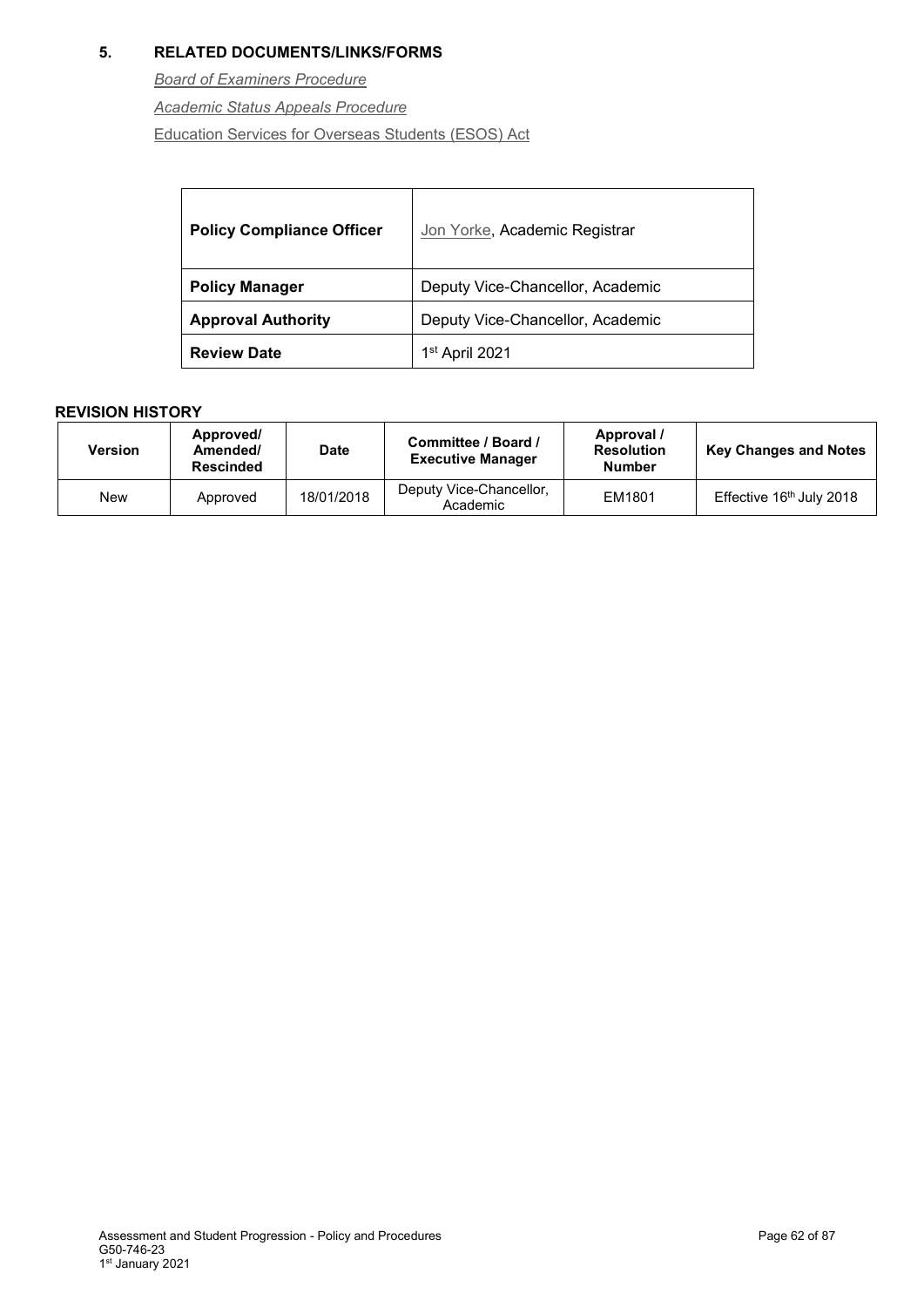## **1. STRATEGIC OBJECTIVE AND COMPLIANCE OBLIGATION SUPPORTED**

#### *[Assessment Policy](#page-1-0)*

Strategic Plan Theme: [Learning and Student Experience](http://strategicplan.curtin.edu.au/themes/learning-student-experience/)

#### **2. PROCEDURAL DETAILS**

- 2.1 A student who is terminated from a course due to failure to achieve satisfactory course progress may apply for admission to an alternate course (course switch).
- 2.2 If an International Onshore student is terminated from their course, the University will, in accordance with the relevant legislation, provide the student an opportunity to appeal the decision. If an appeal is not submitted or is unsuccessful, the student will be reported to the relevant government department as being terminated from their course due to a failure to achieve satisfactory course progress.
- 2.3 Acceptance into a new course is at the discretion of the relevant Head of School (or authorised officer).

#### **International Onshore Students - Course Switching after Termination**

- 2.4 Irrespective of whether the student is admitted to a second course, an International Onshore student on a student visa will still be reported to the relevant government agency for a breach of student visa condition 8202 (achieving satisfactory course progress).
- 2.5 If visa cancellation occurs and as a consequence, a student is not permitted to continue study in Australia, the student will receive no credit for any uncompleted units at the time the visa is cancelled. Any entitlement to a fee refund will be in accordance with the University fee refund policy.
- 2.6 Switching to another course is not considered to be a valid appeal reason when appealing against termination from a course.
- 2.7 A student who has been terminated from a course due to failure to achieve satisfactory course progress (first instance of termination from a course) may apply for admission to another course.
- 2.8 Approval for admission into the second course may be given by the Head of School (or authorised officer) for the new course.
- 2.9 If a Head of School (or authorised officer) is prepared to accept a previously terminated student into their course, it will be on Conditional status, a new support plan for the student will be implemented, and it is recommended that a maximum enrolment of 75 credits per study period be required.
- 2.10 If a student is subsequently terminated from their second course on academic performance grounds, the student is not permitted to be admitted to a third course unless approval is obtained from the Academic Registrar.
- 2.11 Any request to allow a student to be admitted to a third course will be submitted in writing by the new Head of School (or authorised officer) to the Academic Registrar.
- 2.12 Approval to allow the student to be admitted to a third course will only be given in exceptional circumstances and where the student is able to demonstrate that their study in the two previous courses was severely affected by exceptional or extenuating circumstances outside of their control and not addressed in any relevant Return to Good Standing Plan.
- 2.13 Full documentation supporting any request will be submitted.
- 2.14 If approved, admission may be subject to such conditions as are reasonably imposed by the Head of School (or authorised officer) and/or Academic Registrar.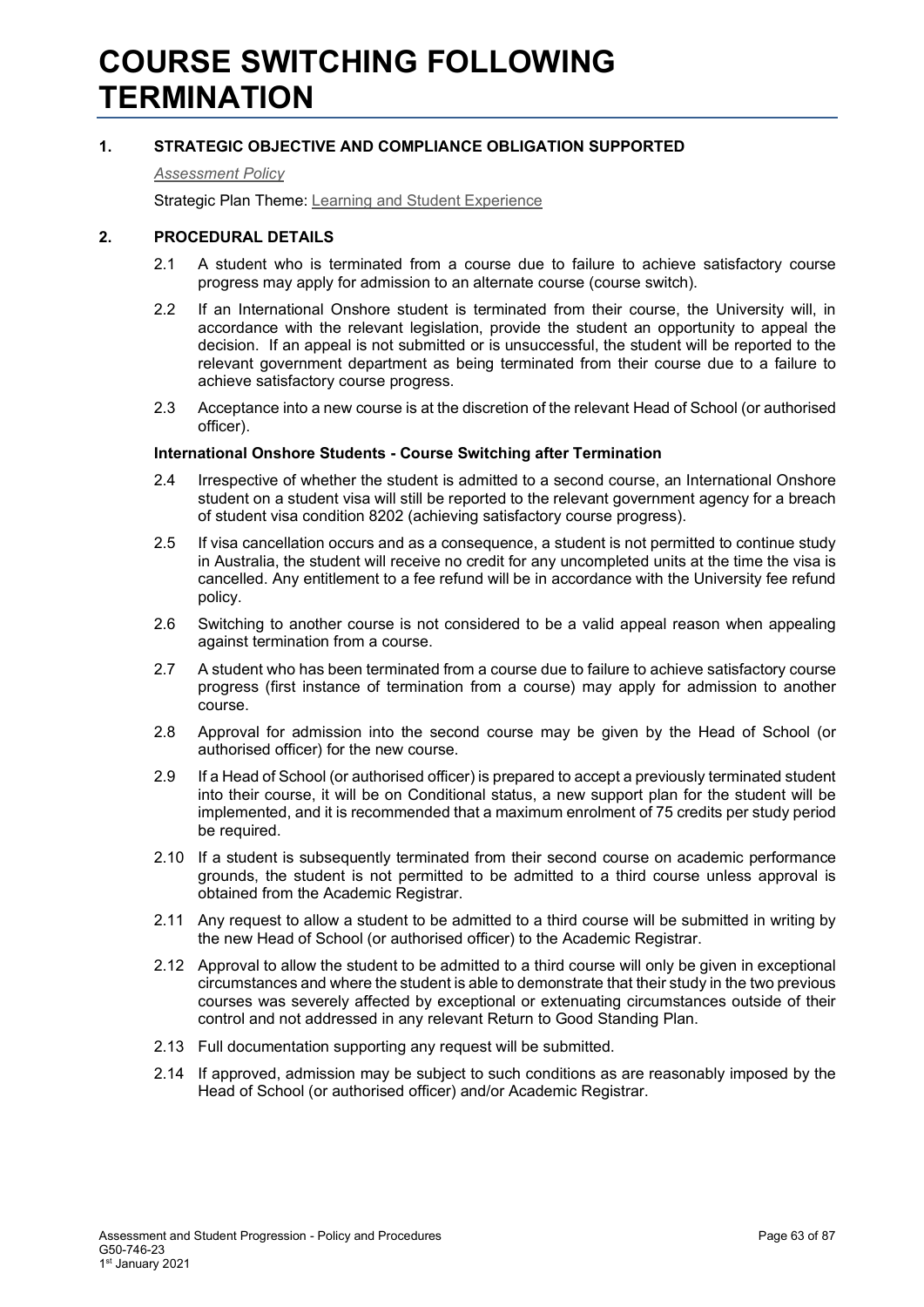2.15 The table below outlines the approval authority for admission into a new course following termination.

| <b>No. of Terminations</b><br><b>From a Course</b> | <b>Action</b>                                         | <b>Approval</b>                           |
|----------------------------------------------------|-------------------------------------------------------|-------------------------------------------|
| First Termination (from<br>any course)             | Admission to a second course<br>on Conditional status | Head of School (or authorised<br>officer) |
| <b>Second Termination</b><br>(from any course)     | Admission to a third course on<br>Conditional status  | Academic Registrar                        |

2.16 Course switching may not apply to enabling and foundation programs. Advice to students will be provided as required by the Head of Area.

## **3. SCOPE OF PROCEDURES**

All students, with the exception of those students enrolled in Curtin English and Higher Degree by Research (thesis component), unless otherwise specified.

## **4. DEFINITIONS**

Refer to Schedule 1 of this manual for relevant definitions.

## **5. RELATED DOCUMENTS/LINKS/FORMS**

*Admission Procedure [\(Admissions and Enrolment Manual\)](http://policies.curtin.edu.au/findapolicy/index.cfm)*

*[Academic Status](#page-1-0) Procedure*

[Education Services for Overseas Students \(ESOS\) Act](https://www.legislation.gov.au/Details/C2016C00935)

*[Academic Status Appeals Procedure](#page-1-0)*

[Refund and Remission of Fees](http://fees.curtin.edu.au/refunds.cfm)

| <b>Policy Compliance Officer</b> | Jon Yorke, Academic Registrar    |
|----------------------------------|----------------------------------|
| <b>Policy Manager</b>            | Deputy Vice-Chancellor, Academic |
| <b>Approval Authority</b>        | Deputy Vice-Chancellor, Academic |
| <b>Review Date</b>               | 1 <sup>st</sup> April 2021       |

| <b>Version</b> | Approved/<br>Amended/<br><b>Rescinded</b> | <b>Date</b> | Committee / Board /<br><b>Executive Manager</b> | Approval /<br><b>Resolution</b><br><b>Number</b> | <b>Key Changes and Notes</b>         |
|----------------|-------------------------------------------|-------------|-------------------------------------------------|--------------------------------------------------|--------------------------------------|
| New            | Approved                                  | 18/01/2018  | Deputy Vice-Chancellor,<br>Academic             | EM1801                                           | Effective 16 <sup>th</sup> July 2018 |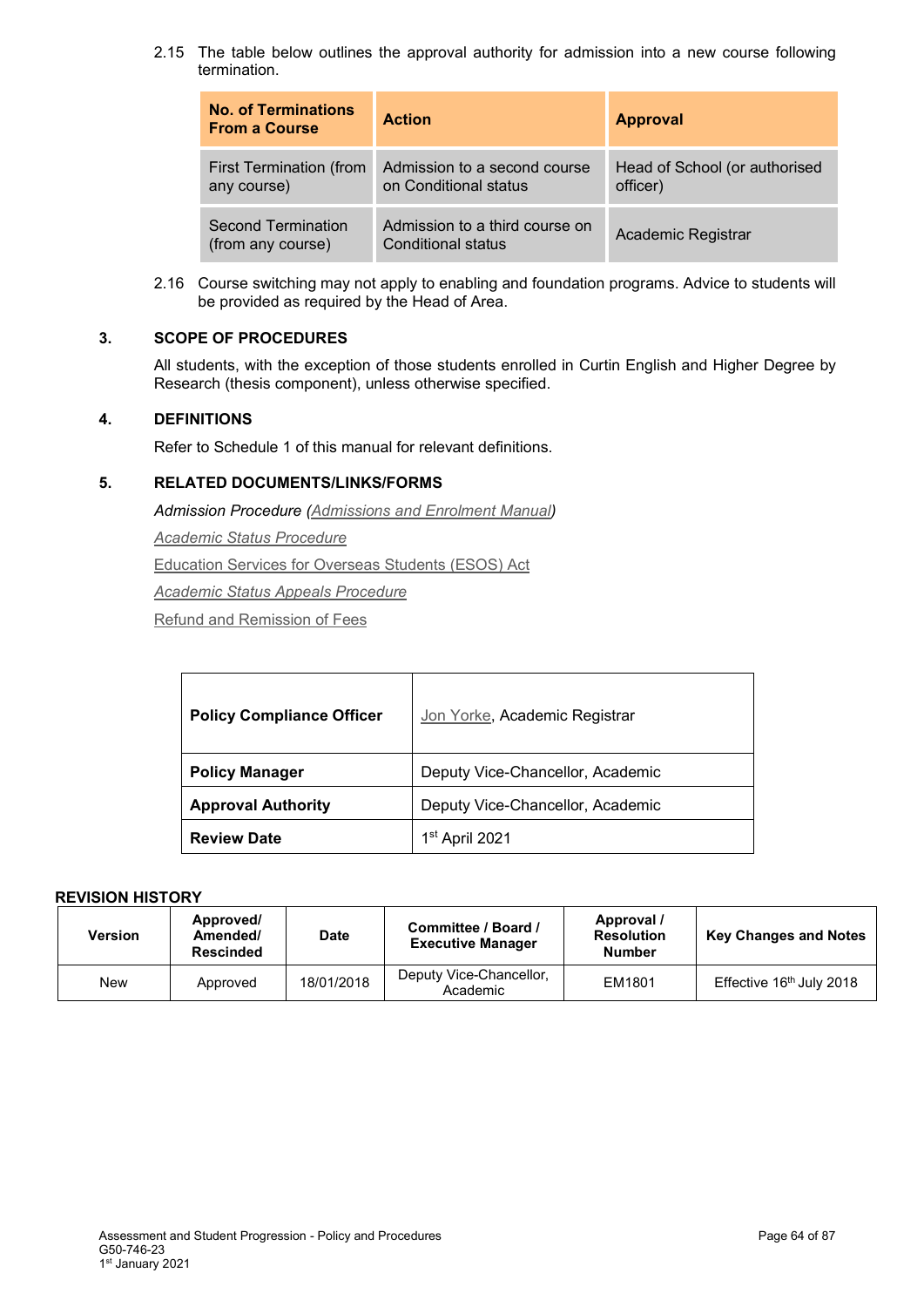## **FUTURE RE-ADMISSION TO THE SAME COURSE FOLLOWING TERMINATION**

## **1. STRATEGIC OBJECTIVE AND COMPLIANCE OBLIGATION SUPPORTED**

#### *[Assessment Policy](#page-1-0)*

Strategic Plan Theme: [Learning and Student Experience](http://strategicplan.curtin.edu.au/themes/learning-student-experience/)

## **2. PROCEDURAL DETAILS**

- 2.1 A student who has been terminated from a course due to failure to achieve satisfactory course progress may apply for re-admission to the same course after a minimum period of 12 months since the last enrolment. If approved, re-admission to the same course may be subject to such conditions as are reasonably imposed by the Head of School (or authorised officer) and Academic Registrar.
- 2.2 If a student is subsequently terminated from the course a second time on academic performance grounds, the student is not permitted to be re-admitted to the course unless approval is obtained from the Academic Registrar.
- 2.3 Approval to allow a student to be admitted to the same course a third time will only be given in exceptional circumstances and where the student is able to demonstrate that their study in the two previous attempts was severely affected by exceptional or extenuating circumstances outside their control and not addressed in any relevant Return to Good Standing Plan.
- 2.4 Full documentation supporting any request will be submitted.
- 2.5 If approved, re-admission may be subject to such conditions as are reasonably imposed by the Head of School (or authorised officer) and/or Academic Registrar.
- 2.6 Unless otherwise approved by the Academic Registrar, the student will be re-admitted to the course on Conditional status.
- 2.7 Should a student previously terminated apply for re-admission to the same course and have their application rejected by the School, they can appeal directly to the Manager University Admissions Centre. Refer to *Admission Appeals Procedure* in the *Admission and Enrolment Manual*.

#### **Re-Admission Within 12 Months**

- 2.8 In exceptional circumstances, the Academic Registrar may approve re-admission to a course that the student has been terminated from (due to failure to achieve satisfactory course progress), within a period of 12 months since the last enrolment.
- 2.9 Approval to allow a student to be re-admitted to the course within 12 months will only be given where the student is able to demonstrate that their study in the previous attempt was severely affected by exceptional or extenuating circumstances outside their control and not addressed in any relevant Return to Good Standing Plan.
- 2.10 Full documentation supporting any request will be submitted, the Head of School (or authorised officer) will be required to provide support for any re-admission request and may recommend conditions to be imposed if the re-admission request is approved by the Academic Registrar.
- 2.11 If approved, re-admission may be subject to such conditions as are reasonably imposed by the Academic Registrar.
- 2.12 Unless otherwise approved by the Academic Registrar, the student will be re-admitted to the course on Conditional status.

## **3. SCOPE OF PROCEDURES**

All students, with the exception of those students enrolled in Curtin English and Higher Degree by Research (thesis component), unless otherwise specified.

## **4. DEFINITIONS**

Refer to Schedule 1 of this manual for relevant definitions.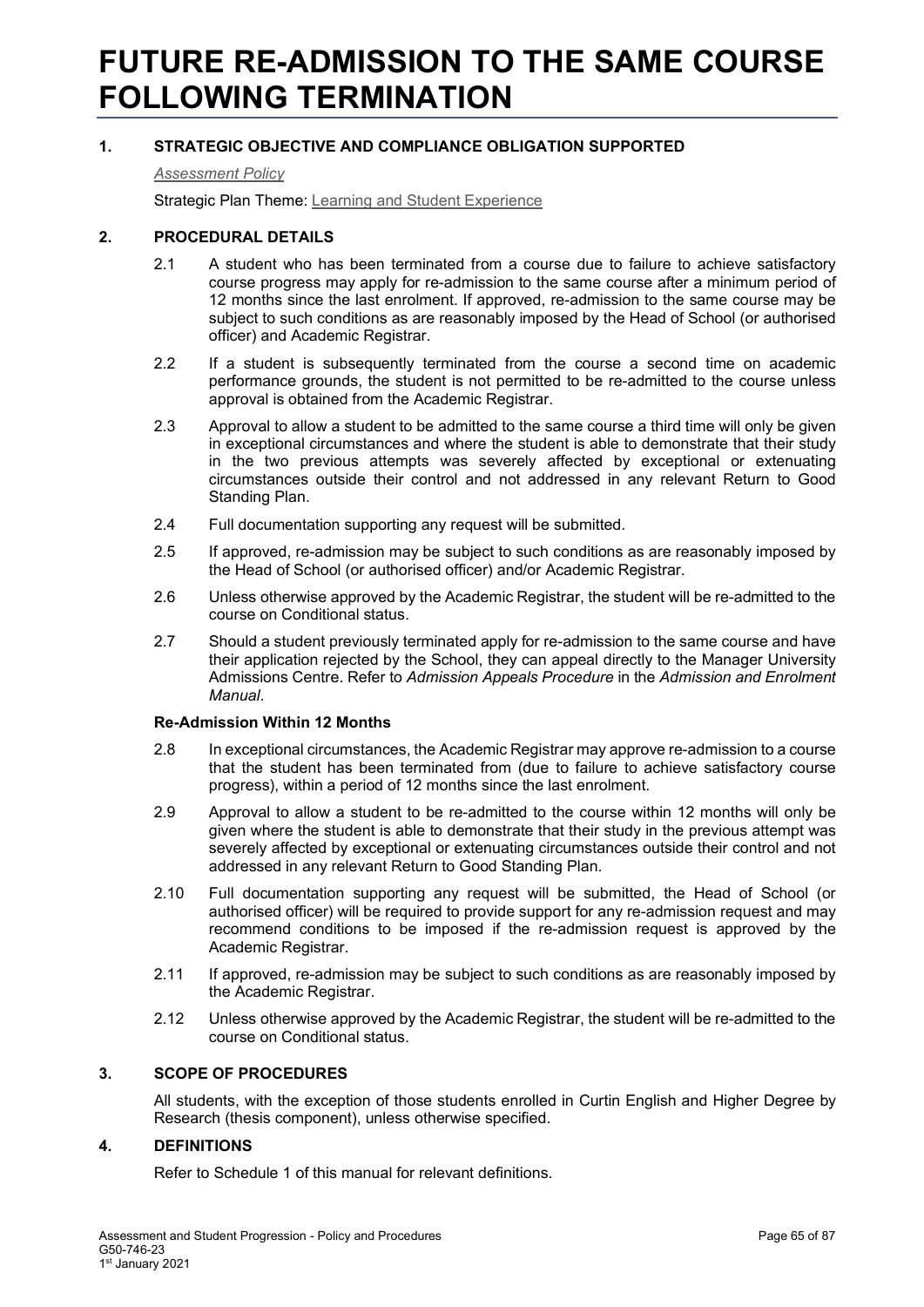## **5. RELATED DOCUMENTS/LINKS/FORMS**

## *Admissions Appeals Procedure [\(Admissions and Enrolment Manual\)](http://policies.curtin.edu.au/findapolicy/index.cfm)*

*[Academic Status Procedure](#page-1-0)*

| <b>Policy Compliance Officer</b> | Jon Yorke, Academic Registrar    |
|----------------------------------|----------------------------------|
| <b>Policy Manager</b>            | Deputy Vice-Chancellor, Academic |
| <b>Approval Authority</b>        | Deputy Vice-Chancellor, Academic |
| <b>Review Date</b>               | 1 <sup>st</sup> April 2021       |

| Version | Approved/<br>Amended/<br><b>Rescinded</b> | <b>Date</b> | Committee / Board /<br><b>Executive Manager</b> | Approval /<br><b>Resolution</b><br><b>Number</b> | <b>Key Changes and Notes</b>         |
|---------|-------------------------------------------|-------------|-------------------------------------------------|--------------------------------------------------|--------------------------------------|
| New     | Approved                                  | 18/01/2018  | Deputy Vice-Chancellor,<br>Academic             | EM1801                                           | Effective 16 <sup>th</sup> July 2018 |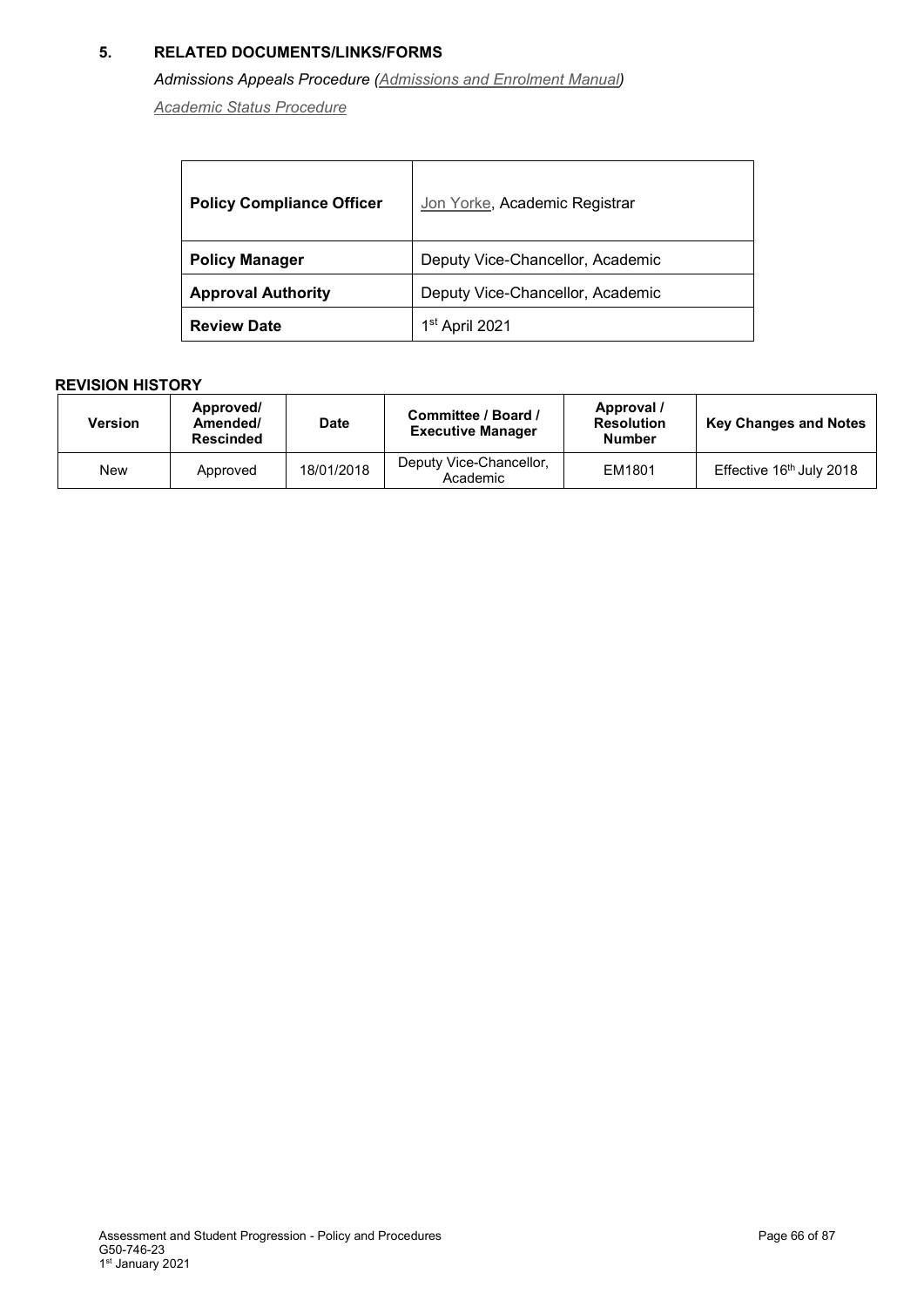# **RESPONSIBILITY FOR ACADEMIC RESULTS**

## **1. STRATEGIC OBJECTIVE AND COMPLIANCE OBLIGATION SUPPORTED**

*[Assessment Policy](#page-1-0)*

Strategic Plan Theme: [Learning and Student Experience](http://strategicplan.curtin.edu.au/themes/learning-student-experience/)

#### **2. PROCEDURAL DETAILS**

#### **Head of School Responsibilities**

- 2.1 The Head of School will normally undertake the role of Chair of the Board of Examiners.
- 2.2 The Head of School or relevant Pro-Vice Chancellor, may authorise a staff member to undertake the role of Chair of the Board of Examiners.
- 2.3 The Head of School is responsible for ensuring all results are accurately recorded for all students enrolled in courses owned by that School.
- 2.4 The Head of School is also responsible for ensuring that outstanding interim results (Grade Not Submitted, Deferred Assessment, Further Assessment and Ongoing Assessment) are converted to final results within the prescribed timeframes (or for requesting approval for an extension).

#### **Unit Coordinator Responsibilities**

- 2.5 The Unit Coordinator is the assessor (examiner) for the unit unless otherwise specified by the Head of School.
- 2.6 The assessor (examiner) is responsible for submitting the grades and marks for students in a unit to the Board of Examiners.
- 2.7 The assessor (examiner) is responsible for ensuring, on behalf of the Head of School, that results are correctly recorded on the student records system by the deadline prescribed by the Academic Registrar.

#### **Co-Assessor (co-examiner) Responsibilities**

- 2.8 The assessor (examiner) will be assisted by a co-assessor (co-examiner) appointed by the Head of School.
- 2.9 The co-assessor's (co-examiner's) role is to support the assessor (examiner).
- 2.10 Responsibilities of the co-assessor (co-examiner) include checking draft examination papers and documentation for other assessment tasks and confirming the accuracy of final marks.

#### **Final Results**

2.11 All results will be determined and ratified by a Board of Examiners.

## **3. SCOPE OF PROCEDURES**

All students, with the exception of those students enrolled in Curtin English and Higher Degree by Research (thesis component), unless otherwise specified.

## **4. DEFINITIONS**

Refer to Schedule 1 of this manual for relevant definitions.

#### **5. RELATED DOCUMENTS/LINKS/FORMS**

[Curtin Learning and Teaching website](https://clt.curtin.edu.au/)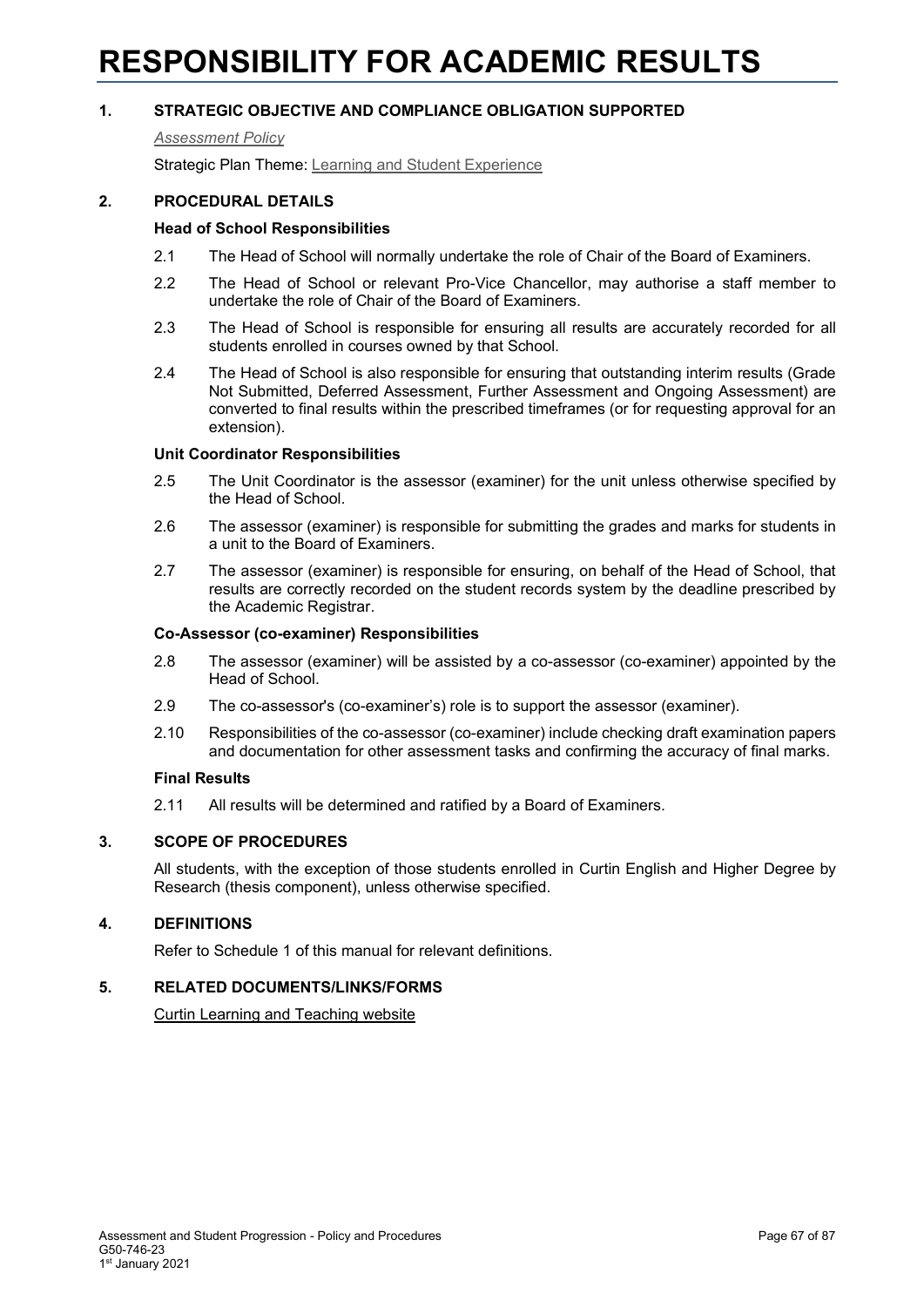| <b>Policy Compliance Officer</b> | Jon Yorke, Academic Registrar    |  |
|----------------------------------|----------------------------------|--|
| <b>Policy Manager</b>            | Deputy Vice-Chancellor, Academic |  |
| <b>Approval Authority</b>        | Deputy Vice-Chancellor, Academic |  |
| <b>Review Date</b>               | 1 <sup>st</sup> April 2021       |  |

| <b>Version</b> | Approved/<br>Amended/<br><b>Rescinded</b> | <b>Date</b> | Committee / Board /<br><b>Executive Manager</b> | Approval /<br><b>Resolution</b><br><b>Number</b> | <b>Key Changes and Notes</b>         |
|----------------|-------------------------------------------|-------------|-------------------------------------------------|--------------------------------------------------|--------------------------------------|
| New            | Approved                                  | 18/01/2018  | Deputy Vice-Chancellor,<br>Academic             | EM1801                                           | Effective 16 <sup>th</sup> July 2018 |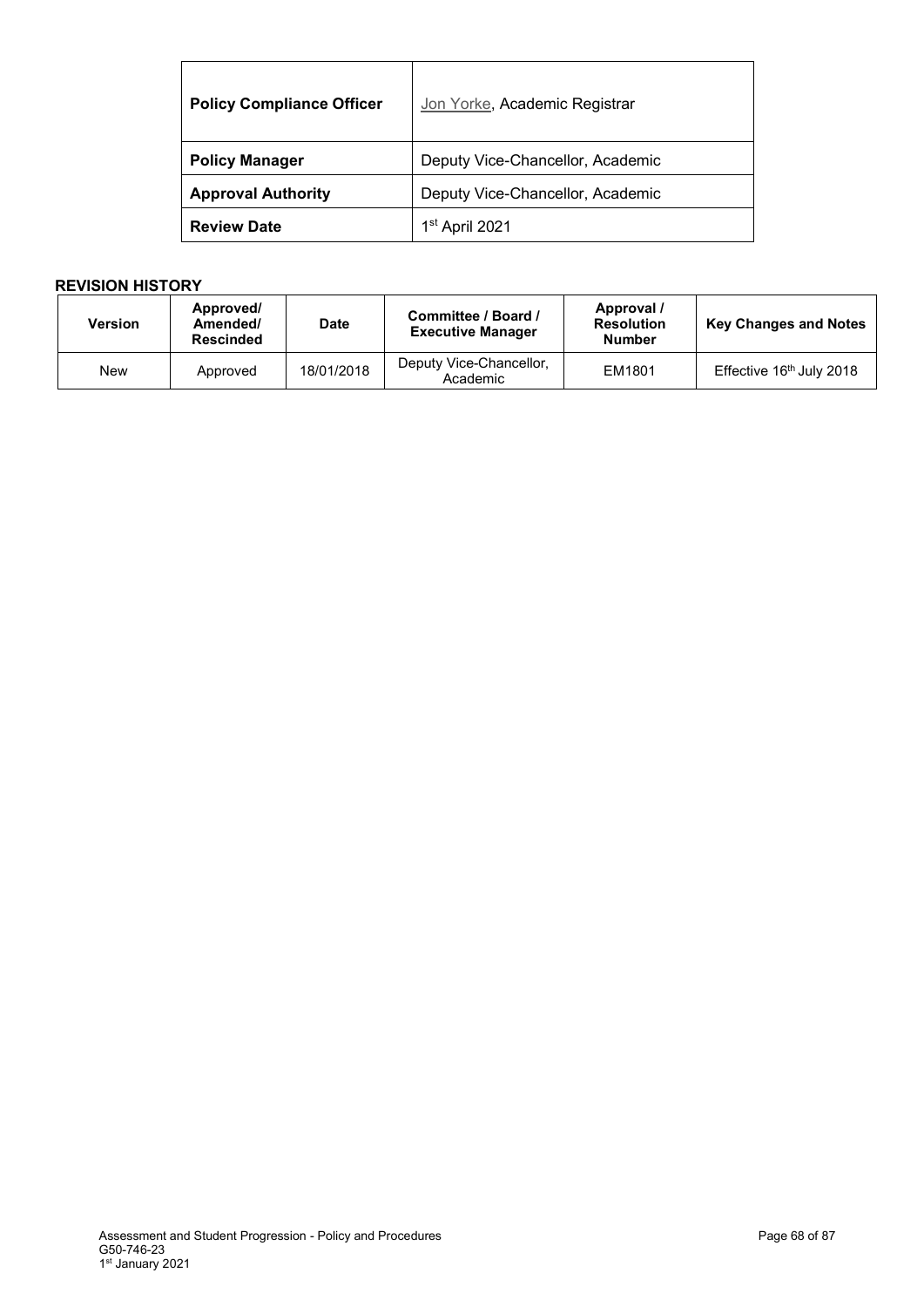# **CHANGE OF RESULTS**

## **1. STRATEGIC OBJECTIVE AND COMPLIANCE OBLIGATION SUPPORTED**

#### *[Assessment Policy](#page-1-0)*

Strategic Plan Theme: [Learning and Student Experience](http://strategicplan.curtin.edu.au/themes/learning-student-experience/)

## **2. PROCEDURAL DETAILS**

- 2.1 Results may only be changed on the written authority of the Head of School, Chair of the Board of Examiners or by the Academic Registrar.
- 2.2 The Academic Registrar may change results in the following circumstances:
	- 2.2.1 Where a request to change an ANN grade to an F:0 or FAIL is approved;
	- 2.2.2 Where, as a consequence of disciplinary action, it is determined that an interim or final grade is to be recorded;
	- 2.2.3 Where a student has an outstanding interim grade beyond the allowable timeframe and the Academic Registrar determines that a final result will be recorded (for example, by converting a GNS to an F:0, FAIL or F-IN);
	- 2.2.4 Where a student has lodged a formal internal or external complaint and the outcome of the complaint is that the student's result will be changed.
- 2.3 In any instance where a result is changed by the Academic Registrar, the Head of School will be notified.

## **3. DEFINITIONS**

Refer to Schedule 1 of this manual for relevant definitions.

#### **4. SCOPE OF PROCEDURES**

All students, with the exception of those students enrolled in Curtin English and Higher Degree by Research (thesis component), unless otherwise specified.

## **5. RELATED DOCUMENTS/LINKS/FORMS**

[Curtin Learning and Teaching website](https://clt.curtin.edu.au/)

| <b>Policy Compliance Officer</b> | Jon Yorke, Academic Registrar    |  |
|----------------------------------|----------------------------------|--|
| <b>Policy Manager</b>            | Deputy Vice-Chancellor, Academic |  |
| <b>Approval Authority</b>        | Deputy Vice-Chancellor, Academic |  |
| <b>Review Date</b>               | 1 <sup>st</sup> April 2021       |  |

| Version | Approved/<br>Amended/<br><b>Rescinded</b> | <b>Date</b> | Committee / Board /<br><b>Executive Manager</b> | Approval /<br><b>Resolution</b><br><b>Number</b> | <b>Key Changes and Notes</b>         |
|---------|-------------------------------------------|-------------|-------------------------------------------------|--------------------------------------------------|--------------------------------------|
| New     | Approved                                  | 18/01/2018  | Deputy Vice-Chancellor,<br>Academic             | EM1801                                           | Effective 16 <sup>th</sup> July 2018 |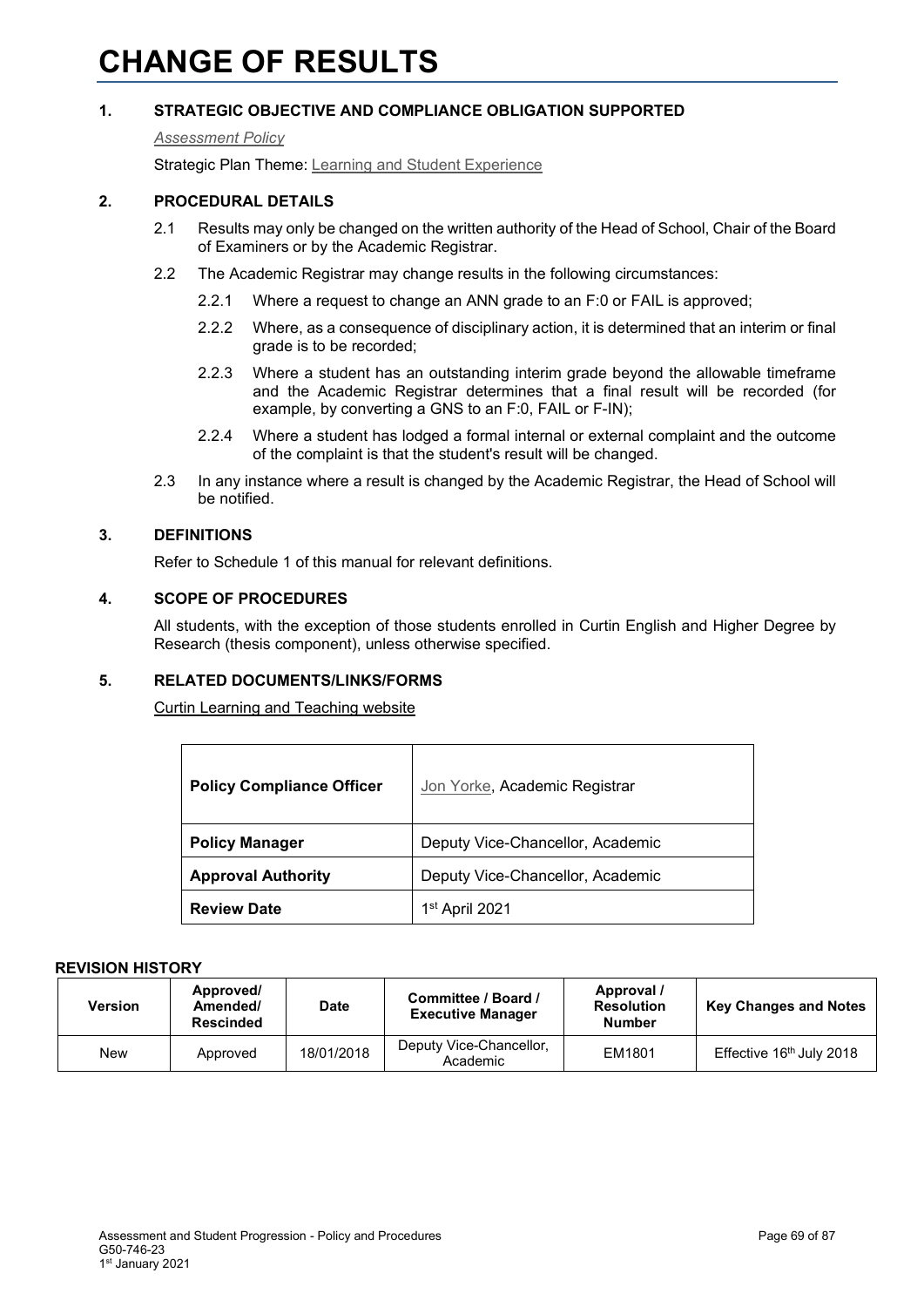# **ACADEMIC TRANSCRIPT**

## **1. STRATEGIC OBJECTIVE AND COMPLIANCE OBLIGATION SUPPORTED**

#### *[Assessment Policy](#page-1-0)*

Strategic Plan Theme: [Learning and Student Experience](http://strategicplan.curtin.edu.au/themes/learning-student-experience/)

## **2. PROCEDURAL DETAILS**

## **Provision of an Academic Transcript**

- 2.1 The Academic Registrar is responsible for determining the content of the Academic Transcript.
- 2.2. Students will be provided with an Academic Transcript, free of charge, in the following circumstances:
	- 2.2.1 On graduation, following the conferral of an academic award by Council.
	- 2.2.2 In such other circumstances as approved by the Academic Registrar.
- 2.3 In all other circumstances, an Academic Transcript will be provided to a student on payment of the prescribed fee.

## **Content of Academic Transcript**

- 2.4 The following information is included on the Academic Transcript:
	- 2.4.1 Student name, address and Student ID number
	- 2.4.2 Date of Issue
	- 2.4.3 Course code and title
	- 2.4.4 Grade and mark achieved for each unit (or "Pass Fail" for any unit classified as a "Pass/Fail" unit)
	- 2.4.5 Total credits accrued
	- 2.4.6 Course Weighted Average
	- 2.4.7 Academic Status
	- 2.4.8 Major and minor

and where applicable:

- 2.4.9 The Completion Date and Conferral Date
- 2.4.10 The Award Number
- 2.4.11 Details of Credit for Recognised Learning
- 2.4.12 Details of Automatic and Designated Credit
- 2.4.13 Notation that the student has been granted an Award with Distinction
- 2.4.14 Notation that the student has been granted an Award with Honours and the level obtained
- 2.4.15 Notation that the student has been included on the Vice-Chancellor's List (including year and study period).
- 2.4.16 Notation of language of instruction if any parts of the course of study or units of study or assessment were conducted in a language other than English.
- 2.4.17 The student's thesis statement.
- 2.5 The reverse of the Academic Transcript will include details of the University Grading System and such other explanatory information as deemed necessary by the Academic Registrar.

#### **Issuing of Academic Transcripts**

2.6 Academic Transcripts will be issued by or as authorised by the Academic Registrar.

#### **Security of Academic Transcript Paper**

2.7 Academic Transcript paper will be stored in a secure manner. Only authorised staff will be permitted access to Academic Transcript paper.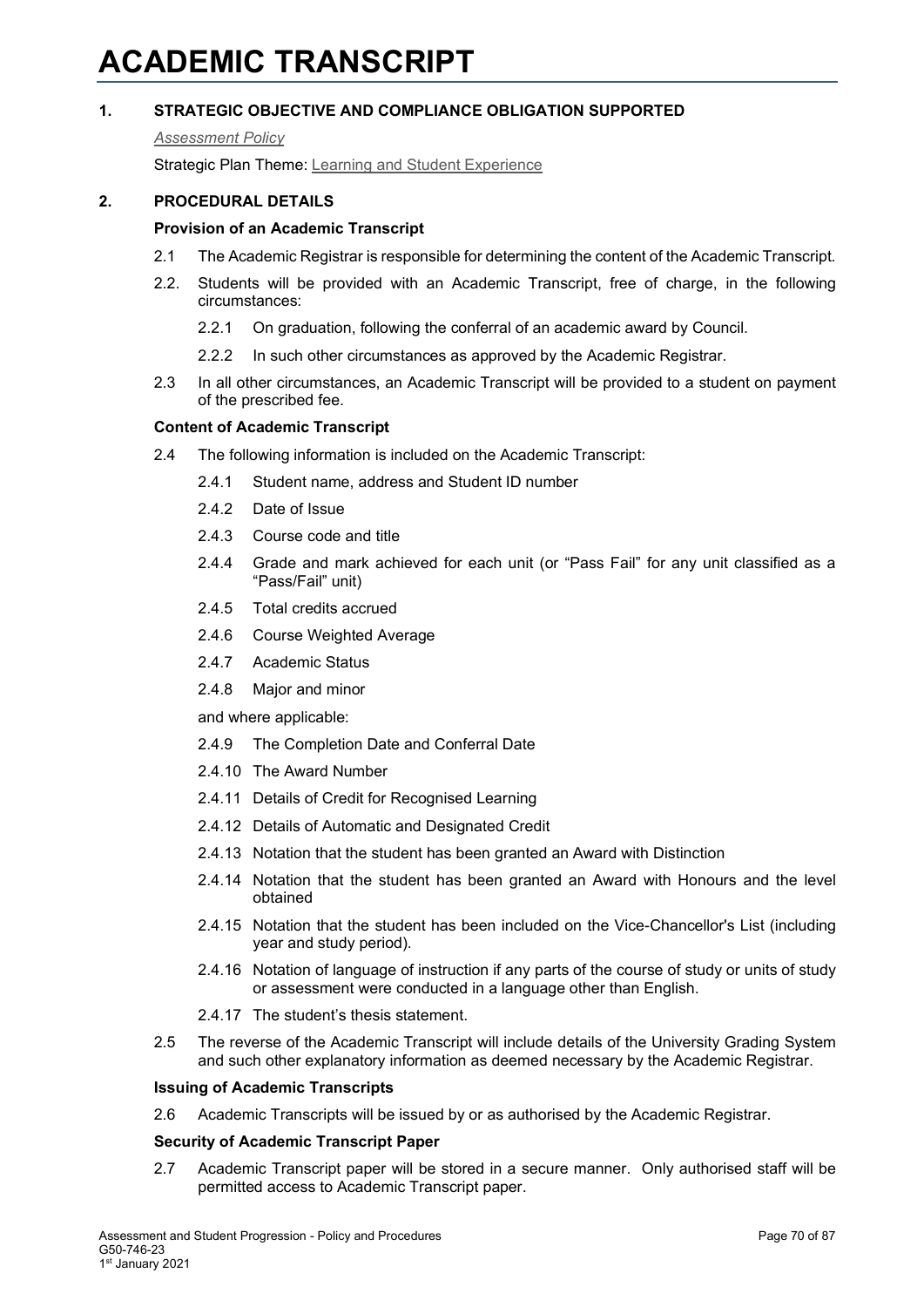#### **Students with Sanctions or Outstanding Debt**

2.8 Any student with a sanction preventing access to results or who has outstanding debt to the University is not entitled to receive an Academic Transcript unless approved by the Academic Registrar.

## **Recording of Cross Institutional (Outbound) Enrolments**

2.9 Any approved cross institutional enrolment of a Curtin student at an external institution will be recorded on the Curtin Academic Transcript as a generic Cross Institutional enrolment (i.e. not by individual unit title) and with a Pass/Fail grade irrespective of the grading system used at the external institution.

#### **Recording of Collaborative Awards**

2.10 All collaborative awards will bear the following notation under the "Course Code and Title"'.

"The program of study for this degree was undertaken in association with [insert institution/s]"

## **3. SCOPE OF PROCEDURES**

All students, with the exception of those students enrolled in Curtin English and Higher Degree by Research (thesis component), unless otherwise specified.

#### **4. DEFINITIONS**

Refer to Schedule 1 of this manual for relevant definitions.

## **5. RELATED DOCUMENTS/LINKS/FORMS**

Examinations [and Progression Management](http://examinations.curtin.edu.au/students/grading.cfm) website

*[Awards and Graduation Manual](http://policies.curtin.edu.au/findapolicy/index.cfm)*

| <b>Policy Compliance Officer</b> | Jon Yorke, Academic Registrar    |  |  |
|----------------------------------|----------------------------------|--|--|
| <b>Policy Manager</b>            | Deputy Vice-Chancellor, Academic |  |  |
| <b>Approval Authority</b>        | Deputy Vice-Chancellor, Academic |  |  |
| <b>Review Date</b>               | 1 <sup>st</sup> April 2021       |  |  |

| <b>Version</b> | Approved/<br>Amended/<br><b>Rescinded</b> | <b>Date</b> | Committee / Board /<br><b>Executive Manager</b> | Approval /<br><b>Resolution</b><br><b>Number</b> | <b>Key Changes and Notes</b> |
|----------------|-------------------------------------------|-------------|-------------------------------------------------|--------------------------------------------------|------------------------------|
| New            | Approved                                  | 18/01/2018  | Deputy Vice-Chancellor,<br>Academic             | EM1801                                           | Effective 16th July 2018     |
|                | Approved                                  | 21/11/2018  | Deputy Vice-Chancellor,<br>Academic             | EM1832                                           | Unconditional                |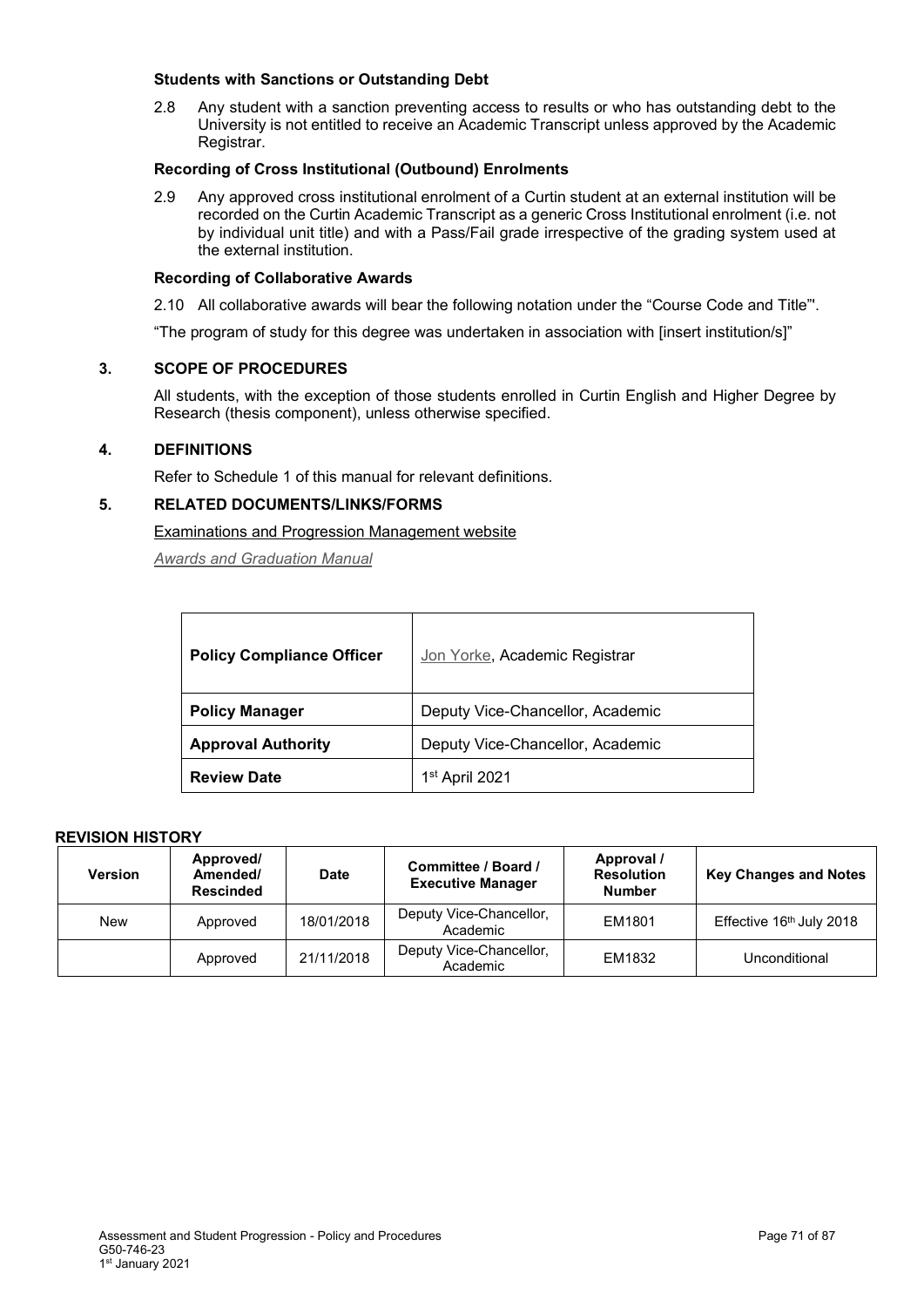# **FINAL RESULTS TO STUDENTS**

## **1. STRATEGIC OBJECTIVE AND COMPLIANCE OBLIGATION SUPPORTED**

#### *[Assessment Policy](#page-1-0)*

Strategic Plan Theme: [Learning and Student Experience](http://strategicplan.curtin.edu.au/themes/learning-student-experience/)

#### **2. PROCEDURAL DETAILS**

- 2.1 All final results will be available to students at the time and date and in the manner prescribed by the Academic Registrar.
- 2.2 Access to final results (final grade and mark [where applicable]), for each unit completed will be provided after ratification and at the time specified for results publication, by the Academic Registrar.
- 2.3 All assessment marks provided through any means (e.g. Blackboard) are provisional and are not regarded as final until ratified by the Board of the Examiners and the result publication date for the study period has passed.

#### **Students with Sanctions or Outstanding Debt**

2.4 Any student with a sanction preventing access to results or who has an outstanding debt to the University is not entitled access to their results unless approved by the Academic Registrar (or authorised officer).

#### **3. SCOPE OF PROCEDURES**

All students, with the exception of those students enrolled in Curtin English and Higher Degree by Research (thesis component), unless otherwise specified.

#### **4. DEFINITIONS**

Refer to Schedule 1 of this manual for relevant definitions.

#### **5. RELATED DOCUMENTS/LINKS/FORMS**

[Curtin Learning and Teaching website](https://clt.curtin.edu.au/)

[Examinations and Progression Management website](https://examinations.curtin.edu.au/students/results.cfm)

| <b>Policy Compliance Officer</b> | Jon Yorke, Academic Registrar    |  |
|----------------------------------|----------------------------------|--|
| <b>Policy Manager</b>            | Deputy Vice-Chancellor, Academic |  |
| <b>Approval Authority</b>        | Deputy Vice-Chancellor, Academic |  |
| <b>Review Date</b>               | 1st April 2021                   |  |

| Version | Approved/<br>Amended/<br><b>Rescinded</b> | <b>Date</b> | Committee / Board /<br><b>Executive Manager</b> | Approval /<br><b>Resolution</b><br><b>Number</b> | <b>Key Changes and Notes</b>         |
|---------|-------------------------------------------|-------------|-------------------------------------------------|--------------------------------------------------|--------------------------------------|
| New     | Approved                                  | 18/01/2018  | Deputy Vice-Chancellor,<br>Academic             | EM1801                                           | Effective 16 <sup>th</sup> July 2018 |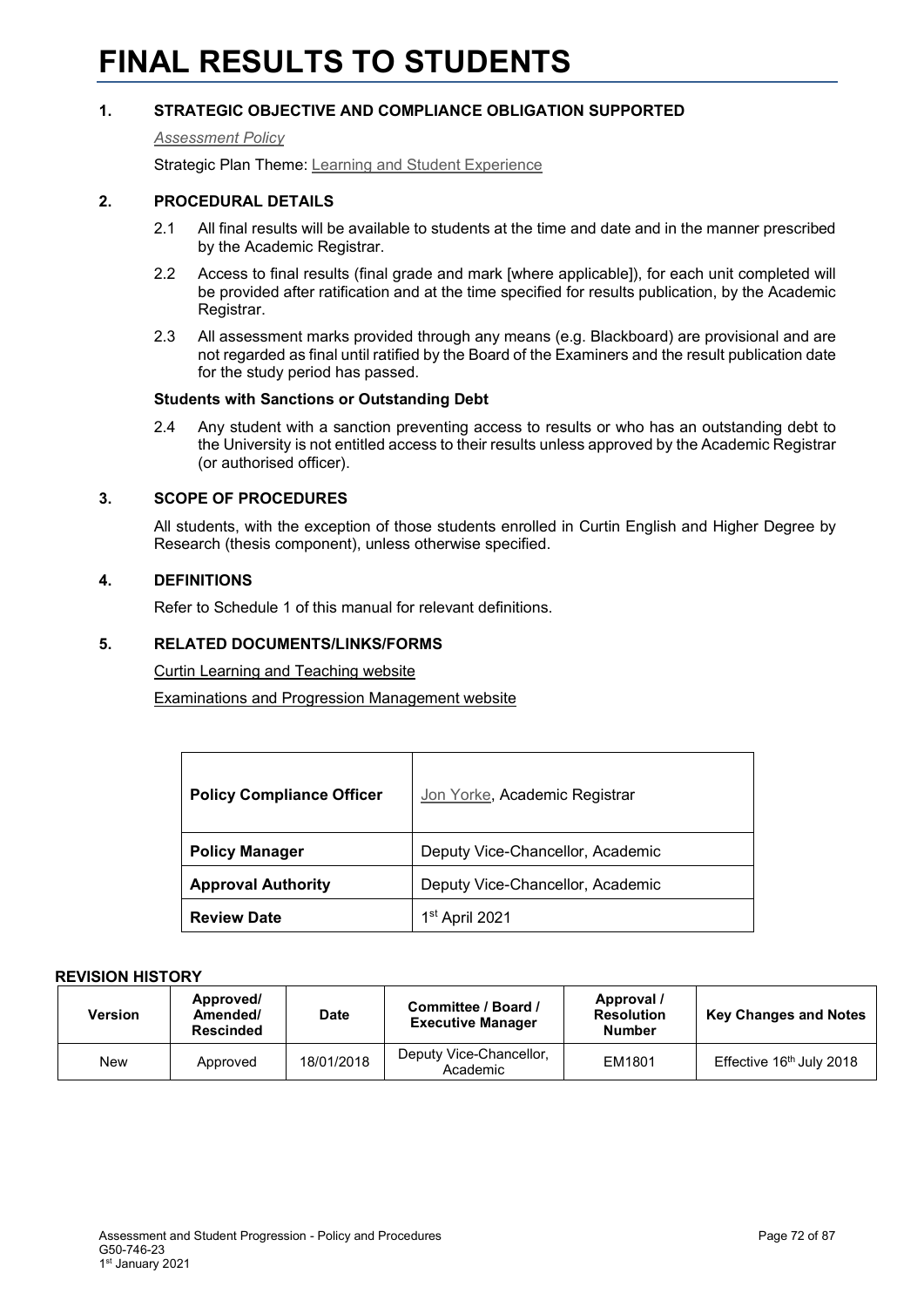# **1. STRATEGIC OBJECTIVE AND COMPLIANCE OBLIGATION SUPPORTED**

#### *[Assessment Policy](#page-1-0)*

Strategic Plan Theme: [Learning and Student Experience](http://strategicplan.curtin.edu.au/themes/learning-student-experience/)

# **2. PROCEDURAL DETAILS**

# **Assessment Appeal - Marks Awarded for Assessment Tasks**

#### **Review of Assessment**

- 2.1 Any student who has evidence that the mark or result awarded for an assessment task is inaccurate is encouraged to raise their concern with the Unit Coordinator in the first instance. If appropriate, the Unit Coordinator may refer the student to the member of staff responsible for marking the work.
- 2.2 Where this seems warranted, the Unit Coordinator will arrange for the work to be re-marked and the outcome notified to the student.

#### **Formal Assessment Appeal**

2.3 Students wishing to submit a formal appeal to the Head of School (or authorised officer) will do so within 10 working days of the date the mark for the assessment task was notified to the student.

#### **Assessment Appeal - Final Results**

#### **Review of Assessment**

- 2.4 Any student who has evidence that their final result is inaccurate is encouraged, in the first instance, to raise their concerns with the Unit Coordinator.
- 2.5 Where this seems warranted, the Unit Coordinator will arrange for the student's work to be re-marked as appropriate and notify the outcome and change of result, if applicable, to the Head of School.
- 2.6 The Chair of the Board of Examiners will approve any change of result.

#### **Formal Assessment Appeal**

2.7 Students wishing to submit a formal appeal to the Head of School (or authorised officer) will do so within 10 working days of publication of the final result.

#### **Grounds for a Formal Assessment Appeal**

- 2.8 Inaccurate assessment is the criterion for a review or for an appeal.
- 2.9 Students requesting a review or lodging a formal assessment appeal will document the grounds on which they feel they were inaccurately assessed.

#### **Determination of Appeal by Head of School (or authorised officer)**

- 2.10 Where the Head of School (or authorised officer) has been involved in the original assessment in respect of which the appeal has been lodged, they will not be involved in determining the appeal. The appeal will be determined by the relevant Faculty Pro Vice-Chancellor (or authorised officer).
- 2.11 On receipt of a formal assessment appeal, the Head of School (or authorised officer) will immediately provide the Unit Coordinator with a copy of the appeal and request the Unit Coordinator to provide the following:
	- 2.11.1 Comments on the appeal including any information on discussions already conducted with the student;
	- 2.11.2 A recommendation as to how the matter will be determined;
	- 2.11.3 A copy of the assessed work that is the subject of the appeal if this has not been returned to the student;
	- 2.11.4 Details of the criteria used to assess the student's work; and
	- 2.11.5 Any other information relevant to the appeal.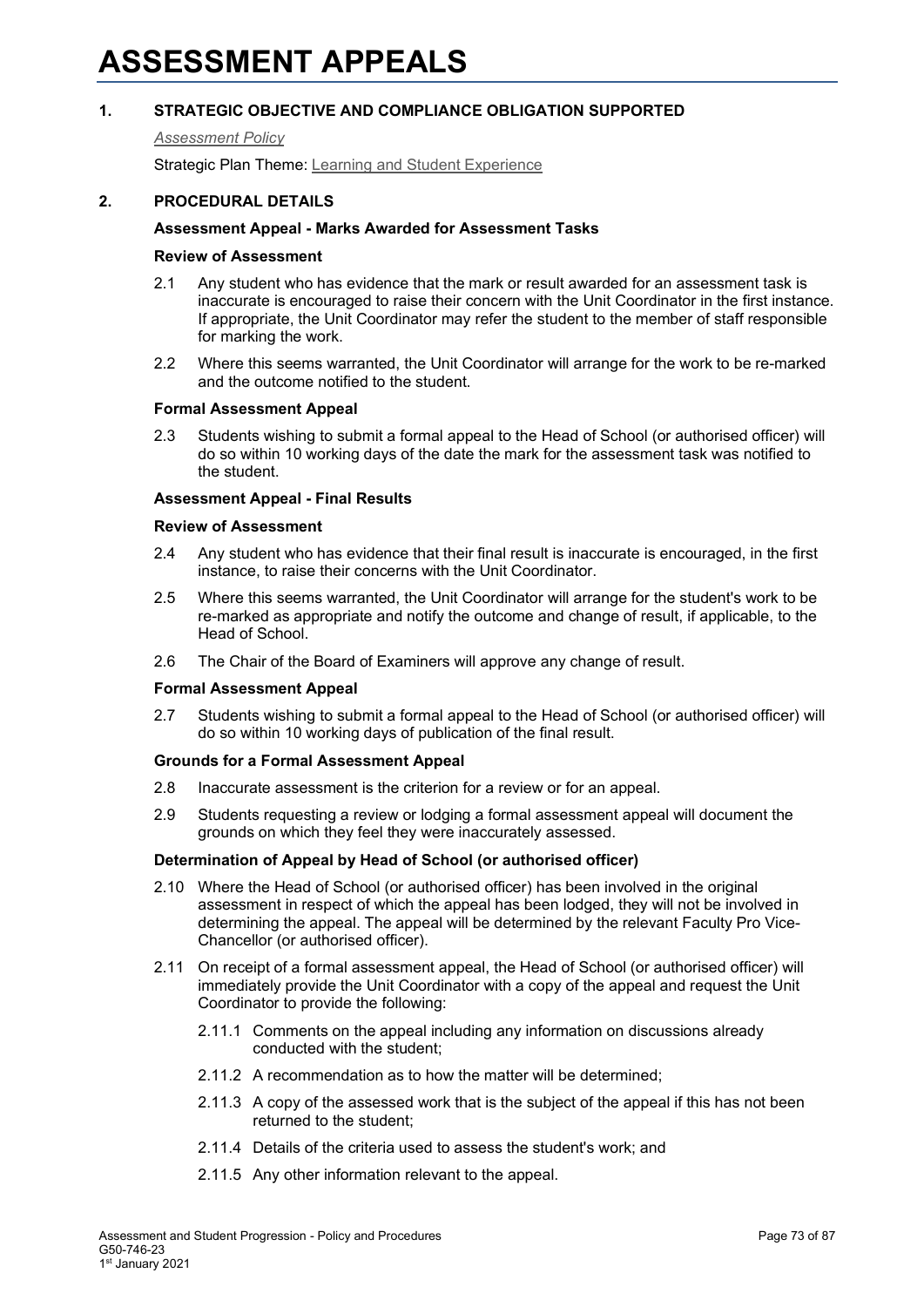- 2.12 If the Head of School (or authorised officer), believes there are sufficient grounds for further review of the mark awarded or the final result, they will arrange for the work in question to be re-marked by a person or persons not previously involved in assessing the student's work.
- 2.13 Where possible, the re-marking will be conducted anonymously with the student identity not disclosed to the marker or markers.
- 2.14 Where work is subject to re-marking, the following applies:
	- 2.14.1 If the percentage mark awarded by the two markers differs by less than 10, the mark is determined by simply averaging the two marks.
	- 2.14.2 If the percentage mark awarded by the two markers differs by 10 or more, both markers should be advised and they should attempt to reach a consensus decision about the mark.
	- 2.14.3 If a consensus can be reached this new mark will stand as the mark. If a consensus cannot be reached, a third marker will be appointed. In this case the mark will be the average of the two closest marks from the three markers.
	- 2.14.4 Where the marking is conducted by a group and consensus cannot be reached, a single assessor will be used to remark the work. The assessor's score will be used to substitute the mark from the group that is furthest from the median and the final mark will be the average of these marks.
- 2.15 Where a student has raised valid concerns about possible bias in the original marking, the Head of School (or authorised officer) may provide the student with a list of staff able to remark the work and allow the student to select a marker from this list. Where this option is taken, the Unit Coordinator will also be given the opportunity to select a marker from the list and the re-marking will be done by both selected markers. In this case the mark will be the average of the two closest marks from the three markers.
- 2.16 Where suitable staff eligible to re-mark work are not available within the University, the Head of School (or authorised officer), may nominate an external marker and will be responsible for negotiating payment, if applicable.
- 2.17 The appeal will be determined within 10 working days of it being received by the Head of School (or authorised officer).
- 2.18 The decision of the Head of School (or authorised officer) is final.

# **Notification to the student**

- 2.19 Once a decision has been made on the appeal by the Head of School (or authorised officer), the student will be advised of the outcome immediately and in any case, no later than three working days from the date of the decision.
- 2.20 It is the responsibility of the Head of School (or authorised officer), to ensure the student is advised in writing of the outcome of the appeal and the reasons for the decision. The decision of the Head of School (or authorised officer), is final.

#### **Change of Results**

- 2.21 Where an appeal has been upheld and the final result for a student requires amendment, it is the responsibility of the Head of School (or authorised officer) to arrange the change of result on the student records system.
- 2.22 The change of result may also require the student's academic status to be reviewed.

#### **Variation to Appeal Timeline**

- 2.23 Where a student is subject to misconduct investigations during an Assessment Appeal, the Assessment Appeal will be set aside until the misconduct is finalised.
- 2.24 The timelines for responding to an Assessment Appeal may be varied at the discretion of the Academic Registrar. If applicable, the School is responsible for notifying the student in writing of this variation.

## **Student Assistance**

- 2.25 A student is encouraged to seek assistance and advice from Student Assist or academic staff, in preparing an Assessment Appeal.
- 2.26 In any discussions regarding review of marks or final results, the student is entitled to be accompanied and assisted by a support person, but the support person will not act as an advocate unless invited to do so.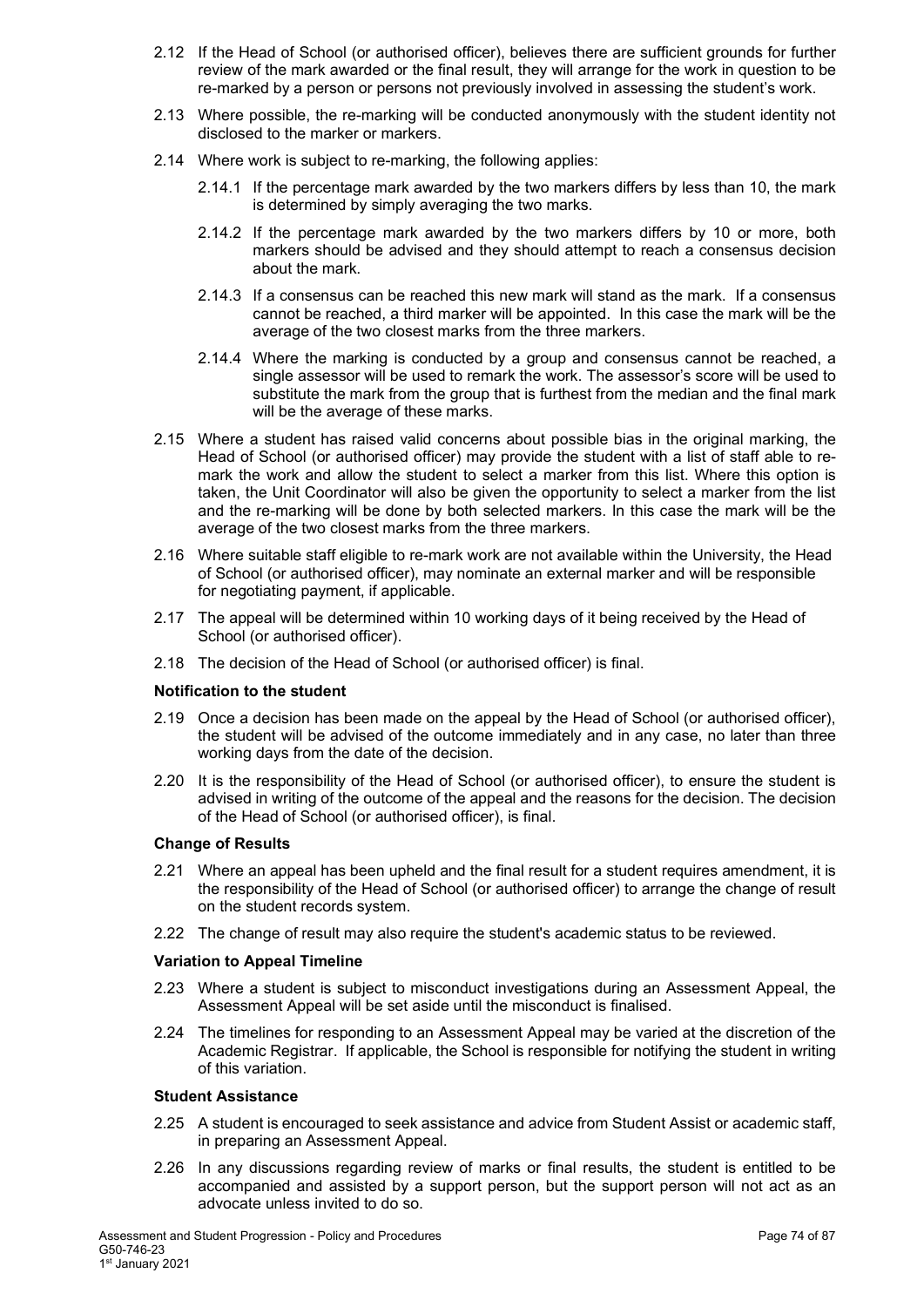#### **Staff Assistance**

2.27 In any discussions regarding review of marks or final results, a staff member may be accompanied by any other staff member of the University.

#### **Grievance Resolution**

2.28 Students may lodge a grievance/complaint once all applicable dispute resolution or appeals processes have been exhausted and if they believe that a step in the process has not been followed.

# **3. SCOPE OF PROCEDURES**

All students, with the exception of those students enrolled in Curtin English and Higher Degree by Research (thesis component), unless otherwise specified.

# **4. DEFINITIONS**

Refer to Schedule 1 of this manual for relevant definitions.

#### **5. RELATED DOCUMENTS/LINKS/FORMS**

*[Conflict of Interest Procedures](http://policies.curtin.edu.au/findapolicy/index.cfm#c)*

*[Complaints Procedures](http://policies.curtin.edu.au/findapolicy/index.cfm#c)*

| <b>Policy Compliance Officer</b> | Jon Yorke, Academic Registrar    |
|----------------------------------|----------------------------------|
| <b>Policy Manager</b>            | Deputy Vice-Chancellor, Academic |
| <b>Approval Authority</b>        | Deputy Vice-Chancellor, Academic |
| <b>Review Date</b>               | 1 <sup>st</sup> April 2023       |

# **REVISION HISTORY**

| <b>Version</b> | Approved/<br>Amended/<br><b>Rescinded</b> | <b>Date</b> | Committee / Board /<br><b>Executive Manager</b> | Approval /<br><b>Resolution</b><br><b>Number</b> | <b>Key Changes and Notes</b>             |
|----------------|-------------------------------------------|-------------|-------------------------------------------------|--------------------------------------------------|------------------------------------------|
| New            | Approved                                  | 18/01/2018  | Deputy Vice-Chancellor,<br>Academic             | EM1801                                           | Effective 16th July 2018                 |
|                | Approved                                  | 17/10/2019  | Deputy Vice-Chancellor,<br>Academic             | EM1957                                           | Effective 10 <sup>th</sup> February 2020 |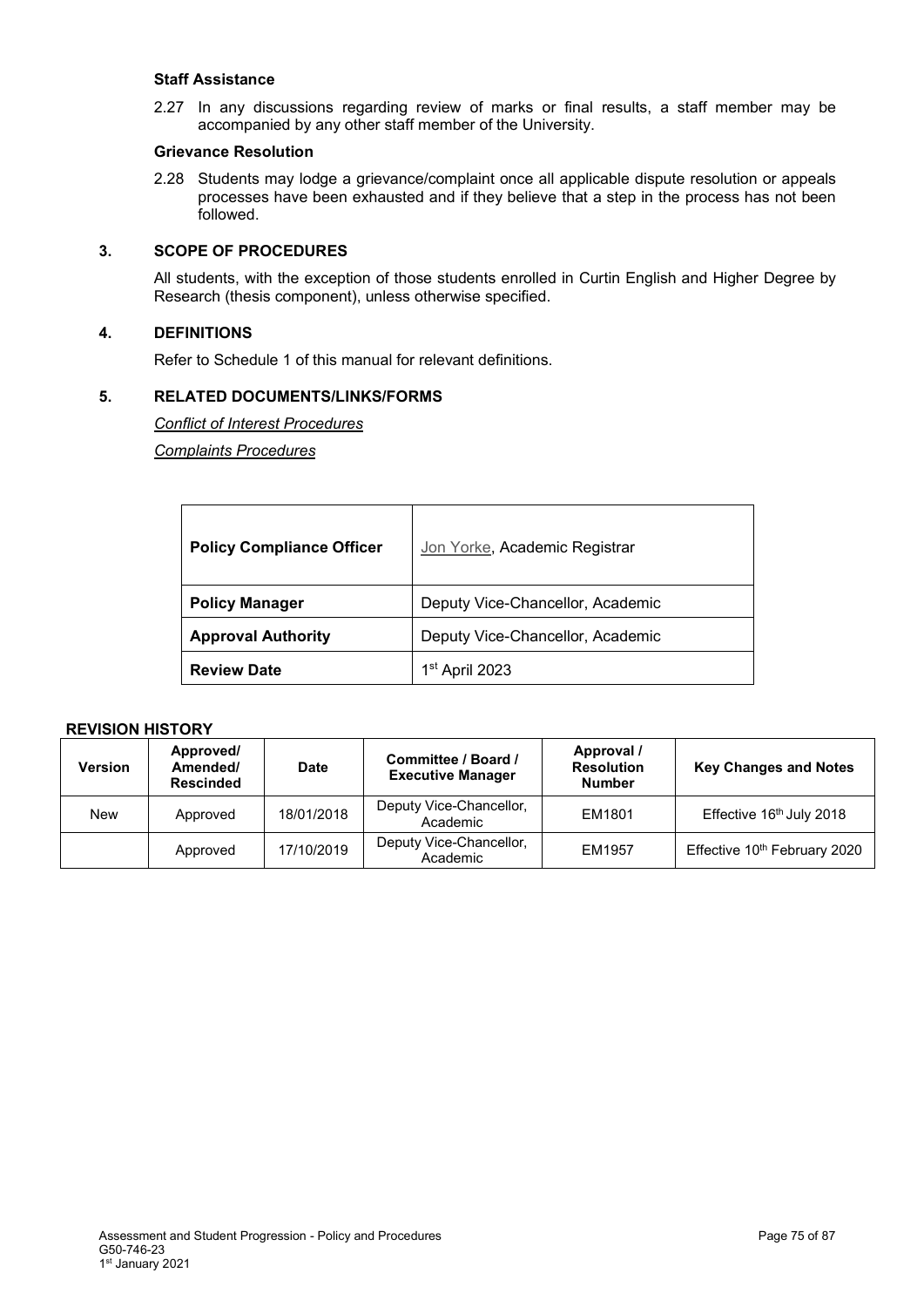# **1. STRATEGIC OBJECTIVE AND COMPLIANCE OBLIGATION SUPPORTED**

#### *[Assessment Policy](#page-1-0)*

Strategic Plan Theme: [Learning and Student Experience](http://strategicplan.curtin.edu.au/themes/learning-student-experience/)

## **2. PROCEDURAL DETAILS**

# **Request for Review**

- 2.1 A student terminated from a course due to failure to achieve satisfactory course progress has a right of review and a right of appeal regarding that decision.
- 2.2 On receipt of formal notification of termination from a course, if the student wishes to request a review of the decision, they will submit a written request within 20 working days as specified in the Official Communication.
- 2.3 The basis for a Request for Review is exceptional circumstances. The student will need to demonstrate that their results have been affected by circumstances outside their control. The existence of exceptional circumstances does not in itself mean that a Request for Review will be successful.
- 2.4 In considering the Request for Review, the decision maker will take into account the student's exceptional circumstances, explanation for poor academic performance, the student's overall academic record and the criteria for course Termination.
- 2.5 Circumstances that may warrant a review of the decision to terminate, include, but are not limited to:
	- 2.5.1 Student injury, illness or medical condition of such magnitude that the student's results were significantly impacted:
	- 2.5.2 Family issues (family injury or illness, bereavement etc.) of such magnitude that the student's results were significantly impacted;
	- 2.5.3 Commitments to participate in elite sport or other activities that warrant favourable consideration;
	- 2.5.4 Commitments to assist with community service activities (e.g. bushfire protection);
	- 2.5.5 Unavoidable and unexpected work commitments (e.g. relocation);
	- 2.5.6 Commitments to participate in military services.
- 2.6 All Requests for Review will be accompanied by appropriate documentation. Failure to provide documentation may result in the request being rejected.
- 2.7 The Request for Review will be submitted in accordance with these procedures and on the form prescribed by the Academic Registrar. Failure to submit a request within the required timeframe will result in the request being rejected. If warranted by demonstrated and unavoidable exceptional circumstances, discretion may be exercised by the Manager, Examinations and Progression Management (or authorised officer) to accept a late request.

#### **Referral to Head of School (or authorised officer)**

- 2.8 On receipt of the Request for Review, the Manager, Examinations and Progression Management (or authorised officer) will register the request and forward it as soon as practicable to the relevant Head of School (or authorised officer).
- 2.9 On receipt of the Request for Review, the Head of School (or authorised officer) will review the original decision, taking into account the information contained in the student's request, and any information that may not have been known at the time the original decision was made.
- 2.10 The Head of School (or authorised officer) will determine that either:
	- 2.10.1 The original decision to discontinue the student will stand;
	- 2.10.2 The original decision will be varied and the student's academic status changed to Conditional;
	- 2.10.3 The original decision will be varied and the student's academic status changed to Good Standing.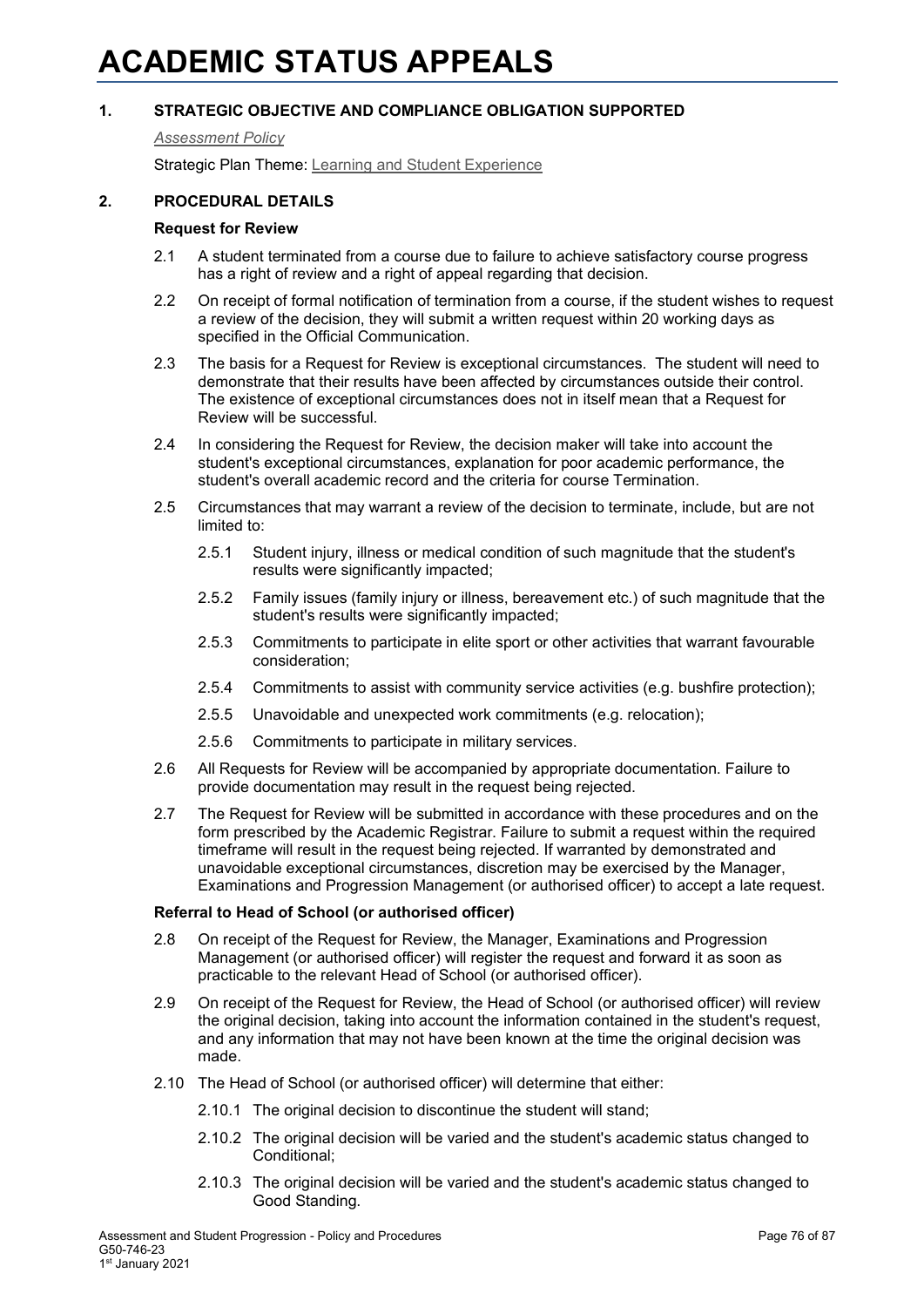- 2.11 This decision will be made within 10 working days of receipt of the Request for Review.
- 2.12 Once the decision has been made, the Head of School (or authorised officer) will immediately notify Examinations and Progression Management of the decision and the reasons for the decision.
- 2.13 Examinations and Progression Management will then notify the student in writing of the outcome and the reasons for decision via the Official Communication Channel.

#### **Appeal to Student Progress Appeals Committee**

- 2.14 If a student is not satisfied with the outcome of the Request for Review, the student may request that the matter be determined by the Student Progress Appeals Committee as a formal appeal.
- 2.15 The Student Progress Appeals Committee will typically comprise the following members:
	- 2.15.1 Student Discipline and Appeals Officer, Office of the Academic Registrar (Chair);
	- 2.15.2 A staff member from Counselling, AccessAbility and Wellbeing Services;
	- 2.15.3 A staff member from Student Assist; and
	- 2.15.4 An academic staff member from a Faculty.
- 2.16 Participating staff members will be nominated by their area for approval by the Academic Registrar (or authorised officer), who may change the composition of the Student Progress Appeals Committee at their discretion.
- 2.17 Quorum of the Student Progress Appeals Committee is the Chair and two other members.
- 2.18 Any person involved in determining the Request for Review is not eligible to participate as a member in the Student Progress Appeals Committee.

#### **Lodgement of an appeal to the Student Progress Appeals Committee**

- 2.19 An appeal will be lodged by the student within 10 working days of the date of notification of the outcome of the Request for Review by the Head of School (or authorised officer).
- 2.20 The appeal will be submitted in accordance with these procedures and on the form prescribed by the Academic Registrar. Failure to submit a request for an appeal to be referred to the Student Progress Appeals Committee for further consideration within the required timeframe will result in an appeal being rejected. If warranted by demonstrated and unavoidable exceptional circumstances, discretion may be exercised by the Academic Registrar (or authorised officer) to accept a late appeal.
- 2.21 All appeals will be sent or delivered to the Manager, Examinations and Progression Management.

# **Consideration of Appeal by Student Progress Appeals Committee**

- 2.22 Copies of all paperwork associated with the original review by the Head of School (or authorised officer) will be provided to the Chair, Student Progress Appeals Committee.
- 2.23 Normally, the Committee will only consider material from the first review, but where warranted the Chair, Student Progress Appeals Committee may permit the submission of additional material.
- 2.24 The Student Progress Appeals Committee will assess the appeal and determine that either:
	- 2.24.1 The original decision to terminate the student will stand;
	- 2.24.2 The original decision will be varied and the student's academic status changed to Conditional; or
	- 2.24.3 The original decision will be varied and the student's academic status changed to Good Standing.
- 2.25 The decision on the appeal will be made within 10 working days of receipt of the appeal.
- 2.26 Once the decision has been made, the Academic Registrar (or authorised officer) will notify the student of the outcome and the reasons for the decision via the Official Communication Channel.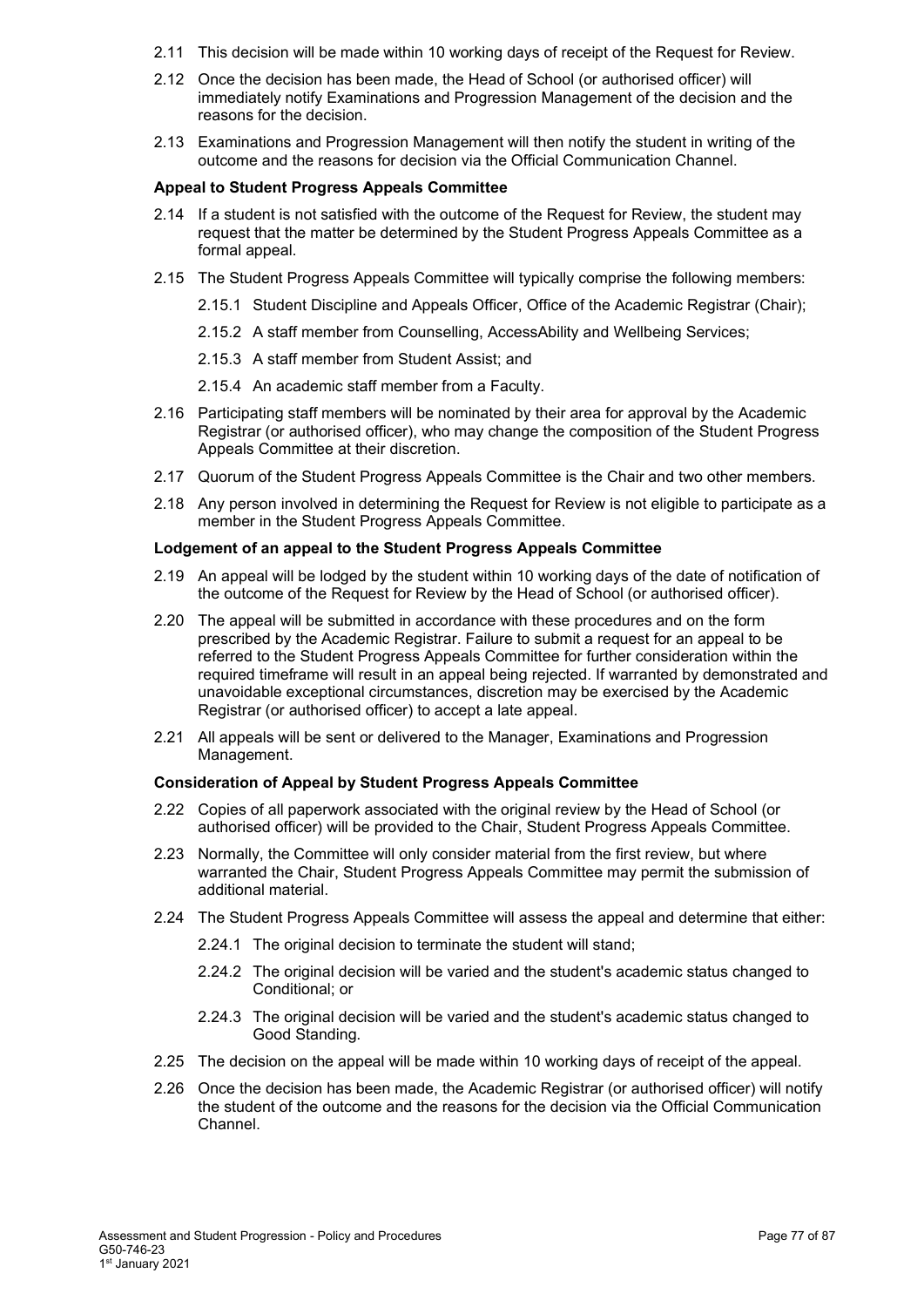#### **External Right of Complaint or Appeal**

- 2.27 Any student that is not satisfied with the result or conduct of the formal appeal process described above may request that their appeal be considered by an external person or body independent of and external to the University.
- 2.28 Students will be notified of the process for lodging appeals to these entities in the advice provided with the outcome of their appeal to the Student Progress Appeals Committee (only required where the outcome is not favourable to the student).

## **Advice to Students of External Right of Complaint or Appeal**

2.29 The following information will be provided to students who are unsuccessful in their appeal to the Academic Registrar. This Advice to Students text may be changed at the discretion of the Academic Registrar.

## **Advice to Students**

If you are not satisfied that the University's internal complaint and appeal process has been conducted fairly, you can make a complaint to the Western Australia Ombudsman. The Ombudsman is independent and external to the University and does not charge any fees for their services.

Please note that the Ombudsman will normally only consider whether the University has followed its own policies and procedures and whether the handling of your case has been fair and reasonable. The Ombudsman does not make a new decision, however, as a result of an investigation the Ombudsman may recommend that the University reconsider your case.

You will need to make a complaint in writing if you would like the Ombudsman to examine your case.

Contact details for the Ombudsman are:

Mail: Ombudsman Western Australia

PO Box Z5386

St Georges Terrace

Perth WA 6831

Facsimile: 08 9325 1107

Email: [mail@ombudsman.wa.gov.au](mailto:mail@ombudsman.wa.gov.au)

Website: [http://www.ombudsman.wa.gov.au](http://www.ombudsman.wa.gov.au/)

If you have any queries about making a complaint to the Ombudsman, please ring the Office of the Western Australia Ombudsman on 9220 7555 or freecall 1800 117 000 (outside the metropolitan area) and ask to speak to an Enquiry Officer.

# **3. DEFINITIONS**

Refer to Schedule 1 of this manual for relevant definitions.

#### **4. SCOPE OF PROCEDURES**

All students, with the exception of those students enrolled in Curtin English and Higher Degree by Research (thesis component), unless otherwise specified.

#### **5. RELATED DOCUMENTS/LINKS/FORMS**

*[Examinations](#page-1-0) Procedure*

*[Complaints Procedure](http://policies.curtin.edu.au/findapolicy/index.cfm)*

*[Education Services for Overseas Students \(ESOS\) Act](https://www.legislation.gov.au/Details/C2016C00935)*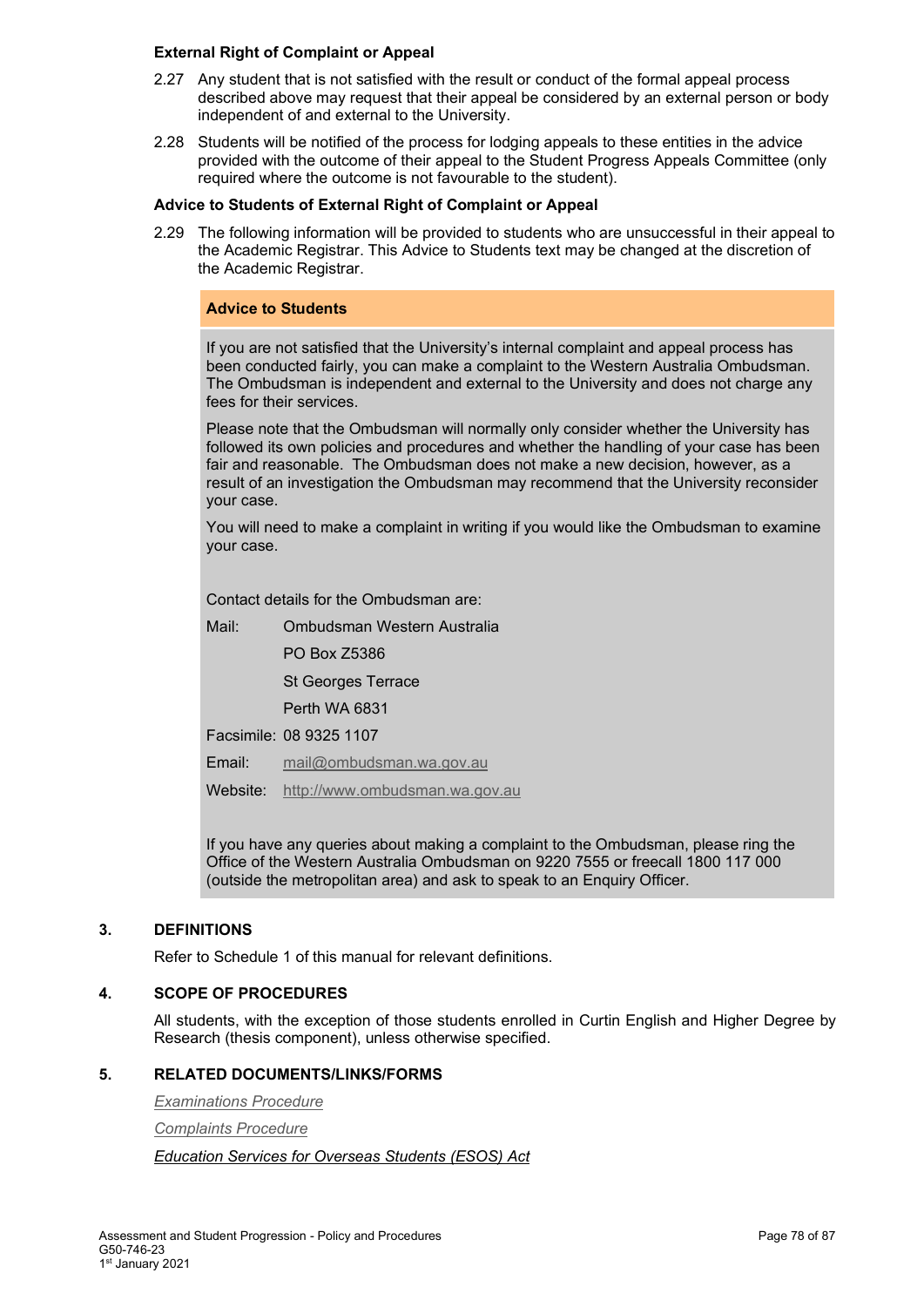| <b>Policy Compliance Officer</b> | Jon Yorke, Academic Registrar    |
|----------------------------------|----------------------------------|
| <b>Policy Manager</b>            | Deputy Vice-Chancellor, Academic |
| <b>Approval Authority</b>        | Deputy Vice-Chancellor, Academic |
| <b>Review Date</b>               | 1 <sup>st</sup> April 2021       |

# **REVISION HISTORY**

| Version | Approved/<br>Amended/<br><b>Rescinded</b> | <b>Date</b> | Committee / Board /<br><b>Executive Manager</b> | Approval /<br><b>Resolution</b><br><b>Number</b> | <b>Key Changes and Notes</b> |
|---------|-------------------------------------------|-------------|-------------------------------------------------|--------------------------------------------------|------------------------------|
| New     | Approved                                  | 18/01/2018  | Deputy Vice-Chancellor,<br>Academic             | EM1801                                           | Effective 16th July 2018     |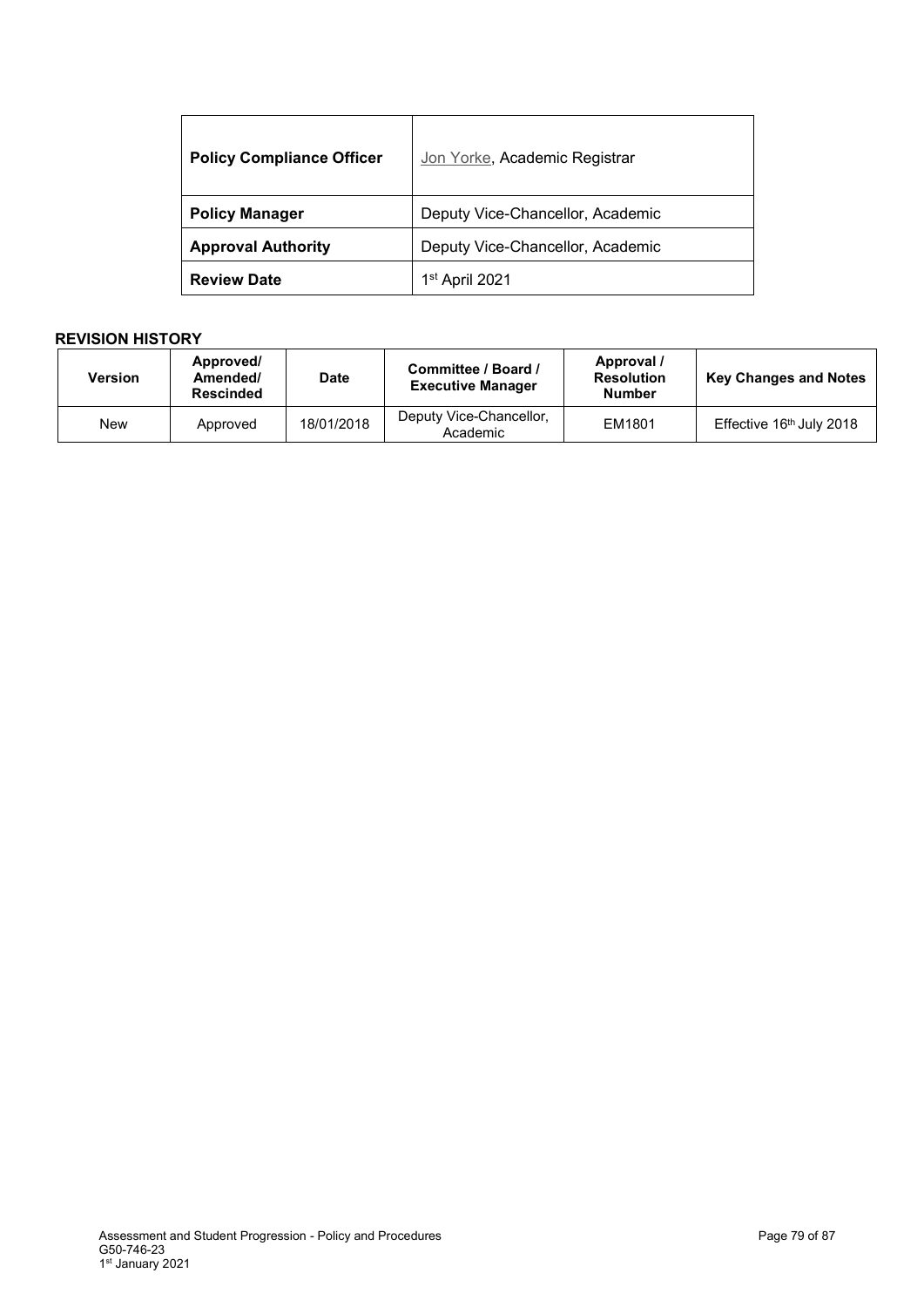# **ADDITIONAL INFORMATION INTERPRETATION**

Where there is any doubt as to the interpretation or administration of any of the policies and procedures contained within the *Assessment and Student Progression Manual*, the Academic Registrar is responsible for determining the correct or intended interpretation.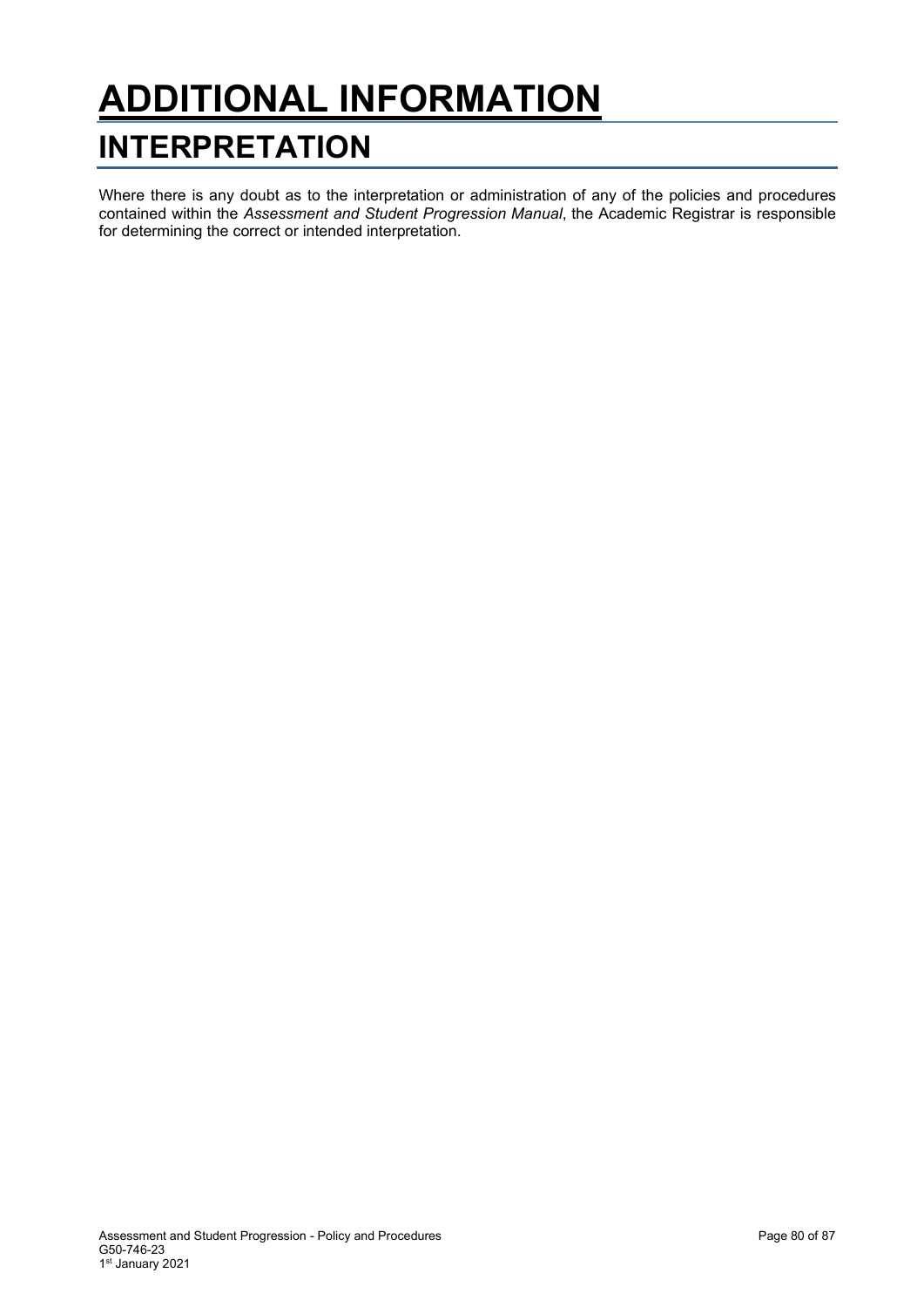# **SCHEDULES**

# **Schedule 1: Definitions**

The following definitions apply to all sections of this manual.

*Academic Status* (Good Standing, Conditional or Terminated) is determined by a Board of Examiners for each student enrolled in an award course at the end of each study period.

An *Academic Transcript* is the official University record of a student's results and is printed on official University transcript paper.

An *Additional Requirement* is a prescribed additional requirement that will be completed or met before a student is allowed to commence a unit, such as a First Aid Certificate.

An *Alternative Examination* means any examination, that is scheduled separately from the centrally or school scheduled examinations in order to meet special requirements for an individual student or a group of students.

An *Anti-requisite Unit* is a unit that may not be enrolled in by a student who has already completed, or is currently completing a similar unit.

*Assessment* is the method(s) and processes by which a student's academic progress and performance is measured in a unit.

An *Assessment Extension* is a process involving the formal permission for a student to delay the completion or submission of an assessment task after the original date/time (e.g. examinations, tests) or due date/time (e.g. assignments).

An *Assessment Extension Task* is an assessment task a student granted an assessment extension is required to complete.

*Assessment Tasks* are any tasks or activities that may be used to gauge the progress of student learning and determine the student's result for the unit. Attendance at classes is not an allowable form of assessment.

*Assurance of Learning* in broad terms refers to demonstrating, through assessment processes that students achieve course and unit learning outcomes and with specific reference to the mitigation of assessment risk it refers to the degree of certainty that the work being assessed is the work of the student to which the marks will be allocated.

*Assessment Risk* indicates any potential threat to the integrity of assessment, with a particular focus on potential breaches of academic integrity (e.g. cheating, plagiarism). The level of risk is measured in terms of likelihood and consequences.

*Availability* indicates the location, study period and fee basis on which a unit or course is offered.

*Automatic Credit* is the transfer of equivalent/identical units from one Curtin course to another Curtin course.

An *Award Course* means a structured combination of units approved by the University Academic Board which when completed qualifies the student for an award from Curtin University.

An *Award Number* is the sequential number allocated to an award conferred by Council.

An *Award with Distinction* is granted by the Board of Examiners in recognition of outstanding performance in the course and will normally not be awarded to more than 10% of graduates in that course.

An *Award with Honours* can be earned either as the outcome of a year of study that is additional to a bachelor degree in a discipline or as the outcome of an honours program that is studied concurrently with a normal pass degree of four years or more in a discipline.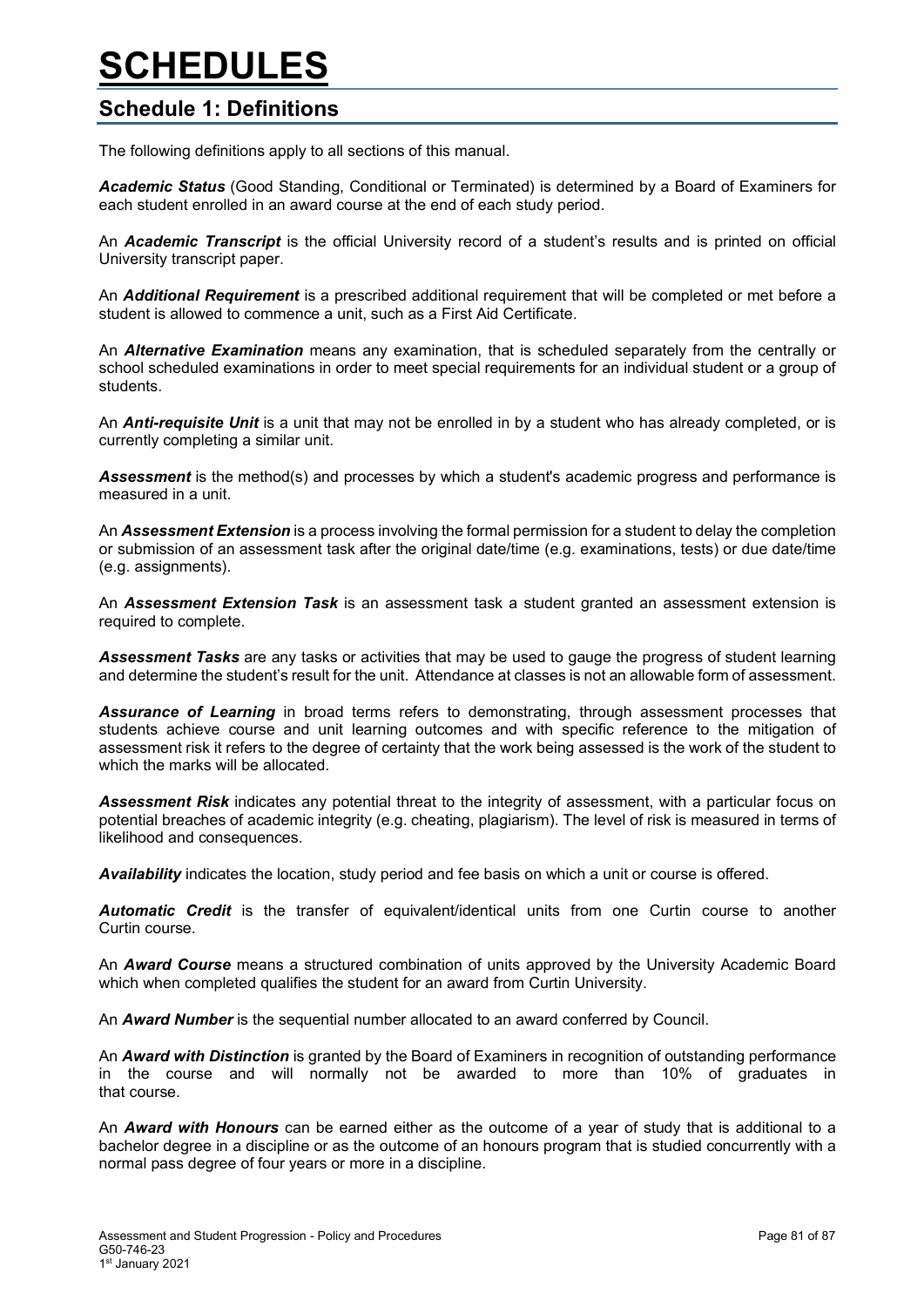A *Board of Examiners* is a committee that is constituted for each award course to ensure that the assessment and determination of performance of each student enrolled in that course is conducted in a fair and equitable manner.

A *Centrally Scheduled Examination* is an examination which is managed by Examinations and Progression Management which normally takes place at the conclusion of a study period.

*Check second marking* is a moderation activity more limited in scope than second marking. In check second marking the second marker simply checks the marking procedure to ensure that administrative errors have not been made. Can be used where the subject matter involves right or wrong answers or where knowledge is so specific that a second marker cannot apply the marking criteria.

A *Completion Date* is the date on which a Board of Examiners determines that a student has completed all course requirements.

*Conditional* is an academic status determined by the Board of Examiners. The student is at risk of not achieving satisfactory course progress but is permitted to continue in the course and to re-enrol under such conditions as may be determined by the Head of School or Student Progress Appeals Committee. The entitlement to continue in a course and to re-enrol is in all cases subject to any other restrictions or prohibitions imposed on the student (for example, a prohibition on enrolment due to outstanding fees or misconduct, requirement to sign and adhere to a student agreement regarding conditions).

A *Conferral Date* is the date on which Council confers an award on a graduand.

A *Core Unit* is a unit that is compulsory for the student to complete within a particular course or major.

A *Co-requisite Unit* is a unit that will be enrolled in concurrently with another unit.

A *Course* is a structured combination of approved units which when completed qualifies the student for an award from Curtin University.

A *Course Weighted Average (CWA)* is a calculation of a student's weighted average percentage mark for all grade/mark units in which the student is enrolled in a course, including units credited as Automatic Credit or Designated Credit.

*Credit for Recognised Learning (CRL)* means credit that may be granted to a student in recognition of prior learning. This encompasses General Credit, Elective Credit, Credit Transfer, Designated Credit and Exemptions.

A *Curtin Access Plan (CAP)* is the official communication document used by Counselling, AccessAbility and Wellbeing Services to recommend 'reasonable adjustments' for students with disability/medical conditions.

*Curtin-OUA* refers to Curtin's programs of study offered through Open Universities Australia (OUA).

*Deferred assessment* is the formal approval, by the Board of Examiners, to delay the determination of a student's final grade in a unit to permit the student to complete an assessment task(s) at a later date. A "DA" is used as the interim result.

*Designated Credit* is granted based on completion of an identical Curtin University unit through one of the partners of Curtin University. The identical unit will show on a student's Academic Transcript with the unit name, credit points and a grade/mark.

An *eAssessment* refers to any assessment task that makes use of information technology or an electronic device for the presentation of the assessment, the recording of responses, or in the marking process of the assessment.

An *Elite Athlete* identifies a student at Curtin University who is registered in the Elite Athlete Friendly University (EAFU) program in association with the Australian Sports Commission, of which Curtin University is a recognised participant.

*Equity grounds*, as defined in Curtin's Equal Opportunity Policy, includes: sex, marital status, pregnancy, potential pregnancy, breast feeding, sexual orientation, gender history, race, nationality, colour or ethnic origin, age, religious or political conviction, impairment or disability, family responsibility or family status.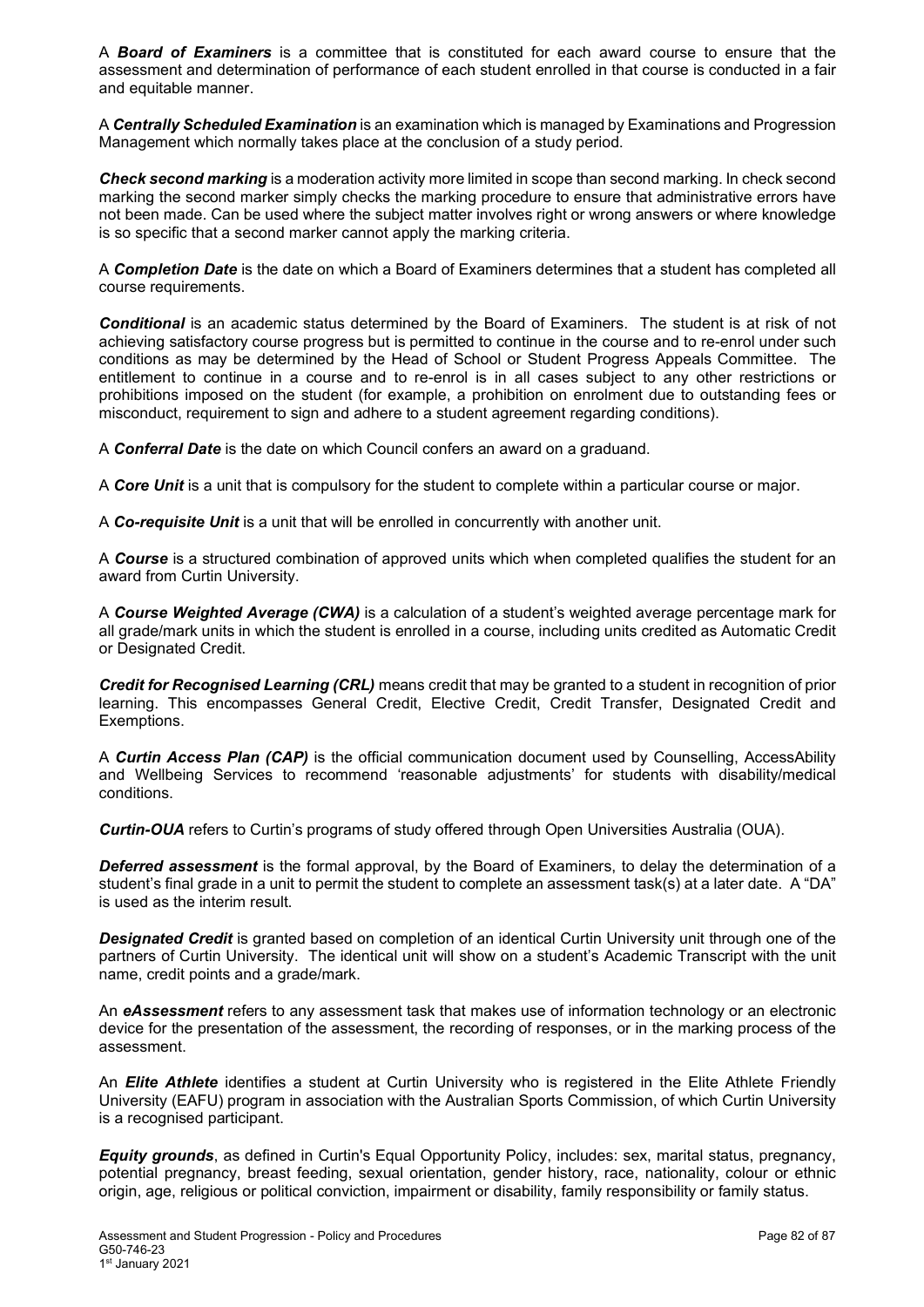An *Equivalent Unit* is a unit that is equivalent to another unit but not designated as an anti-requisite unit.

An *eQuiz* is any computer based or online test where the primary goal is to provide students with practice and feedback on their learning and is classified as a formative assessment (does not contribute to the unit mark).

An *eTest* refers to a computer based or online test used to assess learning outcomes and is classified as a summative assessment (contributes to the unit mark). There are two classifications: *Invigilated eTests* are delivered in a controlled testing environment (at a specific location) with an invigilator present or where an alternative form of invigilation is employed to monitor student behaviour for the purpose of detecting academic misconduct; and *Non-invigilated eTests* are delivered in an uncontrolled testing environment, without any form of invigilation.

An *Examination* type assessment task (Assessment Classification Level 1) includes all assessments where students are asked to respond to a fixed set of questions/stimuli. It typically occurs within a controlled environment (e.g. exam venue or in class) where the student's behaviour is monitored (invigilated). This includes centrally scheduled examinations, School Invigilated Examinations and School Invigilated Tests. The classification also includes eTests which may or may not deploy strict invigilation (see *eTest* definition).

An *Examination Answer Booklet* means a paper booklet, normally provided by the University, in which the student records answers to examination questions.

The *Examination Period* is the designated period, generally one or two weeks at the end of a study period in which centrally scheduled examinations and other assessment activities will take place. Where it is necessitated by available facilities, the examination period may commence on a Saturday.

*Examinations and Progression Management* is the area responsible for the coordination of centrally scheduled examinations and the release of final results.

A *Formative* task is any learning or assessment task designed to provide students with feedback about their learning and does not contribute to the unit mark or unit outcome. (A formative task is not permitted to be a hurdle requirement.)

*Further Assessment* describes a process whereby, at the discretion of the Board of Examiners, an eligible student is offered an opportunity to undertake a Further Assessment Task in order to confirm that they have met the required learning outcomes for the unit.

*Further Assessment Task* is an additional assessment task which is used to determine whether a student has met the required learning outcomes for that unit.

*Good Standing* is an academic status determined by the Board of Examiners. The student is permitted to continue in the course and to re-enrol. The entitlement to continue in a course and to re-enrol is in all cases subject to any other restrictions or prohibitions imposed on the student (for example, a prohibition on enrolment due to outstanding fees or misconduct).

A *Grade* is either a numeric code used to signify the percentage range of the mark awarded (if applicable), or an alphabetic code used to indicate the outcome of unit or an interim status assigned by the Board of Examiners until such time as the unit outcome is determined.

A *Grade Descriptor* is an alphabetic code used to indicate the outcome of an assessment and may be mapped to a percentage range of the mark awarded.

*Head of School* means the senior academic position in charge of a School.

A *Hurdle Requirement* is a condition, linked to the unit learning outcomes, that will be met (other than the overall mark) in order to pass the unit. Formative tasks are not permitted to be identified as a hurdle requirement.

An *Incremental Assessment* task is a set or series of low stakes assessment tasks designed to provide opportunities to benchmark their learning progress, to skills/behaviours/thinking/communication approaches appropriate to the discipline and to improve their performance through the provision of feedback. To be grouped together as an incremental assessment task, each task in the series/set will be similar (i.e. have the same assessment classification at AC Level 1 and AC Level 2). The incremental assessment task will be counted as one summative assessment task.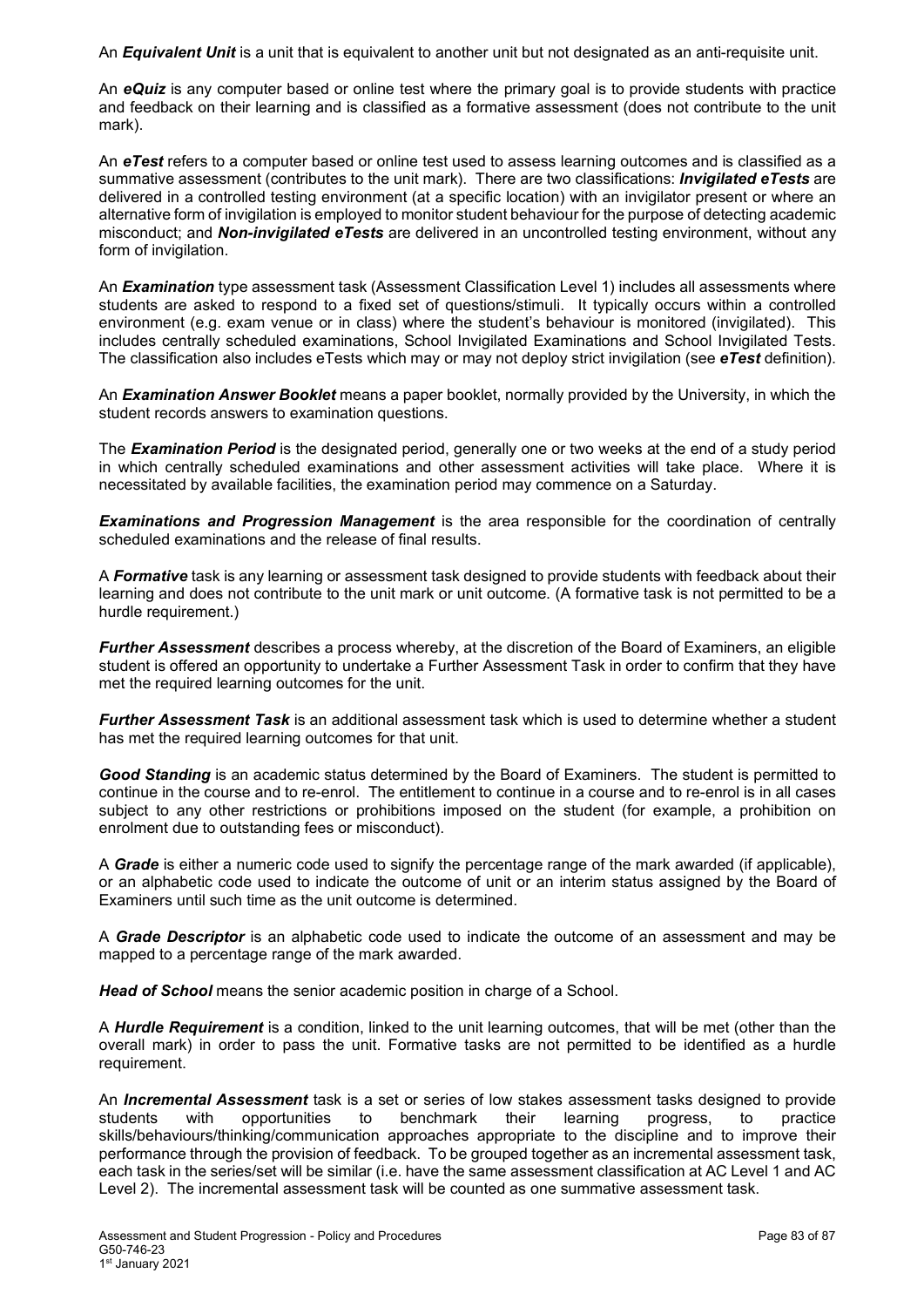A *Mark* means the number used to signify the percentage awarded for the assessment.

*Moderation* refers to a holistic quality assurance process directed at ensuring that assessments are marked with accuracy, consistency and fairness. The process chiefly focuses on the development of robust assessment criteria and consistent application between assessors. At Curtin, moderation activities have been described in relation to the assessment lifecycle as Pre-marking moderation, Intra-marking moderation, and Post-marking moderation.

A *Nominated Invigilator (NI)* is an approved student-nominated invigilator who may conduct examinations on behalf of Curtin University.

A *Non-Award Course* means a program of study, which does not lead to a formal award. It may comprise a unit or units of study from an award course and may be counted as credit towards an award course in some cases.

**OASIS** is an acronym for Online Access to Student Information Services, the student portal, through which students are provided with access to a wide range of eServices.

*Obligatory Religious Requirements* is a compulsory requirement of a religion or faith binding to all followers of that tradition. An Obligatory Religious Requirement will have set times and dates observed by all members of that faith tradition and require refraining from all work and study commitments in order to observe that event.

*OCC* is an acronym for the Official Communication Channel.

An *OC* is an Official Communication sent via the Official Communications Channel.

The *Official Communications Channel* is the means by which official correspondence is delivered electronically to students within OASIS.

*Open Universities Australia* provides online higher education and is owned by a consortium of several Australian universities of which Curtin is a member.

*OUA* is an acronym for Open Universities Australia.

A *Performance* type assessment task (Assessment Classification Level 1) includes assessments where the performance is evaluated/marked by an assessor who was present and able to view/experience the performance or views a recording of the performance.

*Post-marking moderation* is the period from the determination of the raw mark to the communication of the result to the student.

*Pre-marking moderation* is the period leading up to the date of the assessment or due date for the submission of an assessment artefact.

A *Pre-requisite Unit* is a unit that will be passed before the student can enrol in another specified unit.

A *Pro Vice-Chancellor* is the senior academic position in charge of a Faculty.

A *Reasonable Adjustment* is a measure or action taken by Curtin that has the effect of assisting a student with a disability in relation to admission or enrolment, participation in a course or program, or to use facilities or services on the same basis as a student without a disability (*Disability Standards for Education 2005*). An adjustment is *reasonable* in relation to a student with a disability if it balances the interests of all parties affected (*Disability Standards for Education 2005*).

A *Recognised Examination Centre (REC)* is an approved facility that may conduct examinations on behalf of Curtin University.

A *Result* comprises a grade and, where applicable, a percentage mark.

A *Sanction* is a warning that is applied to a student's record to alert the student and staff to outstanding requirements, such as non-payment of fees or charges that may prevent the student from accessing results, re-enrolling or graduating.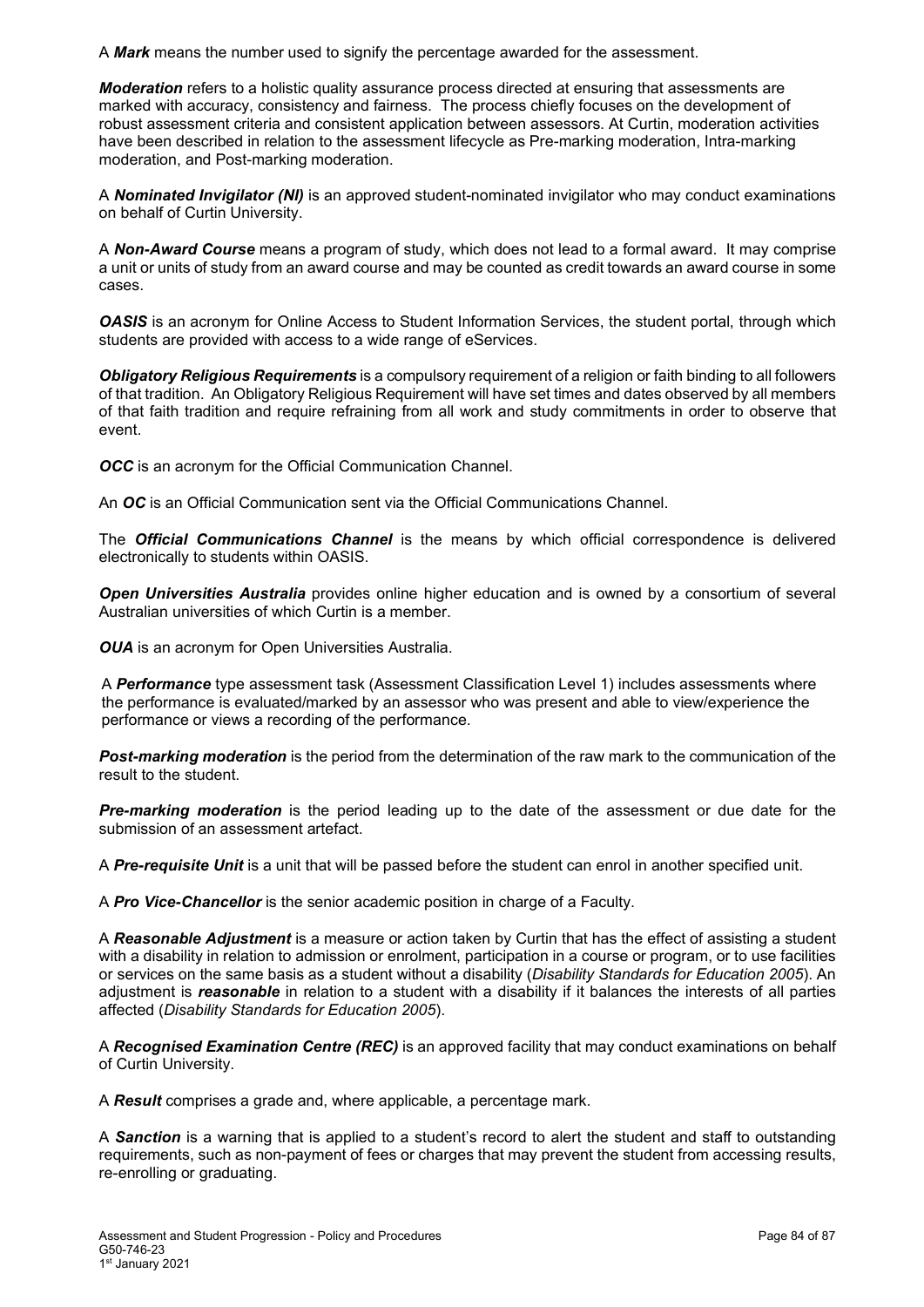**Scaling** refers to the process of adjusting the raw marks for a cohort of students (or all students) to change the mean or distribution of the marks. At Curtin, following thorough intra-marking or post-marking moderation, where marker bias is identified and it is not feasible to re-mark the work, the mean for a cohort may be shifted but the distribution should not be changed. At Curtin, marks are not scaled to a normal curve or any other specific distribution.

A *School* is used in this manual as the generic term for an academic area responsible for the delivery of units.

A *School Scheduled Examination* is an examination which is scheduled and coordinated by the School, not by Examinations and Progression Management. School scheduled examinations should be scheduled during the examination period.

*Second marking* is a moderation activity involving the remarking of a student's assessment artefact by a second marker. The second marker may be given a clean copy of the student's work (blind second marking) or be able to see the first marker's comments, and/or completed marking key/rubric.

A *Semester Weighted Average (SWA)* is a calculation of a student's weighted average percentage mark for all grade/mark units in which the student is enrolled in any one study period. The term Semester Weighted Average is used even if the study period is not a semester (for example, Trimester).

For an examination or assessment to be considered to be *Sufficiently Different*, it will have substantial changes in the content such as (but not limited to) wording, values and formulae. Minor variations are not considered Sufficiently Different. Staff will be confident that a student who gains knowledge of the contents of an earlier examination or assessment are not unfairly advantaged.

A *Student* means any person enrolled in a course/unit.

A *Student Identification Card (Student ID Card)* means a card issued by the University which provides a variety of access, library borrowing rights and proof of identity.

*Student One* is the University's central student records system in which records for all Curtin students will be maintained (with the exception of VTEC students and ELICOS students).

A *Study Period* is a period of time in which a unit is available (e.g. Semester 1, Trimester 1, Study Period 4 etc.).

A *Submission* type assessment task (Assessment Classification Level 1) includes all assessments where the work being assessed is an artefact submitted by the student (excluding exam/test scripts or where the submission is in combination with a performance).

*Summative Assessment* provides information to judge the extent to which a student has achieved the unit learning outcomes and to determine student progression within the course. The mark from a summative assessment task contributes to the final mark for the unit or in the case of pass/fail assessment tasks, contributes to the unit outcome.

*Terminated* is an academic status determined by the Board of Examiners. The student is terminated from the course and is not permitted to continue in the course or to re-enrol in the course without approval.

A *Unit* means a discrete entity of study within a subject area that is a component of a course.

A *Unit Coordinator* is the senior academic staff member responsible for a particular unit.

A *Unit Outline* is a document containing essential and administrative information about a unit of study, including details of learning outcomes, assessments and schedules.

*Universities Australia* is the Council of University Presidents, representing Australian Universities nationally and internationally (previously Australian Vice-Chancellors' Committee (AVCC)).

*Withdrawal (WD)* is a notation on the Academic Transcript to indicate that the student has withdrawn from a unit after the relevant census date.

A *Working Day* is any day, Monday to Friday other than University-observed holidays (including Academic and Professional staff observed public holidays) and formal close down periods of the University.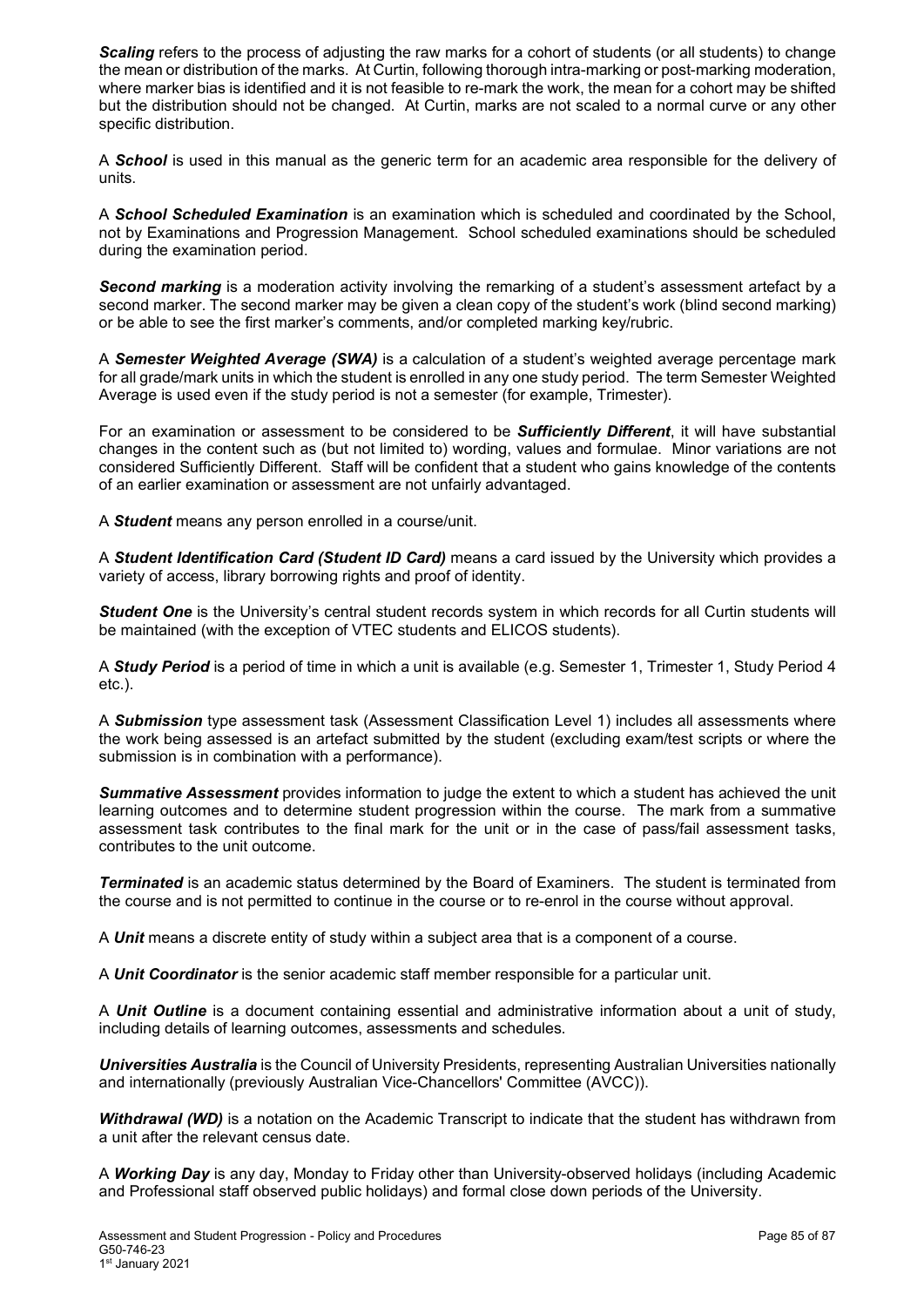# **Schedule 2: Formula for Calculating SWA and CWA**

The formula used is [Sum (Unit Credits x Mark)] / [Sum (Unit Credits)].

The mark for each completed unit will be multiplied by the credit weighting of the unit.

| For example: |  |
|--------------|--|
|              |  |

| <b>Unit</b> | <b>Credits</b> | <b>Mark</b> |
|-------------|----------------|-------------|
| Unit 1      | 12.5           | 57          |
| Unit 2      | 25             | 60          |
| Unit 3      | 25             | 63          |
| Unit 4      | 25             |             |

[Sum (Unit Credits x Mark)]

Unit Credits x Mark

 $12.5 \times 57 = 712.5$ 

 $25.0 \times 60 = 1500$ 

 $25.0 \times 63 = 1575$ 

 $25.0 \times 67 = 1675$ 

Therefore, [Sum (Unit Credits x Mark)] = (712.5 + 1500 + 1575 + 1675) = 5462.5

[Sum (Unit Credits)]

 $12.5 + 25.0 + 25.0 + 25.0 = 87.5$ 

Therefore, [Sum (Unit Credits x Mark)] / [Sum (Unit Credits)]

Is  $5462.5/87.5 = 62.43$ 

Calculated SWA in this example is 62.43.